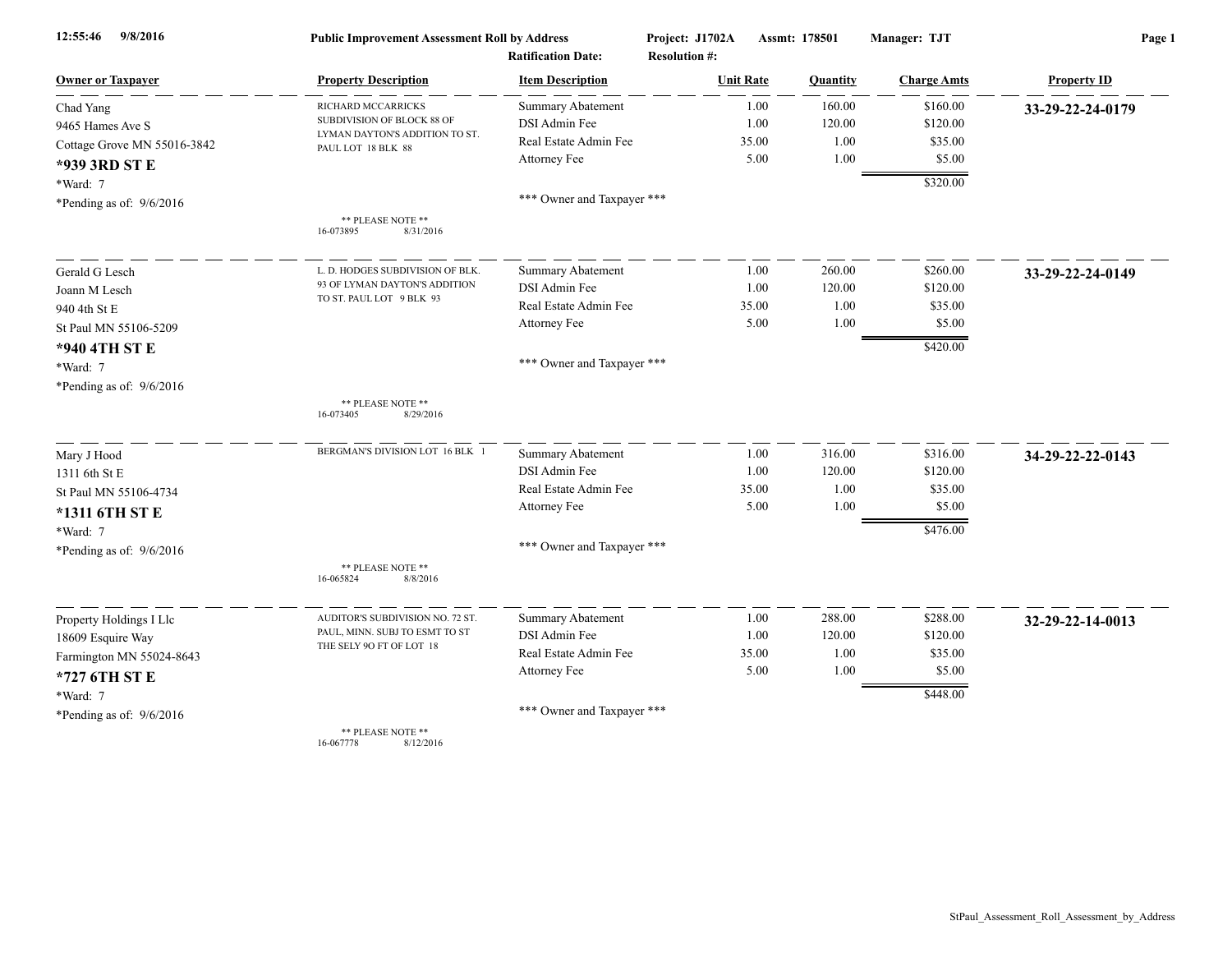| 12:55:46<br>9/8/2016          | <b>Public Improvement Assessment Roll by Address</b><br><b>Ratification Date:</b> |                            | Project: J1702A<br>Assmt: 178501<br><b>Resolution #:</b> |          | Manager: TJT       | Page 2             |  |
|-------------------------------|-----------------------------------------------------------------------------------|----------------------------|----------------------------------------------------------|----------|--------------------|--------------------|--|
| <b>Owner or Taxpayer</b>      | <b>Property Description</b>                                                       | <b>Item Description</b>    | <b>Unit Rate</b>                                         | Quantity | <b>Charge Amts</b> | <b>Property ID</b> |  |
| <b>Brian P Rood</b>           | MESSERLI AND ESCHBACH'S                                                           | <b>Summary Abatement</b>   | 1.00                                                     | 160.00   | \$160.00           | 28-29-22-44-0011   |  |
| Elizabeth Rood                | ADDITION LOT 1 BLK 2                                                              | DSI Admin Fee              | 1.00                                                     | 120.00   | \$120.00           |                    |  |
| 1266 7th St E                 |                                                                                   | Real Estate Admin Fee      | 35.00                                                    | 1.00     | \$35.00            |                    |  |
| St Paul MN 55106-4016         |                                                                                   | Attorney Fee               | 5.00                                                     | 1.00     | \$5.00             |                    |  |
| *1266 7TH ST E                |                                                                                   |                            |                                                          |          | \$320.00           |                    |  |
| $*Ward: 6$                    |                                                                                   | *** Owner and Taxpayer *** |                                                          |          |                    |                    |  |
| *Pending as of: $9/6/2016$    |                                                                                   |                            |                                                          |          |                    |                    |  |
|                               | ** PLEASE NOTE **<br>8/18/2016<br>16-069662                                       |                            |                                                          |          |                    |                    |  |
| Tedd A Peterson               | LORENA PARK PLAT 2, ST. PAUL,                                                     | <b>Summary Abatement</b>   | 1.00                                                     | 160.00   | \$160.00           | 27-29-22-33-0016   |  |
| 1388 7th St E                 | MINN. LOTS 1 & LOT 2 BLK 2                                                        | DSI Admin Fee              | 1.00                                                     | 120.00   | \$120.00           |                    |  |
| St Paul MN 55106-4104         |                                                                                   | Real Estate Admin Fee      | 35.00                                                    | 1.00     | \$35.00            |                    |  |
| *1388 7TH ST E                |                                                                                   | Attorney Fee               | 5.00                                                     | 1.00     | \$5.00             |                    |  |
| *Ward: 7                      |                                                                                   |                            |                                                          |          | \$320.00           |                    |  |
| *Pending as of: $9/6/2016$    |                                                                                   | *** Owner and Taxpayer *** |                                                          |          |                    |                    |  |
|                               | ** PLEASE NOTE **<br>16-063846<br>8/2/2016                                        |                            |                                                          |          |                    |                    |  |
| Wells Fargo Bank              | KUHL'S 2ND ADDITION TO ST. PAUL                                                   | Summary Abatement          | 1.00                                                     | 160.00   | \$160.00           | 27-29-22-44-0002   |  |
| 3476 Stateview Blvd           | W 1/2 OF LOT 2 AND ALL OF LOT 3                                                   | DSI Admin Fee              | 1.00                                                     | 120.00   | \$120.00           |                    |  |
| Fort Mill SC 29715-7203       | BLK 1                                                                             | Real Estate Admin Fee      | 35.00                                                    | 1.00     | \$35.00            |                    |  |
| *1768 7TH ST E                |                                                                                   | Attorney Fee               | 5.00                                                     | 1.00     | \$5.00             |                    |  |
| *Ward: 7                      |                                                                                   |                            |                                                          |          | \$320.00           |                    |  |
| *Pending as of: $9/6/2016$    |                                                                                   | *** Owner and Taxpayer *** |                                                          |          |                    |                    |  |
|                               | ** PLEASE NOTE **<br>8/11/2016<br>16-067328                                       |                            |                                                          |          |                    |                    |  |
| Schmidt Keg House Llc         | LOT 1 BLK 1                                                                       | Summary Abatement          | 1.00                                                     | 158.00   | \$158.00           | 12-28-23-23-0137   |  |
| 565 Holly Ave                 |                                                                                   | DSI Admin Fee              | 1.00                                                     | 120.00   | \$120.00           |                    |  |
| Saint Paul MN 55102-2209      |                                                                                   | Real Estate Admin Fee      | 35.00                                                    | 1.00     | \$35.00            |                    |  |
| *928 7TH ST W                 |                                                                                   | Attorney Fee               | 5.00                                                     | 1.00     | \$5.00             |                    |  |
| *Ward: 2                      |                                                                                   |                            |                                                          |          | \$318.00           |                    |  |
| *Pending as of: $9/6/2016$    |                                                                                   | *** Taxpayer ***           |                                                          |          |                    |                    |  |
| West 7th Fort Road Federation | LOT 1 BLK 1                                                                       | *** Owner ***              |                                                          |          |                    | 12-28-23-23-0137   |  |
| 974 7th St W                  |                                                                                   |                            |                                                          |          |                    |                    |  |
| St Paul MN 55102-3520         |                                                                                   |                            |                                                          |          |                    |                    |  |
| *928 7TH ST W                 |                                                                                   |                            |                                                          |          |                    |                    |  |
| *Ward: 2                      |                                                                                   |                            |                                                          |          |                    |                    |  |
| *Pending as of: $9/6/2016$    |                                                                                   |                            |                                                          |          |                    |                    |  |
|                               | ** PLEASE NOTE **<br>8/23/2016<br>16-070922                                       |                            |                                                          |          |                    |                    |  |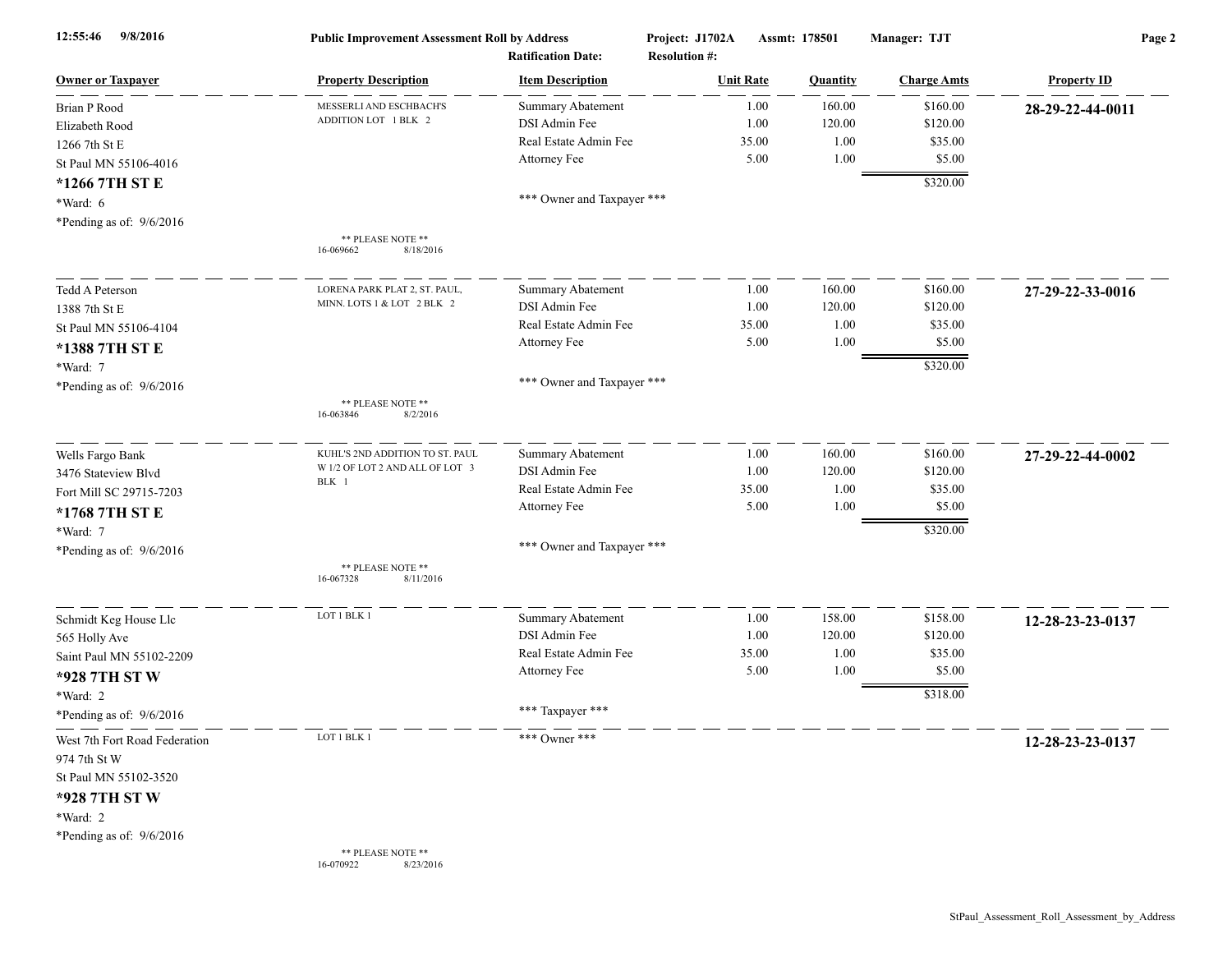| 9/8/2016<br>12:55:46       | <b>Public Improvement Assessment Roll by Address</b><br><b>Ratification Date:</b> |                            | Project: J1702A<br><b>Resolution #:</b> |       | Assmt: 178501 | Manager: TJT       | Page 3             |  |
|----------------------------|-----------------------------------------------------------------------------------|----------------------------|-----------------------------------------|-------|---------------|--------------------|--------------------|--|
| <b>Owner or Taxpayer</b>   | <b>Property Description</b>                                                       | <b>Item Description</b>    | <b>Unit Rate</b>                        |       | Quantity      | <b>Charge Amts</b> | <b>Property ID</b> |  |
| Tao Holdings Llc           | KRANZ DIVISION LOT 1 BLK 2                                                        | <b>Summary Abatement</b>   |                                         | 1.00  | 336.00        | \$336.00           | 24-29-23-44-0138   |  |
| Po Box 287142              |                                                                                   | DSI Admin Fee              |                                         | 1.00  | 120.00        | \$120.00           |                    |  |
| New York NY 10128-0020     |                                                                                   | Real Estate Admin Fee      |                                         | 35.00 | 1.00          | \$35.00            |                    |  |
| *1235 ALBEMARLE ST         |                                                                                   | Attorney Fee               |                                         | 5.00  | 1.00          | \$5.00             |                    |  |
| *Ward: 5                   |                                                                                   |                            |                                         |       |               | \$496.00           |                    |  |
| *Pending as of: $9/6/2016$ |                                                                                   | *** Owner and Taxpayer *** |                                         |       |               |                    |                    |  |
|                            | ** PLEASE NOTE **<br>16-071372<br>8/24/2016                                       |                            |                                         |       |               |                    |                    |  |
| Antwion L Butler           | AUERBACH & HAND'S ADDITION TO                                                     | <b>Summary Abatement</b>   |                                         | 1.00  | 160.00        | \$160.00           | 25-29-23-14-0056   |  |
| 2756 Chilton Dr            | THE CITY OF ST. PAUL LOT 8 BLK 41                                                 | DSI Admin Fee              |                                         | 1.00  | 120.00        | \$120.00           |                    |  |
| Lafayette IN 47909-8399    |                                                                                   | Real Estate Admin Fee      |                                         | 35.00 | 1.00          | \$35.00            |                    |  |
| *987 ALBEMARLE ST          |                                                                                   | Attorney Fee               |                                         | 5.00  | 1.00          | \$5.00             |                    |  |
| *Ward: 5                   |                                                                                   |                            |                                         |       |               | \$320.00           |                    |  |
| *Pending as of: $9/6/2016$ |                                                                                   | *** Owner and Taxpayer *** |                                         |       |               |                    |                    |  |
|                            | ** PLEASE NOTE **<br>8/11/2016<br>16-067815                                       |                            |                                         |       |               |                    |                    |  |
| Jacob M Matadi             | J. W. BASS' ACRE LOTS N 1/2 OF E 1/2                                              | <b>Summary Abatement</b>   |                                         | 1.00  | 648.00        | \$648.00           | 20-29-22-32-0047   |  |
| Florence H Matadi          | OF LOT 33                                                                         | DSI Admin Fee              |                                         | 1.00  | 120.00        | \$120.00           |                    |  |
| 1659 Barclay St            |                                                                                   | Real Estate Admin Fee      |                                         | 35.00 | 1.00          | \$35.00            |                    |  |
| Saint Paul MN 55106-1202   |                                                                                   | Attorney Fee               |                                         | 5.00  | 1.00          | \$5.00             |                    |  |
| *1325 ARKWRIGHT ST         |                                                                                   |                            |                                         |       |               | \$808.00           |                    |  |
| *Ward: 5                   |                                                                                   | *** Owner and Taxpayer *** |                                         |       |               |                    |                    |  |
| *Pending as of: $9/6/2016$ |                                                                                   |                            |                                         |       |               |                    |                    |  |
|                            | ** PLEASE NOTE **<br>16-069134<br>8/16/2016                                       |                            |                                         |       |               |                    |                    |  |
| 2015-2 Ih2 Borrower Lp     | COTTAGE HOMES SUBJ TO AVE AND                                                     | Summary Abatement          |                                         | 1.00  | 160.00        | \$160.00           | 24-29-23-32-0041   |  |
| 1717 Main St Ste 2000      | ST THE WLY QUADRANGULAR                                                           | DSI Admin Fee              |                                         | 1.00  | 120.00        | \$120.00           |                    |  |
| Dallas TX 75201-4657       | TRACT OF PART N OF S 18O FT OF N<br>1/2 OF LOT 9 BEING 84 5/10 FT ON ITS          | Real Estate Admin Fee      |                                         | 35.00 | 1.00          | \$35.00            |                    |  |
| *558 ARLINGTON AVE W       | S LAND 8O FT ON S L OF AVE BEING                                                  | Attorney Fee               |                                         | 5.00  | 1.00          | \$5.00             |                    |  |
| *Ward: 5                   | PART OF SD LOT 9                                                                  |                            |                                         |       |               | \$320.00           |                    |  |
| *Pending as of: $9/6/2016$ |                                                                                   | *** Owner and Taxpayer *** |                                         |       |               |                    |                    |  |
|                            | ** PLEASE NOTE **<br>16-070185<br>8/18/2016                                       |                            |                                         |       |               |                    |                    |  |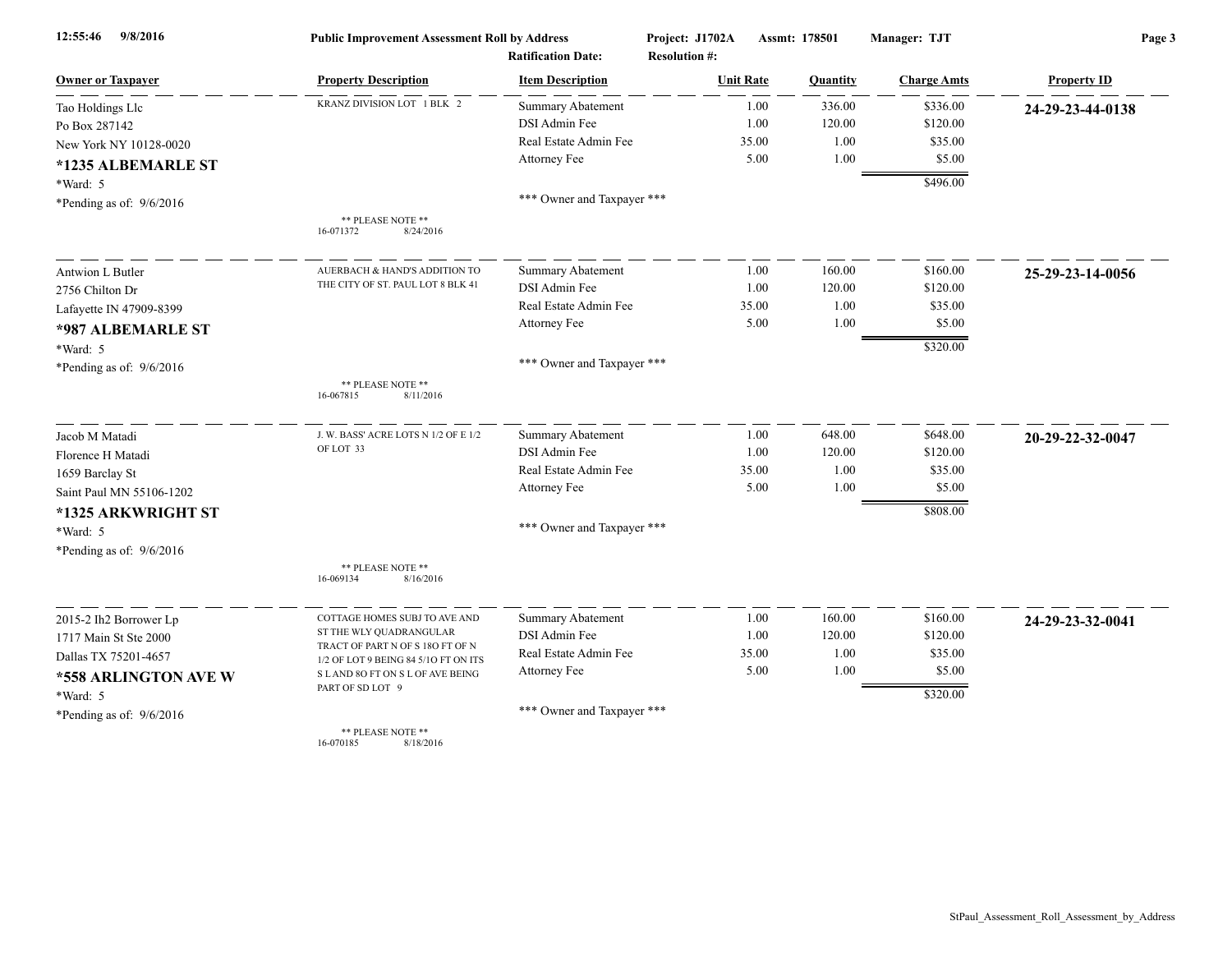| 9/8/2016<br>12:55:46       | <b>Public Improvement Assessment Roll by Address</b><br><b>Ratification Date:</b> |                            | Project: J1702A<br><b>Resolution #:</b> | Assmt: 178501 | Manager: TJT       | Page 4             |  |
|----------------------------|-----------------------------------------------------------------------------------|----------------------------|-----------------------------------------|---------------|--------------------|--------------------|--|
| <b>Owner or Taxpayer</b>   | <b>Property Description</b>                                                       | <b>Item Description</b>    | <b>Unit Rate</b>                        | Quantity      | <b>Charge Amts</b> | <b>Property ID</b> |  |
| Lynn Marie Taplin          | PALACE ADDITION TO ST. PAUL LOT                                                   | <b>Summary Abatement</b>   | 1.00                                    | 344.00        | \$344.00           | 02-28-23-13-0018   |  |
| 787 Ashland Ave            | 19 BLK 1                                                                          | DSI Admin Fee              | 1.00                                    | 120.00        | \$120.00           |                    |  |
| St Paul MN 55104-7120      |                                                                                   | Real Estate Admin Fee      | 35.00                                   | 1.00          | \$35.00            |                    |  |
| *785 ASHLAND AVE           |                                                                                   | Attorney Fee               | 5.00                                    | 1.00          | \$5.00             |                    |  |
| *Ward: 1                   |                                                                                   |                            |                                         |               | \$504.00           |                    |  |
| *Pending as of: $9/6/2016$ |                                                                                   | *** Owner and Taxpayer *** |                                         |               |                    |                    |  |
|                            | ** PLEASE NOTE **<br>16-074396<br>8/31/2016                                       |                            |                                         |               |                    |                    |  |
| Chicago Msp Omaha Rr Co    | COLLINGS ADDITION OF OUT LOTS                                                     | <b>Summary Abatement</b>   | 1.00                                    | 328.00        | \$328.00           | 28-29-22-41-0005   |  |
| 1400 Douglas Stop 1640     | TO ST. PAUL PART SELY OF PROETZ                                                   | DSI Admin Fee              | 1.00                                    | 120.00        | \$120.00           |                    |  |
| Omaha NE 68179-0002        | ADD OF COLLINS OUT LOTS TO ST<br>PAUL AND NWLY OF A L 40 FT SELY                  | Real Estate Admin Fee      | 35.00                                   | 1.00          | \$35.00            |                    |  |
| *0 ATLANTIC ST             | & PAR WITH ORIGINAL TAYLORS                                                       | Attorney Fee               | 5.00                                    | 1.00          | \$5.00             |                    |  |
| $*Ward: 6$                 | FALLS RR R/W LOTS 8 AND LOT 9                                                     |                            |                                         |               | \$488.00           |                    |  |
| *Pending as of: $9/6/2016$ |                                                                                   | *** Owner and Taxpayer *** |                                         |               |                    |                    |  |
|                            | ** PLEASE NOTE **<br>16-065266<br>8/5/2016                                        |                            |                                         |               |                    |                    |  |
| Aimee Stone                | J W BASS SUBD OF LOTS 15 14 AND                                                   | Summary Abatement          | 1.00                                    | 160.00        | \$160.00           | 28-29-22-41-0041   |  |
| Chanda J Stone             | THAT PART OF 13 OF COLLINS OUT                                                    | DSI Admin Fee              | 1.00                                    | 120.00        | \$120.00           |                    |  |
| 4955 170th St N            | LOTS LOT 9 BLK 2                                                                  | Real Estate Admin Fee      | 35.00                                   | 1.00          | \$35.00            |                    |  |
| Hugo MN 55038-8365         |                                                                                   | Attorney Fee               | 5.00                                    | 1.00          | \$5.00             |                    |  |
| *865 ATLANTIC ST           |                                                                                   |                            |                                         |               | \$320.00           |                    |  |
| *Ward: 6                   |                                                                                   | *** Owner and Taxpayer *** |                                         |               |                    |                    |  |
| *Pending as of: $9/6/2016$ |                                                                                   |                            |                                         |               |                    |                    |  |
|                            | ** PLEASE NOTE **<br>16-063273<br>8/1/2016                                        |                            |                                         |               |                    |                    |  |
| Christina Duong            | MACKUBIN AND MARSHALL'S                                                           | <b>Summary Abatement</b>   | 1.00                                    | 160.00        | \$160.00           | 36-29-23-31-0042   |  |
| Danny Vo                   | ADDITION TO ST. PAUL W 1.22 FT OF                                                 | DSI Admin Fee              | 1.00                                    | 120.00        | \$120.00           |                    |  |
| 7675 Nature Path           | LOT 28 & ALL OF LOTS 26 & LOT 27<br>BLK 2                                         | Real Estate Admin Fee      | 35.00                                   | 1.00          | \$35.00            |                    |  |
| Woodbury MN 55125-7722     |                                                                                   | Attorney Fee               | 5.00                                    | 1.00          | \$5.00             |                    |  |
| *459 AURORA AVE            |                                                                                   |                            |                                         |               | \$320.00           |                    |  |
| *Ward: 1                   |                                                                                   | *** Owner and Taxpayer *** |                                         |               |                    |                    |  |
| *Pending as of: $9/6/2016$ |                                                                                   |                            |                                         |               |                    |                    |  |
|                            | ** PLEASE NOTE **                                                                 |                            |                                         |               |                    |                    |  |

16-068194 8/12/2016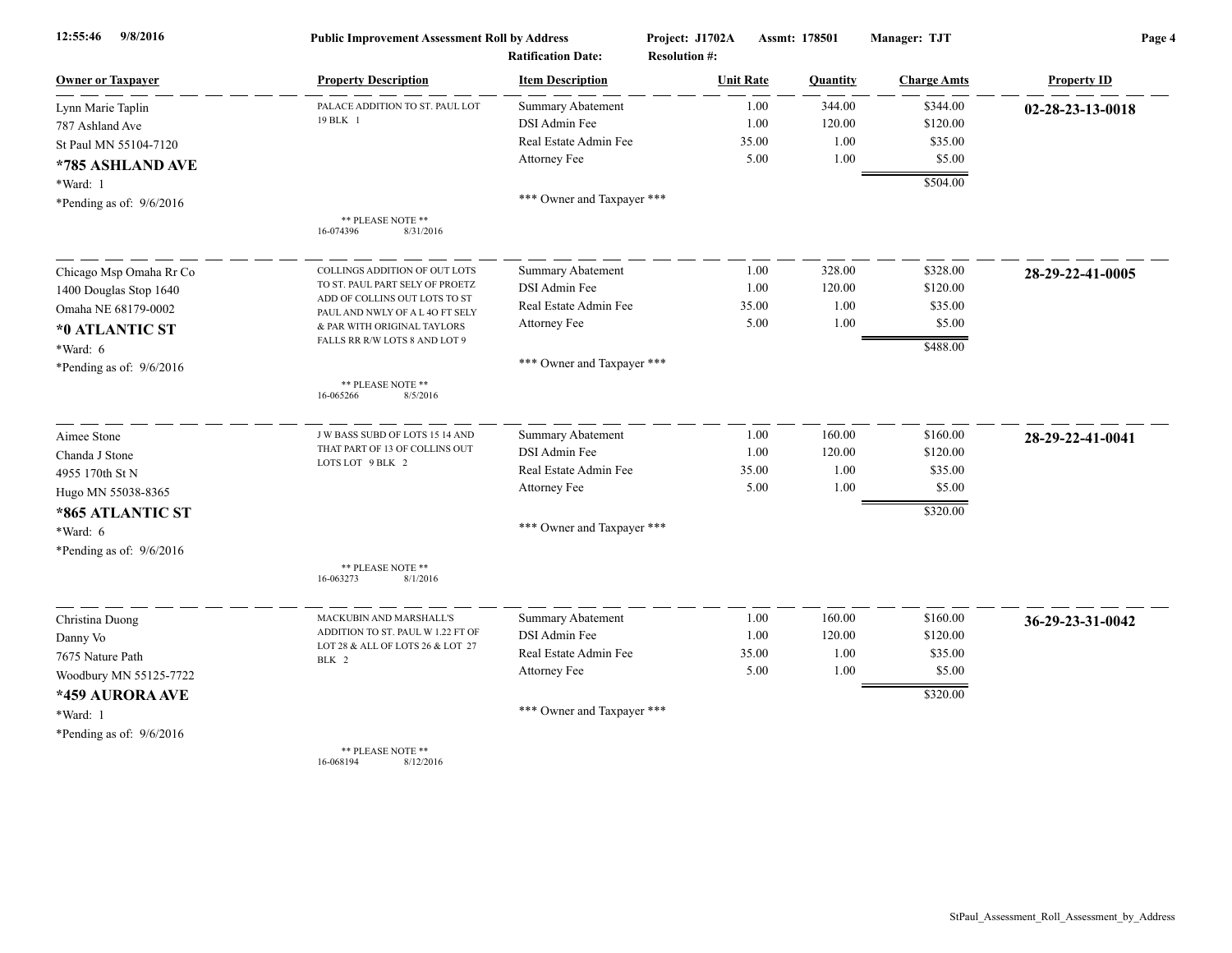| 9/8/2016<br>12:55:46       | <b>Public Improvement Assessment Roll by Address</b><br><b>Ratification Date:</b> |                            | Project: J1702A<br><b>Resolution #:</b> | Assmt: 178501 | Manager: TJT       | Page 5             |  |
|----------------------------|-----------------------------------------------------------------------------------|----------------------------|-----------------------------------------|---------------|--------------------|--------------------|--|
| <b>Owner or Taxpayer</b>   | <b>Property Description</b>                                                       | <b>Item Description</b>    | <b>Unit Rate</b>                        | Quantity      | <b>Charge Amts</b> | <b>Property ID</b> |  |
| Christopher D Mattson      | Lot 1 Blk 5                                                                       | <b>Summary Abatement</b>   | 1.00                                    | 160.00        | \$160.00           | 35-29-23-42-0202   |  |
| 822 Aurora Ave             |                                                                                   | DSI Admin Fee              | 1.00                                    | 120.00        | \$120.00           |                    |  |
| Saint Paul MN 55116-4817   |                                                                                   | Real Estate Admin Fee      | 35.00                                   | 1.00          | \$35.00            |                    |  |
| *822 AURORA AVE            |                                                                                   | Attorney Fee               | 5.00                                    | 1.00          | \$5.00             |                    |  |
| *Ward: 1                   |                                                                                   |                            |                                         |               | \$320.00           |                    |  |
| *Pending as of: 9/6/2016   |                                                                                   | *** Owner and Taxpayer *** |                                         |               |                    |                    |  |
|                            | ** PLEASE NOTE **<br>16-065340<br>8/9/2016                                        |                            |                                         |               |                    |                    |  |
| David W Alexander          | ROGERS AND HENDRICKS ACRE                                                         | Summary Abatement          | 1.00                                    | 160.00        | \$160.00           | 22-29-22-31-0090   |  |
| 1335 Barclay St            | LOTS NO. 2 E 150 FT OF FOL EX N 121                                               | DSI Admin Fee              | 1.00                                    | 120.00        | \$120.00           |                    |  |
| Saint Paul MN 55106-2103   | 5/10 FT LOT 8 AND EX S 60 FT LOT 9<br>BLK 6                                       | Real Estate Admin Fee      | 35.00                                   | 1.00          | \$35.00            |                    |  |
| *1335 BARCLAY ST           |                                                                                   | Attorney Fee               | 5.00                                    | 1.00          | \$5.00             |                    |  |
| *Ward: 6                   |                                                                                   |                            |                                         |               | \$320.00           |                    |  |
| *Pending as of: 9/6/2016   |                                                                                   | *** Owner and Taxpayer *** |                                         |               |                    |                    |  |
|                            | ** PLEASE NOTE **<br>8/10/2016<br>16-067329                                       |                            |                                         |               |                    |                    |  |
| St Joseph Land Co Llc      | A. GOTZIANS RE OF SIGEL'S                                                         | <b>Summary Abatement</b>   | 1.00                                    | 288.00        | \$288.00           | 33-29-22-12-0063   |  |
| Co Brian D Roesler         | ADDITION LOT 8 BLK 3                                                              | DSI Admin Fee              | 1.00                                    | 120.00        | \$120.00           |                    |  |
| 9760 Justen Trl            |                                                                                   | Real Estate Admin Fee      | 35.00                                   | 1.00          | \$35.00            |                    |  |
| Mahtomedi MN 55115-1332    |                                                                                   | Attorney Fee               | 5.00                                    | 1.00          | \$5.00             |                    |  |
| *1146 BEECH ST             |                                                                                   |                            |                                         |               | \$448.00           |                    |  |
| *Ward: 7                   |                                                                                   | *** Owner and Taxpayer *** |                                         |               |                    |                    |  |
| *Pending as of: $9/6/2016$ |                                                                                   |                            |                                         |               |                    |                    |  |
|                            | ** PLEASE NOTE **<br>16-072963<br>8/29/2016                                       |                            |                                         |               |                    |                    |  |
| Kongphen J Her             | STINSON'S SUBDIVISION OF BLOCK                                                    | Summary Abatement          | 1.00                                    | 316.00        | \$316.00           | 33-29-22-22-0016   |  |
| 5504 Golfview Ave N        | 111 OF LYMAN DAYTON'S ADDITION                                                    | DSI Admin Fee              | 1.00                                    | 120.00        | \$120.00           |                    |  |
| Oakdale MN 55128-1005      | TO ST. PAUL LOT 25 BLK 111                                                        | Real Estate Admin Fee      | 35.00                                   | 1.00          | \$35.00            |                    |  |
| *915 BEECH ST              |                                                                                   | Attorney Fee               | 5.00                                    | 1.00          | \$5.00             |                    |  |
| *Ward: 7                   |                                                                                   |                            |                                         |               | \$476.00           |                    |  |
| *Pending as of: $9/6/2016$ |                                                                                   | *** Owner and Taxpayer *** |                                         |               |                    |                    |  |
|                            | ** PLEASE NOTE **                                                                 |                            |                                         |               |                    |                    |  |

16-072417 8/26/2016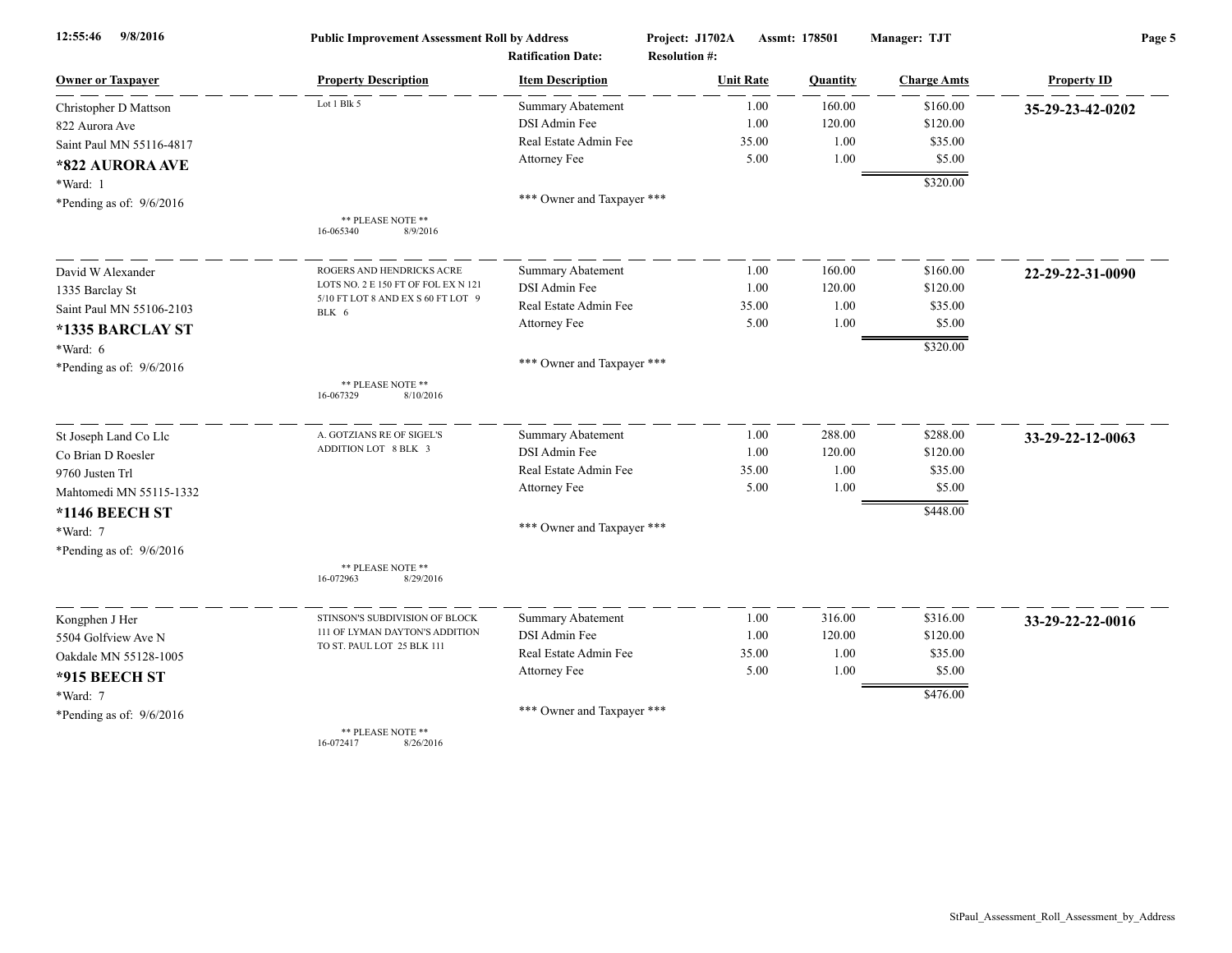| 12:55:46<br>9/8/2016       | <b>Public Improvement Assessment Roll by Address</b><br><b>Ratification Date:</b> |                            | Project: J1702A<br>Assmt: 178501<br><b>Resolution #:</b> |       | Manager: TJT | Page 6             |                    |
|----------------------------|-----------------------------------------------------------------------------------|----------------------------|----------------------------------------------------------|-------|--------------|--------------------|--------------------|
| <b>Owner or Taxpayer</b>   | <b>Property Description</b>                                                       | <b>Item Description</b>    | <b>Unit Rate</b>                                         |       | Quantity     | <b>Charge Amts</b> | <b>Property ID</b> |
| Jennifer Ostertag          | ROGERS AND HENDRICKS ACRE                                                         | Summary Abatement          |                                                          | 1.00  | 160.00       | \$160.00           | 22-29-22-34-0062   |
| 1254 Birmingham St         | LOTS NO. 2 W 15O FT OF LOT 5 BLK<br>5                                             | DSI Admin Fee              |                                                          | 1.00  | 120.00       | \$120.00           |                    |
| Saint Paul MN 55106-2116   |                                                                                   | Real Estate Admin Fee      |                                                          | 35.00 | 1.00         | \$35.00            |                    |
| *1254 BIRMINGHAM ST        |                                                                                   | Attorney Fee               |                                                          | 5.00  | 1.00         | \$5.00             |                    |
| *Ward: 6                   |                                                                                   |                            |                                                          |       |              | \$320.00           |                    |
| *Pending as of: $9/6/2016$ |                                                                                   | *** Owner and Taxpayer *** |                                                          |       |              |                    |                    |
|                            | ** PLEASE NOTE **<br>16-069405<br>8/18/2016                                       |                            |                                                          |       |              |                    |                    |
| Richard Heinl              | <b>B. MICHELS RE OF BLK 7 AND THE S</b>                                           | Summary Abatement          |                                                          | 1.00  | 160.00       | \$160.00           | 36-29-23-21-0162   |
| Darlene Heinl              | 1/2 OF BLK 2 OF SMITHS SUBD OF                                                    | DSI Admin Fee              |                                                          | 1.00  | 120.00       | \$120.00           |                    |
| 1131 Jessie St # 2         | BLKS 2 6 7 AND 8 OF STINSONS DIV<br>SUBJ TO ESMTS & PARTY WALL                    | Real Estate Admin Fee      |                                                          | 35.00 | 1.00         | \$35.00            |                    |
| Saint Paul MN 55130-3719   | AGREEMENT THE FOL; W 2.85 FT OF                                                   | Attorney Fee               |                                                          | 5.00  | 1.00         | \$5.00             |                    |
| *458 BLAIR AVE             | N 56.1 FT & W 2.55 FT OF PART S OF N                                              |                            |                                                          |       |              | \$320.00           |                    |
| *Ward: 1                   |                                                                                   | *** Owner and Taxpayer *** |                                                          |       |              |                    |                    |
| *Pending as of: 9/6/2016   |                                                                                   |                            |                                                          |       |              |                    |                    |
|                            | ** PLEASE NOTE **<br>16-070612<br>8/19/2016                                       |                            |                                                          |       |              |                    |                    |
| Laura L Reynolds           | DALE STREET ADDITION LOT 26                                                       | <b>Summary Abatement</b>   |                                                          | 1.00  | 288.00       | \$288.00           | 35-29-23-11-0107   |
| Colin K Faulkner           |                                                                                   | DSI Admin Fee              |                                                          | 1.00  | 120.00       | \$120.00           |                    |
| 14229 St Croix Trl N       |                                                                                   | Real Estate Admin Fee      |                                                          | 35.00 | 1.00         | \$35.00            |                    |
| Stillwater MN 55082-9587   |                                                                                   | Attorney Fee               |                                                          | 5.00  | 1.00         | \$5.00             |                    |
| *639 BLAIR AVE             |                                                                                   |                            |                                                          |       |              | \$448.00           |                    |
| *Ward: 1                   |                                                                                   | *** Owner and Taxpayer *** |                                                          |       |              |                    |                    |
| *Pending as of: 9/6/2016   |                                                                                   |                            |                                                          |       |              |                    |                    |
|                            | ** PLEASE NOTE **<br>16-068003<br>8/12/2016                                       |                            |                                                          |       |              |                    |                    |
| James P Turner             | HIGHVIEW ADDITION LOT 21 BLK 4                                                    | <b>Summary Abatement</b>   |                                                          | 1.00  | 476.00       | \$476.00           | 16-28-23-23-0075   |
| Linda H Turner             |                                                                                   | DSI Admin Fee              |                                                          | 1.00  | 240.00       | \$240.00           |                    |
| 1950 Bohland Ave           |                                                                                   | Real Estate Admin Fee      |                                                          | 35.00 | 1.00         | \$35.00            |                    |
| St Paul MN 55116-1908      |                                                                                   | Attorney Fee               |                                                          | 5.00  | 1.00         | \$5.00             |                    |
| *1950 BOHLAND AVE          |                                                                                   |                            |                                                          |       |              | \$756.00           |                    |
| *Ward: 3                   |                                                                                   | *** Owner and Taxpayer *** |                                                          |       |              |                    |                    |
| *Pending as of: $9/6/2016$ |                                                                                   |                            |                                                          |       |              |                    |                    |
|                            | ** PLEASE NOTE **<br>16-064951<br>8/9/2016<br>16-066394<br>8/8/2016               |                            |                                                          |       |              |                    |                    |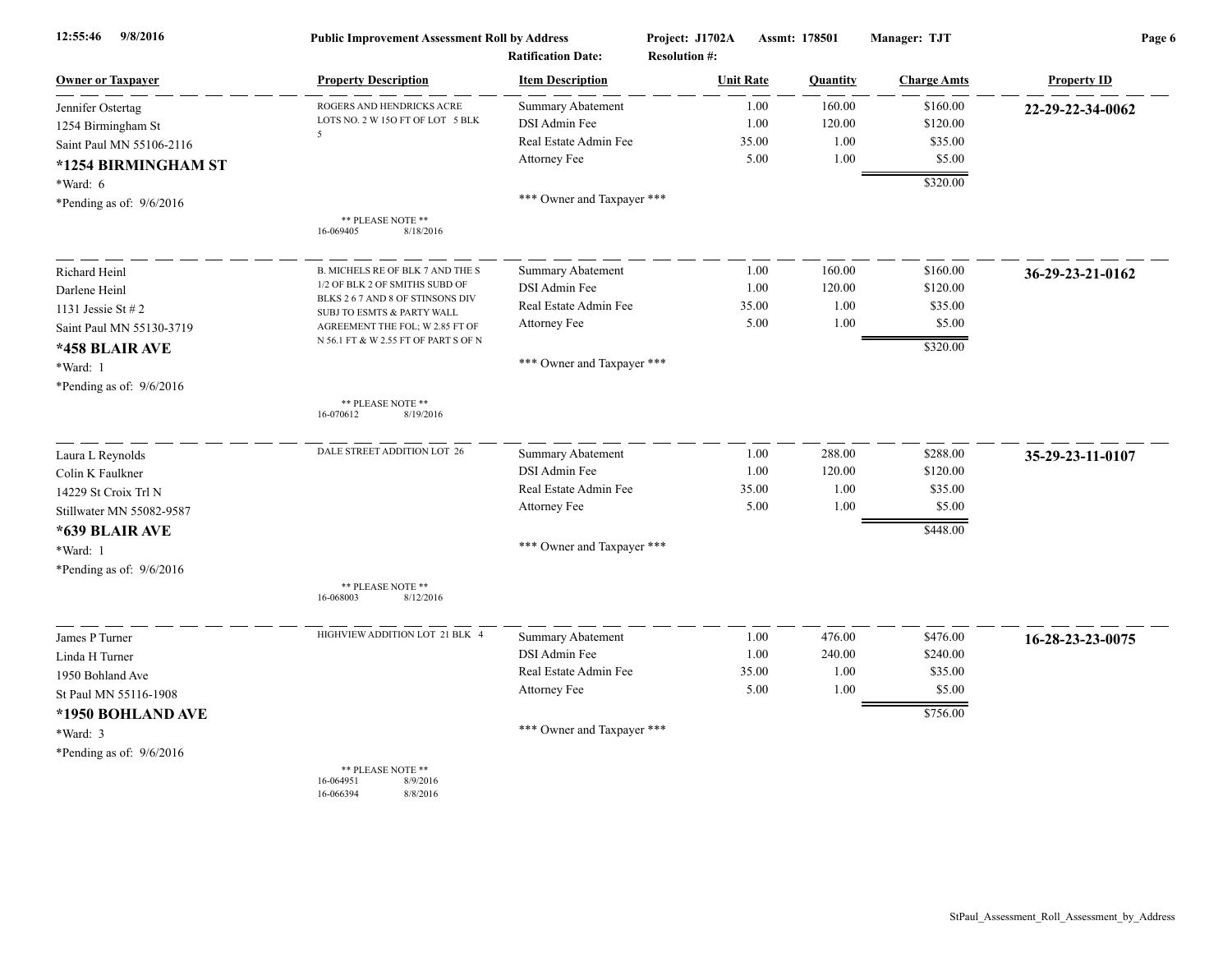| 12:55:46<br>9/8/2016       | <b>Public Improvement Assessment Roll by Address</b>                 |                                                      | Project: J1702A                          | Assmt: 178501 | Manager: TJT       | Page 7             |  |
|----------------------------|----------------------------------------------------------------------|------------------------------------------------------|------------------------------------------|---------------|--------------------|--------------------|--|
| <b>Owner or Taxpayer</b>   | <b>Property Description</b>                                          | <b>Ratification Date:</b><br><b>Item Description</b> | <b>Resolution #:</b><br><b>Unit Rate</b> | Quantity      | <b>Charge Amts</b> | <b>Property ID</b> |  |
| Jonathon G Stein           | FAIRVIEW ADDITION LOT 11 BLK 7                                       | <b>Summary Abatement</b>                             | 1.00                                     | 160.00        | \$160.00           | 29-29-22-24-0074   |  |
| 1034 Bradley St            |                                                                      | DSI Admin Fee                                        | 1.00                                     | 120.00        | \$120.00           |                    |  |
| Saint Paul MN 55130-3802   |                                                                      | Real Estate Admin Fee                                | 35.00                                    | 1.00          | \$35.00            |                    |  |
| *1034 BRADLEY ST           |                                                                      | Attorney Fee                                         | 5.00                                     | 1.00          | \$5.00             |                    |  |
| $*Ward: 5$                 |                                                                      |                                                      |                                          |               | \$320.00           |                    |  |
| *Pending as of: 9/6/2016   |                                                                      | *** Owner and Taxpayer ***                           |                                          |               |                    |                    |  |
|                            | ** PLEASE NOTE **<br>8/25/2016<br>16-071963                          |                                                      |                                          |               |                    |                    |  |
| Fannie Mae                 | EDMUND RICE'S FIRST ADDITION TO                                      | <b>Summary Abatement</b>                             | 1.00                                     | 504.00        | \$504.00           | 29-29-22-31-0033   |  |
| 14221 Dallas Pkwy #1000    | ST. PAUL LOT 10 BLK 10                                               | DSI Admin Fee                                        | 1.00                                     | 240.00        | \$240.00           |                    |  |
| Dallas TX 75254-2916       |                                                                      | Real Estate Admin Fee                                | 35.00                                    | 1.00          | \$35.00            |                    |  |
| *951 BRADLEY ST            |                                                                      | Attorney Fee                                         | 5.00                                     | 1.00          | \$5.00             |                    |  |
| *Ward: 5                   |                                                                      |                                                      |                                          |               | \$784.00           |                    |  |
| *Pending as of: $9/6/2016$ |                                                                      | *** Owner and Taxpayer ***                           |                                          |               |                    |                    |  |
|                            | ** PLEASE NOTE **<br>16-069872<br>8/18/2016<br>16-066901<br>8/9/2016 |                                                      |                                          |               |                    |                    |  |
| Lisa M Venticinque         | STONE & MORTON'S 2ND ADDITION                                        | <b>Summary Abatement</b>                             | 1.00                                     | 344.00        | \$344.00           | 20-29-22-34-0014   |  |
| 465 Brainerd Ave           | TO THE CITY OF ST. PAUL, RAMSEY                                      | DSI Admin Fee                                        | 1.00                                     | 120.00        | \$120.00           |                    |  |
| Saint Paul MN 55130-3511   | CO., MINNESOTA LOT 19 BLK 3                                          | Real Estate Admin Fee                                | 35.00                                    | 1.00          | \$35.00            |                    |  |
| *465 BRAINERD AVE          |                                                                      | Attorney Fee                                         | 5.00                                     | 1.00          | \$5.00             |                    |  |
| *Ward: 5                   |                                                                      |                                                      |                                          |               | \$504.00           |                    |  |
| *Pending as of: $9/6/2016$ |                                                                      | *** Owner and Taxpayer ***                           |                                          |               |                    |                    |  |
|                            | ** PLEASE NOTE **<br>16-068837<br>8/15/2016                          |                                                      |                                          |               |                    |                    |  |
| Tgs Properties Llc         | FAIRVIEW ADDITION LOT 6 BLK 12                                       | Summary Abatement                                    | 1.00                                     | 344.00        | \$344.00           | 29-29-22-24-0134   |  |
| 4650 Trenton Cir N         |                                                                      | DSI Admin Fee                                        | 1.00                                     | 120.00        | \$120.00           |                    |  |
| Plymouth MN 55442-3145     |                                                                      | Real Estate Admin Fee                                | 35.00                                    | 1.00          | \$35.00            |                    |  |
| <b>*1017 BURR ST</b>       |                                                                      | Attorney Fee                                         | 5.00                                     | 1.00          | \$5.00             |                    |  |
| *Ward: 5                   |                                                                      |                                                      |                                          |               | \$504.00           |                    |  |
| *Pending as of: $9/6/2016$ |                                                                      | *** Owner and Taxpayer ***                           |                                          |               |                    |                    |  |
|                            | ** PLEASE NOTE **<br>16-074064<br>8/31/2016                          |                                                      |                                          |               |                    |                    |  |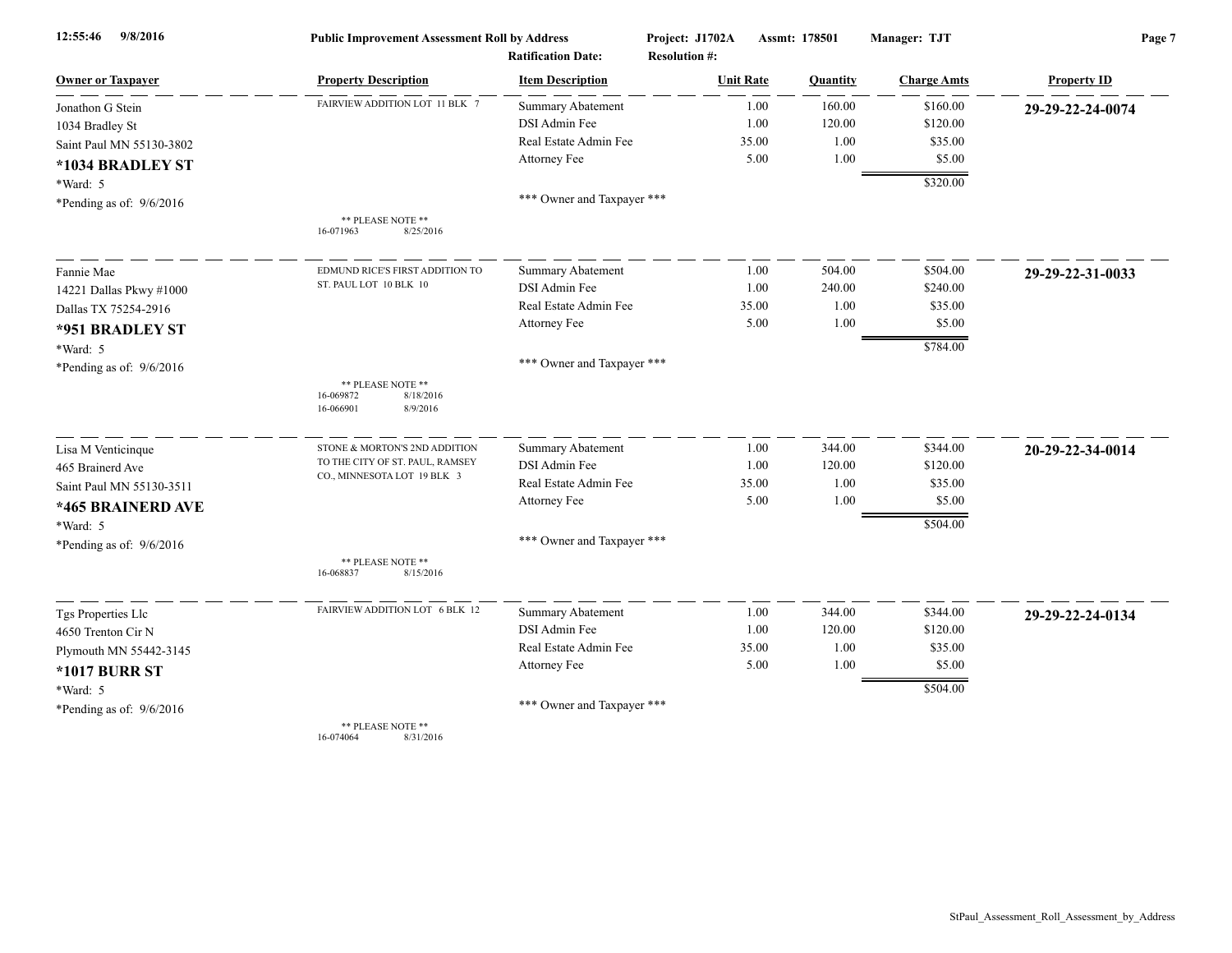| 9/8/2016<br>12:55:46         | <b>Public Improvement Assessment Roll by Address</b><br><b>Ratification Date:</b> |                            | Project: J1702A<br>Assmt: 178501<br><b>Resolution #:</b> |          | Manager: TJT       | Page 8             |  |
|------------------------------|-----------------------------------------------------------------------------------|----------------------------|----------------------------------------------------------|----------|--------------------|--------------------|--|
| <b>Owner or Taxpayer</b>     | <b>Property Description</b>                                                       | <b>Item Description</b>    | <b>Unit Rate</b>                                         | Quantity | <b>Charge Amts</b> | <b>Property ID</b> |  |
| Wells Fargo Bank Na          | STONE & MORTON'S 2ND ADDITION                                                     | <b>Summary Abatement</b>   | 1.00                                                     | 364.00   | \$364.00           | 20-29-22-34-0023   |  |
| 3476 Stateview Blvd          | TO THE CITY OF ST. PAUL, RAMSEY                                                   | DSI Admin Fee              | 1.00                                                     | 120.00   | \$120.00           |                    |  |
| Fort Mill SC 29715-7203      | CO., MINNESOTA LOT 8 BLK 3                                                        | Real Estate Admin Fee      | 35.00                                                    | 1.00     | \$35.00            |                    |  |
| <b>*1289 BURR ST</b>         |                                                                                   | Attorney Fee               | 5.00                                                     | 1.00     | \$5.00             |                    |  |
| *Ward: 5                     |                                                                                   |                            |                                                          |          | \$524.00           |                    |  |
| *Pending as of: $9/6/2016$   |                                                                                   | *** Owner and Taxpayer *** |                                                          |          |                    |                    |  |
|                              | ** PLEASE NOTE **<br>8/5/2016<br>16-064760                                        |                            |                                                          |          |                    |                    |  |
| Hsbc Bank Usa Na Trustee     | STINSON'S ADDITION TO THE CITY                                                    | Summary Abatement          | 1.00                                                     | 188.00   | \$188.00           | 29-29-22-34-0132   |  |
| 12001 Science Dr Ste 110     | OF SAINT PAUL IN THE STATE OF                                                     | DSI Admin Fee              | 1.00                                                     | 120.00   | \$120.00           |                    |  |
| Orlando FL 32826-2913        | MINNESOTA LOT 12 BLK 4                                                            | Real Estate Admin Fee      | 35.00                                                    | 1.00     | \$35.00            |                    |  |
| <b>*817 BURR ST</b>          |                                                                                   | Attorney Fee               | 5.00                                                     | 1.00     | \$5.00             |                    |  |
| *Ward: 5                     |                                                                                   |                            |                                                          |          | \$348.00           |                    |  |
| *Pending as of: $9/6/2016$   |                                                                                   | *** Owner and Taxpayer *** |                                                          |          |                    |                    |  |
|                              | ** PLEASE NOTE **<br>16-072987<br>8/29/2016                                       |                            |                                                          |          |                    |                    |  |
| Peter Allen Riemenschneider  | EDMUND RICE'S FIRST ADDITION TO                                                   | <b>Summary Abatement</b>   | 1.00                                                     | 344.00   | \$344.00           | 29-29-22-31-0060   |  |
| Jennifer Lynn Riemenscheider | ST. PAUL E 98 FT OF N 1O FT OF LOTS                                               | DSI Admin Fee              | 1.00                                                     | 120.00   | \$120.00           |                    |  |
| 804 Sherwood Ave             | 11 AND LOT 12 BLK 9                                                               | Real Estate Admin Fee      | 35.00                                                    | 1.00     | \$35.00            |                    |  |
| Saint Paul MN 55106-9631     |                                                                                   | Attorney Fee               | 5.00                                                     | 1.00     | \$5.00             |                    |  |
| <b>*959 BURR ST</b>          |                                                                                   |                            |                                                          |          | \$504.00           |                    |  |
| *Ward: 5                     |                                                                                   | *** Owner and Taxpayer *** |                                                          |          |                    |                    |  |
| *Pending as of: $9/6/2016$   |                                                                                   |                            |                                                          |          |                    |                    |  |
|                              | ** PLEASE NOTE **<br>16-066614<br>8/8/2016                                        |                            |                                                          |          |                    |                    |  |
| 962 Burr Street Llc          | FAIRVIEW ADDITION LOT 14 BLK 14                                                   | Summary Abatement          | 1.00                                                     | 344.00   | \$344.00           | 29-29-22-24-0166   |  |
| 962 Burr St                  |                                                                                   | DSI Admin Fee              | 1.00                                                     | 120.00   | \$120.00           |                    |  |
| Saint Paul MN 55130-3906     |                                                                                   | Real Estate Admin Fee      | 35.00                                                    | 1.00     | \$35.00            |                    |  |
| <b>*962 BURR ST</b>          |                                                                                   | Attorney Fee               | 5.00                                                     | 1.00     | \$5.00             |                    |  |
| *Ward: 5                     |                                                                                   |                            |                                                          |          | \$504.00           |                    |  |
| *Pending as of: $9/6/2016$   |                                                                                   | *** Owner and Taxpayer *** |                                                          |          |                    |                    |  |
|                              | ** PLEASE NOTE **<br>16-074061<br>8/31/2016                                       |                            |                                                          |          |                    |                    |  |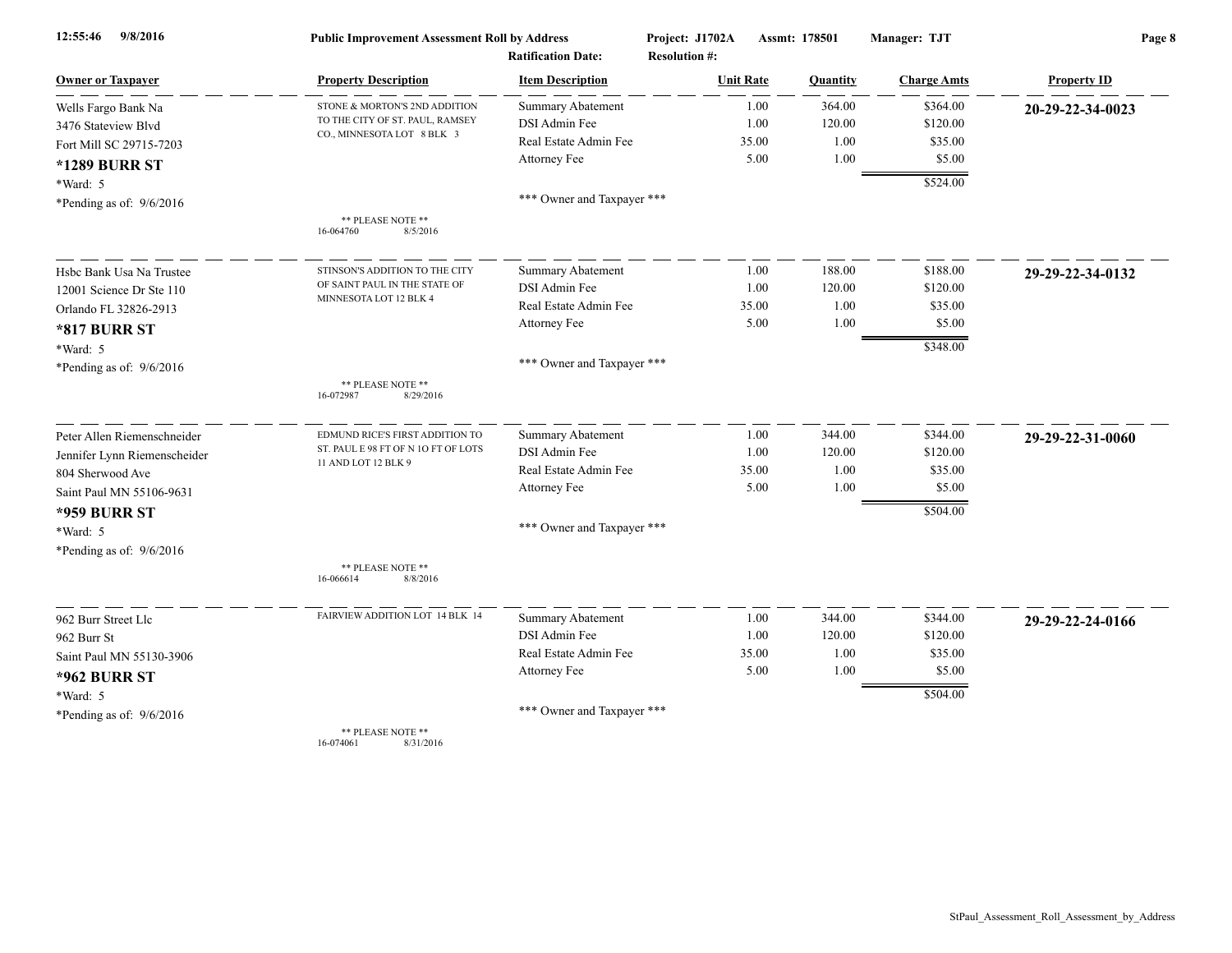| 9/8/2016<br>12:55:46       | <b>Public Improvement Assessment Roll by Address</b>                 |                            | Project: J1702A      | Assmt: 178501 | Manager: TJT       | Page 9             |  |
|----------------------------|----------------------------------------------------------------------|----------------------------|----------------------|---------------|--------------------|--------------------|--|
|                            |                                                                      | <b>Ratification Date:</b>  | <b>Resolution #:</b> |               |                    |                    |  |
| <b>Owner or Taxpayer</b>   | <b>Property Description</b>                                          | <b>Item Description</b>    | <b>Unit Rate</b>     | Quantity      | <b>Charge Amts</b> | <b>Property ID</b> |  |
| State Of Mn Trust Exempt   | BEAVER LAKE HEIGHTS PART OF LOT                                      | <b>Summary Abatement</b>   | 1.00                 | 160.00        | \$160.00           | 26-29-22-31-0045   |  |
| Po Box 64097               | 3 LYING E OF A L RUN FROM PT ON N<br>L OF AND 35 FT E FROM NW COR TO | DSI Admin Fee              | 1.00                 | 120.00        | \$120.00           | ***EXEMPT***       |  |
| St Paul MN 55164-0097      | SE COR OF SD LOT 3 AND ALL OF                                        | Real Estate Admin Fee      | 35.00                | 1.00          | \$35.00            |                    |  |
| <b>*1954 CASE AVE</b>      | LOT 2 BLK 9                                                          | Attorney Fee               | 5.00                 | 1.00          | \$5.00             |                    |  |
| *Ward: 6                   |                                                                      |                            |                      |               | \$320.00           |                    |  |
| *Pending as of: $9/6/2016$ |                                                                      | *** Owner and Taxpayer *** |                      |               |                    |                    |  |
|                            | ** PLEASE NOTE **<br>8/3/2016<br>16-064447                           |                            |                      |               |                    |                    |  |
| Property Holdings I Llc    | ARLINGTON HILLS ADDITION TO ST.                                      | <b>Summary Abatement</b>   | 1.00                 | 290.00        | \$290.00           | 29-29-22-41-0046   |  |
| 18609 Esquire Way          | PAUL 40/45 THRU 49 LOT 8 BLK 23                                      | DSI Admin Fee              | 1.00                 | 120.00        | \$120.00           |                    |  |
| Farmington MN 55024-8643   |                                                                      | Real Estate Admin Fee      | 35.00                | 1.00          | \$35.00            |                    |  |
| <b>*706 CASE AVE</b>       |                                                                      | Attorney Fee               | 5.00                 | 1.00          | \$5.00             |                    |  |
| $*Ward: 6$                 |                                                                      |                            |                      |               | \$450.00           |                    |  |
| *Pending as of: $9/6/2016$ |                                                                      | *** Owner and Taxpayer *** |                      |               |                    |                    |  |
|                            | ** PLEASE NOTE **<br>16-065436<br>8/4/2016                           |                            |                      |               |                    |                    |  |
| Osterbauer Llc             | NELSON'S ADDITION W 3O FT OF LOT                                     | Summary Abatement          | 1.00                 | 158.00        | \$158.00           | 28-29-22-23-0098   |  |
| 404 3rd Ave N              | 23 BLK 1                                                             | DSI Admin Fee              | 1.00                 | 120.00        | \$120.00           |                    |  |
| Minneapolis MN 55401-2662  |                                                                      | Real Estate Admin Fee      | 35.00                | 1.00          | \$35.00            |                    |  |
| *929 CASE AVE              |                                                                      | Attorney Fee               | 5.00                 | 1.00          | \$5.00             |                    |  |
| *Ward: 6                   |                                                                      |                            |                      |               | \$318.00           |                    |  |
| *Pending as of: $9/6/2016$ |                                                                      | *** Owner and Taxpayer *** |                      |               |                    |                    |  |
|                            | ** PLEASE NOTE **<br>8/5/2016<br>16-066042                           |                            |                      |               |                    |                    |  |
| Sa Properties Llc          | WILLIAMS RE-ARRANGEMENT OF                                           | Summary Abatement          | 1.00                 | 288.00        | \$288.00           | 28-29-22-32-0167   |  |
| Po Box 6522                | BLOCK 3, NELSON'S ADDITION TO                                        | DSI Admin Fee              | 1.00                 | 120.00        | \$120.00           |                    |  |
| Minneapolis MN 55406-6857  | THE CITY OF ST. PAUL LOT 5                                           | Real Estate Admin Fee      | 35.00                | 1.00          | \$35.00            |                    |  |
| *960 CASE AVE              |                                                                      | Attorney Fee               | 5.00                 | 1.00          | \$5.00             |                    |  |
| *Ward: 6                   |                                                                      |                            |                      |               | \$448.00           |                    |  |
| *Pending as of: $9/6/2016$ |                                                                      | *** Owner and Taxpayer *** |                      |               |                    |                    |  |
|                            | ** PLEASE NOTE **                                                    |                            |                      |               |                    |                    |  |

16-072432 8/26/2016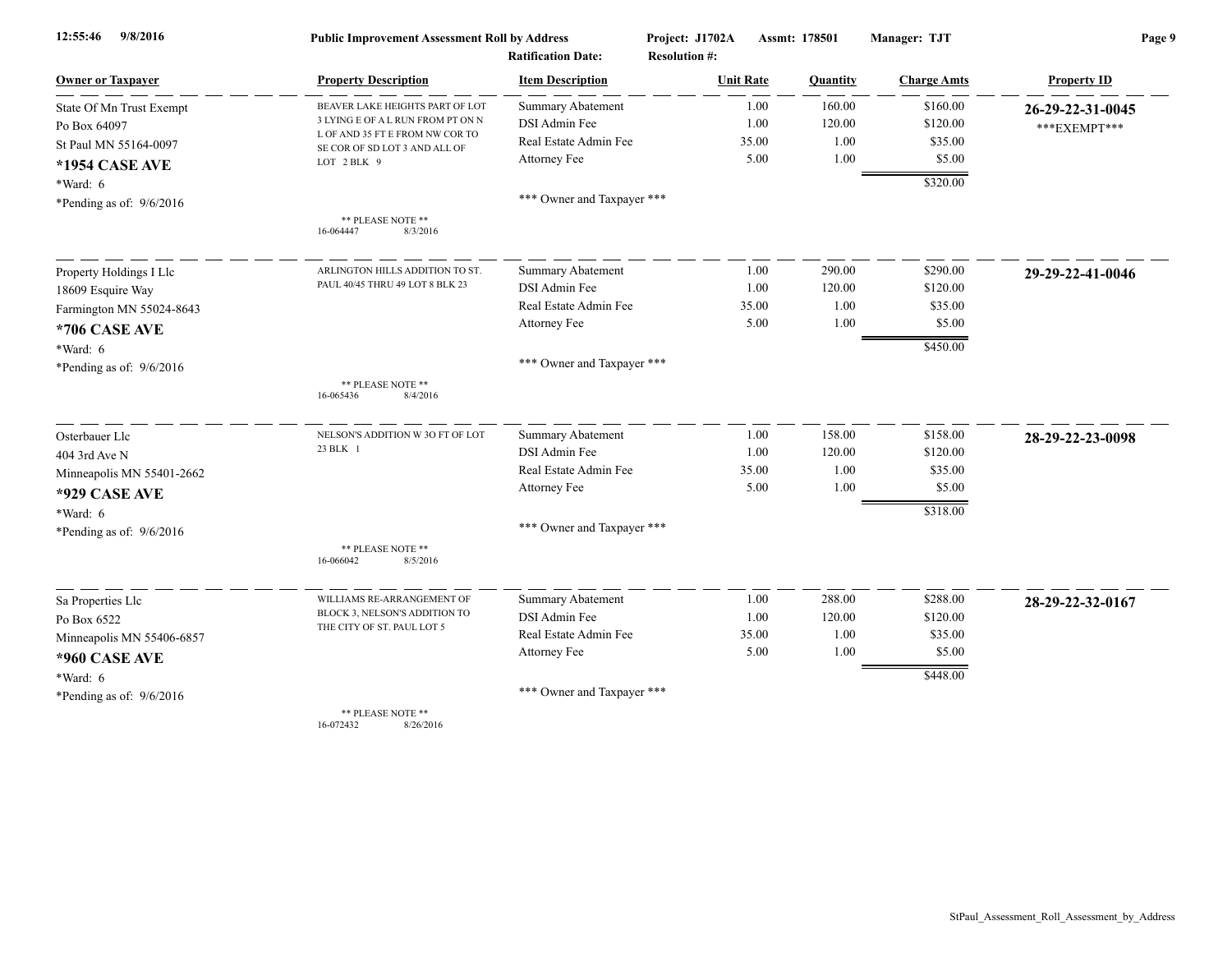| 9/8/2016<br>12:55:46                     | <b>Public Improvement Assessment Roll by Address</b>                   |                            | Project: J1702A<br>Assmt: 178501 |          | Manager: TJT       | Page 10            |  |
|------------------------------------------|------------------------------------------------------------------------|----------------------------|----------------------------------|----------|--------------------|--------------------|--|
|                                          |                                                                        | <b>Ratification Date:</b>  | <b>Resolution #:</b>             |          |                    |                    |  |
| <b>Owner or Taxpayer</b>                 | <b>Property Description</b>                                            | <b>Item Description</b>    | <b>Unit Rate</b>                 | Quantity | <b>Charge Amts</b> | <b>Property ID</b> |  |
| Bsd 1 Llc                                | AUDITOR'S SUBDIVISION NO. 7 ST.                                        | <b>Summary Abatement</b>   | 1.00                             | 80.00    | \$80.00            | 28-29-22-31-0101   |  |
| 29 W 17th St 2nd Floor                   | PAUL, MINN. E 35 FT OF W 11O FT OF<br>LOT 57 AND E 35 FT OF LOT 58 BLK | DSI Admin Fee              | 1.00                             | 120.00   | \$120.00           |                    |  |
| New York NY 10011-5512                   | $\overline{2}$                                                         | Real Estate Admin Fee      | 35.00                            | 1.00     | \$35.00            |                    |  |
| *970 CASE AVE                            |                                                                        | Attorney Fee               | 5.00                             | 1.00     | \$5.00             |                    |  |
| *Ward: 6                                 |                                                                        |                            |                                  |          | \$240.00           |                    |  |
| *Pending as of: 9/6/2016                 |                                                                        | *** Owner and Taxpayer *** |                                  |          |                    |                    |  |
|                                          | ** PLEASE NOTE **<br>16-067077<br>8/10/2016                            |                            |                                  |          |                    |                    |  |
| Premier Management Llc                   | AUDITOR'S SUBDIVISION NO. 30 ST                                        | <b>Summary Abatement</b>   | 1.00                             | 328.00   | \$328.00           | 08-28-22-24-0041   |  |
| 17 White Bear Ave S                      | PAUL, MINN. EX NELY 20 FT; THE                                         | DSI Admin Fee              | 1.00                             | 120.00   | \$120.00           |                    |  |
| Saint Paul MN 55106-6017                 | NWLY 1.75 FT OF LOT 22 & ALL OF<br>LOT 23 ALSO WLY 90.51 FT; LOTS 25   | Real Estate Admin Fee      | 35.00                            | 1.00     | \$35.00            |                    |  |
| *194 CESAR CHAVEZ ST                     | & LOT 26                                                               | Attorney Fee               | 5.00                             | 1.00     | \$5.00             |                    |  |
| *Ward: 2                                 |                                                                        |                            |                                  |          | \$488.00           |                    |  |
| *Pending as of: $9/6/2016$               |                                                                        | *** Owner and Taxpayer *** |                                  |          |                    |                    |  |
|                                          | ** PLEASE NOTE **<br>8/31/2016<br>16-073767                            |                            |                                  |          |                    |                    |  |
| Four Corners Properties Of Minnesota Llc | SIMONITSCH'S SUBDIVISION OF                                            | <b>Summary Abatement</b>   | 1.00                             | 548.00   | \$548.00           | 35-29-23-23-0152   |  |
| Po Box 26                                | BLOCK 11 & 14 OF HYDE PARK LOT                                         | DSI Admin Fee              | 1.00                             | 240.00   | \$240.00           |                    |  |
| Waseca MN 56093-0026                     | 6 BLK 1                                                                | Real Estate Admin Fee      | 35.00                            | 1.00     | \$35.00            |                    |  |
| *1062 CHARLES AVE                        |                                                                        | Attorney Fee               | 5.00                             | 1.00     | \$5.00             |                    |  |
| *Ward: 1                                 |                                                                        |                            |                                  |          | \$828.00           |                    |  |
| *Pending as of: $9/6/2016$               |                                                                        | *** Owner and Taxpayer *** |                                  |          |                    |                    |  |
|                                          | ** PLEASE NOTE **<br>16-066708<br>8/9/2016<br>16-068451<br>8/16/2016   |                            |                                  |          |                    |                    |  |
| James J Marazzo                          | SIMONITSCH'S SUBDIVISION OF                                            | <b>Summary Abatement</b>   | 1.00                             | 288.00   | \$288.00           | 35-29-23-23-0155   |  |
| 1072 Charles Ave                         | BLOCK 11 & 14 OF HYDE PARK LOT                                         | DSI Admin Fee              | 1.00                             | 120.00   | \$120.00           |                    |  |
| Saint Paul MN 55104-2617                 | 9 BLK 1                                                                | Real Estate Admin Fee      | 35.00                            | 1.00     | \$35.00            |                    |  |
| *1072 CHARLES AVE                        |                                                                        | Attorney Fee               | 5.00                             | 1.00     | \$5.00             |                    |  |
| *Ward: 1                                 |                                                                        |                            |                                  |          | \$448.00           |                    |  |
| *Pending as of: $9/6/2016$               |                                                                        | *** Owner and Taxpayer *** |                                  |          |                    |                    |  |
|                                          | ** PLEASE NOTE **                                                      |                            |                                  |          |                    |                    |  |

16-068936 8/17/2016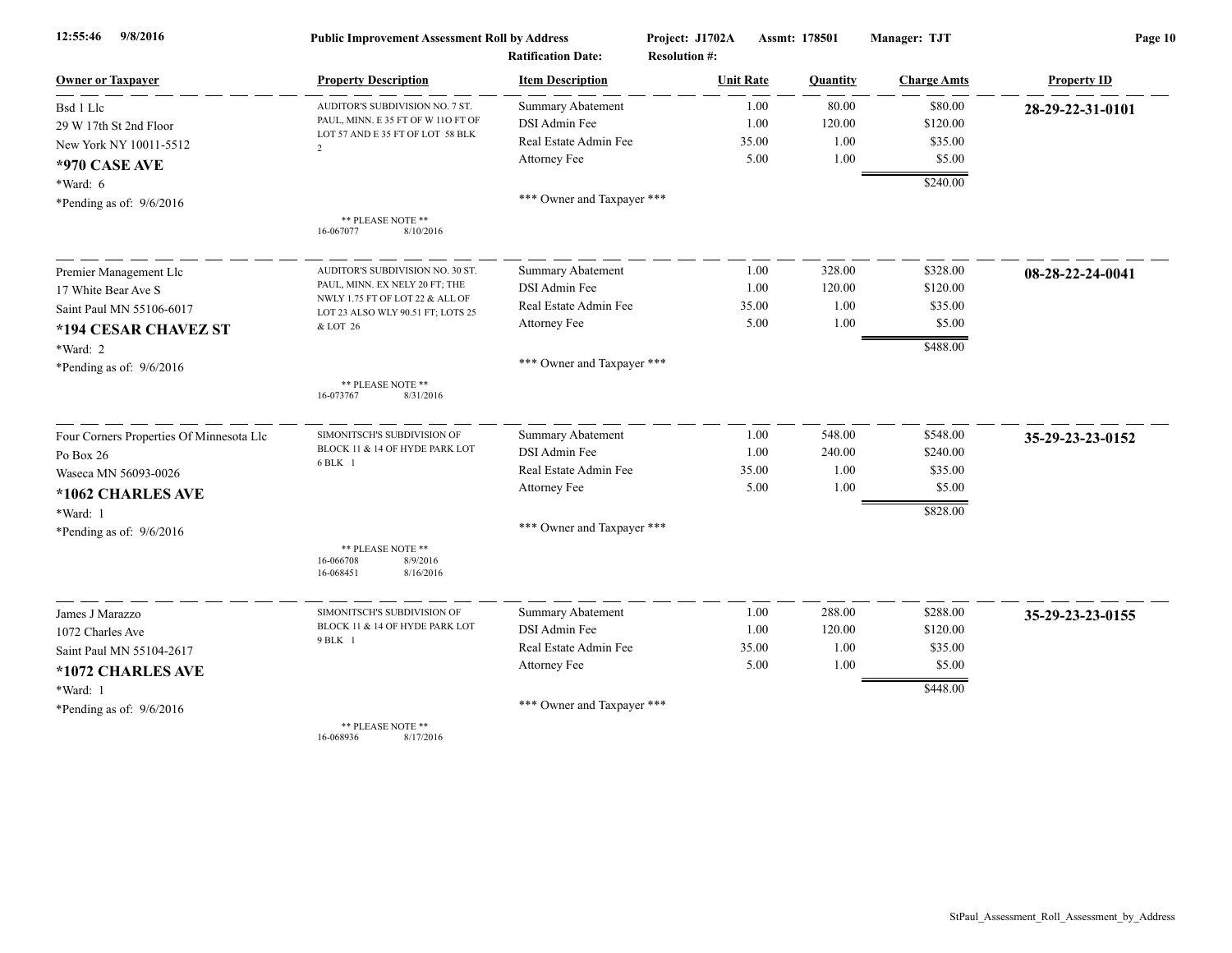| 9/8/2016<br>12:55:46              | <b>Public Improvement Assessment Roll by Address</b><br><b>Ratification Date:</b> |                            | Project: J1702A                          | Assmt: 178501   | Manager: TJT       | Page 11            |  |
|-----------------------------------|-----------------------------------------------------------------------------------|----------------------------|------------------------------------------|-----------------|--------------------|--------------------|--|
| <b>Owner or Taxpayer</b>          | <b>Property Description</b>                                                       | <b>Item Description</b>    | <b>Resolution #:</b><br><b>Unit Rate</b> | <b>Quantity</b> | <b>Charge Amts</b> | <b>Property ID</b> |  |
| Xeng Xiong                        | MAYFIELDS SUBDIVISION OF LOTS                                                     | <b>Summary Abatement</b>   | 1.00                                     | 160.00          | \$160.00           | 22-29-22-22-0039   |  |
| 762 Jessie St                     | 37 AND 38 PIONEER REAL ESTATE                                                     | DSI Admin Fee              | 1.00                                     | 120.00          | \$120.00           |                    |  |
| St Paul MN 55130-4121             | AND BUILDING SOCIETY<br>SUBDIVISION, ST. PAUL W 1/2 OF VAC                        | Real Estate Admin Fee      | 35.00                                    | 1.00            | \$35.00            |                    |  |
| *1600 CLARENCE ST                 | ALLEY ADJ AND EX N 37 FT LOT 7                                                    | Attorney Fee               | 5.00                                     | 1.00            | \$5.00             |                    |  |
| *Ward: 6                          | ALSO ALL OF VAC ALLEY ADJ AND                                                     |                            |                                          |                 | \$320.00           |                    |  |
| *Pending as of: $9/6/2016$        |                                                                                   | *** Owner and Taxpayer *** |                                          |                 |                    |                    |  |
|                                   | ** PLEASE NOTE **                                                                 |                            |                                          |                 |                    |                    |  |
|                                   | 16-064520<br>8/17/2016                                                            |                            |                                          |                 |                    |                    |  |
| Robert Wilson                     | KAMNETZ ADD. LOT 4                                                                | <b>Summary Abatement</b>   | 1.00                                     | 160.00          | \$160.00           | 34-29-22-33-0040   |  |
| 10589 Alison Way                  |                                                                                   | DSI Admin Fee              | 1.00                                     | 120.00          | \$120.00           |                    |  |
| Inver Grove Heights MN 55077-5469 |                                                                                   | Real Estate Admin Fee      | 35.00                                    | 1.00            | \$35.00            |                    |  |
| *286 CLARENCE ST                  |                                                                                   | Attorney Fee               | 5.00                                     | 1.00            | \$5.00             |                    |  |
| *Ward: 7                          |                                                                                   |                            |                                          |                 | \$320.00           |                    |  |
| *Pending as of: 9/6/2016          |                                                                                   | *** Owner and Taxpayer *** |                                          |                 |                    |                    |  |
|                                   | ** PLEASE NOTE **<br>16-070128<br>8/19/2016                                       |                            |                                          |                 |                    |                    |  |
| Daniel J Furlong                  | EDMUND RICE'S FIRST ADDITION TO                                                   | Summary Abatement          | 1.00                                     | 318.00          | \$318.00           | 29-29-22-32-0036   |  |
| Jane F Furlong                    | ST. PAUL SUBJ TO DRIVE ESMT; N 1/2                                                | DSI Admin Fee              | 1.00                                     | 120.00          | \$120.00           |                    |  |
| 16788 Ides Cir                    | OF LOT 11 & S 6 FT OF LOT 12 BLK 5                                                | Real Estate Admin Fee      | 35.00                                    | 1.00            | \$35.00            |                    |  |
| Lakeville MN 55044-5612           |                                                                                   | Attorney Fee               | 5.00                                     | 1.00            | \$5.00             |                    |  |
| *880 CLARK ST                     |                                                                                   |                            |                                          |                 | \$478.00           |                    |  |
| *Ward: 5                          |                                                                                   | *** Owner and Taxpayer *** |                                          |                 |                    |                    |  |
| *Pending as of: 9/6/2016          |                                                                                   |                            |                                          |                 |                    |                    |  |
|                                   | ** PLEASE NOTE **                                                                 |                            |                                          |                 |                    |                    |  |
|                                   | 16-065870<br>8/5/2016<br>16-065869<br>8/5/2016                                    |                            |                                          |                 |                    |                    |  |
| Mariah T Podany                   | JOSEPH ARTH'S SUBDIVISION OF                                                      | Summary Abatement          | 1.00                                     | 354.00          | \$354.00           | 33-29-22-24-0205   |  |
| 14601 Summit Oaks Dr              | BLOCK 85 OF LYMAN DAYTON'S                                                        | DSI Admin Fee              | 1.00                                     | 120.00          | \$120.00           |                    |  |
| Burnsville MN 55337-4786          | ADDITION TO ST PAUL LOT 16 BLK<br>85                                              | Real Estate Admin Fee      | 35.00                                    | 1.00            | \$35.00            |                    |  |
| *939 CONWAY ST                    |                                                                                   | Attorney Fee               | 5.00                                     | 1.00            | \$5.00             |                    |  |
| *Ward: 7                          |                                                                                   |                            |                                          |                 | \$514.00           |                    |  |
| *Pending as of: $9/6/2016$        |                                                                                   | *** Owner and Taxpayer *** |                                          |                 |                    |                    |  |
|                                   | ** PLEASE NOTE **<br>16-065814<br>8/8/2016                                        |                            |                                          |                 |                    |                    |  |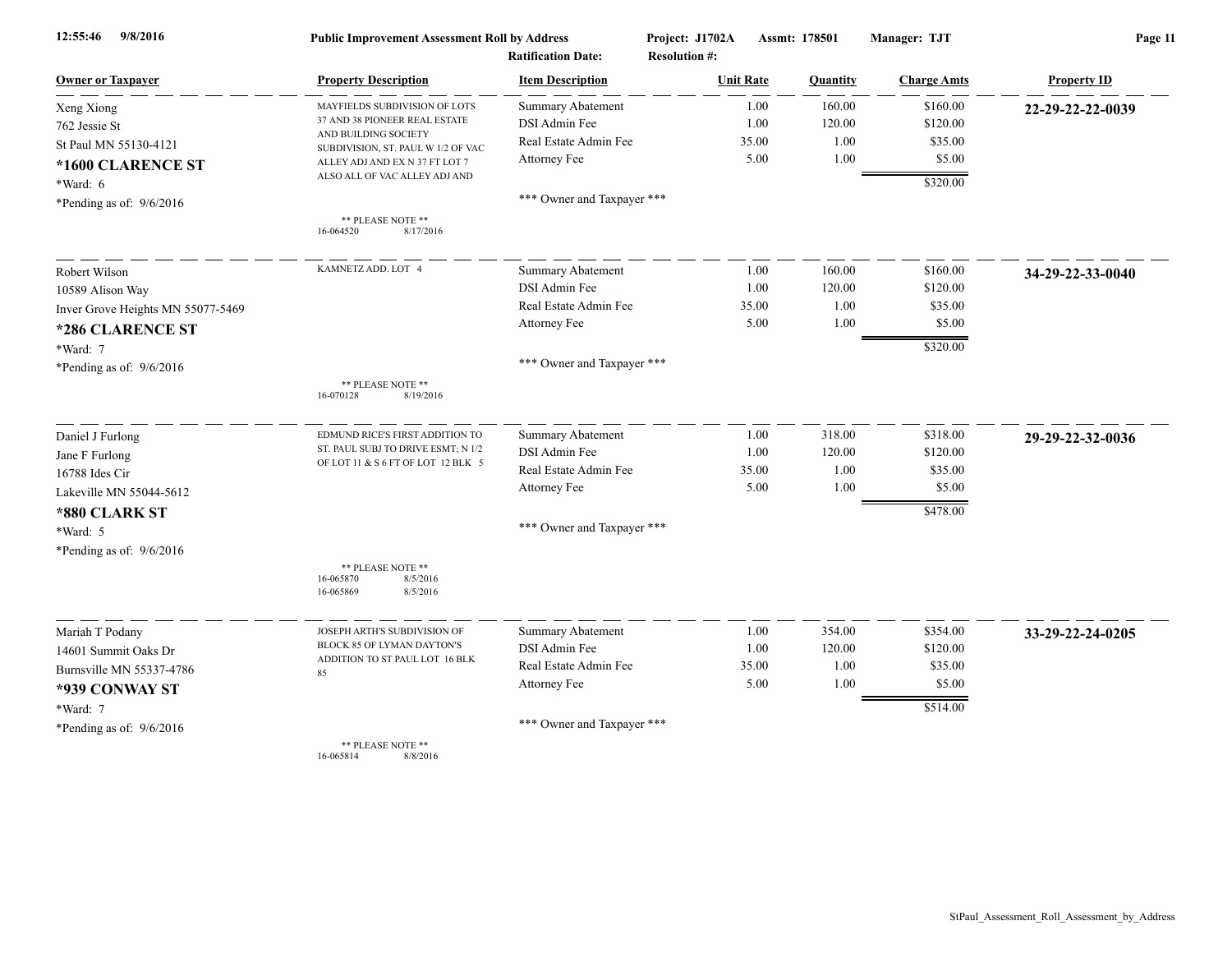| 12:55:46<br>9/8/2016           | <b>Public Improvement Assessment Roll by Address</b><br><b>Ratification Date:</b> |                            | Project: J1702A<br>Assmt: 178501<br><b>Resolution #:</b> |          | Manager: TJT       | Page 12            |  |
|--------------------------------|-----------------------------------------------------------------------------------|----------------------------|----------------------------------------------------------|----------|--------------------|--------------------|--|
| <b>Owner or Taxpayer</b>       | <b>Property Description</b>                                                       | <b>Item Description</b>    | <b>Unit Rate</b>                                         | Quantity | <b>Charge Amts</b> | <b>Property ID</b> |  |
| Scott Addington                | ARLINGTON HILLS ADDITION TO ST.                                                   | <b>Summary Abatement</b>   | 1.00                                                     | 158.00   | \$158.00           | 29-29-22-13-0054   |  |
| Po Box 141101                  | PAUL 40/45 THRU 49 LOT 23 BLK 5                                                   | DSI Admin Fee              | 1.00                                                     | 120.00   | \$120.00           |                    |  |
| Minneapolis MN 55414-6101      |                                                                                   | Real Estate Admin Fee      | 35.00                                                    | 1.00     | \$35.00            |                    |  |
| *605 COOK AVE E                |                                                                                   | Attorney Fee               | 5.00                                                     | 1.00     | \$5.00             |                    |  |
| *Ward: 6                       |                                                                                   |                            |                                                          |          | \$318.00           |                    |  |
| *Pending as of: $9/6/2016$     |                                                                                   | *** Owner and Taxpayer *** |                                                          |          |                    |                    |  |
|                                | ** PLEASE NOTE **<br>16-069423<br>8/17/2016                                       |                            |                                                          |          |                    |                    |  |
| Blue Kin Homes Llc             | AUERBACH & HAND'S ADDITION TO                                                     | <b>Summary Abatement</b>   | 1.00                                                     | 160.00   | \$160.00           | 25-29-23-13-0028   |  |
| 9465 Hames Ave S               | THE CITY OF ST. PAUL EX ALLEY LOT                                                 | DSI Admin Fee              | 1.00                                                     | 120.00   | \$120.00           |                    |  |
| Cottage Grove MN 55016-3842    | 10 BLK 19                                                                         | Real Estate Admin Fee      | 35.00                                                    | 1.00     | \$35.00            |                    |  |
| *375 COOK AVE W                |                                                                                   | Attorney Fee               | 5.00                                                     | 1.00     | \$5.00             |                    |  |
| *Ward: 5                       |                                                                                   |                            |                                                          |          | \$320.00           |                    |  |
| *Pending as of: $9/6/2016$     |                                                                                   | *** Taxpayer ***           |                                                          |          |                    |                    |  |
| State Of Mn Trust Exempt       | AUERBACH & HAND'S ADDITION TO<br>THE CITY OF ST. PAUL EX ALLEY LOT                | *** Owner ***              |                                                          |          |                    | 25-29-23-13-0028   |  |
| Po Box 64097                   | 10 BLK 19                                                                         |                            |                                                          |          |                    |                    |  |
| St Paul MN 55164-0097          |                                                                                   |                            |                                                          |          |                    |                    |  |
| *375 COOK AVE W                |                                                                                   |                            |                                                          |          |                    |                    |  |
| *Ward: 5                       |                                                                                   |                            |                                                          |          |                    |                    |  |
| *Pending as of: 9/6/2016       |                                                                                   |                            |                                                          |          |                    |                    |  |
|                                | ** PLEASE NOTE **<br>16-069625<br>8/17/2016                                       |                            |                                                          |          |                    |                    |  |
| Robert J Jensen                | LANE'S PHALEN GROVE ADD., ST.                                                     | <b>Summary Abatement</b>   | 1.00                                                     | 160.00   | \$160.00           | 21-29-22-32-0114   |  |
| 896 Cottage Ave E              | PAUL, MINN. LOT 14 BLK 5                                                          | DSI Admin Fee              | 1.00                                                     | 120.00   | \$120.00           |                    |  |
| St Paul MN 55106-1808          |                                                                                   | Real Estate Admin Fee      | 35.00                                                    | 1.00     | \$35.00            |                    |  |
| *896 COTTAGE AVE E             |                                                                                   | Attorney Fee               | 5.00                                                     | 1.00     | \$5.00             |                    |  |
| *Ward: 6                       |                                                                                   |                            |                                                          |          | \$320.00           |                    |  |
| *Pending as of: $9/6/2016$     |                                                                                   | *** Owner and Taxpayer *** |                                                          |          |                    |                    |  |
|                                | ** PLEASE NOTE **<br>16-068179<br>8/15/2016                                       |                            |                                                          |          |                    |                    |  |
| Doris G Doerfler Trustee       | COTTAGE HOMES SUBJ TO AVE AND                                                     | <b>Summary Abatement</b>   | 1.00                                                     | 160.00   | \$160.00           | 24-29-23-42-0038   |  |
| Ameriprise Bank Trustee        | ESMTS AND EX N 480 FT LOT 3                                                       | DSI Admin Fee              | 1.00                                                     | 120.00   | \$120.00           |                    |  |
| 1581 Ameriprise Financial Cent |                                                                                   | Real Estate Admin Fee      | 35.00                                                    | 1.00     | \$35.00            |                    |  |
| Minneapolis MN 55474-0652      |                                                                                   | Attorney Fee               | 5.00                                                     | 1.00     | \$5.00             |                    |  |
| *355 COTTAGE AVE W             |                                                                                   |                            |                                                          |          | \$320.00           |                    |  |
| *Ward: 5                       |                                                                                   | *** Owner and Taxpayer *** |                                                          |          |                    |                    |  |
| *Pending as of: 9/6/2016       |                                                                                   |                            |                                                          |          |                    |                    |  |
|                                | ** PLEASE NOTE **                                                                 |                            |                                                          |          |                    |                    |  |

16-067817 8/11/2016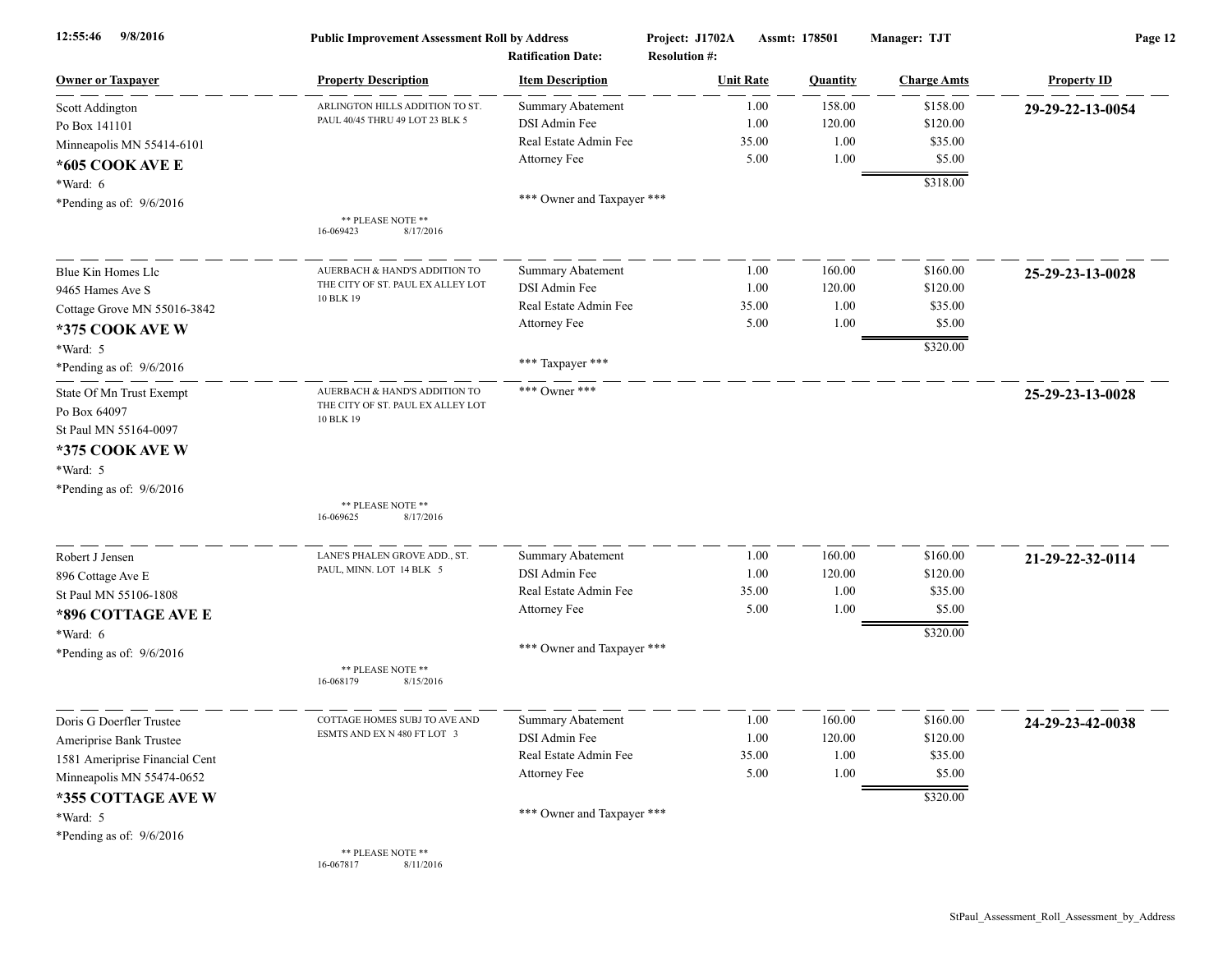| 9/8/2016<br>12:55:46                                                                                                              | <b>Public Improvement Assessment Roll by Address</b><br><b>Ratification Date:</b>    |                            | Project: J1702A<br><b>Resolution #:</b> | Assmt: 178501 | Manager: TJT       | Page 13            |  |
|-----------------------------------------------------------------------------------------------------------------------------------|--------------------------------------------------------------------------------------|----------------------------|-----------------------------------------|---------------|--------------------|--------------------|--|
| <b>Owner or Taxpayer</b>                                                                                                          | <b>Property Description</b>                                                          | <b>Item Description</b>    | <b>Unit Rate</b>                        | Quantity      | <b>Charge Amts</b> | <b>Property ID</b> |  |
| Esayas B Waktola                                                                                                                  | YANISH AND MARTINS SUBD ETC.                                                         | <b>Summary Abatement</b>   | 1.00                                    | 160.00        | \$160.00           | 08-28-22-42-0146   |  |
| Karina Waktola                                                                                                                    | LOT A ADJ AND LOT 5                                                                  | DSI Admin Fee              | 1.00                                    | 120.00        | \$120.00           |                    |  |
| 307 Curtice St E                                                                                                                  |                                                                                      | Real Estate Admin Fee      | 35.00                                   | 1.00          | \$35.00            |                    |  |
| Saint Paul MN 55107-3106                                                                                                          |                                                                                      | Attorney Fee               | 5.00                                    | 1.00          | \$5.00             |                    |  |
| *307 CURTICE ST E                                                                                                                 |                                                                                      |                            |                                         |               | \$320.00           |                    |  |
| *Ward: 2                                                                                                                          |                                                                                      | *** Owner and Taxpayer *** |                                         |               |                    |                    |  |
| *Pending as of: $9/6/2016$                                                                                                        |                                                                                      |                            |                                         |               |                    |                    |  |
|                                                                                                                                   | ** PLEASE NOTE **<br>8/1/2016<br>16-063489                                           |                            |                                         |               |                    |                    |  |
| Gail A Ries                                                                                                                       | DANFORTH PARK N 1/2 OF LOT 54 &                                                      | <b>Summary Abatement</b>   | 1.00                                    | 160.00        | \$160.00           | 24-29-23-23-0088   |  |
| 1470 Dale St N                                                                                                                    | ALL OF LOT 53                                                                        | DSI Admin Fee              | 1.00                                    | 120.00        | \$120.00           |                    |  |
| St Paul MN 55117-3408                                                                                                             |                                                                                      | Real Estate Admin Fee      | 35.00                                   | 1.00          | \$35.00            |                    |  |
| *1470 DALE ST N                                                                                                                   |                                                                                      | Attorney Fee               | 5.00                                    | 1.00          | \$5.00             |                    |  |
| *Ward: 5                                                                                                                          |                                                                                      |                            |                                         |               | \$320.00           |                    |  |
| *Pending as of: $9/6/2016$                                                                                                        |                                                                                      | *** Owner and Taxpayer *** |                                         |               |                    |                    |  |
|                                                                                                                                   | ** PLEASE NOTE **<br>16-070187<br>8/18/2016                                          |                            |                                         |               |                    |                    |  |
| Michael F Murray                                                                                                                  | JEROME'S ADDITION LOT 9 BLK 3                                                        | <b>Summary Abatement</b>   | 1.00                                    | 160.00        | \$160.00           | 23-29-22-21-0043   |  |
| 1628 Darlene St                                                                                                                   |                                                                                      | DSI Admin Fee              | 1.00                                    | 120.00        | \$120.00           |                    |  |
| Saint Paul MN 55119-3006                                                                                                          |                                                                                      | Real Estate Admin Fee      | 35.00                                   | 1.00          | \$35.00            |                    |  |
| *1628 DARLENE ST                                                                                                                  |                                                                                      | Attorney Fee               | 5.00                                    | 1.00          | \$5.00             |                    |  |
| *Ward: 6                                                                                                                          |                                                                                      |                            |                                         |               | \$320.00           |                    |  |
| *Pending as of: $9/6/2016$                                                                                                        |                                                                                      | *** Owner and Taxpayer *** |                                         |               |                    |                    |  |
|                                                                                                                                   | ** PLEASE NOTE **<br>16-067363<br>8/11/2016                                          |                            |                                         |               |                    |                    |  |
| Lorenzo Davis                                                                                                                     | NININGER & DONNELLY'S ADDITION                                                       | <b>Summary Abatement</b>   | 1.00                                    | 160.00        | \$160.00           | 02-28-23-12-0060   |  |
| 837 Dayton Ave                                                                                                                    | TO HOLCOMBE'S ADDITION TO ST.                                                        | DSI Admin Fee              | 1.00                                    | 120.00        | \$120.00           |                    |  |
| St Paul MN 55104-6638                                                                                                             | PAUL LOT 17 BLK 3                                                                    | Real Estate Admin Fee      | 35.00                                   | 1.00          | \$35.00            |                    |  |
| *837 DAYTON AVE                                                                                                                   |                                                                                      | Attorney Fee               | 5.00                                    | 1.00          | \$5.00             |                    |  |
| *Ward: 1                                                                                                                          |                                                                                      |                            |                                         |               | \$320.00           |                    |  |
| *Pending as of: $9/6/2016$                                                                                                        |                                                                                      | *** Taxpayer ***           |                                         |               |                    |                    |  |
| Rondo Community Land Trust<br>626 Selby Ave<br>St Paul MN 55104-6685<br>*837 DAYTON AVE<br>*Ward: 1<br>*Pending as of: $9/6/2016$ | NININGER & DONNELLY'S ADDITION<br>TO HOLCOMBE'S ADDITION TO ST.<br>PAUL LOT 17 BLK 3 | *** Owner ***              |                                         |               |                    | 02-28-23-12-0060   |  |
|                                                                                                                                   | ** PLEASE NOTE **<br>16-065970<br>8/9/2016                                           |                            |                                         |               |                    |                    |  |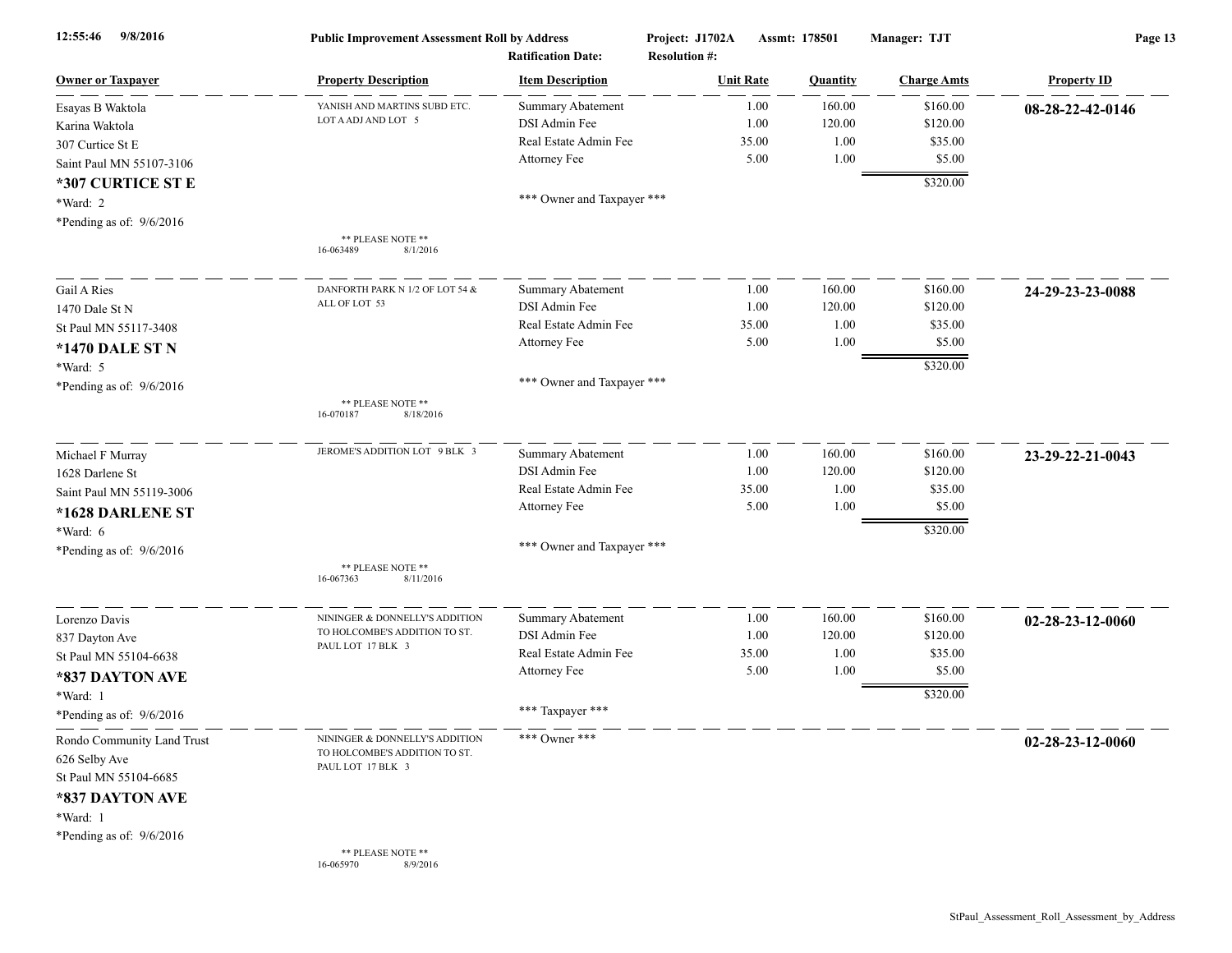| 9/8/2016<br>12:55:46       | <b>Public Improvement Assessment Roll by Address</b>                   |                            | Project: J1702A      | Assmt: 178501 | Manager: TJT       | Page 14            |  |
|----------------------------|------------------------------------------------------------------------|----------------------------|----------------------|---------------|--------------------|--------------------|--|
|                            |                                                                        | <b>Ratification Date:</b>  | <b>Resolution #:</b> |               |                    |                    |  |
| <b>Owner or Taxpayer</b>   | <b>Property Description</b>                                            | <b>Item Description</b>    | <b>Unit Rate</b>     | Quantity      | <b>Charge Amts</b> | <b>Property ID</b> |  |
| Vone X Moua                | EDMUND RICE'S FIRST ADDITION TO                                        | Summary Abatement          | 1.00                 | 160.00        | \$160.00           | 29-29-22-32-0041   |  |
| 1874 E Shore Dr            | ST. PAUL LOT 16 BLK 5                                                  | DSI Admin Fee              | 1.00                 | 120.00        | \$120.00           |                    |  |
| Maplewood MN 55109-4211    |                                                                        | Real Estate Admin Fee      | 35.00                | 1.00          | \$35.00            |                    |  |
| *895 DESOTO ST             |                                                                        | Attorney Fee               | 5.00                 | 1.00          | \$5.00             |                    |  |
| *Ward: 5                   |                                                                        |                            |                      |               | \$320.00           |                    |  |
| *Pending as of: $9/6/2016$ |                                                                        | *** Owner and Taxpayer *** |                      |               |                    |                    |  |
|                            | ** PLEASE NOTE **<br>8/24/2016<br>16-071452                            |                            |                      |               |                    |                    |  |
| Ehpra Heh                  | DAWSON'S EARL ST. ADDITION TO                                          | <b>Summary Abatement</b>   | 1.00                 | 140.00        | \$140.00           | 28-29-22-31-0005   |  |
| 955 Earl St                | ST. PAUL, RAMSEY CO., MINN. LOTS 6                                     | DSI Admin Fee              | 1.00                 | 120.00        | \$120.00           |                    |  |
| Saint Paul MN 55106-3944   | AND LOT 7 BLK 72                                                       | Real Estate Admin Fee      | 35.00                | 1.00          | \$35.00            |                    |  |
| <b>*955 EARL ST</b>        |                                                                        | Attorney Fee               | 5.00                 | 1.00          | \$5.00             |                    |  |
| *Ward: 6                   |                                                                        |                            |                      |               | \$300.00           |                    |  |
| *Pending as of: $9/6/2016$ |                                                                        | *** Owner and Taxpayer *** |                      |               |                    |                    |  |
|                            | ** PLEASE NOTE **<br>16-064972<br>8/4/2016                             |                            |                      |               |                    |                    |  |
| Ccf2 Llc                   | ARLINGTON HILLS ADDITION TO ST                                         | Summary Abatement          | 1.00                 | 374.00        | \$374.00           | 29-29-22-13-0076   |  |
| 6950 France Ave S Ste 22   | PAUL 40/45 THRU 49 EX E 2 FT THE S<br>72 FT OF LOT 16 AND LOT 17 BLK 6 | DSI Admin Fee              | 1.00                 | 120.00        | \$120.00           |                    |  |
| Edina MN 55435-2016        |                                                                        | Real Estate Admin Fee      | 35.00                | 1.00          | \$35.00            |                    |  |
| *1028 EDGERTON ST          |                                                                        | Attorney Fee               | 5.00                 | 1.00          | \$5.00             |                    |  |
| *Ward: 6                   |                                                                        |                            |                      |               | \$534.00           |                    |  |
| *Pending as of: $9/6/2016$ |                                                                        | *** Owner and Taxpayer *** |                      |               |                    |                    |  |
|                            | ** PLEASE NOTE **<br>16-064162<br>8/2/2016                             |                            |                      |               |                    |                    |  |
| Fair Housing Llc           | JOS. R. WEIDE'S 4TH ADDITION TO ST.                                    | Summary Abatement          | 1.00                 | 158.00        | \$158.00           | 29-29-22-12-0128   |  |
| 2559 W 7th St              | PAUL S 12 50/100 FT OF LOT 10 AND                                      | DSI Admin Fee              | 1.00                 | 120.00        | \$120.00           |                    |  |
| Saint Paul MN 55116-3027   | ALL OF LOT 11 BLK 1                                                    | Real Estate Admin Fee      | 35.00                | 1.00          | \$35.00            |                    |  |
| *1158 EDGERTON ST          |                                                                        | Attorney Fee               | 5.00                 | 1.00          | \$5.00             |                    |  |
| *Ward: 6                   |                                                                        |                            |                      |               | \$318.00           |                    |  |
| *Pending as of: $9/6/2016$ |                                                                        | *** Owner and Taxpayer *** |                      |               |                    |                    |  |
|                            | ** PLEASE NOTE **                                                      |                            |                      |               |                    |                    |  |

16-064164 8/2/2016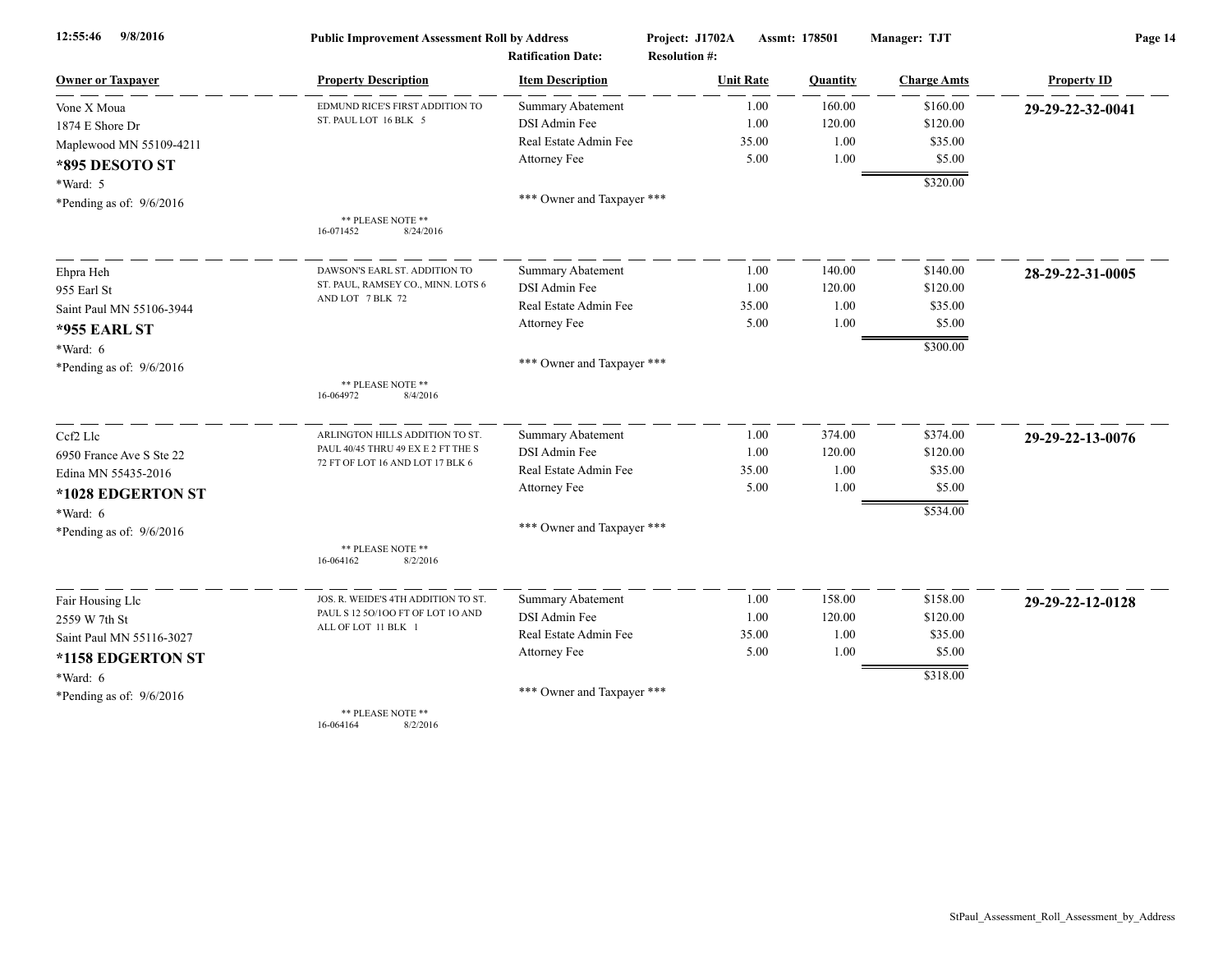| 9/8/2016<br>12:55:46       | <b>Public Improvement Assessment Roll by Address</b><br><b>Ratification Date:</b> |                            | Project: J1702A<br>Assmt: 178501<br><b>Resolution #:</b> |                  | Manager: TJT    | Page 15            |                    |
|----------------------------|-----------------------------------------------------------------------------------|----------------------------|----------------------------------------------------------|------------------|-----------------|--------------------|--------------------|
| <b>Owner or Taxpaver</b>   | <b>Property Description</b>                                                       | <b>Item Description</b>    |                                                          | <b>Unit Rate</b> | <b>Quantity</b> | <b>Charge Amts</b> | <b>Property ID</b> |
| Vee Vang                   | HARRISON AND HANDY'S ADDITION                                                     | <b>Summary Abatement</b>   |                                                          | 1.00             | 318.00          | \$318.00           | 20-29-22-13-0126   |
| 1444 Edgerton St           | TO THE CITY OF ST. PAUL EX N 54                                                   | DSI Admin Fee              |                                                          | 1.00             | 120.00          | \$120.00           |                    |
| Saint Paul MN 55130-3244   | 5/10 FT LOTS 16 17 AND LOT 18 BLK<br>14                                           | Real Estate Admin Fee      |                                                          | 35.00            | 1.00            | \$35.00            |                    |
| *1444 EDGERTON ST          |                                                                                   | Attorney Fee               |                                                          | 5.00             | 1.00            | \$5.00             |                    |
| *Ward: 6                   |                                                                                   |                            |                                                          |                  |                 | \$478.00           |                    |
| *Pending as of: $9/6/2016$ |                                                                                   | *** Owner and Taxpayer *** |                                                          |                  |                 |                    |                    |
|                            | ** PLEASE NOTE **<br>16-065250<br>8/4/2016                                        |                            |                                                          |                  |                 |                    |                    |
| Diana Michelle Mcmillin    | UFTON GROVE, PLAT 1, RAMSEY, CO.,                                                 | <b>Summary Abatement</b>   |                                                          | 1.00             | 160.00          | \$160.00           | 20-29-22-12-0076   |
| 1608 Edgerton St           | MINN. S 25 35/100 FT OF LOT 20 AND                                                | DSI Admin Fee              |                                                          | 1.00             | 120.00          | \$120.00           |                    |
| St Paul MN 55130-3053      | EX S 21 65/100 FT LOT 19 BLK 3                                                    | Real Estate Admin Fee      |                                                          | 35.00            | 1.00            | \$35.00            |                    |
| *1608 EDGERTON ST          |                                                                                   | Attorney Fee               |                                                          | 5.00             | 1.00            | \$5.00             |                    |
| *Ward: 6                   |                                                                                   |                            |                                                          |                  |                 | \$320.00           |                    |
| *Pending as of: $9/6/2016$ |                                                                                   | *** Owner and Taxpayer *** |                                                          |                  |                 |                    |                    |
|                            | ** PLEASE NOTE **<br>16-064977<br>8/4/2016                                        |                            |                                                          |                  |                 |                    |                    |
| Adam Hashim Abbajifar      | SYNDICATE NO. 5 ADDITION LOT 17                                                   | Summary Abatement          |                                                          | 1.00             | 160.00          | \$160.00           | 34-29-23-24-0126   |
| 1455 Edmund Ave            | <b>BLK 20</b>                                                                     | DSI Admin Fee              |                                                          | 1.00             | 120.00          | \$120.00           |                    |
| Saint Paul MN 55104-2408   |                                                                                   | Real Estate Admin Fee      |                                                          | 35.00            | 1.00            | \$35.00            |                    |
| *1455 EDMUND AVE           |                                                                                   | Attorney Fee               |                                                          | 5.00             | 1.00            | \$5.00             |                    |
| *Ward: 4                   |                                                                                   |                            |                                                          |                  |                 | \$320.00           |                    |
| *Pending as of: $9/6/2016$ |                                                                                   | *** Owner and Taxpayer *** |                                                          |                  |                 |                    |                    |
|                            | ** PLEASE NOTE **<br>16-063499<br>8/1/2016                                        |                            |                                                          |                  |                 |                    |                    |
| Cornelius E Brown          | GEO. J. ANDERSON'S MIDWAY                                                         | <b>Summary Abatement</b>   |                                                          | 1.00             | 160.00          | \$160.00           | 33-29-23-14-0129   |
| Gail Koslowski             | ADDITION TO ST. PAUL, MINN. LOT 14                                                | DSI Admin Fee              |                                                          | 1.00             | 120.00          | \$120.00           |                    |
| 1246 Edmund Ave            | BLK 2 STIERLE MC CONVILLE AND<br>SEEGERS MIDWAY ADD AND IN SD                     | Real Estate Admin Fee      |                                                          | 35.00            | 1.00            | \$35.00            |                    |
| St Paul MN 55104-2524      | GEO J ANDERSONS MIDWAY ADD                                                        | Attorney Fee               |                                                          | 5.00             | 1.00            | \$5.00             |                    |
| *1692 EDMUND AVE           | LOT 14 BLK 2                                                                      |                            |                                                          |                  |                 | \$320.00           |                    |
| *Ward: 4                   |                                                                                   | *** Owner ***              |                                                          |                  |                 |                    |                    |
| *Pending as of: $9/6/2016$ |                                                                                   |                            |                                                          |                  |                 |                    |                    |
| Gail Koslowski             | GEO. J. ANDERSON'S MIDWAY                                                         | *** Taxpayer ***           |                                                          |                  |                 |                    | 33-29-23-14-0129   |
| 1692 Edmund Ave            | ADDITION TO ST. PAUL, MINN. LOT 14<br>BLK 2 STIERLE MC CONVILLE AND               |                            |                                                          |                  |                 |                    |                    |
| St Paul MN 55104-2236      | SEEGERS MIDWAY ADD AND IN SD                                                      |                            |                                                          |                  |                 |                    |                    |
| *1692 EDMUND AVE           | GEO J ANDERSONS MIDWAY ADD                                                        |                            |                                                          |                  |                 |                    |                    |
| *Ward: 4                   | LOT 14 BLK 2                                                                      |                            |                                                          |                  |                 |                    |                    |
| *Pending as of: $9/6/2016$ |                                                                                   |                            |                                                          |                  |                 |                    |                    |
|                            | ** PLEASE NOTE **<br>8/16/2016<br>16-065531                                       |                            |                                                          |                  |                 |                    |                    |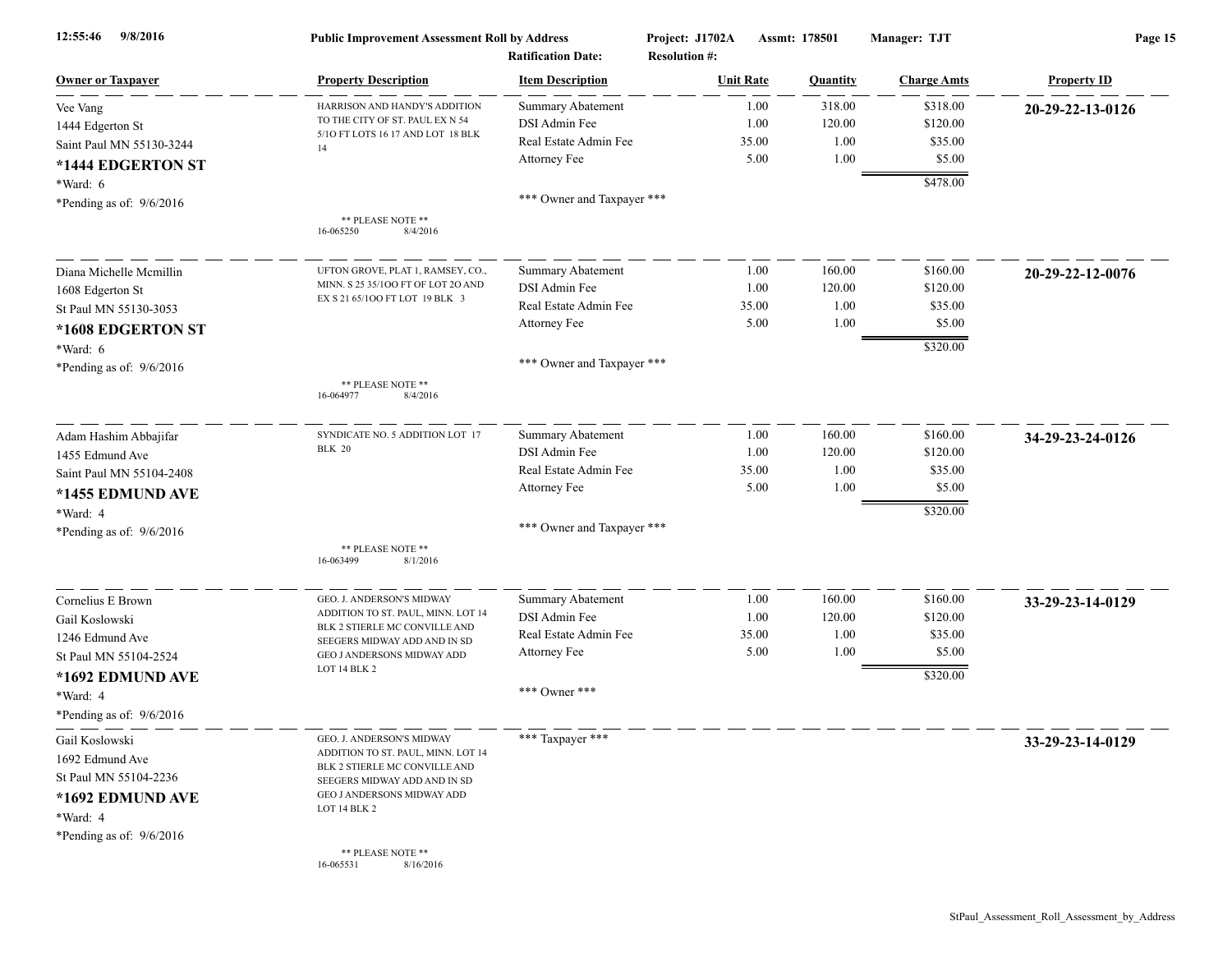| 12:55:46<br>9/8/2016          | <b>Public Improvement Assessment Roll by Address</b>                 |                            | Project: J1702A      | Assmt: 178501 | Manager: TJT       | Page 16            |  |
|-------------------------------|----------------------------------------------------------------------|----------------------------|----------------------|---------------|--------------------|--------------------|--|
|                               |                                                                      | <b>Ratification Date:</b>  | <b>Resolution #:</b> |               |                    |                    |  |
| <b>Owner or Taxpayer</b>      | <b>Property Description</b>                                          | <b>Item Description</b>    | <b>Unit Rate</b>     | Quantity      | <b>Charge Amts</b> | <b>Property ID</b> |  |
| Julie A Raasch                | SMITHS SUBD OF BLKS 9 10 15 AND                                      | Summary Abatement          | 1.00                 | 158.00        | \$158.00           | 36-29-23-24-0140   |  |
| 451 Edmund Ave                | 16 LOT 43 BLK 10                                                     | DSI Admin Fee              | 1.00                 | 120.00        | \$120.00           |                    |  |
| St Paul MN 55103-1608         |                                                                      | Real Estate Admin Fee      | 35.00                | 1.00          | \$35.00            |                    |  |
| *451 EDMUND AVE               |                                                                      | Attorney Fee               | 5.00                 | 1.00          | \$5.00             |                    |  |
| *Ward: 1                      |                                                                      |                            |                      |               | \$318.00           |                    |  |
| *Pending as of: $9/6/2016$    |                                                                      | *** Owner and Taxpayer *** |                      |               |                    |                    |  |
|                               | ** PLEASE NOTE **<br>16-065472<br>8/4/2016                           |                            |                      |               |                    |                    |  |
| Ngan Nguyen                   | SMITHS SUBD OF BLKS 9 10 15 AND                                      | Summary Abatement          | 1.00                 | 160.00        | \$160.00           | 36-29-23-24-0130   |  |
| 1138 Abell St                 | 16 LOT 33 BLK 10                                                     | DSI Admin Fee              | 1.00                 | 120.00        | \$120.00           |                    |  |
| Saint Paul MN 55117-5002      |                                                                      | Real Estate Admin Fee      | 35.00                | 1.00          | \$35.00            |                    |  |
| *489 EDMUND AVE               |                                                                      | Attorney Fee               | 5.00                 | 1.00          | \$5.00             |                    |  |
| *Ward: 1                      |                                                                      |                            |                      |               | \$320.00           |                    |  |
| *Pending as of: $9/6/2016$    |                                                                      | *** Owner and Taxpayer *** |                      |               |                    |                    |  |
|                               | ** PLEASE NOTE **<br>16-067814<br>8/11/2016                          |                            |                      |               |                    |                    |  |
| Renegade Investment Group Llc | JOSEPH R. WEIDE'S                                                    | <b>Summary Abatement</b>   | 1.00                 | 160.00        | \$160.00           | 35-29-23-13-0100   |  |
| 21640 Madina Estates Dr       | REARRANGEMENT OF THE NORTH                                           | DSI Admin Fee              | 1.00                 | 120.00        | \$120.00           |                    |  |
| Woodland Hills CA 91364-4350  | 1/2 OF BLOCK 3 OF SYNDICATE<br>ADDITION 2 LOT 15 BLK 3               | Real Estate Admin Fee      | 35.00                | 1.00          | \$35.00            |                    |  |
| *782 EDMUND AVE               |                                                                      | Attorney Fee               | 5.00                 | 1.00          | \$5.00             |                    |  |
| *Ward: 1                      |                                                                      |                            |                      |               | \$320.00           |                    |  |
| *Pending as of: 9/6/2016      |                                                                      | *** Owner and Taxpayer *** |                      |               |                    |                    |  |
|                               | ** PLEASE NOTE **<br>16-073921<br>8/31/2016                          |                            |                      |               |                    |                    |  |
| <b>Bluefish Holdings Llc</b>  | SAINT CATHERINE PARK SECOND                                          | <b>Summary Abatement</b>   | 1.00                 | 334.00        | \$334.00           | 08-28-23-44-0150   |  |
| 624 Dayton Ave Ste 4          | ADDITION LOT 28 BLK 2                                                | DSI Admin Fee              | 1.00                 | 240.00        | \$240.00           |                    |  |
| Saint Paul MN 55104-7204      |                                                                      | Real Estate Admin Fee      | 35.00                | 1.00          | \$35.00            |                    |  |
| *2129 ELEANOR AVE             |                                                                      | Attorney Fee               | 5.00                 | 1.00          | \$5.00             |                    |  |
| *Ward: 3                      |                                                                      |                            |                      |               | \$614.00           |                    |  |
| *Pending as of: 9/6/2016      |                                                                      | *** Owner and Taxpayer *** |                      |               |                    |                    |  |
|                               | ** PLEASE NOTE **<br>16-064459<br>8/3/2016<br>16-072424<br>8/25/2016 |                            |                      |               |                    |                    |  |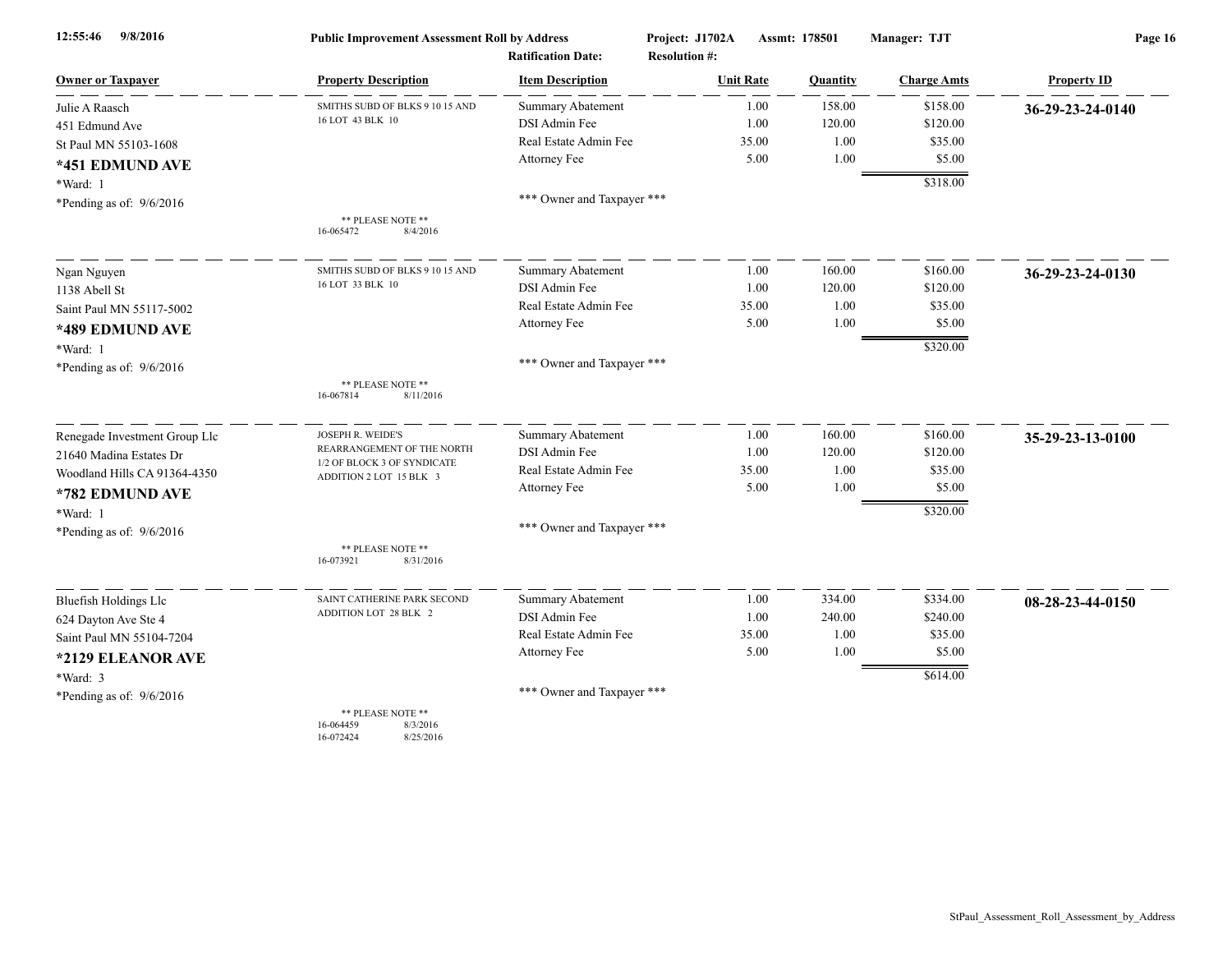| 9/8/2016<br>12:55:46       | <b>Public Improvement Assessment Roll by Address</b>              |                            | Project: J1702A      | Assmt: 178501  | Manager: TJT       | Page 17            |  |
|----------------------------|-------------------------------------------------------------------|----------------------------|----------------------|----------------|--------------------|--------------------|--|
|                            |                                                                   | <b>Ratification Date:</b>  | <b>Resolution #:</b> |                |                    |                    |  |
| <b>Owner or Taxpayer</b>   | <b>Property Description</b>                                       | <b>Item Description</b>    | <b>Unit Rate</b>     | Quantity       | <b>Charge Amts</b> | <b>Property ID</b> |  |
| Michael A Lattery          | EASTVILLE HEIGHTS EX S 3O FT THE<br>FOL LOTS 29 AND LOT 30 BLK 7  | <b>Summary Abatement</b>   |                      | 158.00<br>1.00 | \$158.00           | 28-29-22-22-0051   |  |
| Carolyn L Lattery          |                                                                   | DSI Admin Fee              |                      | 1.00<br>120.00 | \$120.00           |                    |  |
| 1720 Dove Ln               |                                                                   | Real Estate Admin Fee      | 35.00                | 1.00           | \$35.00            |                    |  |
| Mound MN 55364-1210        |                                                                   | Attorney Fee               |                      | 5.00<br>1.00   | \$5.00             |                    |  |
| *1141 FOREST ST            |                                                                   |                            |                      |                | \$318.00           |                    |  |
| *Ward: 6                   |                                                                   | *** Owner and Taxpayer *** |                      |                |                    |                    |  |
| *Pending as of: $9/6/2016$ |                                                                   |                            |                      |                |                    |                    |  |
|                            | ** PLEASE NOTE **<br>16-067074<br>8/10/2016                       |                            |                      |                |                    |                    |  |
| Genarro R Moten            | DAILY AND BERRISFORD'S                                            | <b>Summary Abatement</b>   |                      | 316.00<br>1.00 | \$316.00           | 33-29-22-23-0027   |  |
| 579 Forest St              | SUBDIVISION OF BLOCK 95 OF                                        | DSI Admin Fee              |                      | 1.00<br>120.00 | \$120.00           |                    |  |
| Saint Paul MN 55106-5237   | LYMAN DAYTON'S ADDITION TO ST                                     | Real Estate Admin Fee      | 35.00                | 1.00           | \$35.00            |                    |  |
| *579 FOREST ST             | PAUL EX N 2 4/10 FT LOT 31 BLK 95                                 | Attorney Fee               |                      | 5.00<br>1.00   | \$5.00             |                    |  |
|                            |                                                                   |                            |                      |                | \$476.00           |                    |  |
| *Ward: 7                   |                                                                   | *** Owner and Taxpayer *** |                      |                |                    |                    |  |
| *Pending as of: $9/6/2016$ |                                                                   |                            |                      |                |                    |                    |  |
|                            | ** PLEASE NOTE **<br>8/31/2016<br>16-073903                       |                            |                      |                |                    |                    |  |
| Valentina S Yang           | CHAS. A. B. WEIDE'S SUBDIVISION                                   | Summary Abatement          |                      | 372.00<br>1.00 | \$372.00           | 34-29-22-23-0099   |  |
| 1345 Fremont Ave           | NO. 5 ADDITION TO ST. PAUL,                                       | DSI Admin Fee              |                      | 1.00<br>120.00 | \$120.00           |                    |  |
| St Paul MN 55106-5302      | RAMSEY CO., MINN. LOTS 22, 23 &<br>LOT 24 BLK 6                   | Real Estate Admin Fee      | 35.00                | 1.00           | \$35.00            |                    |  |
| *1345 FREMONT AVE          |                                                                   | Attorney Fee               |                      | 5.00<br>1.00   | \$5.00             |                    |  |
| *Ward: 7                   |                                                                   |                            |                      |                | \$532.00           |                    |  |
| *Pending as of: $9/6/2016$ |                                                                   | *** Owner and Taxpayer *** |                      |                |                    |                    |  |
|                            | ** PLEASE NOTE **<br>16-068209<br>8/15/2016                       |                            |                      |                |                    |                    |  |
|                            |                                                                   | <b>Summary Abatement</b>   |                      | 288.00<br>1.00 | \$288.00           |                    |  |
| Pearlene Willis            | ASCH'S SUBDIVISION OF BLOCK 92.<br>LYMAN DAYTON'S ADDITION TO ST. | DSI Admin Fee              |                      | 1.00<br>120.00 | \$120.00           | 33-29-22-23-0054   |  |
| 917 Fremont Ave            | PAUL W 1/2 OF LOT 25 AND ALL OF                                   | Real Estate Admin Fee      | 35.00                | 1.00           | \$35.00            |                    |  |
| St Paul MN 55106-5219      | LOT 24 BLK 92                                                     | Attorney Fee               |                      | 5.00<br>1.00   | \$5.00             |                    |  |
| *917 FREMONT AVE           |                                                                   |                            |                      |                |                    |                    |  |
| *Ward: 7                   |                                                                   |                            |                      |                | \$448.00           |                    |  |
| *Pending as of: $9/6/2016$ |                                                                   | *** Owner and Taxpayer *** |                      |                |                    |                    |  |
|                            | ** PLEASE NOTE **<br>16-067318<br>8/11/2016                       |                            |                      |                |                    |                    |  |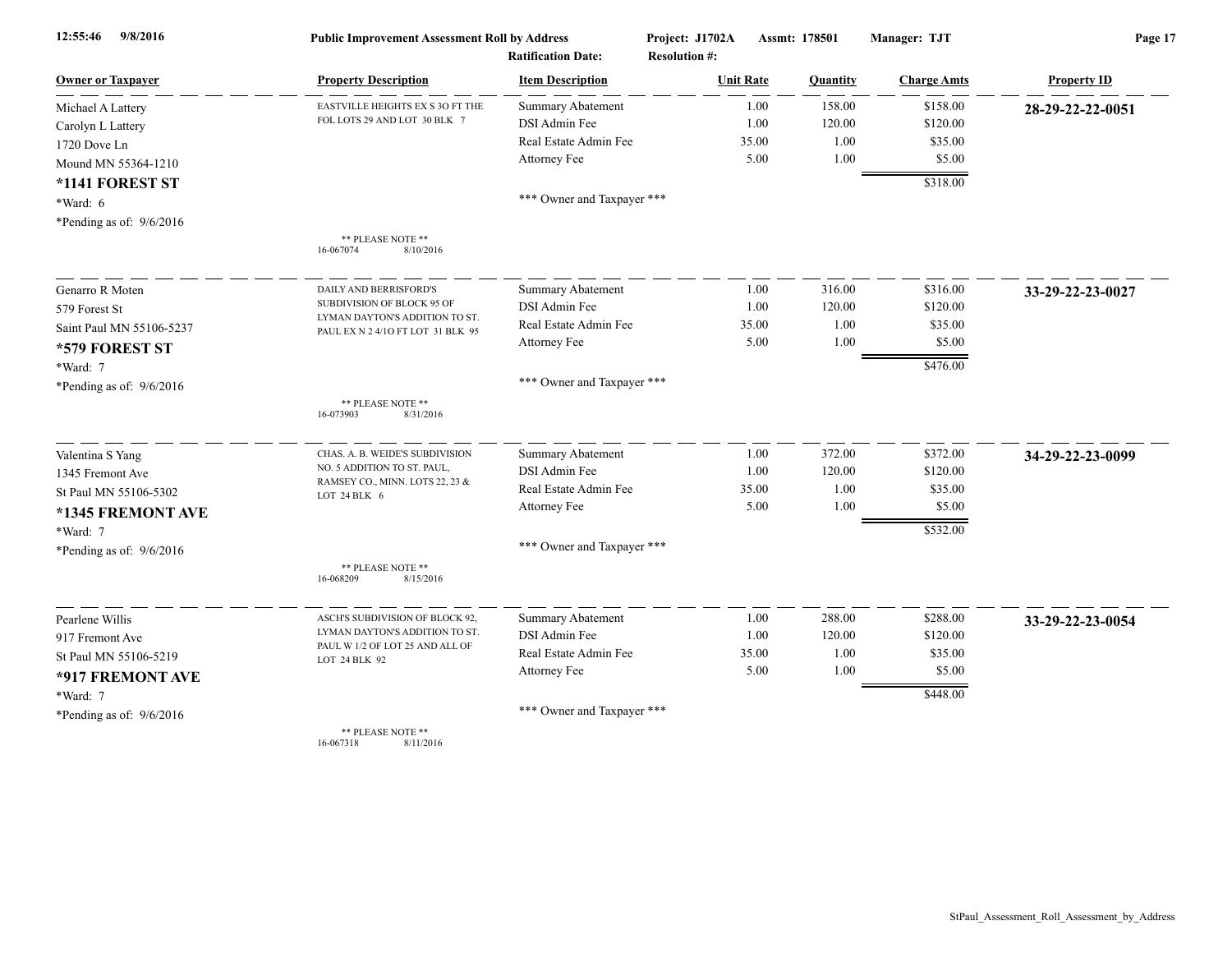| 9/8/2016<br>12:55:46       | <b>Public Improvement Assessment Roll by Address</b><br><b>Ratification Date:</b> |                            | Project: J1702A<br>Assmt: 178501<br><b>Resolution #:</b> |          | Manager: TJT       | Page 18            |  |
|----------------------------|-----------------------------------------------------------------------------------|----------------------------|----------------------------------------------------------|----------|--------------------|--------------------|--|
| <b>Owner or Taxpayer</b>   | <b>Property Description</b>                                                       | <b>Item Description</b>    | <b>Unit Rate</b>                                         | Quantity | <b>Charge Amts</b> | <b>Property ID</b> |  |
| Jeffrey D Davis            | ASCH'S SUBDIVISION OF BLOCK 92,                                                   | Summary Abatement          | 1.00                                                     | 288.00   | \$288.00           | 33-29-22-23-0055   |  |
| 1903 Sibley Ct             | LYMAN DAYTON'S ADDITION TO ST.                                                    | DSI Admin Fee              | 1.00                                                     | 120.00   | \$120.00           |                    |  |
| Burnsville MN 55337-1163   | PAUL E 1/2 OF LOT 25 AND ALL OF<br>LOT 26 BLK 92                                  | Real Estate Admin Fee      | 35.00                                                    | 1.00     | \$35.00            |                    |  |
| *925 FREMONT AVE           |                                                                                   | Attorney Fee               | 5.00                                                     | 1.00     | \$5.00             |                    |  |
| *Ward: 7                   |                                                                                   |                            |                                                          |          | \$448.00           |                    |  |
| *Pending as of: $9/6/2016$ |                                                                                   | *** Owner and Taxpayer *** |                                                          |          |                    |                    |  |
|                            | ** PLEASE NOTE **<br>16-068591<br>8/15/2016                                       |                            |                                                          |          |                    |                    |  |
| Richard K Einan            | KALMAN'S DIVISION NO. 1                                                           | <b>Summary Abatement</b>   | 1.00                                                     | 160.00   | \$160.00           | 26-29-23-32-0085   |  |
| Barbara J Einan            | ADDITION TO THE CITY OF ST. PAUL,                                                 | DSI Admin Fee              | 1.00                                                     | 120.00   | \$120.00           |                    |  |
| 5432 Lake Ave              | MINN. EX ALLEY LOT 7                                                              | Real Estate Admin Fee      | 35.00                                                    | 1.00     | \$35.00            |                    |  |
| Shoreview MN 55126-1312    |                                                                                   | Attorney Fee               | 5.00                                                     | 1.00     | \$5.00             |                    |  |
| *1062 FRONT AVE            |                                                                                   |                            |                                                          |          | \$320.00           |                    |  |
| *Ward: 1                   |                                                                                   | *** Owner and Taxpayer *** |                                                          |          |                    |                    |  |
| *Pending as of: $9/6/2016$ |                                                                                   |                            |                                                          |          |                    |                    |  |
|                            | ** PLEASE NOTE **<br>8/11/2016<br>16-067783                                       |                            |                                                          |          |                    |                    |  |
| Tammy A Madrid             | AUERBACH & HAND'S ADDITION TO                                                     | <b>Summary Abatement</b>   | 1.00                                                     | 160.00   | \$160.00           | 25-29-23-13-0162   |  |
| 323 Front St               | THE CITY OF ST. PAUL LOT 4 BLK 49                                                 | DSI Admin Fee              | 1.00                                                     | 120.00   | \$120.00           |                    |  |
| Saint Paul MN 55117-5214   |                                                                                   | Real Estate Admin Fee      | 35.00                                                    | 1.00     | \$35.00            |                    |  |
| *323 FRONT AVE             |                                                                                   | Attorney Fee               | 5.00                                                     | 1.00     | \$5.00             |                    |  |
| *Ward: 5                   |                                                                                   |                            |                                                          |          | \$320.00           |                    |  |
| *Pending as of: $9/6/2016$ |                                                                                   | *** Owner and Taxpayer *** |                                                          |          |                    |                    |  |
|                            | ** PLEASE NOTE **<br>16-066386<br>8/8/2016                                        |                            |                                                          |          |                    |                    |  |
| Dana Leibfried             | FAWCETTS ADDITION TO ST. PAUL                                                     | <b>Summary Abatement</b>   | 1.00                                                     | 160.00   | \$160.00           | 30-29-22-23-0185   |  |
| 22 Inner Dr Apt M22        | MINNESOTA LOTS 11 AND LOT 12                                                      | DSI Admin Fee              | 1.00                                                     | 120.00   | \$120.00           |                    |  |
| Saint Paul MN 55116-1870   | BLK 2                                                                             | Real Estate Admin Fee      | 35.00                                                    | 1.00     | \$35.00            |                    |  |
| *55 FRONT AVE              |                                                                                   | Attorney Fee               | 5.00                                                     | 1.00     | \$5.00             |                    |  |
| *Ward: 5                   |                                                                                   |                            |                                                          |          | \$320.00           |                    |  |
| *Pending as of: $9/6/2016$ |                                                                                   | *** Owner and Taxpayer *** |                                                          |          |                    |                    |  |
|                            | ** PLEASE NOTE **<br>16-064461<br>8/2/2016                                        |                            |                                                          |          |                    |                    |  |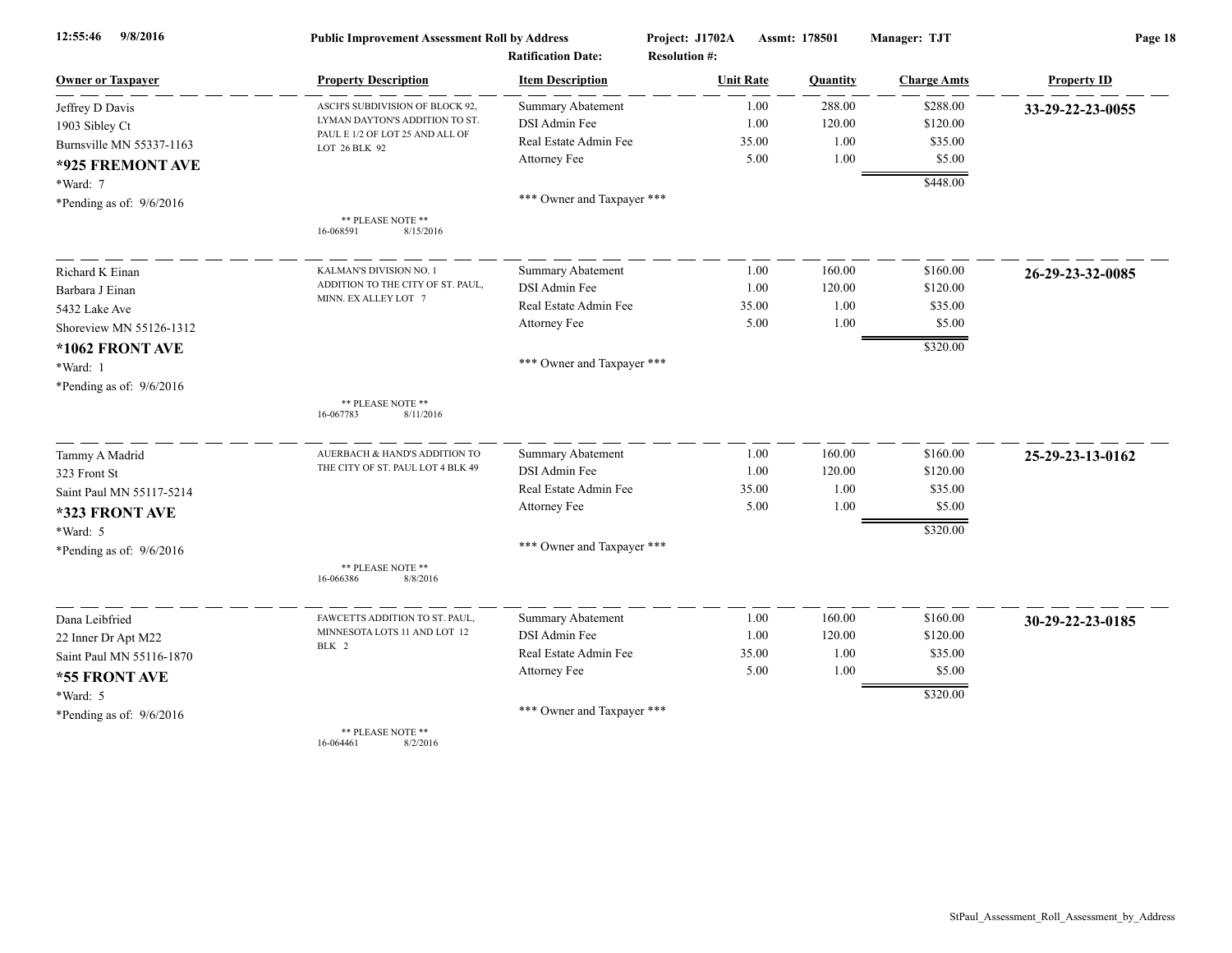| 9/8/2016<br>12:55:46       | <b>Public Improvement Assessment Roll by Address</b><br><b>Ratification Date:</b> |                            | Project: J1702A<br><b>Resolution #:</b> | Assmt: 178501  | Manager: TJT       | Page 19            |  |
|----------------------------|-----------------------------------------------------------------------------------|----------------------------|-----------------------------------------|----------------|--------------------|--------------------|--|
| <b>Owner or Taxpayer</b>   | <b>Property Description</b>                                                       | <b>Item Description</b>    | <b>Unit Rate</b>                        | Quantity       | <b>Charge Amts</b> | <b>Property ID</b> |  |
| <b>Edward Valdes</b>       | LIENAU'S SUBDIVISION OF LOTS 1, 2                                                 | <b>Summary Abatement</b>   |                                         | 150.00<br>1.00 | \$150.00           | 08-28-22-24-0046   |  |
| 18840 Nw 77th Ct           | & 3 OF BLK. 93, WEST ST. PAUL                                                     | DSI Admin Fee              |                                         | 120.00<br>1.00 | \$120.00           |                    |  |
| Hialeah FL 33015-5241      | PROPER SUBJ TO ST; E 36 FT OF LOT 3<br>& ALL OF LOTS 1 & LOT 2 BLK 93             | Real Estate Admin Fee      | 35.00                                   |                | 1.00<br>\$35.00    |                    |  |
| *168 GEORGE ST E           |                                                                                   | Attorney Fee               |                                         | 5.00           | 1.00<br>\$5.00     |                    |  |
| *Ward: 2                   |                                                                                   |                            |                                         |                | \$310.00           |                    |  |
| *Pending as of: 9/6/2016   |                                                                                   | *** Owner and Taxpayer *** |                                         |                |                    |                    |  |
|                            | ** PLEASE NOTE **<br>16-073766<br>8/31/2016                                       |                            |                                         |                |                    |                    |  |
| Quetico Property Mgmt Llc  | NELSON STEVENS AND KING'S                                                         | <b>Summary Abatement</b>   |                                         | 316.00<br>1.00 | \$316.00           | 07-28-22-13-0172   |  |
| Po Box 862                 | ADDITION TO WEST ST PAUL SUBJ TO                                                  | DSI Admin Fee              |                                         | 1.00<br>120.00 | \$120.00           |                    |  |
| Lake Elmo MN 55042-0862    | ESMTS; THAT PT OF LOT 7 LYING N<br>OF THE S 5.6 FT & THAT PT OF THE W             | Real Estate Admin Fee      |                                         | 35.00          | 1.00<br>\$35.00    |                    |  |
| *166 GEORGE STW            | 9.6 FT OF LOT 6 LYING N OF THE S                                                  | Attorney Fee               |                                         | 5.00           | 1.00<br>\$5.00     |                    |  |
| *Ward: 2                   | 29.80 FT & THE N 24.20 FT OF THE S                                                |                            |                                         |                | \$476.00           |                    |  |
| *Pending as of: $9/6/2016$ |                                                                                   | *** Owner and Taxpayer *** |                                         |                |                    |                    |  |
|                            | ** PLEASE NOTE **<br>8/24/2016<br>16-071321                                       |                            |                                         |                |                    |                    |  |
| Elroy O Vangstad           | NELSON STEVENS AND KING'S                                                         | <b>Summary Abatement</b>   |                                         | 504.00<br>1.00 | \$504.00           | 07-28-22-13-0029   |  |
| 177 George St W            | ADDITION TO WEST ST PAUL W 4 FT                                                   | DSI Admin Fee              |                                         | 120.00<br>1.00 | \$120.00           |                    |  |
| St Paul MN 55107-2772      | OF LOT 14 AND ALL OF LOT 13 BLK<br>$\mathcal{D}$                                  | Real Estate Admin Fee      | 35.00                                   |                | 1.00<br>\$35.00    |                    |  |
| *177 GEORGE ST W           |                                                                                   | Attorney Fee               |                                         | 5.00           | 1.00<br>\$5.00     |                    |  |
| *Ward: 2                   |                                                                                   |                            |                                         |                | \$664.00           |                    |  |
| *Pending as of: $9/6/2016$ |                                                                                   | *** Owner and Taxpayer *** |                                         |                |                    |                    |  |
|                            | ** PLEASE NOTE **<br>16-067342<br>8/11/2016<br>16-067341<br>8/11/2016             |                            |                                         |                |                    |                    |  |
| Us Bank N A                | DORR AND STONE'S SUBDIVISION OF                                                   | <b>Summary Abatement</b>   |                                         | 316.00<br>1.00 | \$316.00           | 29-29-22-22-0111   |  |
| 200 S Sixth St             | LOT 6 OF HOYT'S OUT LOTS TO ST.                                                   | DSI Admin Fee              |                                         | 120.00<br>1.00 | \$120.00           |                    |  |
| Minneapolis MN 55402-1403  | PAUL E 24 FT OF WOODLAND ST VAC<br>ADJ AND LOT 10 BLK 1                           | Real Estate Admin Fee      | 35.00                                   |                | 1.00<br>\$35.00    |                    |  |
| *374 GERANIUM AVE E        |                                                                                   | Attorney Fee               |                                         | 5.00           | 1.00<br>\$5.00     |                    |  |
| *Ward: 5                   |                                                                                   |                            |                                         |                | \$476.00           |                    |  |
| *Pending as of: $9/6/2016$ |                                                                                   | *** Owner and Taxpayer *** |                                         |                |                    |                    |  |
|                            | ** PLEASE NOTE **                                                                 |                            |                                         |                |                    |                    |  |

16-065591 8/4/2016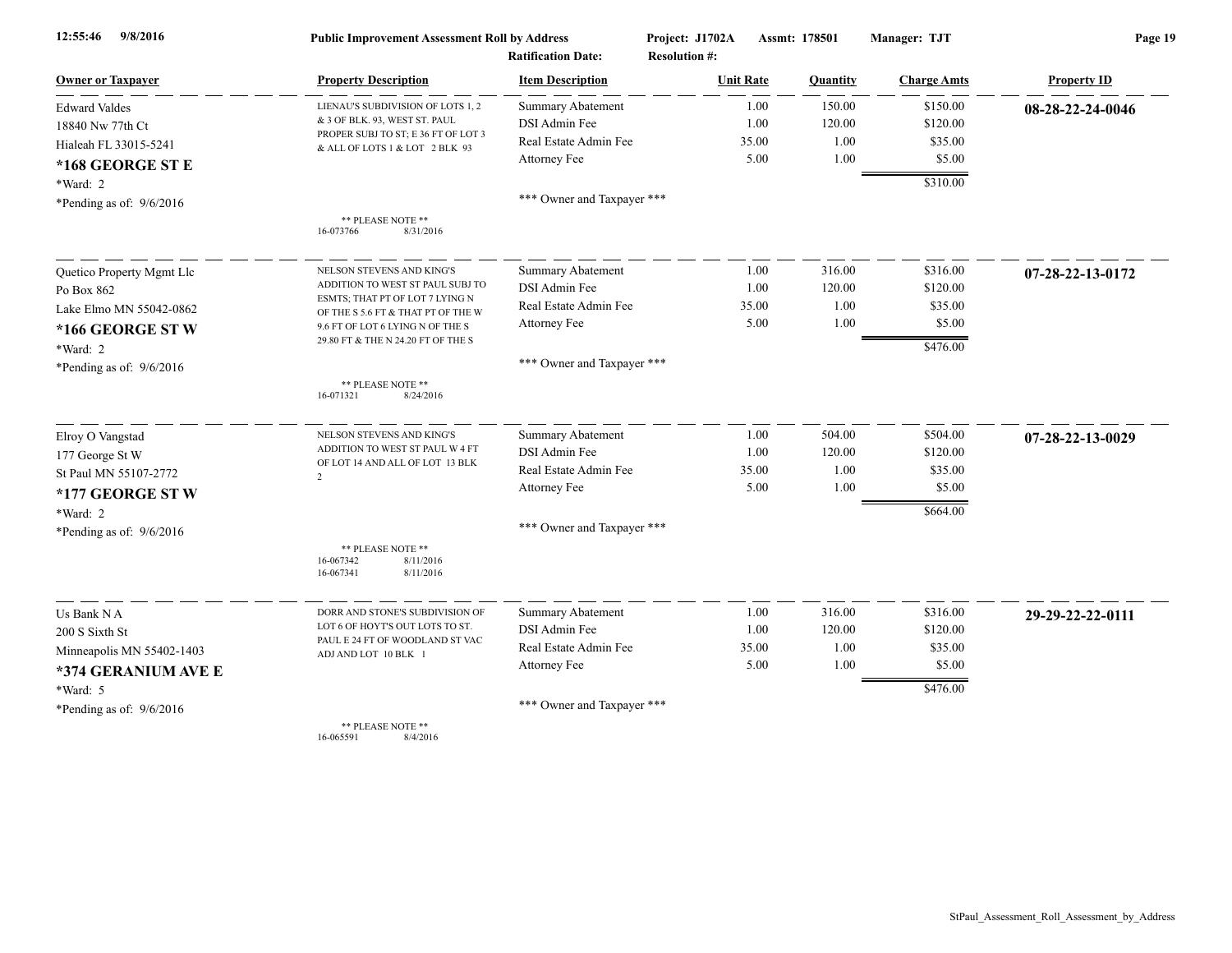| 9/8/2016<br>12:55:46       | <b>Public Improvement Assessment Roll by Address</b> |                            | Project: J1702A      | Assmt: 178501 | Manager: TJT       | Page 20            |  |
|----------------------------|------------------------------------------------------|----------------------------|----------------------|---------------|--------------------|--------------------|--|
|                            |                                                      | <b>Ratification Date:</b>  | <b>Resolution #:</b> |               |                    |                    |  |
| <b>Owner or Taxpayer</b>   | <b>Property Description</b>                          | <b>Item Description</b>    | <b>Unit Rate</b>     | Quantity      | <b>Charge Amts</b> | <b>Property ID</b> |  |
| Luul A Omar                | BEAUPRE & KELLYS ADDITION TO                         | <b>Summary Abatement</b>   | 1.00                 | 160.00        | \$160.00           | 29-29-22-21-0100   |  |
| 17043 Stonebriar Cir Sw    | SAINT PAUL, RAMSEY CO., MINN. E                      | DSI Admin Fee              | 1.00                 | 120.00        | \$120.00           |                    |  |
| Prior Lake MN 55372-7584   | 38 FT OF LOTS 10 11 AND LOT 12<br><b>BLK</b> 11      | Real Estate Admin Fee      | 35.00                | 1.00          | \$35.00            |                    |  |
| *530 GERANIUM AVE E        |                                                      | Attorney Fee               | 5.00                 | 1.00          | \$5.00             |                    |  |
| *Ward: 5                   |                                                      |                            |                      |               | \$320.00           |                    |  |
| *Pending as of: $9/6/2016$ |                                                      | *** Owner and Taxpayer *** |                      |               |                    |                    |  |
|                            | ** PLEASE NOTE **<br>8/31/2016<br>16-073650          |                            |                      |               |                    |                    |  |
| Omobolaji N Shadrack       | WIENSCH BATTLE CREEK ADDITION                        | <b>Summary Abatement</b>   | 1.00                 | 160.00        | \$160.00           | 02-28-22-44-0045   |  |
| 604 Robert St S            | LOT 10 BLK 1                                         | DSI Admin Fee              | 1.00                 | 120.00        | \$120.00           |                    |  |
| Saint Paul MN 55107-2934   |                                                      | Real Estate Admin Fee      | 35.00                | 1.00          | \$35.00            |                    |  |
| *2203 GLENRIDGE AVE        |                                                      | Attorney Fee               | 5.00                 | 1.00          | \$5.00             |                    |  |
| *Ward: 7                   |                                                      |                            |                      |               | \$320.00           |                    |  |
| *Pending as of: 9/6/2016   |                                                      | *** Owner and Taxpayer *** |                      |               |                    |                    |  |
|                            | ** PLEASE NOTE **<br>8/8/2016<br>16-065238           |                            |                      |               |                    |                    |  |
| Robert John Vanyo          | TERRACE PARK ADDITION TO THE                         | <b>Summary Abatement</b>   | 1.00                 | 160.00        | \$160.00           | 01-28-23-31-0136   |  |
| 417 Goodrich Ave           | CITY OF ST. PAUL, RAMSEY CO.,                        | DSI Admin Fee              | 1.00                 | 120.00        | \$120.00           |                    |  |
| St Paul MN 55102-2932      | MINN. EX AVE LOT 18 BLK 10                           | Real Estate Admin Fee      | 35.00                | 1.00          | \$35.00            |                    |  |
| *417 GOODRICH AVE          |                                                      | Attorney Fee               | 5.00                 | 1.00          | \$5.00             |                    |  |
| *Ward: 2                   |                                                      |                            |                      |               | \$320.00           |                    |  |
| *Pending as of: $9/6/2016$ |                                                      | *** Owner and Taxpayer *** |                      |               |                    |                    |  |
|                            | ** PLEASE NOTE **<br>16-071824<br>8/25/2016          |                            |                      |               |                    |                    |  |
| Robert Yang                | A. GOTZIANS RE OF SIGEL'S                            | <b>Summary Abatement</b>   | 1.00                 | 288.00        | \$288.00           | 33-29-22-14-0120   |  |
| 535 Gotzian St             | ADDITION SELY 1/2 OF LOT 49 AND                      | DSI Admin Fee              | 1.00                 | 120.00        | \$120.00           |                    |  |
| Saint Paul MN 55106-5333   | ALL OF LOT 48 BLK 21                                 | Real Estate Admin Fee      | 35.00                | 1.00          | \$35.00            |                    |  |
| *535 GOTZIAN ST            |                                                      | Attorney Fee               | 5.00                 | 1.00          | \$5.00             |                    |  |
| *Ward: 7                   |                                                      |                            |                      |               | \$448.00           |                    |  |
| *Pending as of: $9/6/2016$ |                                                      | *** Owner and Taxpayer *** |                      |               |                    |                    |  |
|                            | ** PLEASE NOTE **                                    |                            |                      |               |                    |                    |  |

16-072435 8/26/2016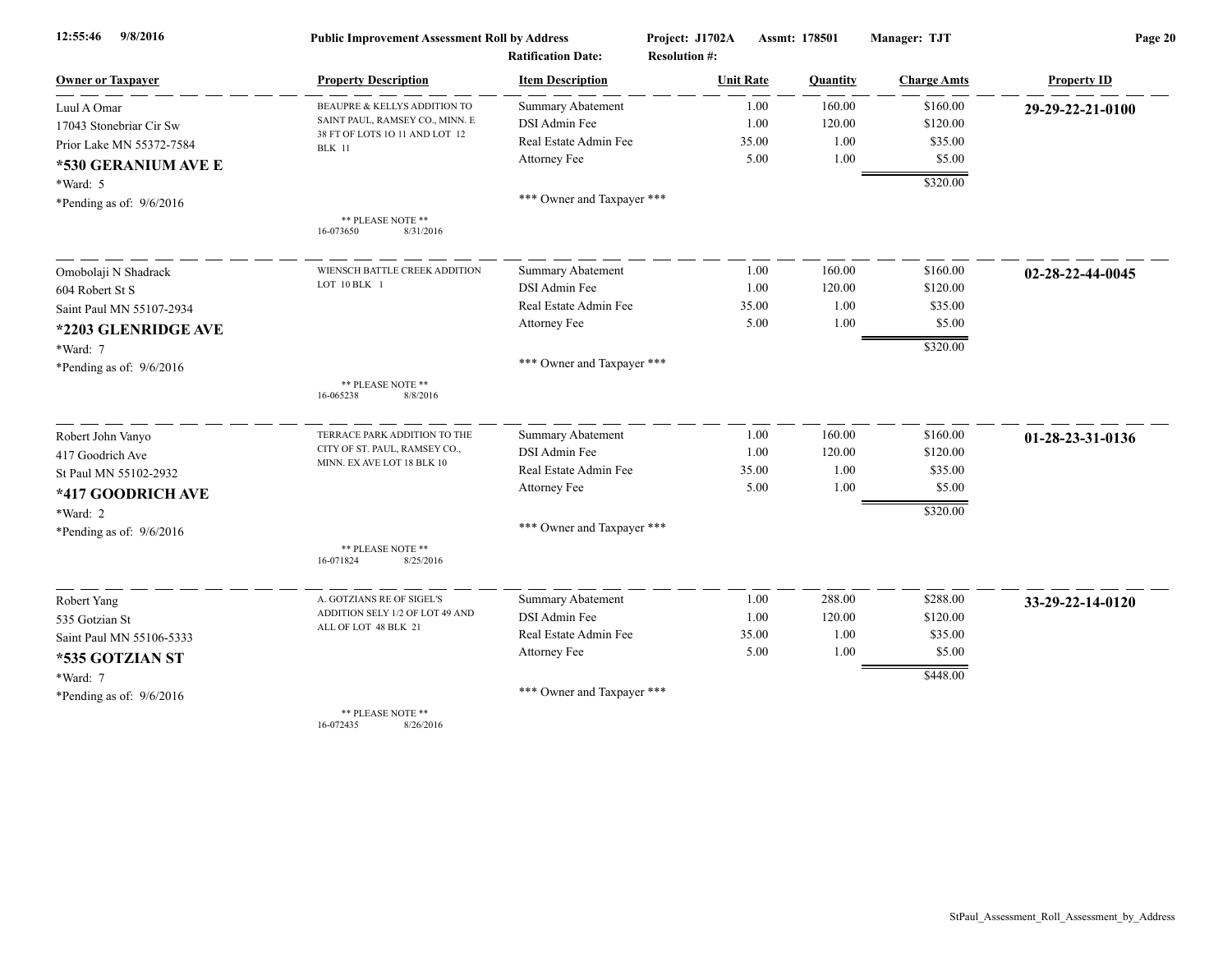| 9/8/2016<br>12:55:46         | <b>Public Improvement Assessment Roll by Address</b> |                            | Project: J1702A      | Assmt: 178501 | Manager: TJT       | Page 21            |  |
|------------------------------|------------------------------------------------------|----------------------------|----------------------|---------------|--------------------|--------------------|--|
|                              |                                                      | <b>Ratification Date:</b>  | <b>Resolution #:</b> |               |                    |                    |  |
| <b>Owner or Taxpayer</b>     | <b>Property Description</b>                          | <b>Item Description</b>    | <b>Unit Rate</b>     | Quantity      | <b>Charge Amts</b> | <b>Property ID</b> |  |
| Bk 200 Grand Llc             | SAMUEL LEECHE'S ADDITION TO                          | <b>Summary Abatement</b>   | 1.00                 | 240.00        | \$240.00           | 01-28-23-41-0003   |  |
| 9 7th Place W                | THE TOWN OF SAINT PAUL EX THE E                      | DSI Admin Fee              | 1.00                 | 120.00        | \$120.00           |                    |  |
| Saint Paul MN 55102-1145     | 75 FT LOTS 1 AND ALL OF LOT 2 BLK<br>$\overline{2}$  | Real Estate Admin Fee      | 35.00                | 1.00          | \$35.00            |                    |  |
| *200 GRAND AVE               |                                                      | Attorney Fee               | 5.00                 | 1.00          | \$5.00             |                    |  |
| *Ward: 2                     |                                                      |                            |                      |               | \$400.00           |                    |  |
| *Pending as of: $9/6/2016$   |                                                      | *** Owner and Taxpayer *** |                      |               |                    |                    |  |
|                              | ** PLEASE NOTE **<br>8/23/2016<br>16-071040          |                            |                      |               |                    |                    |  |
| 89 Hls Llc                   | LOCKEYS ADDITION TO THE CITY OF                      | <b>Summary Abatement</b>   | 1.00                 | 160.00        | \$160.00           | 30-29-22-33-0013   |  |
| 654 University Ave           | ST. PAUL N 1/2 OF VAC ALLEY ADJ                      | DSI Admin Fee              | 1.00                 | 120.00        | \$120.00           |                    |  |
| Saint Paul MN 55104-4801     | AND S 37 FT OF LOTS 23 24 AND LOT<br>25 BLK 1        | Real Estate Admin Fee      | 35.00                | 1.00          | \$35.00            |                    |  |
| *825 HARDENBERGH PL          |                                                      | Attorney Fee               | 5.00                 | 1.00          | \$5.00             |                    |  |
| *Ward: 1                     |                                                      |                            |                      |               | \$320.00           |                    |  |
| *Pending as of: $9/6/2016$   |                                                      | *** Owner and Taxpayer *** |                      |               |                    |                    |  |
|                              | ** PLEASE NOTE **<br>16-065522<br>8/8/2016           |                            |                      |               |                    |                    |  |
| Schwartz Family Living Trust | HAZEL PARK DIVISION 5 TO ST. PAUL                    | Summary Abatement          | 1.00                 | 288.00        | \$288.00           | 23-29-22-33-0168   |  |
| 2465 Londin Ln E Unit 204    | W 1/2 OF LOT 2 AND ALL OF LOT 3<br>BLK 7             | DSI Admin Fee              | 1.00                 | 120.00        | \$120.00           |                    |  |
| Maplewood MN 55119-6708      |                                                      | Real Estate Admin Fee      | 35.00                | 1.00          | \$35.00            |                    |  |
| *1828 HAWTHORNE AVE E        |                                                      | Attorney Fee               | 5.00                 | 1.00          | \$5.00             |                    |  |
| *Ward: 6                     |                                                      |                            |                      |               | \$448.00           |                    |  |
| *Pending as of: $9/6/2016$   |                                                      | *** Owner and Taxpayer *** |                      |               |                    |                    |  |
|                              | ** PLEASE NOTE **<br>16-065443<br>8/5/2016           |                            |                      |               |                    |                    |  |
| Rha 3 Llc                    | STONE & MORTON'S ADDITION TO                         | Summary Abatement          | 1.00                 | 316.00        | \$316.00           | 20-29-22-43-0192   |  |
| Po Box 4698                  | THE CITY OF ST. PAUL LOT 6 BLK 4                     | <b>DSI</b> Admin Fee       | 1.00                 | 120.00        | \$120.00           |                    |  |
| Logan UT 84323-4698          |                                                      | Real Estate Admin Fee      | 35.00                | 1.00          | \$35.00            |                    |  |
| *678 HAWTHORNE AVE E         |                                                      | Attorney Fee               | 5.00                 | 1.00          | \$5.00             |                    |  |
| *Ward: 6                     |                                                      |                            |                      |               | \$476.00           |                    |  |
| *Pending as of: $9/6/2016$   |                                                      | *** Owner and Taxpayer *** |                      |               |                    |                    |  |
|                              | ** PLEASE NOTE **                                    |                            |                      |               |                    |                    |  |

16-066623 8/9/2016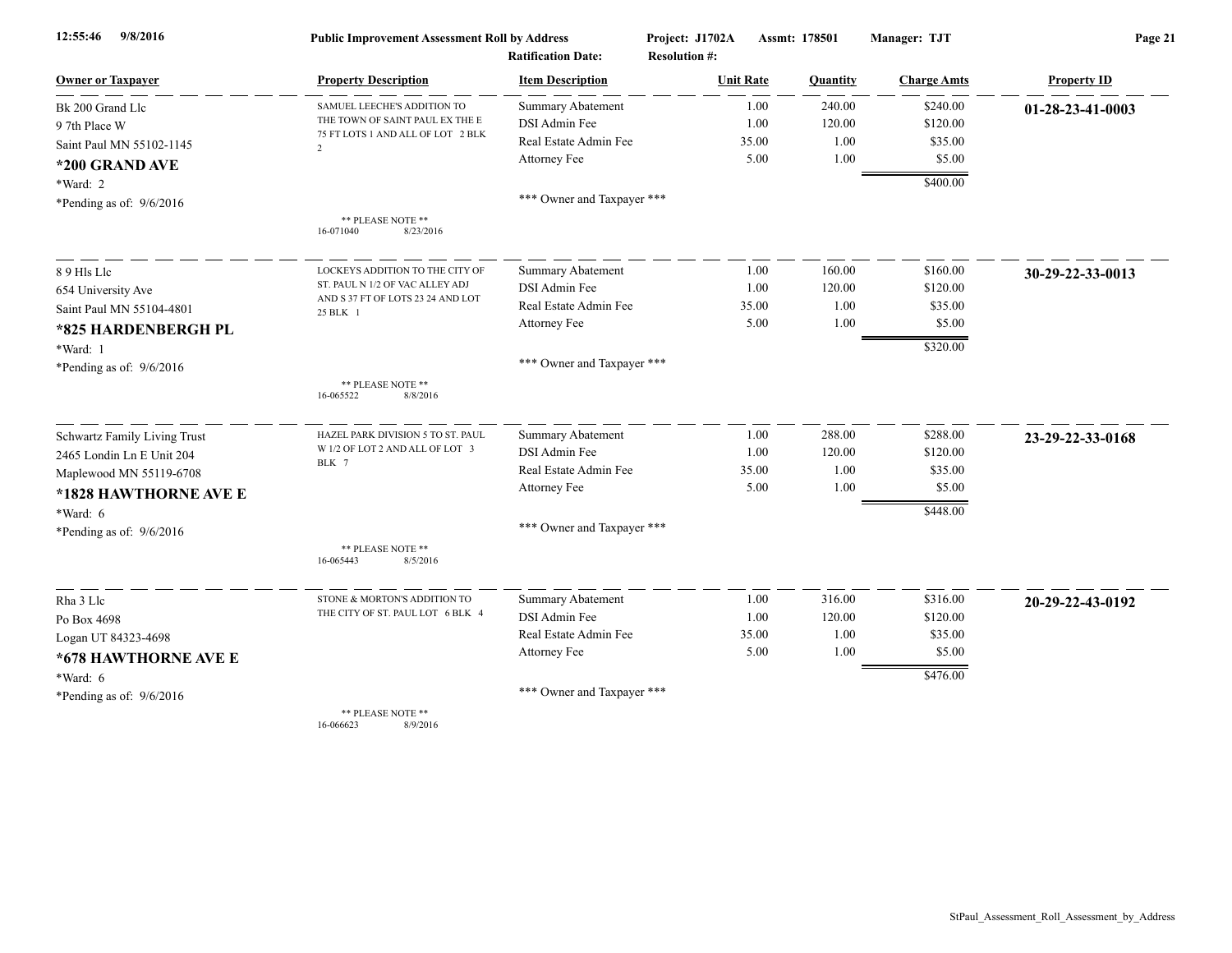| 9/8/2016<br>12:55:46        | <b>Public Improvement Assessment Roll by Address</b>                   |                            | Project: J1702A      | Assmt: 178501 |          | Manager: TJT       | Page 22            |  |
|-----------------------------|------------------------------------------------------------------------|----------------------------|----------------------|---------------|----------|--------------------|--------------------|--|
|                             |                                                                        | <b>Ratification Date:</b>  | <b>Resolution #:</b> |               |          |                    |                    |  |
| <b>Owner or Taxpayer</b>    | <b>Property Description</b>                                            | <b>Item Description</b>    | <b>Unit Rate</b>     |               | Quantity | <b>Charge Amts</b> | <b>Property ID</b> |  |
| Sandra L Erskine            | SECTION 23 TOWN 29 RANGE 22 W                                          | <b>Summary Abatement</b>   |                      | 1.00          | 158.00   | \$158.00           | 23-29-22-21-0082   |  |
| 1562 Hazel St N             | 180 FT OF S 100 FT OF SW 1/4 OF SW<br>1/4 OF NE 1/4 OF NW 1/4 (SUBJ TO | DSI Admin Fee              |                      | 1.00          | 120.00   | \$120.00           |                    |  |
| St Paul MN 55119-4228       | RDS) OF SEC 23 TN 29 RN 22                                             | Real Estate Admin Fee      |                      | 35.00         | 1.00     | \$35.00            |                    |  |
| *1562 HAZEL ST N            |                                                                        | Attorney Fee               |                      | 5.00          | 1.00     | \$5.00             |                    |  |
| $*Ward: 6$                  |                                                                        |                            |                      |               |          | \$318.00           |                    |  |
| *Pending as of: 9/6/2016    |                                                                        | *** Owner and Taxpayer *** |                      |               |          |                    |                    |  |
|                             | ** PLEASE NOTE **<br>16-063729<br>8/1/2016                             |                            |                      |               |          |                    |                    |  |
| Allure Properties Llc       | WILD ROSE ADDITION LOT 4 BLK 1                                         | <b>Summary Abatement</b>   |                      | 1.00          | 160.00   | \$160.00           | 35-29-22-24-0004   |  |
| 3500 Vicksburg Ln N Ste 400 |                                                                        | <b>DSI</b> Admin Fee       |                      | 1.00          | 120.00   | \$120.00           |                    |  |
| Minneapolis MN 55447-1375   |                                                                        | Real Estate Admin Fee      |                      | 35.00         | 1.00     | \$35.00            |                    |  |
| *582 HAZEL ST N             |                                                                        | Attorney Fee               |                      | 5.00          | $1.00\,$ | \$5.00             |                    |  |
| *Ward: 7                    |                                                                        |                            |                      |               |          | \$320.00           |                    |  |
| *Pending as of: $9/6/2016$  |                                                                        | *** Owner and Taxpayer *** |                      |               |          |                    |                    |  |
|                             | ** PLEASE NOTE **<br>16-065242<br>8/5/2016                             |                            |                      |               |          |                    |                    |  |
| James H Greenman            | PAUSTS' REARRANGEMENT LOT 3                                            | <b>Summary Abatement</b>   |                      | 1.00          | 326.00   | \$326.00           | 27-29-23-34-0093   |  |
| 12101 Grandview Terr        |                                                                        | DSI Admin Fee              |                      | 1.00          | 120.00   | \$120.00           |                    |  |
| Apple Valley MN 55124-9760  |                                                                        | Real Estate Admin Fee      |                      | 35.00         | 1.00     | \$35.00            |                    |  |
| *1438 HEWITT AVE            |                                                                        | Attorney Fee               |                      | 5.00          | 1.00     | \$5.00             |                    |  |
| *Ward: 4                    |                                                                        |                            |                      |               |          | \$486.00           |                    |  |
| *Pending as of: $9/6/2016$  |                                                                        | *** Owner and Taxpayer *** |                      |               |          |                    |                    |  |
|                             | ** PLEASE NOTE **<br>16-063828<br>8/1/2016                             |                            |                      |               |          |                    |                    |  |
| Thomas N Reis               | FRED S. HERRING'S PLAT 4 LOT 16                                        | <b>Summary Abatement</b>   |                      | 1.00          | 316.00   | \$316.00           | 22-29-22-12-0128   |  |
| Kimberly D Reis             | BLK 9                                                                  | DSI Admin Fee              |                      | 1.00          | 120.00   | \$120.00           |                    |  |
| 1587 Hoyt Ave E             |                                                                        | Real Estate Admin Fee      |                      | 35.00         | 1.00     | \$35.00            |                    |  |
| Saint Paul MN 55106-1341    |                                                                        | Attorney Fee               |                      | 5.00          | 1.00     | \$5.00             |                    |  |
| *1587 HOYT AVE E            |                                                                        |                            |                      |               |          | \$476.00           |                    |  |
| *Ward: 6                    |                                                                        | *** Owner and Taxpayer *** |                      |               |          |                    |                    |  |
| *Pending as of: 9/6/2016    |                                                                        |                            |                      |               |          |                    |                    |  |
|                             | ** PLEASE NOTE **                                                      |                            |                      |               |          |                    |                    |  |

16-067070 8/11/2016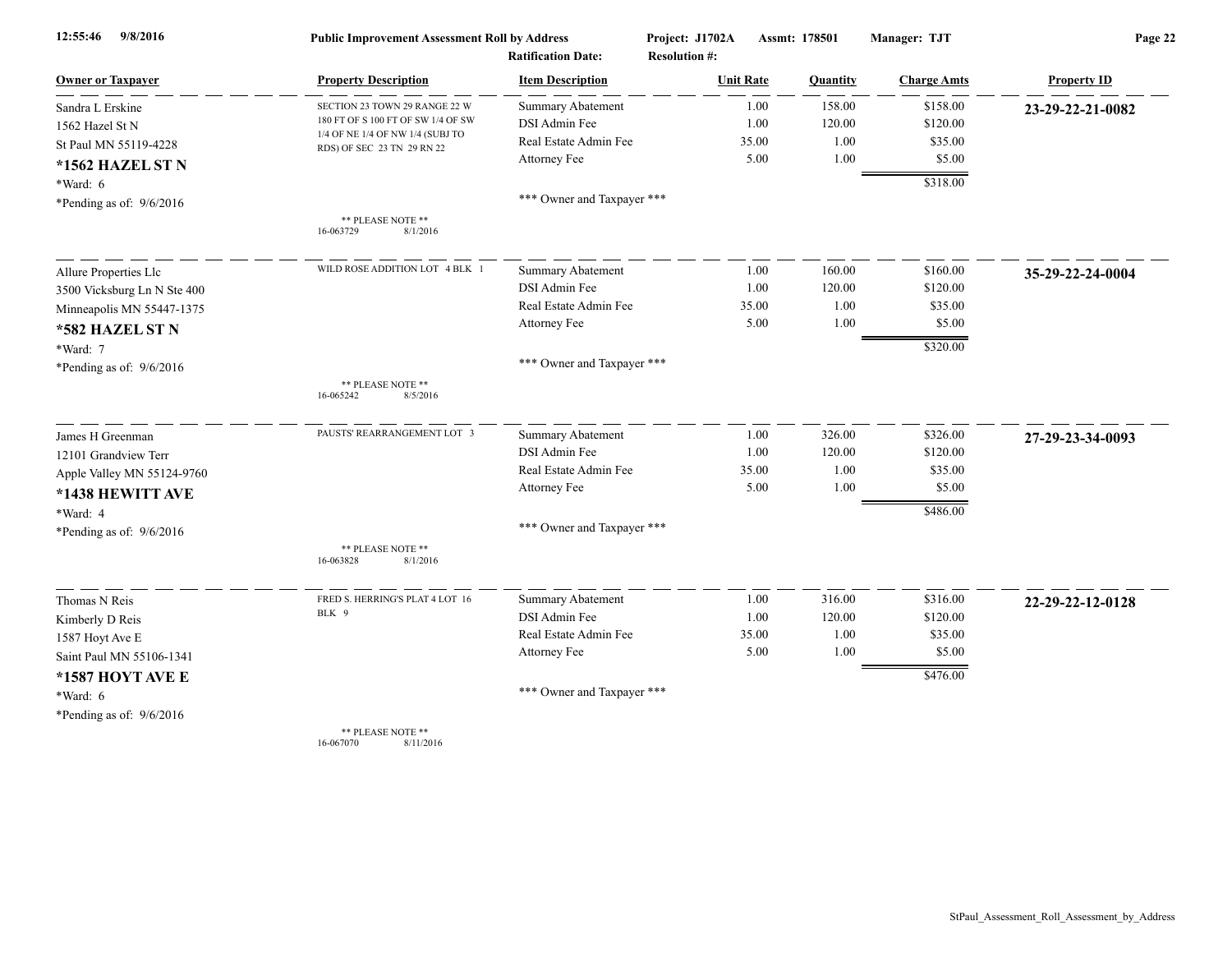| 9/8/2016<br>12:55:46           | <b>Public Improvement Assessment Roll by Address</b><br><b>Ratification Date:</b> |                            | Project: J1702A<br>Assmt: 178501<br><b>Resolution #:</b> |          | Manager: TJT       | Page 23            |  |
|--------------------------------|-----------------------------------------------------------------------------------|----------------------------|----------------------------------------------------------|----------|--------------------|--------------------|--|
| <b>Owner or Taxpayer</b>       | <b>Property Description</b>                                                       | <b>Item Description</b>    | <b>Unit Rate</b>                                         | Quantity | <b>Charge Amts</b> | <b>Property ID</b> |  |
| Thai Cheng                     | SECTION 34 TOWN 29 RANGE 22 W                                                     | <b>Summary Abatement</b>   | 1.00                                                     | 160.00   | \$160.00           | 34-29-22-42-0127   |  |
| Mao Vue Cheng                  | 60 FT OF E 1110 91/100 FT OF PART                                                 | DSI Admin Fee              | 1.00                                                     | 120.00   | \$120.00           |                    |  |
| 1559 Hudson Rd                 | OF W 1/2 OF SE 1/4 BET OLD HUDSON<br>RD AND STH 12/108 IN SEC 34 TN 29            | Real Estate Admin Fee      | 35.00                                                    | 1.00     | \$35.00            |                    |  |
| Saint Paul MN 55106-6129       | <b>RN 22</b>                                                                      | Attorney Fee               | 5.00                                                     | 1.00     | \$5.00             |                    |  |
| *1559 HUDSON RD                |                                                                                   |                            |                                                          |          | \$320.00           |                    |  |
| *Ward: 7                       |                                                                                   | *** Owner and Taxpayer *** |                                                          |          |                    |                    |  |
| *Pending as of: $9/6/2016$     |                                                                                   |                            |                                                          |          |                    |                    |  |
|                                | ** PLEASE NOTE **<br>16-064963<br>8/8/2016                                        |                            |                                                          |          |                    |                    |  |
| Hsbc Bank Usa Na Trustee       | SCOTTEN'S SUBDIVISION BLOCK 70,                                                   | <b>Summary Abatement</b>   | 1.00                                                     | 160.00   | \$160.00           | 33-29-22-31-0213   |  |
| 12001 Science Dr Ste 110       | LYMAN DAYTON'S ADDITION TO ST.                                                    | DSI Admin Fee              | 1.00                                                     | 120.00   | \$120.00           |                    |  |
| Orlando FL 32826-2913          | PAUL EX N 10 FT FOR ALLEY LOT 25<br><b>BLK 70</b>                                 | Real Estate Admin Fee      | 35.00                                                    | 1.00     | \$35.00            |                    |  |
| *975 HUDSON RD                 |                                                                                   | Attorney Fee               | 5.00                                                     | 1.00     | \$5.00             |                    |  |
| *Ward: 7                       |                                                                                   |                            |                                                          |          | \$320.00           |                    |  |
| *Pending as of: $9/6/2016$     |                                                                                   | *** Owner and Taxpayer *** |                                                          |          |                    |                    |  |
|                                | ** PLEASE NOTE **<br>16-073949<br>8/31/2016                                       |                            |                                                          |          |                    |                    |  |
| Equity Plus Trust Llc          | CHELSEA HEIGHTS LOT 5 BLK 12                                                      | Summary Abatement          | 1.00                                                     | 160.00   | \$160.00           | 22-29-23-13-0067   |  |
| 12940 Nicolette Ave S Unit 202 |                                                                                   | DSI Admin Fee              | 1.00                                                     | 120.00   | \$120.00           |                    |  |
| Burnsville MN 55337            |                                                                                   | Real Estate Admin Fee      | 35.00                                                    | 1.00     | \$35.00            |                    |  |
| *1483 HURON ST                 |                                                                                   | Attorney Fee               | 5.00                                                     | 1.00     | \$5.00             |                    |  |
| *Ward: 4                       |                                                                                   |                            |                                                          |          | \$320.00           |                    |  |
| *Pending as of: 9/6/2016       |                                                                                   | *** Taxpayer ***           |                                                          |          |                    |                    |  |
| <b>Equity Plus Trust Llc</b>   | CHELSEA HEIGHTS LOT 5 BLK 12                                                      | *** Owner ***              |                                                          |          |                    | 22-29-23-13-0067   |  |
| 12940 Nicolette Ave Unit 202   |                                                                                   |                            |                                                          |          |                    |                    |  |
| Burnsville MN 55337            |                                                                                   |                            |                                                          |          |                    |                    |  |
| *1483 HURON ST                 |                                                                                   |                            |                                                          |          |                    |                    |  |
| *Ward: 4                       |                                                                                   |                            |                                                          |          |                    |                    |  |
| *Pending as of: $9/6/2016$     |                                                                                   |                            |                                                          |          |                    |                    |  |
|                                | ** PLEASE NOTE **<br>8/18/2016<br>16-070180                                       |                            |                                                          |          |                    |                    |  |
| Jonathan S Miller              | J. A. AND W. M. STEES ADDITION TO                                                 | <b>Summary Abatement</b>   | 1.00                                                     | 160.00   | \$160.00           | 21-29-22-33-0020   |  |
| 899 Hyacinth Ave E             | ST. PAUL, RAMSEY CO., MINN. LOT 17                                                | DSI Admin Fee              | 1.00                                                     | 120.00   | \$120.00           |                    |  |
| St Paul MN 55106-2033          | BLK 2                                                                             | Real Estate Admin Fee      | 35.00                                                    | 1.00     | \$35.00            |                    |  |
| *899 HYACINTH AVE E            |                                                                                   | Attorney Fee               | 5.00                                                     | 1.00     | \$5.00             |                    |  |
| *Ward: $6$                     |                                                                                   |                            |                                                          |          | \$320.00           |                    |  |
| *Pending as of: $9/6/2016$     |                                                                                   | *** Owner and Taxpayer *** |                                                          |          |                    |                    |  |
|                                | ** PLEASE NOTE **<br>16-070232<br>8/19/2016                                       |                            |                                                          |          |                    |                    |  |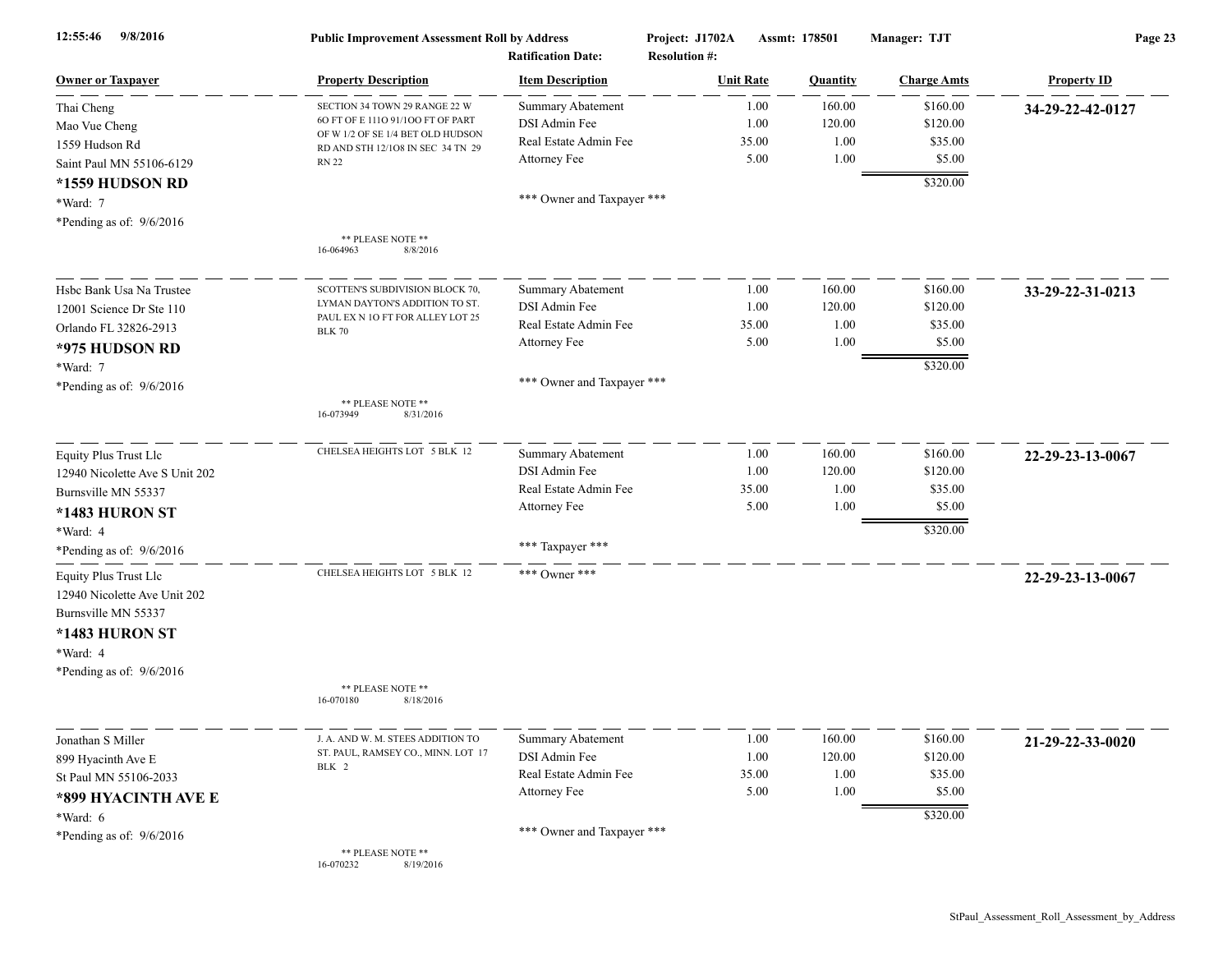| 9/8/2016<br>12:55:46          | <b>Public Improvement Assessment Roll by Address</b><br><b>Ratification Date:</b>             |                            | Project: J1702A<br><b>Resolution #:</b> | Assmt: 178501 |          | Manager: TJT       | Page 24            |  |
|-------------------------------|-----------------------------------------------------------------------------------------------|----------------------------|-----------------------------------------|---------------|----------|--------------------|--------------------|--|
| <b>Owner or Taxpayer</b>      | <b>Property Description</b>                                                                   | <b>Item Description</b>    | <b>Unit Rate</b>                        |               | Quantity | <b>Charge Amts</b> | <b>Property ID</b> |  |
| John M Hanson                 | JEAN'S ADDITION LOT 14 BLK 2                                                                  | <b>Summary Abatement</b>   |                                         | 1.00          | 428.00   | \$428.00           | 23-29-22-12-0050   |  |
| 285 Century Ave N # 119       |                                                                                               | DSI Admin Fee              |                                         | 1.00          | 120.00   | \$120.00           |                    |  |
| Saint Paul MN 55119-4101      |                                                                                               | Real Estate Admin Fee      |                                         | 35.00         | 1.00     | \$35.00            |                    |  |
| *2059 IDAHO AVE E             |                                                                                               | Attorney Fee               |                                         | 5.00          | 1.00     | \$5.00             |                    |  |
| *Ward: 6                      |                                                                                               |                            |                                         |               |          | \$588.00           |                    |  |
| *Pending as of: $9/6/2016$    |                                                                                               | *** Owner and Taxpayer *** |                                         |               |          |                    |                    |  |
|                               | ** PLEASE NOTE **<br>8/1/2016<br>16-063314                                                    |                            |                                         |               |          |                    |                    |  |
| Douglas J Coppess             | A B WILGUS ADD TO THE CITY OF ST.                                                             | Summary Abatement          |                                         | 1.00          | 400.00   | \$400.00           | 35-29-23-33-0098   |  |
| Po Box 40478                  | PAUL LOT 10 BLK 1                                                                             | DSI Admin Fee              |                                         | 1.00          | 120.00   | \$120.00           |                    |  |
| Saint Paul MN 55104-8478      |                                                                                               | Real Estate Admin Fee      | 35.00                                   |               | 1.00     | \$35.00            |                    |  |
| *1016 IGLEHART AVE            |                                                                                               | Attorney Fee               |                                         | 5.00          | 1.00     | \$5.00             |                    |  |
| *Ward: 1                      |                                                                                               |                            |                                         |               |          | \$560.00           |                    |  |
| *Pending as of: $9/6/2016$    |                                                                                               | *** Owner and Taxpayer *** |                                         |               |          |                    |                    |  |
|                               | ** PLEASE NOTE **<br>16-068661<br>8/16/2016                                                   |                            |                                         |               |          |                    |                    |  |
| <b>Burton A Murdock</b>       | MACKUBIN AND MARSHALL'S                                                                       | Summary Abatement          |                                         | 1.00          | 160.00   | \$160.00           | 36-29-23-34-0044   |  |
| Diane A Murdock               | ADDITION TO ST. PAUL E 19.34 FT OF<br>LOT 8 & ALL OF LOT 7 BLK 21                             | DSI Admin Fee              |                                         | 1.00          | 120.00   | \$120.00           |                    |  |
| 2082 Kenwood Dr E             |                                                                                               | Real Estate Admin Fee      | 35.00                                   |               | 1.00     | \$35.00            |                    |  |
| Maplewood MN 55117-2234       |                                                                                               | Attorney Fee               |                                         | 5.00          | 1.00     | \$5.00             |                    |  |
| *466 IGLEHART AVE             |                                                                                               |                            |                                         |               |          | \$320.00           |                    |  |
| *Ward: 1                      |                                                                                               | *** Owner and Taxpayer *** |                                         |               |          |                    |                    |  |
| *Pending as of: $9/6/2016$    |                                                                                               |                            |                                         |               |          |                    |                    |  |
|                               | ** PLEASE NOTE **<br>16-069604<br>8/18/2016                                                   |                            |                                         |               |          |                    |                    |  |
| Us Bank Na                    | DENNY HILL ADDITION TO THE CITY                                                               | <b>Summary Abatement</b>   |                                         | 1.00          | 398.00   | \$398.00           | 20-29-22-42-0218   |  |
| 1661 Worthington Rd Ste 100   | OF SAINT PAUL ALLEY VACATED IN                                                                | DSI Admin Fee              |                                         | 1.00          | 240.00   | \$240.00           |                    |  |
| West Palm Beach FL 33409-6493 | DOC NO.2770456 ACCRUING & FOL<br>EX W 60 FT; LOTS 6,7,8 & LOT 9 BLK 3                         | Real Estate Admin Fee      |                                         | 35.00         | 1.00     | \$35.00            |                    |  |
| *651 IVY AVE E                |                                                                                               | Attorney Fee               |                                         | 5.00          | 1.00     | \$5.00             |                    |  |
| *Ward: 6                      |                                                                                               |                            |                                         |               |          | \$678.00           |                    |  |
| *Pending as of: $9/6/2016$    |                                                                                               | *** Owner and Taxpayer *** |                                         |               |          |                    |                    |  |
|                               | ** PLEASE NOTE **<br>8/5/2016<br>16-065873<br>16-073924<br>8/31/2016<br>16-065874<br>8/5/2016 |                            |                                         |               |          |                    |                    |  |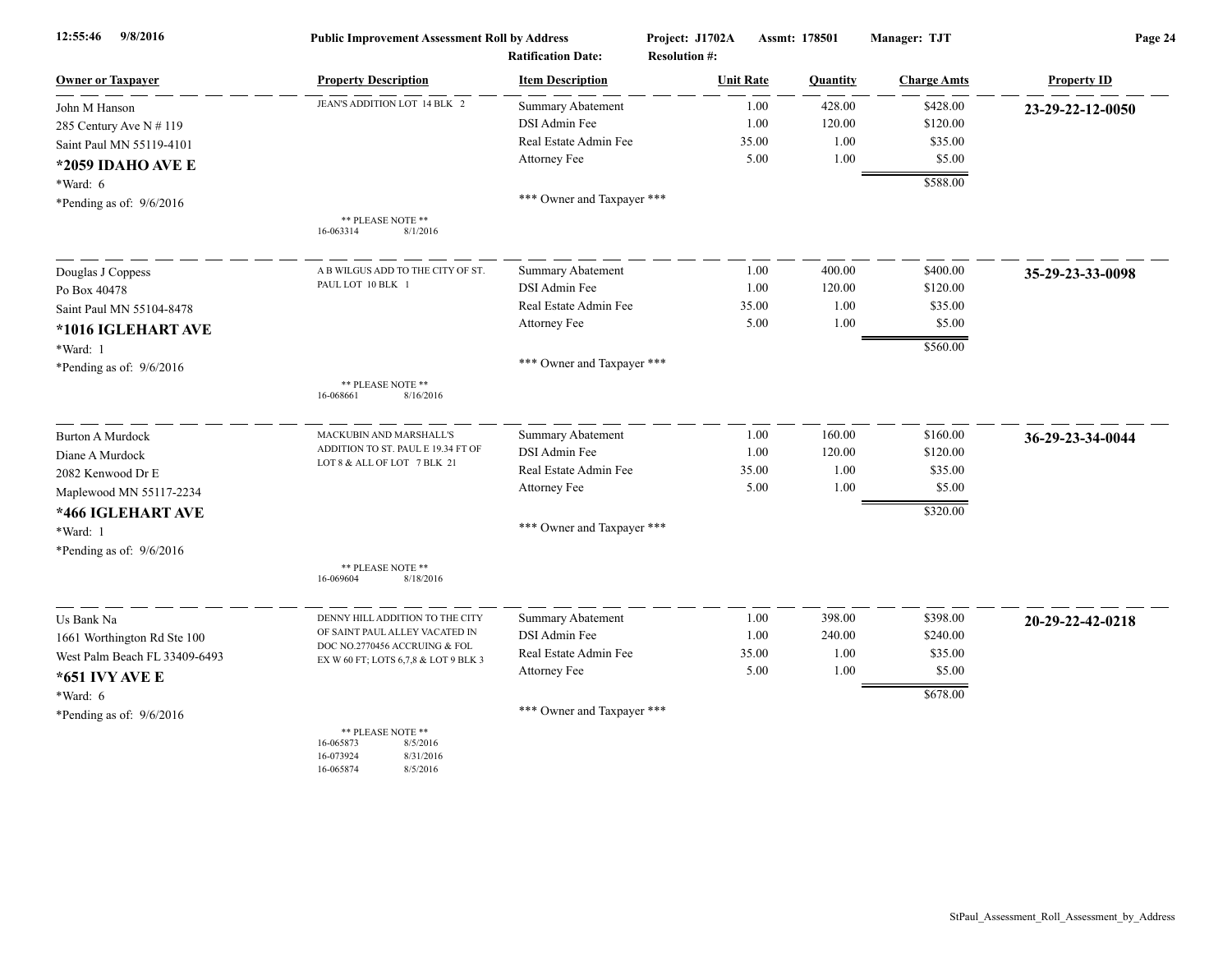| 9/8/2016<br>12:55:46       | <b>Public Improvement Assessment Roll by Address</b>                  |                            | Project: J1702A<br>Assmt: 178501 |          | Manager: TJT       | Page 25            |  |
|----------------------------|-----------------------------------------------------------------------|----------------------------|----------------------------------|----------|--------------------|--------------------|--|
|                            |                                                                       | <b>Ratification Date:</b>  | <b>Resolution #:</b>             |          |                    |                    |  |
| <b>Owner or Taxpayer</b>   | <b>Property Description</b>                                           | <b>Item Description</b>    | <b>Unit Rate</b>                 | Quantity | <b>Charge Amts</b> | <b>Property ID</b> |  |
| Bee Vue                    | E. M. MACKUBIN'S 2ND ADDITION                                         | <b>Summary Abatement</b>   | 1.00                             | 316.00   | \$316.00           | 28-29-22-23-0194   |  |
| Lamena Vue                 | LOT 9 BLK 2                                                           | DSI Admin Fee              | 1.00                             | 120.00   | \$120.00           |                    |  |
| 21301 Furman St Ne         |                                                                       | Real Estate Admin Fee      | 35.00                            | 1.00     | \$35.00            |                    |  |
| Wyoming MN 55092-9626      |                                                                       | Attorney Fee               | 5.00                             | 1.00     | \$5.00             |                    |  |
| *844 JENKS AVE             |                                                                       |                            |                                  |          | \$476.00           |                    |  |
| *Ward: 6                   |                                                                       | *** Owner and Taxpayer *** |                                  |          |                    |                    |  |
| *Pending as of: $9/6/2016$ |                                                                       |                            |                                  |          |                    |                    |  |
|                            | ** PLEASE NOTE **<br>8/23/2016<br>16-071212                           |                            |                                  |          |                    |                    |  |
| Leah M Smith               | FORESTDALE ADDITION TO SAINT                                          | Summary Abatement          | 1.00                             | 160.00   | \$160.00           | 28-29-22-24-0181   |  |
| 976 Jenks Ave              | PAUL LOT 6 BLK 4                                                      | DSI Admin Fee              | 1.00                             | 120.00   | \$120.00           |                    |  |
| Saint Paul MN 55106-3212   |                                                                       | Real Estate Admin Fee      | 35.00                            | 1.00     | \$35.00            |                    |  |
| *976 JENKS AVE             |                                                                       | Attorney Fee               | 5.00                             | 1.00     | \$5.00             |                    |  |
| $*Ward: 6$                 |                                                                       |                            |                                  |          | \$320.00           |                    |  |
| *Pending as of: 9/6/2016   |                                                                       | *** Taxpayer ***           |                                  |          |                    |                    |  |
| Robert C Bill              | FORESTDALE ADDITION TO SAINT                                          | *** Owner ***              |                                  |          |                    | 28-29-22-24-0181   |  |
| Bill                       | PAUL LOT 6 BLK 4                                                      |                            |                                  |          |                    |                    |  |
| 1970 Safari Trl            |                                                                       |                            |                                  |          |                    |                    |  |
| Eagan MN 55122-2677        |                                                                       |                            |                                  |          |                    |                    |  |
| *976 JENKS AVE             |                                                                       |                            |                                  |          |                    |                    |  |
| $*Ward: 6$                 |                                                                       |                            |                                  |          |                    |                    |  |
| *Pending as of: 9/6/2016   |                                                                       |                            |                                  |          |                    |                    |  |
|                            | ** PLEASE NOTE **<br>16-068920<br>8/16/2016                           |                            |                                  |          |                    |                    |  |
|                            |                                                                       |                            |                                  |          |                    |                    |  |
| Michele M Spychalla        | CLOVERDALE, ST. PAUL, MINN. LOT                                       | Summary Abatement          | 1.00                             | 476.00   | \$476.00           | 28-29-22-12-0192   |  |
| 1103 Jessamine Ave E       | 26 BLK 6                                                              | DSI Admin Fee              | 1.00                             | 240.00   | \$240.00           |                    |  |
| Saint Paul MN 55106-2713   |                                                                       | Real Estate Admin Fee      | 35.00                            | 1.00     | \$35.00            |                    |  |
| *1103 JESSAMINE AVE E      |                                                                       | Attorney Fee               | 5.00                             | 1.00     | \$5.00             |                    |  |
| *Ward: 6                   |                                                                       |                            |                                  |          | \$756.00           |                    |  |
| *Pending as of: 9/6/2016   |                                                                       | *** Owner and Taxpayer *** |                                  |          |                    |                    |  |
|                            | ** PLEASE NOTE **<br>8/19/2016<br>16-072459<br>16-069142<br>8/16/2016 |                            |                                  |          |                    |                    |  |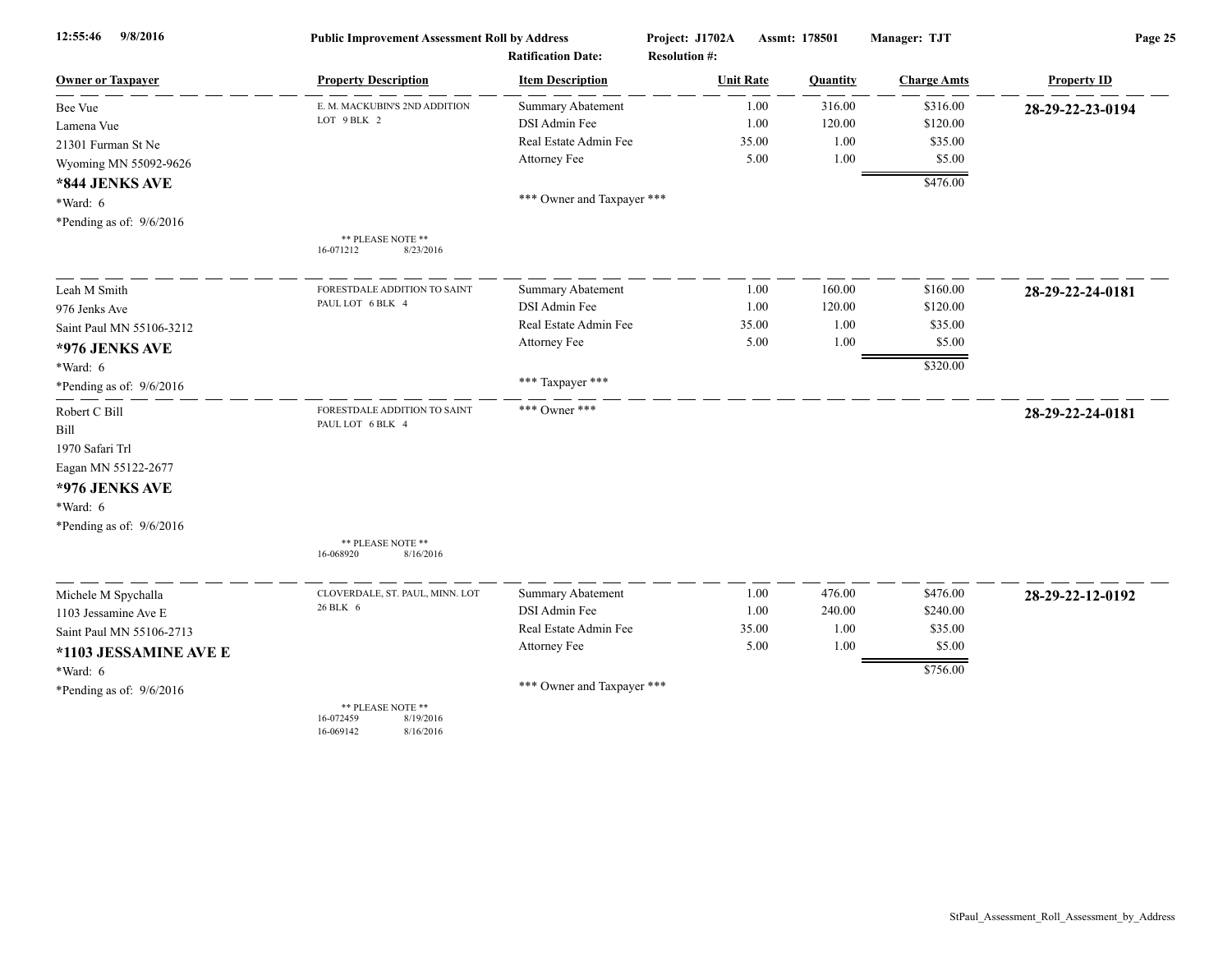| 9/8/2016<br>12:55:46          | <b>Public Improvement Assessment Roll by Address</b><br><b>Ratification Date:</b> |                            | Project: J1702A<br><b>Resolution #:</b> | Assmt: 178501 |          | Manager: TJT       | Page 26            |  |
|-------------------------------|-----------------------------------------------------------------------------------|----------------------------|-----------------------------------------|---------------|----------|--------------------|--------------------|--|
| <b>Owner or Taxpayer</b>      | <b>Property Description</b>                                                       | <b>Item Description</b>    | <b>Unit Rate</b>                        |               | Quantity | <b>Charge Amts</b> | <b>Property ID</b> |  |
| Danmark Properties Llc        | EASTVILLE HEIGHTS LOT 10 BLK 16                                                   | Summary Abatement          |                                         | 1.00          | 372.00   | \$372.00           | 28-29-22-22-0171   |  |
| 923 Payne Ave                 |                                                                                   | DSI Admin Fee              |                                         | 1.00          | 120.00   | \$120.00           |                    |  |
| Saint Paul MN 55130-4001      |                                                                                   | Real Estate Admin Fee      |                                         | 35.00         | 1.00     | \$35.00            |                    |  |
| *840 JESSAMINE AVE E          |                                                                                   | Attorney Fee               |                                         | 5.00          | 1.00     | \$5.00             |                    |  |
|                               |                                                                                   |                            |                                         |               |          | \$532.00           |                    |  |
| *Ward: 6                      |                                                                                   | *** Owner and Taxpayer *** |                                         |               |          |                    |                    |  |
| *Pending as of: 9/6/2016      | ** PLEASE NOTE **                                                                 |                            |                                         |               |          |                    |                    |  |
|                               | 16-064968<br>8/4/2016                                                             |                            |                                         |               |          |                    |                    |  |
| Cha Wang Thao                 | EASTVILLE HEIGHTS EX E 20 FT LOT                                                  | <b>Summary Abatement</b>   |                                         | 1.00          | 154.00   | \$154.00           | 28-29-22-22-0161   |  |
| Yerr Xiong                    | 29 AND ALL OF LOT 28 BLK 9                                                        | DSI Admin Fee              |                                         | 1.00          | 120.00   | \$120.00           |                    |  |
| 1511 Clarence St              |                                                                                   | Real Estate Admin Fee      |                                         | 35.00         | 1.00     | \$35.00            |                    |  |
| St Paul MN 55106              |                                                                                   | Attorney Fee               |                                         | 5.00          | 1.00     | \$5.00             |                    |  |
| *871 JESSAMINE AVE E          |                                                                                   |                            |                                         |               |          | \$314.00           |                    |  |
| *Ward: 6                      |                                                                                   | *** Owner and Taxpayer *** |                                         |               |          |                    |                    |  |
| *Pending as of: $9/6/2016$    |                                                                                   |                            |                                         |               |          |                    |                    |  |
|                               | ** PLEASE NOTE **<br>16-071936<br>8/25/2016                                       |                            |                                         |               |          |                    |                    |  |
| Gerald Britton                | EASTVILLE HEIGHTS LOT 25 BLK 11                                                   | Summary Abatement          |                                         | 1.00          | 160.00   | \$160.00           | 28-29-22-21-0185   |  |
| 1626 Park Ave                 |                                                                                   | DSI Admin Fee              |                                         | 1.00          | 120.00   | \$120.00           |                    |  |
| White Bear Lake MN 55110-3748 |                                                                                   | Real Estate Admin Fee      |                                         | 35.00         | 1.00     | \$35.00            |                    |  |
|                               |                                                                                   | Attorney Fee               |                                         | 5.00          | 1.00     | \$5.00             |                    |  |
| *977 JESSAMINE AVE E          |                                                                                   |                            |                                         |               |          |                    |                    |  |
| *Ward: 6                      |                                                                                   | *** Taxpayer ***           |                                         |               |          | \$320.00           |                    |  |
| *Pending as of: 9/6/2016      |                                                                                   |                            |                                         |               |          |                    |                    |  |
| State Of Mn Trust Exempt      | EASTVILLE HEIGHTS LOT 25 BLK 11                                                   | *** Owner ***              |                                         |               |          |                    | 28-29-22-21-0185   |  |
| Po Box 64097                  |                                                                                   |                            |                                         |               |          |                    |                    |  |
| St Paul MN 55164-0097         |                                                                                   |                            |                                         |               |          |                    |                    |  |
| *977 JESSAMINE AVE E          |                                                                                   |                            |                                         |               |          |                    |                    |  |
| *Ward: 6                      |                                                                                   |                            |                                         |               |          |                    |                    |  |
| *Pending as of: $9/6/2016$    |                                                                                   |                            |                                         |               |          |                    |                    |  |
|                               | ** PLEASE NOTE **                                                                 |                            |                                         |               |          |                    |                    |  |
|                               | 16-071990<br>8/25/2016                                                            |                            |                                         |               |          |                    |                    |  |
| Richard D Swanson             | HAZEL PARK S 52 FT OF LOTS 20                                                     | Summary Abatement          |                                         | 1.00          | 160.00   | \$160.00           | 27-29-22-14-0126   |  |
| Dan L Gerdes                  | THRU LOT 23 BLK 4                                                                 | DSI Admin Fee              |                                         | 1.00          | 120.00   | \$120.00           |                    |  |
| 980 Kennard St                |                                                                                   | Real Estate Admin Fee      |                                         | 35.00         | 1.00     | \$35.00            |                    |  |
| St Paul MN 55106-2973         |                                                                                   | Attorney Fee               |                                         | 5.00          | 1.00     | \$5.00             |                    |  |
| *980 KENNARD ST               |                                                                                   |                            |                                         |               |          | \$320.00           |                    |  |
| *Ward: $6$                    |                                                                                   | *** Owner and Taxpayer *** |                                         |               |          |                    |                    |  |
| *Pending as of: 9/6/2016      |                                                                                   |                            |                                         |               |          |                    |                    |  |
|                               | ** PLEASE NOTE **<br>8/19/2016<br>16-070131                                       |                            |                                         |               |          |                    |                    |  |

StPaul\_Assessment\_Roll\_Assessment\_by\_Address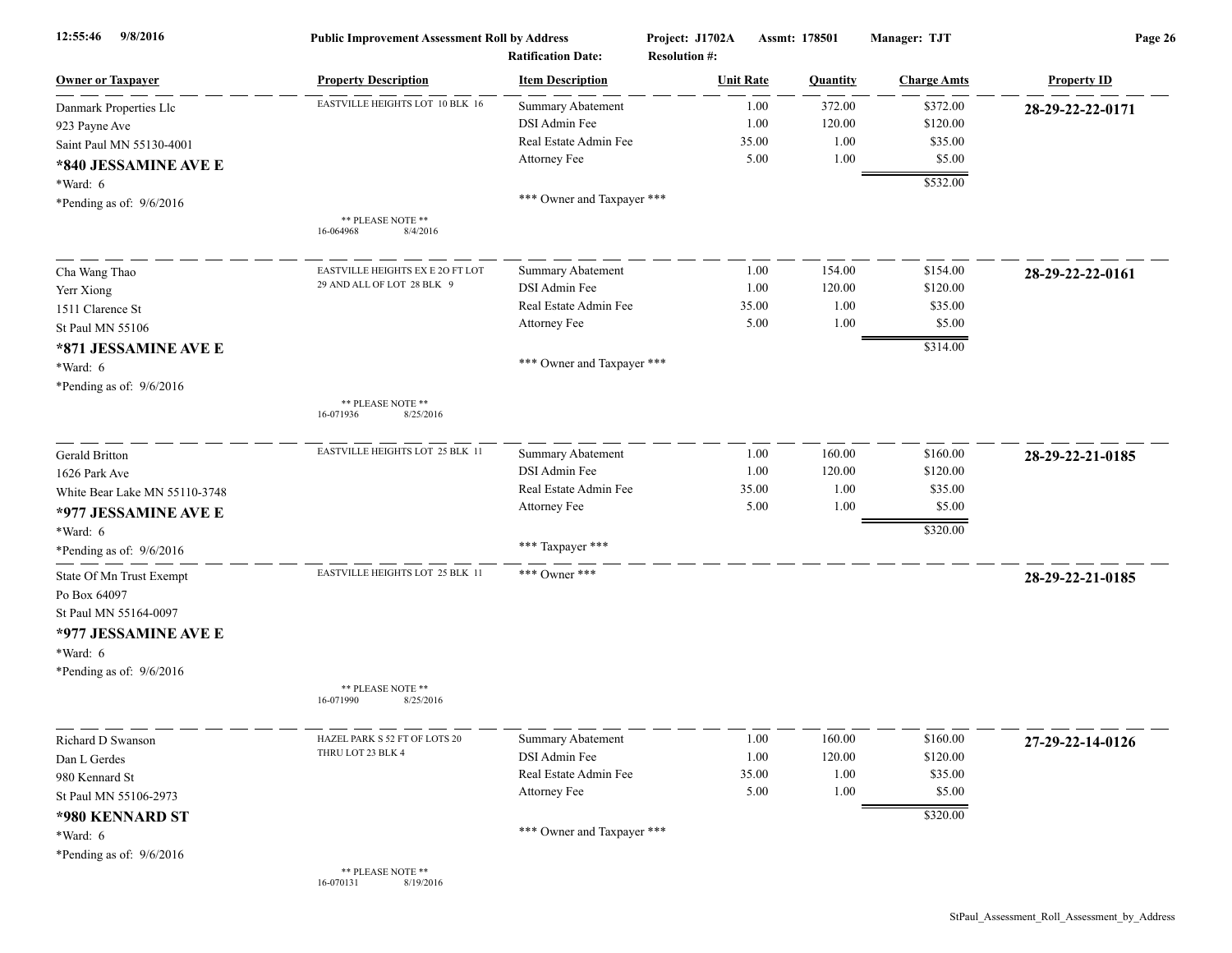| 9/8/2016<br>12:55:46       | <b>Public Improvement Assessment Roll by Address</b><br><b>Ratification Date:</b> |                            | Project: J1702A<br><b>Resolution #:</b> | Assmt: 178501    |                 | Manager: TJT       | Page 27            |  |
|----------------------------|-----------------------------------------------------------------------------------|----------------------------|-----------------------------------------|------------------|-----------------|--------------------|--------------------|--|
| <b>Owner or Taxpayer</b>   | <b>Property Description</b>                                                       | <b>Item Description</b>    |                                         | <b>Unit Rate</b> | <b>Quantity</b> | <b>Charge Amts</b> | <b>Property ID</b> |  |
| Judy Bateman Baccas        | FIEDLER'S SUBDIVISION EX W 9 FT                                                   | <b>Summary Abatement</b>   |                                         | 1.00             | 344.00          | \$344.00           | 24-29-23-32-0110   |  |
| 1345 Kent St               | FOR ALLEY LOT 5                                                                   | DSI Admin Fee              |                                         | 1.00             | 120.00          | \$120.00           |                    |  |
| St Paul MN 55117-4225      |                                                                                   | Real Estate Admin Fee      |                                         | 35.00            | 1.00            | \$35.00            |                    |  |
| <b>*1345 KENT ST</b>       |                                                                                   | Attorney Fee               |                                         | 5.00             | 1.00            | \$5.00             |                    |  |
| *Ward: 5                   |                                                                                   |                            |                                         |                  |                 | \$504.00           |                    |  |
| *Pending as of: $9/6/2016$ |                                                                                   | *** Owner and Taxpayer *** |                                         |                  |                 |                    |                    |  |
|                            | ** PLEASE NOTE **<br>8/15/2016<br>16-068214                                       |                            |                                         |                  |                 |                    |                    |  |
| J Eagle Vang               | HAZEL PARK DIVISION 2 EX W 2 FT                                                   | <b>Summary Abatement</b>   |                                         | 1.00             | 180.00          | \$180.00           | 26-29-22-23-0062   |  |
| 836 Henslow Ave N          | LOT 29 AND ALL OF LOT 30 BLK 1                                                    | DSI Admin Fee              |                                         | 1.00             | 120.00          | \$120.00           |                    |  |
| Oakdale MN 55128-5365      |                                                                                   | Real Estate Admin Fee      |                                         | 35.00            | 1.00            | \$35.00            |                    |  |
|                            |                                                                                   | Attorney Fee               |                                         | 5.00             | 1.00            | \$5.00             |                    |  |
| *1895 LACROSSE ST          |                                                                                   |                            |                                         |                  |                 | \$340.00           |                    |  |
| *Ward: 6                   |                                                                                   | *** Owner and Taxpayer *** |                                         |                  |                 |                    |                    |  |
| *Pending as of: $9/6/2016$ | ** PLEASE NOTE **<br>16-068674<br>8/15/2016                                       |                            |                                         |                  |                 |                    |                    |  |
| Madison Wa Cha             | KUHN'S SUBDIVISION OF A PART OF                                                   | <b>Summary Abatement</b>   |                                         | 1.00             | 160.00          | \$160.00           | 36-29-23-12-0140   |  |
| Kao Xiong Cha              | LAFONDS ADDITION TO SAINT PAUL                                                    | DSI Admin Fee              |                                         | 1.00             | 120.00          | \$120.00           |                    |  |
| 356 Lafond Ave             | LOT <sub>9</sub>                                                                  | Real Estate Admin Fee      |                                         | 35.00            | 1.00            | \$35.00            |                    |  |
| St Paul MN 55103-1732      |                                                                                   | Attorney Fee               |                                         | 5.00             | 1.00            | \$5.00             |                    |  |
| *356 LAFOND AVE            |                                                                                   |                            |                                         |                  |                 | \$320.00           |                    |  |
| *Ward: 1                   |                                                                                   | *** Taxpayer ***           |                                         |                  |                 |                    |                    |  |
| *Pending as of: 9/6/2016   |                                                                                   |                            |                                         |                  |                 |                    |                    |  |
|                            |                                                                                   |                            |                                         |                  |                 |                    |                    |  |
| Yer Thao                   | KUHN'S SUBDIVISION OF A PART OF                                                   | *** Owner ***              |                                         |                  |                 |                    | 36-29-23-12-0140   |  |
| 356 Lafond Ave             | LAFONDS ADDITION TO SAINT PAUL<br>LOT <sub>9</sub>                                |                            |                                         |                  |                 |                    |                    |  |
| St Paul MN 55103-1732      |                                                                                   |                            |                                         |                  |                 |                    |                    |  |
| *356 LAFOND AVE            |                                                                                   |                            |                                         |                  |                 |                    |                    |  |
| *Ward: 1                   |                                                                                   |                            |                                         |                  |                 |                    |                    |  |
| *Pending as of: $9/6/2016$ |                                                                                   |                            |                                         |                  |                 |                    |                    |  |
|                            | ** PLEASE NOTE **<br>8/4/2016<br>16-064535                                        |                            |                                         |                  |                 |                    |                    |  |
| George A Oyeho             | SYNDICATE NO. 3 ADDITION LOT 30                                                   | <b>Summary Abatement</b>   |                                         | 1.00             | 160.00          | \$160.00           | 35-29-23-12-0166   |  |
| Emily Amenya               | BLK 4                                                                             | DSI Admin Fee              |                                         | 1.00             | 120.00          | \$120.00           |                    |  |
| 801 Lafond Ave             |                                                                                   | Real Estate Admin Fee      |                                         | 35.00            | 1.00            | \$35.00            |                    |  |
| St Paul MN 55104-1608      |                                                                                   | Attorney Fee               |                                         | 5.00             | 1.00            | \$5.00             |                    |  |
| *801 LAFOND AVE            |                                                                                   |                            |                                         |                  |                 | \$320.00           |                    |  |
| *Ward: 1                   |                                                                                   | *** Owner and Taxpayer *** |                                         |                  |                 |                    |                    |  |
| *Pending as of: 9/6/2016   |                                                                                   |                            |                                         |                  |                 |                    |                    |  |
|                            | ** PLEASE NOTE **<br>8/19/2016<br>16-070179                                       |                            |                                         |                  |                 |                    |                    |  |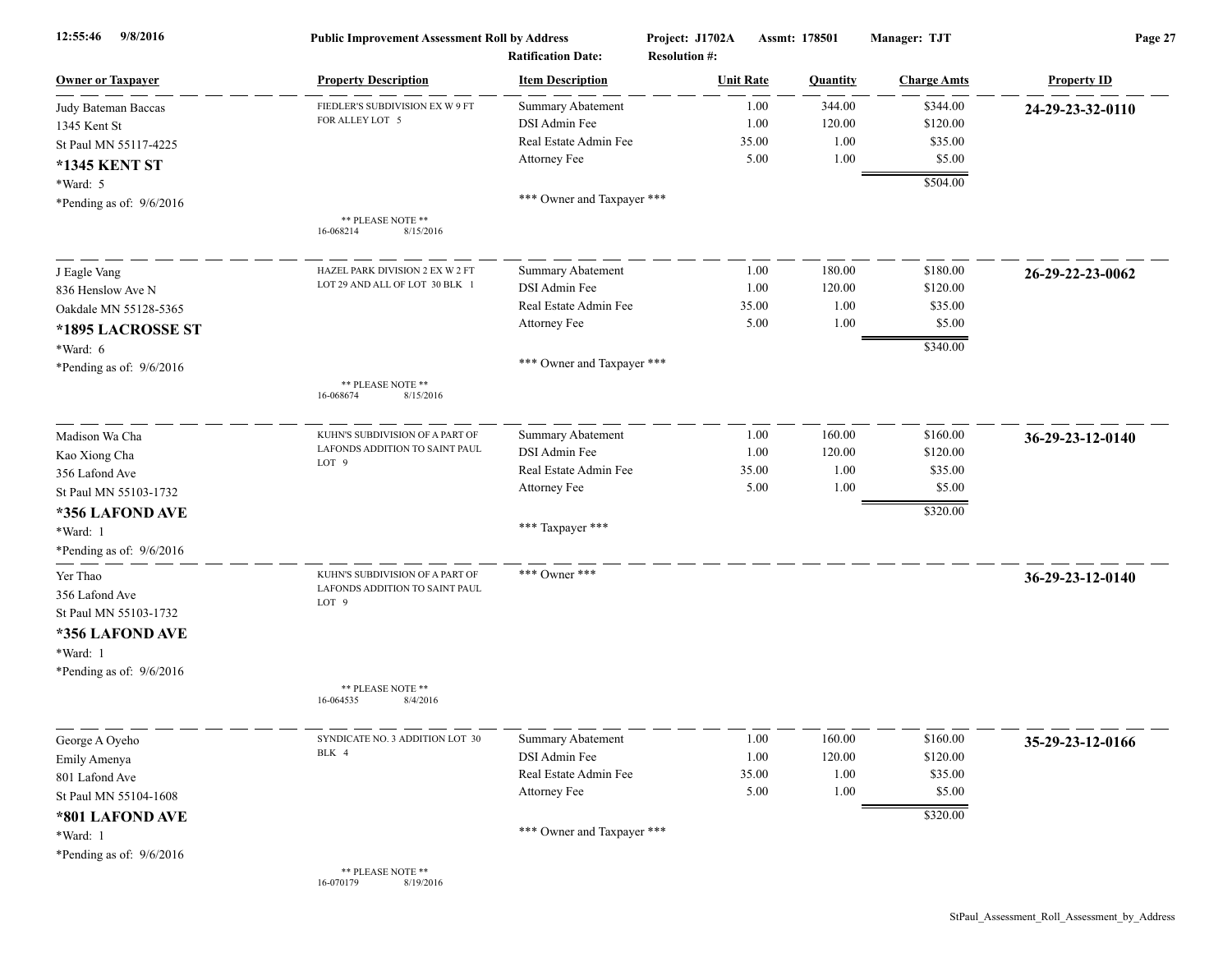| 9/8/2016<br>12:55:46            | <b>Public Improvement Assessment Roll by Address</b> |                            | Project: J1702A      | Assmt: 178501 | Manager: TJT       | Page 28            |  |
|---------------------------------|------------------------------------------------------|----------------------------|----------------------|---------------|--------------------|--------------------|--|
|                                 |                                                      | <b>Ratification Date:</b>  | <b>Resolution #:</b> |               |                    |                    |  |
| <b>Owner or Taxpayer</b>        | <b>Property Description</b>                          | <b>Item Description</b>    | <b>Unit Rate</b>     | Quantity      | <b>Charge Amts</b> | <b>Property ID</b> |  |
| Angela K Will                   | KERWIN'S OUTLOTS TO THE CITY OF                      | Summary Abatement          | 1.00                 | 396.00        | \$396.00           | 22-29-22-11-0008   |  |
| 1722 Larpenteur Ave E           | ST. PAUL, MINN. SUBJ TO ST THE W 90                  | DSI Admin Fee              | 1.00                 | 120.00        | \$120.00           |                    |  |
| St Paul MN 55109-4609           | FT OF N 133 FT OF LOT 1                              | Real Estate Admin Fee      | 35.00                | 1.00          | \$35.00            |                    |  |
| *1722 LARPENTEUR AVE E          |                                                      | Attorney Fee               | 5.00                 | 1.00          | \$5.00             |                    |  |
| *Ward: 6                        |                                                      |                            |                      |               | \$556.00           |                    |  |
| *Pending as of: $9/6/2016$      |                                                      | *** Owner and Taxpayer *** |                      |               |                    |                    |  |
|                                 | ** PLEASE NOTE **<br>8/10/2016<br>16-066988          |                            |                      |               |                    |                    |  |
| Wilmington Savings Fund Society | HEDBERG-HUNDT ADDITION LOT 14                        | <b>Summary Abatement</b>   | 1.00                 | 160.00        | \$160.00           | 29-29-22-23-0101   |  |
| 7500 Old Georgetown Rd Ste 130  |                                                      | DSI Admin Fee              | 1.00                 | 120.00        | \$120.00           |                    |  |
| Bethesda MD 20814-6198          |                                                      | Real Estate Admin Fee      | 35.00                | 1.00          | \$35.00            |                    |  |
| *429 LAWSON AVE E               |                                                      | Attorney Fee               | 5.00                 | 1.00          | \$5.00             |                    |  |
| *Ward: 5                        |                                                      |                            |                      |               | \$320.00           |                    |  |
| *Pending as of: $9/6/2016$      |                                                      | *** Owner and Taxpayer *** |                      |               |                    |                    |  |
|                                 | ** PLEASE NOTE **<br>16-071919<br>8/25/2016          |                            |                      |               |                    |                    |  |
| Ppl Homes Llc                   | ARLINGTON HILLS ADDITION TO ST                       | Summary Abatement          | 1.00                 | 160.00        | \$160.00           | 29-29-22-13-0106   |  |
| 1035 Franklin Ave E             | PAUL 40/45 THRU 49 LOT 23 BLK 7                      | DSI Admin Fee              | 1.00                 | 120.00        | \$120.00           |                    |  |
| Minneapolis MN 55404-2920       |                                                      | Real Estate Admin Fee      | 35.00                | 1.00          | \$35.00            |                    |  |
| *667 LAWSON AVE E               |                                                      | Attorney Fee               | 5.00                 | 1.00          | \$5.00             |                    |  |
| *Ward: 6                        |                                                      |                            |                      |               | \$320.00           |                    |  |
| *Pending as of: $9/6/2016$      |                                                      | *** Owner and Taxpayer *** |                      |               |                    |                    |  |
|                                 | ** PLEASE NOTE **<br>16-066888<br>8/9/2016           |                            |                      |               |                    |                    |  |
| Tr Group Llc                    | ARLINGTON HILLS ADDITION TO ST.                      | Summary Abatement          | 1.00                 | 316.00        | \$316.00           | 29-29-22-13-0109   |  |
| 2559 7th St W                   | PAUL 40/45 THRU 49 LOT 27 BLK 7                      | DSI Admin Fee              | 1.00                 | 120.00        | \$120.00           |                    |  |
| Saint Paul MN 55116-3027        |                                                      | Real Estate Admin Fee      | 35.00                | 1.00          | \$35.00            |                    |  |
| *685 LAWSON AVE E               |                                                      | Attorney Fee               | 5.00                 | 1.00          | \$5.00             |                    |  |
| *Ward: 6                        |                                                      |                            |                      |               | \$476.00           |                    |  |
| *Pending as of: $9/6/2016$      |                                                      | *** Owner and Taxpayer *** |                      |               |                    |                    |  |
|                                 | ** PLEASE NOTE **                                    |                            |                      |               |                    |                    |  |

16-069833 8/18/2016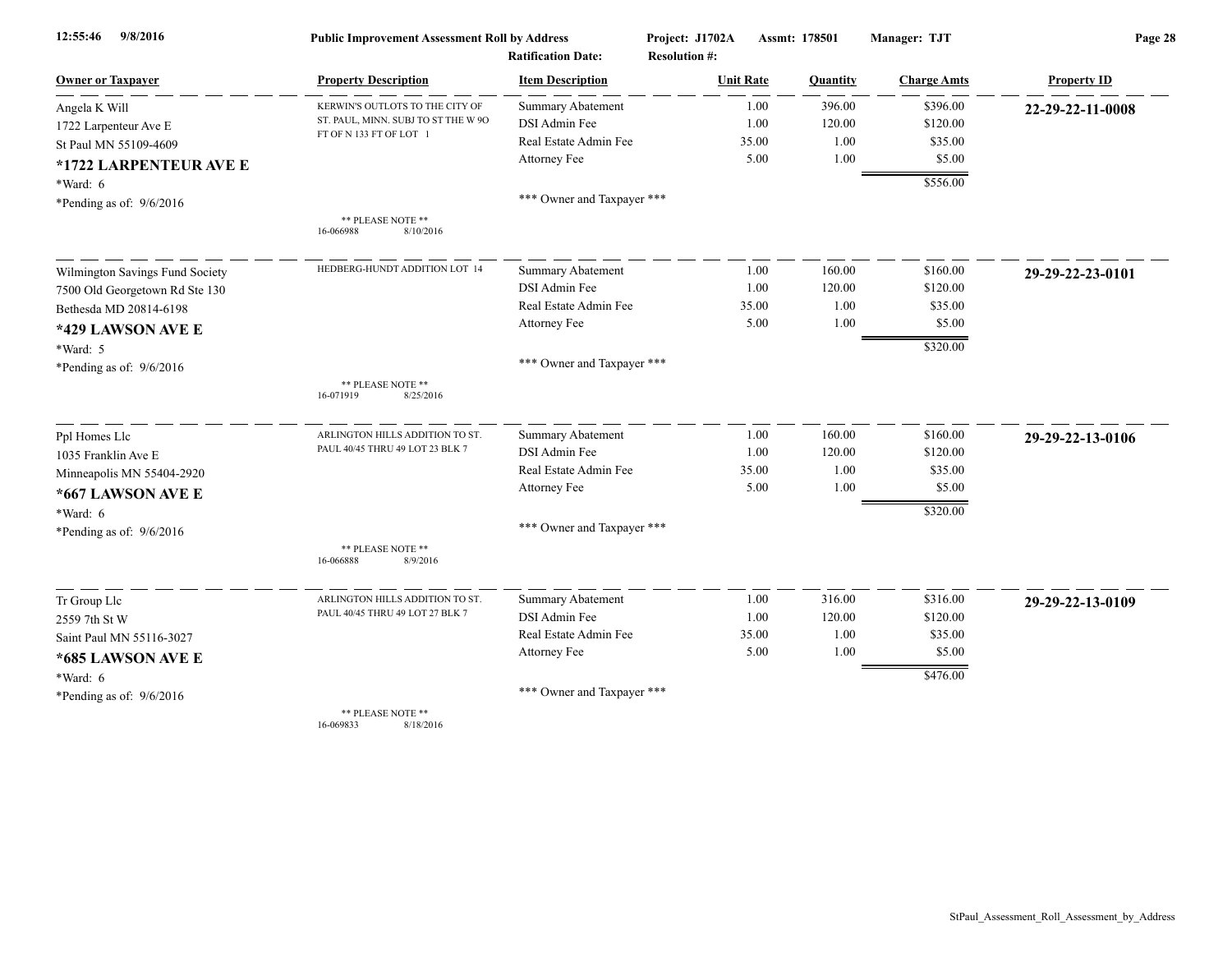| 9/8/2016<br>12:55:46           | <b>Public Improvement Assessment Roll by Address</b>             |                                                      | Project: J1702A                          | Assmt: 178501   |                    | Page 29            |  |
|--------------------------------|------------------------------------------------------------------|------------------------------------------------------|------------------------------------------|-----------------|--------------------|--------------------|--|
| <b>Owner or Taxpayer</b>       | <b>Property Description</b>                                      | <b>Ratification Date:</b><br><b>Item Description</b> | <b>Resolution #:</b><br><b>Unit Rate</b> | <b>Quantity</b> | <b>Charge Amts</b> | <b>Property ID</b> |  |
|                                | ARLINGTON HILLS ADDITION TO ST.                                  | <b>Summary Abatement</b>                             | 1.00                                     | 158.00          | \$158.00           |                    |  |
| Dwell Llc                      | PAUL 40/45 THRU 49 LOT 28 BLK 7                                  | DSI Admin Fee                                        | 1.00                                     | 120.00          | \$120.00           | 29-29-22-13-0110   |  |
| 2515 White Bear Ave N Ste A-8- |                                                                  | Real Estate Admin Fee                                | 35.00                                    | 1.00            | \$35.00            |                    |  |
| Maplewood MN 55109-5155        |                                                                  | Attorney Fee                                         | 5.00                                     | 1.00            | \$5.00             |                    |  |
| *687 LAWSON AVE E              |                                                                  |                                                      |                                          |                 |                    |                    |  |
| *Ward: 6                       |                                                                  | *** Owner and Taxpayer ***                           |                                          |                 | \$318.00           |                    |  |
| *Pending as of: $9/6/2016$     |                                                                  |                                                      |                                          |                 |                    |                    |  |
|                                | ** PLEASE NOTE **<br>16-069834<br>8/18/2016                      |                                                      |                                          |                 |                    |                    |  |
| Michelle Trainer               | HOWARDS ADDITION TO SAINT                                        | <b>Summary Abatement</b>                             | 1.00                                     | 160.00          | \$160.00           | 28-29-22-23-0058   |  |
| 884 Lawson Ave E               | PAUL, MINNESOTA LOT 14                                           | DSI Admin Fee                                        | 1.00                                     | 120.00          | \$120.00           |                    |  |
| St Paul MN 55106-3222          |                                                                  | Real Estate Admin Fee                                | 35.00                                    | 1.00            | \$35.00            |                    |  |
| *884 LAWSON AVE E              |                                                                  | Attorney Fee                                         | 5.00                                     | 1.00            | \$5.00             |                    |  |
| $*Ward: 6$                     |                                                                  |                                                      |                                          |                 | \$320.00           |                    |  |
| *Pending as of: $9/6/2016$     |                                                                  | *** Owner and Taxpayer ***                           |                                          |                 |                    |                    |  |
|                                | ** PLEASE NOTE **<br>16-068916<br>8/16/2016                      |                                                      |                                          |                 |                    |                    |  |
| Grand & Lexington Llc          | MANSON AND SIMONTON'S                                            | Summary Abatement                                    | 1.00                                     | 160.00          | \$160.00           | 03-28-23-41-0064   |  |
| 14941 E Vermillion Cir Ne      | ADDITION TO ST. PAUL, IN RAMSEY                                  | DSI Admin Fee                                        | 1.00                                     | 120.00          | \$120.00           |                    |  |
| Ham Lake MN 55304-6340         | COUNTY, MINNESOTA EX AVE N 50<br>FT OF S1OO FT OF LOTS12 AND LOT | Real Estate Admin Fee                                | 35.00                                    | 1.00            | \$35.00            |                    |  |
| *59 LEXINGTON PKWY S           | 3 BLK 4                                                          | Attorney Fee                                         | 5.00                                     | 1.00            | \$5.00             |                    |  |
| *Ward: 2                       |                                                                  |                                                      |                                          |                 | \$320.00           |                    |  |
| *Pending as of: $9/6/2016$     |                                                                  | *** Owner and Taxpayer ***                           |                                          |                 |                    |                    |  |
|                                | ** PLEASE NOTE **<br>8/17/2016<br>16-069171                      |                                                      |                                          |                 |                    |                    |  |
| Grand & Lexington Llc          | MANSON AND SIMONTON'S                                            | Summary Abatement                                    | 1.00                                     | 160.00          | \$160.00           | 03-28-23-41-0063   |  |
| 14941 E Vermillion Cir Ne      | ADDITION TO ST. PAUL, IN RAMSEY                                  | DSI Admin Fee                                        | 1.00                                     | 120.00          | \$120.00           |                    |  |
| Ham Lake MN 55304-6340         | COUNTY, MINNESOTA EX AVE S 50 FT<br>OF LOTS 1 2 AND LOT 3 BLK 4  | Real Estate Admin Fee                                | 35.00                                    | 1.00            | \$35.00            |                    |  |
| *63 LEXINGTON PKWY S           |                                                                  | Attorney Fee                                         | 5.00                                     | 1.00            | \$5.00             |                    |  |
| *Ward: 2                       |                                                                  |                                                      |                                          |                 | \$320.00           |                    |  |
| *Pending as of: $9/6/2016$     |                                                                  | *** Owner and Taxpayer ***                           |                                          |                 |                    |                    |  |
|                                | ** PLEASE NOTE **<br>8/17/2016<br>16-069167                      |                                                      |                                          |                 |                    |                    |  |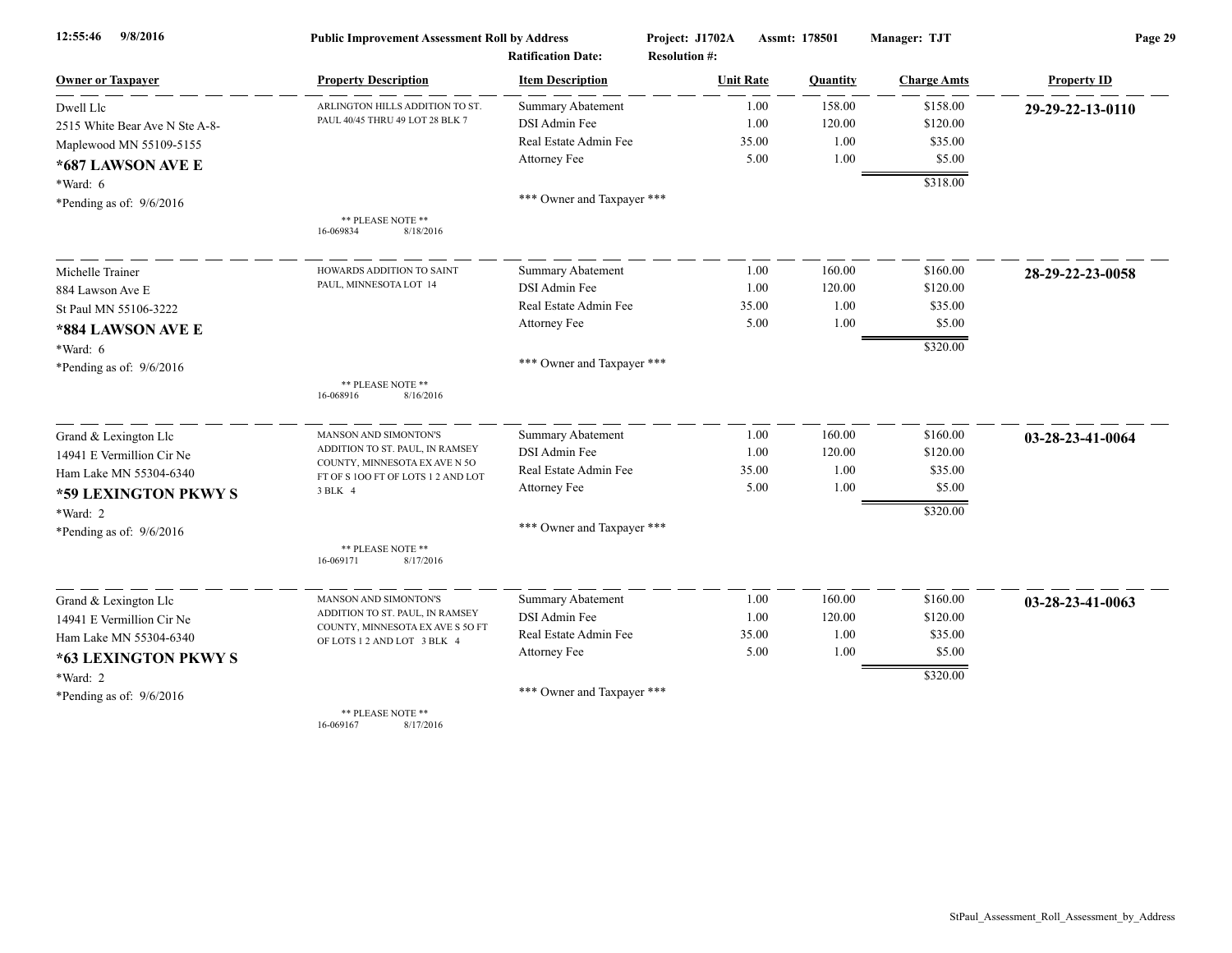| 9/8/2016<br>12:55:46          | <b>Public Improvement Assessment Roll by Address</b> |                            | Project: J1702A<br>Assmt: 178501 |          | Manager: TJT       | Page 30            |  |
|-------------------------------|------------------------------------------------------|----------------------------|----------------------------------|----------|--------------------|--------------------|--|
|                               |                                                      | <b>Ratification Date:</b>  | <b>Resolution #:</b>             |          |                    |                    |  |
| <b>Owner or Taxpayer</b>      | <b>Property Description</b>                          | <b>Item Description</b>    | <b>Unit Rate</b>                 | Quantity | <b>Charge Amts</b> | <b>Property ID</b> |  |
| Emeritus Investments Llc      | HARTMAN'S REAR LOT 2                                 | Summary Abatement          | 1.00                             | 160.00   | \$160.00           | 15-28-23-14-0002   |  |
| 4856 Banning Ave              |                                                      | DSI Admin Fee              | 1.00                             | 120.00   | \$120.00           |                    |  |
| White Bear Lake MN 55110-2870 |                                                      | Real Estate Admin Fee      | 35.00                            | 1.00     | \$35.00            |                    |  |
| *855 LEXINGTON PKWY S         |                                                      | Attorney Fee               | 5.00                             | 1.00     | \$5.00             |                    |  |
| *Ward: 3                      |                                                      |                            |                                  |          | \$320.00           |                    |  |
| *Pending as of: $9/6/2016$    |                                                      | *** Owner and Taxpayer *** |                                  |          |                    |                    |  |
|                               | ** PLEASE NOTE **                                    |                            |                                  |          |                    |                    |  |
|                               | 16-062888<br>8/1/2016                                |                            |                                  |          |                    |                    |  |
| <b>Bill Bernier</b>           | LEWIS AND MABON'S ADDITION TO                        | <b>Summary Abatement</b>   | 1.00                             | 160.00   | \$160.00           | 29-29-22-23-0026   |  |
| 4934 Quail Ave N              | THE CITY OF ST. PAUL LOT 4                           | DSI Admin Fee              | 1.00                             | 120.00   | \$120.00           |                    |  |
| Crystal MN 55429-3647         |                                                      | Real Estate Admin Fee      | 35.00                            | 1.00     | \$35.00            |                    |  |
| *380 MAGNOLIA AVE E           |                                                      | Attorney Fee               | 5.00                             | 1.00     | \$5.00             |                    |  |
| *Ward: 5                      |                                                      |                            |                                  |          | \$320.00           |                    |  |
| *Pending as of: $9/6/2016$    |                                                      | *** Owner and Taxpayer *** |                                  |          |                    |                    |  |
|                               | ** PLEASE NOTE **<br>16-071935<br>8/25/2016          |                            |                                  |          |                    |                    |  |
| Quality Residences Llc        | EASTVILLE HEIGHTS LOT 29 BLK 16                      | Summary Abatement          | 1.00                             | 188.00   | \$188.00           | 28-29-22-22-0190   |  |
| 9617 Oak Ridge Trl            |                                                      | DSI Admin Fee              | 1.00                             | 120.00   | \$120.00           |                    |  |
| Minnetonka MN 55305-4642      |                                                      | Real Estate Admin Fee      | 35.00                            | 1.00     | \$35.00            |                    |  |
| *871 MAGNOLIA AVE E           |                                                      | Attorney Fee               | 5.00                             | 1.00     | \$5.00             |                    |  |
| $*Ward: 6$                    |                                                      |                            |                                  |          | \$348.00           |                    |  |
| *Pending as of: $9/6/2016$    |                                                      | *** Owner and Taxpayer *** |                                  |          |                    |                    |  |
|                               | ** PLEASE NOTE **<br>16-069832<br>8/18/2016          |                            |                                  |          |                    |                    |  |
| Justin Lammi                  | ST. ANTHONY PARK, MINNESOTA                          | Summary Abatement          | 1.00                             | 160.00   | \$160.00           | 29-29-23-13-0026   |  |
| 883 Longbow Ln Apt A          | WLY 4O FT OF LOT 9 BLK 60                            | DSI Admin Fee              | 1.00                             | 120.00   | \$120.00           |                    |  |
| Bozeman MT 59718-6572         |                                                      | Real Estate Admin Fee      | 35.00                            | 1.00     | \$35.00            |                    |  |
| *966 MANVEL ST                |                                                      | Attorney Fee               | 5.00                             | 1.00     | \$5.00             |                    |  |
| *Ward: 4                      |                                                      |                            |                                  |          | \$320.00           |                    |  |
| *Pending as of: $9/6/2016$    |                                                      | *** Owner and Taxpayer *** |                                  |          |                    |                    |  |
|                               | ** PLEASE NOTE **<br>0/22/201<br>071022              |                            |                                  |          |                    |                    |  |

16-071033 8/23/2016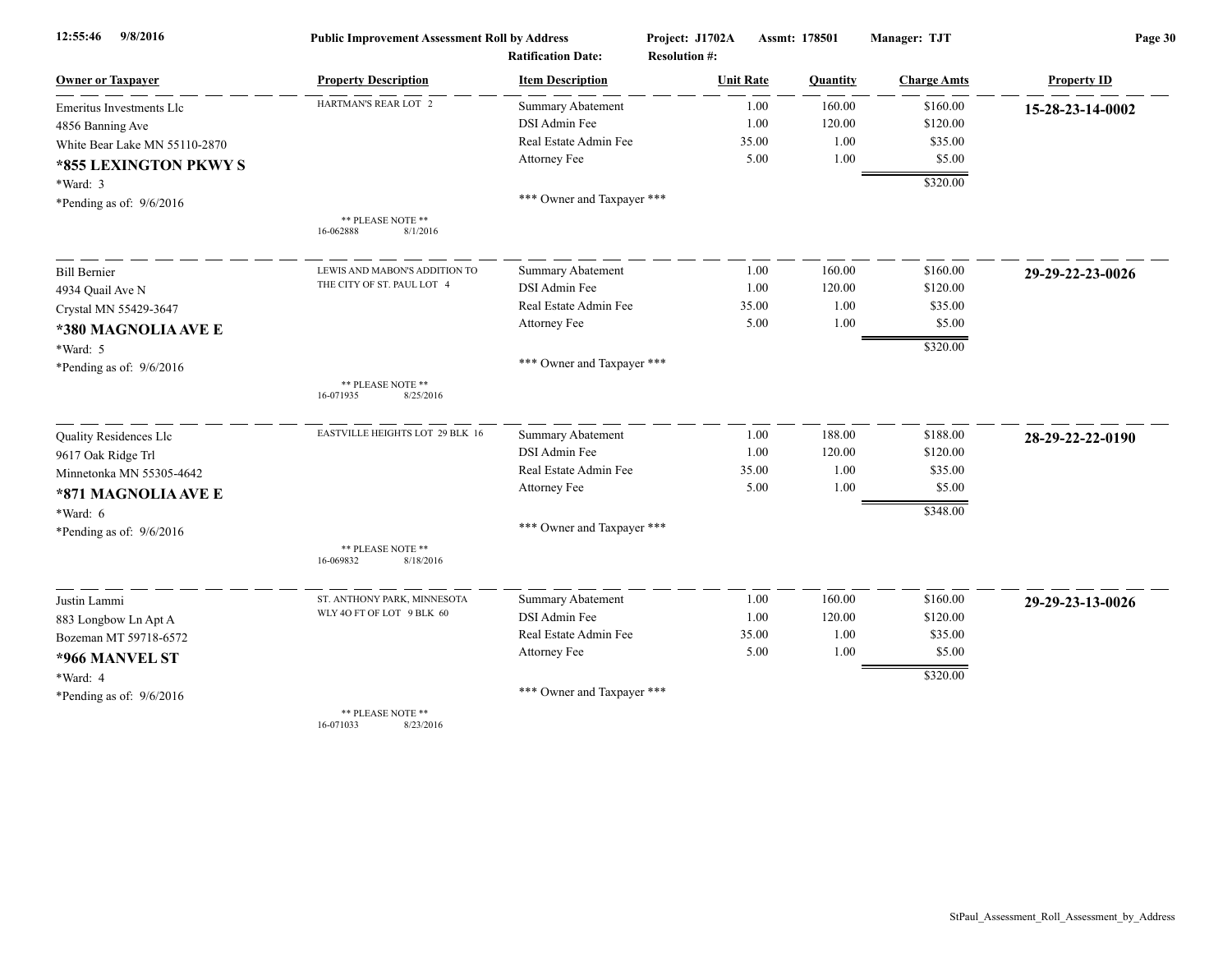| 9/8/2016<br>12:55:46         | <b>Public Improvement Assessment Roll by Address</b>                  |                            | Project: J1702A      | Assmt: 178501 | Manager: TJT       | Page 31            |  |
|------------------------------|-----------------------------------------------------------------------|----------------------------|----------------------|---------------|--------------------|--------------------|--|
|                              |                                                                       | <b>Ratification Date:</b>  | <b>Resolution #:</b> |               |                    |                    |  |
| <b>Owner or Taxpayer</b>     | <b>Property Description</b>                                           | <b>Item Description</b>    | <b>Unit Rate</b>     | Quantity      | <b>Charge Amts</b> | <b>Property ID</b> |  |
| Susan B Hughes               | ROLFER'S SUBDIVISION OF BLOCK 75                                      | Summary Abatement          | 1.00                 | 160.00        | \$160.00           | 33-29-22-32-0038   |  |
| 230 Maple St                 | OF LYMAN DAYTON'S ADDITION TO                                         | DSI Admin Fee              | 1.00                 | 120.00        | \$120.00           |                    |  |
| St Paul MN 55106-5518        | ST. PAUL PART OF LOTS 7 AND 8 SLY<br>OF L RUN W 48 FT PAR WITH N L OF | Real Estate Admin Fee      | 35.00                | 1.00          | \$35.00            |                    |  |
| *230 MAPLE ST                | SD LOTS AND FROM PT ON E L OF                                         | Attorney Fee               | 5.00                 | 1.00          | \$5.00             |                    |  |
| *Ward: 7                     | AND 64 6/10 FT S FROM NE COR OF                                       |                            |                      |               | \$320.00           |                    |  |
| *Pending as of: $9/6/2016$   |                                                                       | *** Owner and Taxpayer *** |                      |               |                    |                    |  |
|                              | ** PLEASE NOTE **<br>16-072958<br>8/29/2016                           |                            |                      |               |                    |                    |  |
| Oip 1235 Margaret Street Llc | A. GOTZIANS RE OF SIGEL'S                                             | <b>Summary Abatement</b>   | 1.00                 | 288.00        | \$288.00           | 33-29-22-11-0139   |  |
| Po Box 694                   | ADDITION LOT 30 BLK 31                                                | DSI Admin Fee              | 1.00                 | 120.00        | \$120.00           |                    |  |
| Wayzata MN 55391-0694        |                                                                       | Real Estate Admin Fee      | 35.00                | 1.00          | \$35.00            |                    |  |
| *1235 MARGARET ST            |                                                                       | Attorney Fee               | 5.00                 | 1.00          | \$5.00             |                    |  |
| *Ward: 7                     |                                                                       |                            |                      |               | \$448.00           |                    |  |
| *Pending as of: $9/6/2016$   |                                                                       | *** Owner and Taxpayer *** |                      |               |                    |                    |  |
|                              | ** PLEASE NOTE **<br>8/15/2016<br>16-068244                           |                            |                      |               |                    |                    |  |
| State Of Mn Trust Exempt     | SCHURMEIER AND EVANS ADDITION                                         | Summary Abatement          | 1.00                 | 160.00        | \$160.00           | 32-29-22-11-0017   |  |
| Po Box 64097                 | TO ST. PAUL W 1/2 OF LOT 24 AND                                       | DSI Admin Fee              | 1.00                 | 120.00        | \$120.00           | ***EXEMPT***       |  |
| St Paul MN 55164-0097        | ALL OF LOT 23 BLK 2                                                   | Real Estate Admin Fee      | 35.00                | 1.00          | \$35.00            |                    |  |
| *735 MARGARET ST             |                                                                       | Attorney Fee               | 5.00                 | 1.00          | \$5.00             |                    |  |
| *Ward: 7                     |                                                                       |                            |                      |               | \$320.00           |                    |  |
| *Pending as of: $9/6/2016$   |                                                                       | *** Owner and Taxpayer *** |                      |               |                    |                    |  |
|                              | ** PLEASE NOTE **<br>8/4/2016<br>16-064966                            |                            |                      |               |                    |                    |  |
| May Kou Vang                 | STINSON'S SUBDIVISION OF BLOCK                                        | <b>Summary Abatement</b>   | 1.00                 | 140.00        | \$140.00           | 33-29-22-22-0061   |  |
| 438 Van Dyke St              | 103 OF LYMAN DAYTON'S ADDITION                                        | DSI Admin Fee              | 1.00                 | 120.00        | \$120.00           |                    |  |
| St Paul MN 55119-3439        | TO ST. PAUL LOT 13 BLK 103                                            | Real Estate Admin Fee      | 35.00                | 1.00          | \$35.00            |                    |  |
| *890 MARGARET ST             |                                                                       | Attorney Fee               | 5.00                 | 1.00          | \$5.00             |                    |  |
| *Ward: 7                     |                                                                       |                            |                      |               | \$300.00           |                    |  |
| *Pending as of: $9/6/2016$   |                                                                       | *** Owner and Taxpayer *** |                      |               |                    |                    |  |
|                              | ** PLEASE NOTE **                                                     |                            |                      |               |                    |                    |  |

16-067314 8/11/2016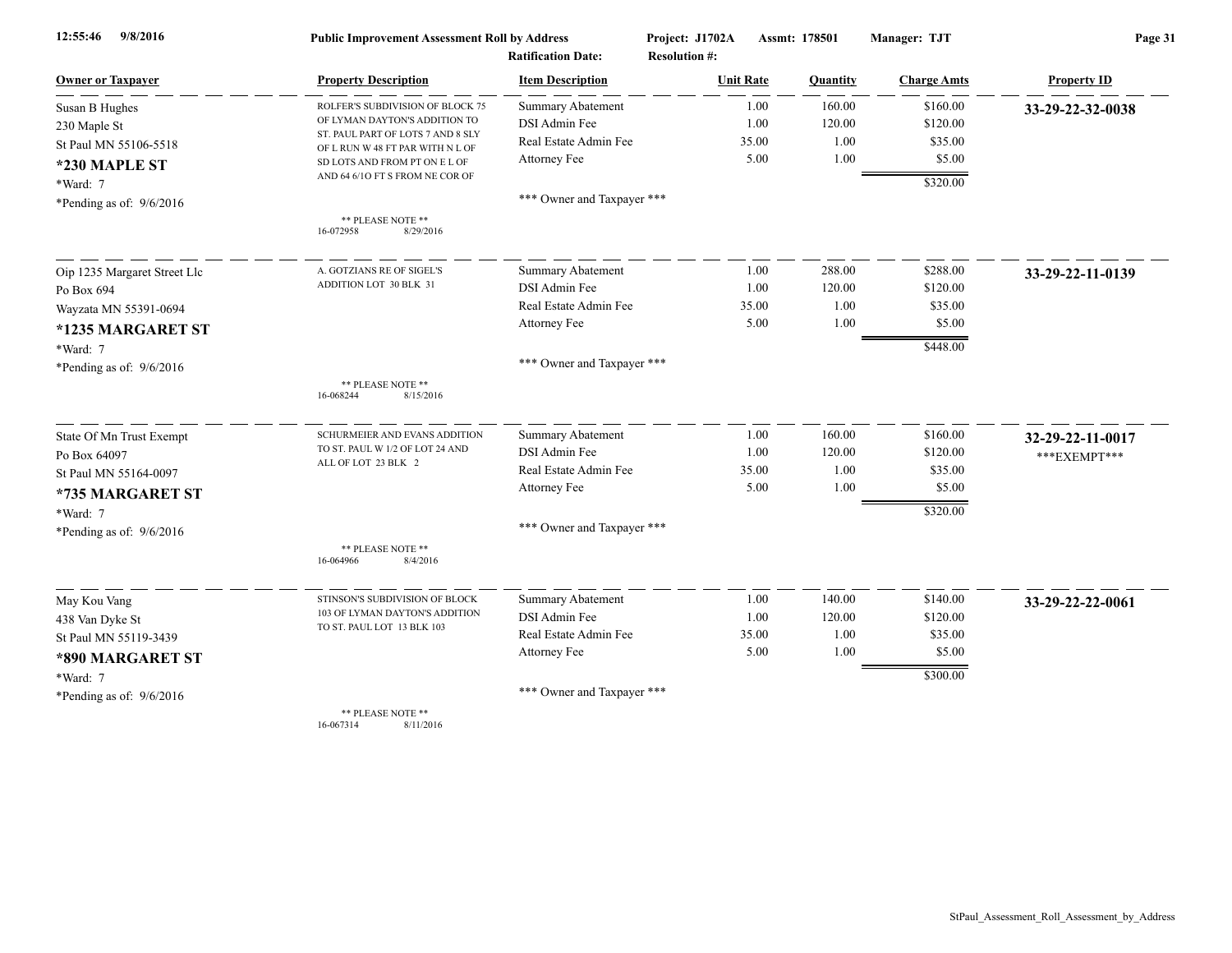| 9/8/2016<br>12:55:46                    | <b>Public Improvement Assessment Roll by Address</b>                 |                            | Project: J1702A      | Assmt: 178501<br>Manager: TJT |                      | Page 32            |  |
|-----------------------------------------|----------------------------------------------------------------------|----------------------------|----------------------|-------------------------------|----------------------|--------------------|--|
|                                         |                                                                      | <b>Ratification Date:</b>  | <b>Resolution #:</b> |                               |                      |                    |  |
| <b>Owner or Taxpayer</b>                | <b>Property Description</b>                                          | <b>Item Description</b>    | <b>Unit Rate</b>     | Quantity                      | <b>Charge Amts</b>   | <b>Property ID</b> |  |
| Childrens Safety Ctr Network            | DAYTON PLACE ADDITION TO SAINT                                       | <b>Summary Abatement</b>   | 1.00                 | 160.00                        | \$160.00             | 32-29-22-41-0017   |  |
| 414 S 8th St                            | PAUL EX NWLY 55 FT AND EX SWLY                                       | DSI Admin Fee              | 1.00                 | 120.00                        | \$120.00             |                    |  |
| Minneapolis MN 55404-1025               | 10 FT LOT 7                                                          | Real Estate Admin Fee      | 35.00                | 1.00                          | \$35.00              |                    |  |
| *281 MARIA AVE                          |                                                                      | Attorney Fee               | 5.00                 | 1.00                          | \$5.00               |                    |  |
| *Ward: 7                                |                                                                      |                            |                      |                               | \$320.00             |                    |  |
| *Pending as of: 9/6/2016                |                                                                      | *** Owner and Taxpayer *** |                      |                               |                      |                    |  |
|                                         | ** PLEASE NOTE **<br>16-071944<br>8/25/2016                          |                            |                      |                               |                      |                    |  |
| My Vu                                   | LEWIS SECOND ADDITION TO ST                                          | <b>Summary Abatement</b>   | 1.00                 | 298.00                        | \$298.00             | 25-29-23-41-0271   |  |
| 873 Marion St                           | PAUL BLOCKS 7, 8, 9, 10, 11, 12, 13, 14,                             | DSI Admin Fee              | 1.00                 | 120.00                        | \$120.00             |                    |  |
| Saint Paul MN 55117-5340                | & 15 LOTS 4 & LOT 5 BLK 13                                           | Real Estate Admin Fee      | 35.00                | 1.00                          | \$35.00              |                    |  |
| *873 MARION ST                          |                                                                      | Attorney Fee               | 5.00                 | 1.00                          | \$5.00               |                    |  |
| *Ward: 1                                |                                                                      |                            |                      |                               | \$458.00             |                    |  |
| *Pending as of: $9/6/2016$              |                                                                      | *** Owner and Taxpayer *** |                      |                               |                      |                    |  |
|                                         | ** PLEASE NOTE **<br>16-068208<br>8/12/2016                          |                            |                      |                               |                      |                    |  |
| Ponkrit Meekaew                         | SECTION 27 TOWN 29 RANGE 22 E 60                                     | Summary Abatement          | 1.00                 | 160.00                        | \$160.00             | 27-29-22-12-0019   |  |
| 2624 Siesta Ave                         | FT OF W 150 FT OF N 183 FT OF E 1/2                                  | DSI Admin Fee              | 1.00                 | 120.00                        | \$120.00             |                    |  |
| Las Vegas NV 89121-2104                 | OF NE 1/4 OF NW 1/4 OF NE 1/4 (SUBJ<br>TO AVE) IN SEC 27 TN 29 RN 22 | Real Estate Admin Fee      | 35.00                | 1.00                          | \$35.00              |                    |  |
| *1640 MARYLAND AVE E                    |                                                                      | Attorney Fee               | 5.00                 | 1.00                          | \$5.00               |                    |  |
| *Ward: 6                                |                                                                      |                            |                      |                               | \$320.00             |                    |  |
| *Pending as of: $9/6/2016$              |                                                                      | *** Owner and Taxpayer *** |                      |                               |                      |                    |  |
|                                         | ** PLEASE NOTE **<br>16-071934<br>8/25/2016                          |                            |                      |                               |                      |                    |  |
| American Estate & Trust Fbo Fawzia Tung | JOSEPH R. WEIDE'S 2ND ADDITION                                       | Summary Abatement          | 1.00                 | 160.00                        | \$160.00             | 20-29-22-43-0088   |  |
| 830 S Winthrop Cir                      | TO THE CITY OF ST. PAUL LOT 21                                       | DSI Admin Fee              | 1.00                 | 120.00                        | \$120.00             |                    |  |
| Mesa AZ 85204-4633                      | BLK 1                                                                | Real Estate Admin Fee      | 35.00                | 1.00                          | \$35.00              |                    |  |
| *615 MARYLAND AVE E                     |                                                                      | Attorney Fee               | 5.00                 | 1.00                          | \$5.00               |                    |  |
| *Ward: 6                                |                                                                      |                            |                      |                               | $\overline{$}320.00$ |                    |  |
| *Pending as of: $9/6/2016$              |                                                                      | *** Owner and Taxpayer *** |                      |                               |                      |                    |  |
|                                         | ** PLEASE NOTE **                                                    |                            |                      |                               |                      |                    |  |

16-072668 8/29/2016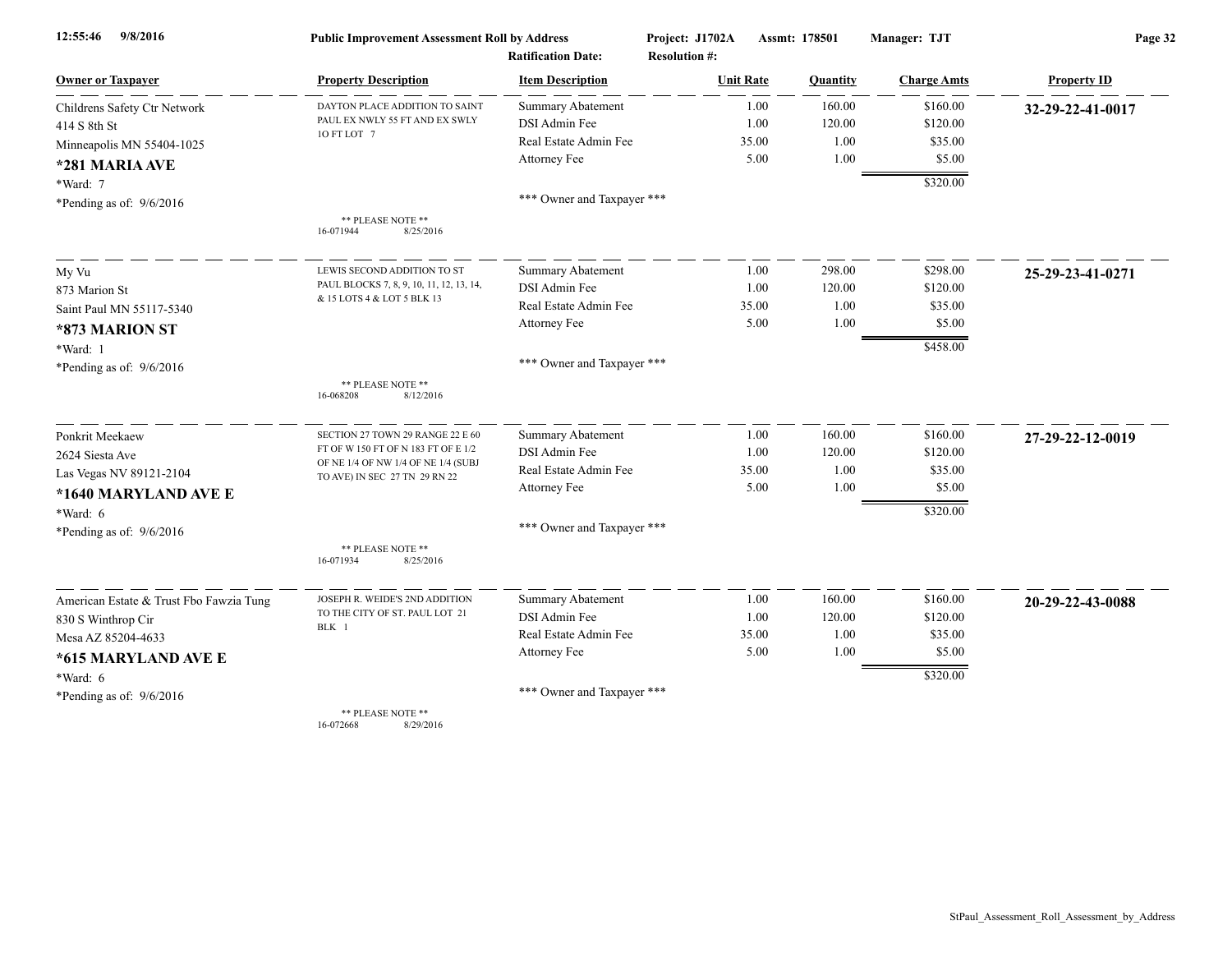| 9/8/2016<br>12:55:46                | <b>Public Improvement Assessment Roll by Address</b> |                            | Project: J1702A      | Assmt: 178501 |          | Manager: TJT       | Page 33            |  |
|-------------------------------------|------------------------------------------------------|----------------------------|----------------------|---------------|----------|--------------------|--------------------|--|
|                                     |                                                      | <b>Ratification Date:</b>  | <b>Resolution #:</b> |               |          |                    |                    |  |
| <b>Owner or Taxpayer</b>            | <b>Property Description</b>                          | <b>Item Description</b>    | <b>Unit Rate</b>     |               | Quantity | <b>Charge Amts</b> | <b>Property ID</b> |  |
| Scott A Brecher                     | OAK VILLE PARK LOT 8 BLK 15                          | <b>Summary Abatement</b>   |                      | 1.00          | 354.00   | \$354.00           | 29-29-22-11-0044   |  |
| Laurel K Brecher                    |                                                      | DSI Admin Fee              |                      | 1.00          | 120.00   | \$120.00           |                    |  |
| 684 Pine Timber Ln                  |                                                      | Real Estate Admin Fee      |                      | 35.00         | 1.00     | \$35.00            |                    |  |
| Hudson WI 54016-7064                |                                                      | Attorney Fee               |                      | 5.00          | 1.00     | \$5.00             |                    |  |
| *704 MARYLAND AVE E                 |                                                      |                            |                      |               |          | \$514.00           |                    |  |
| *Ward: 6                            |                                                      | *** Owner and Taxpayer *** |                      |               |          |                    |                    |  |
| *Pending as of: $9/6/2016$          |                                                      |                            |                      |               |          |                    |                    |  |
|                                     | ** PLEASE NOTE **<br>8/2/2016<br>16-063777           |                            |                      |               |          |                    |                    |  |
| K 3 Investment                      | JOHN A. WEIDE'S SUBDIVISION OF                       | Summary Abatement          |                      | 1.00          | 160.00   | \$160.00           | 24-29-23-43-0110   |  |
| 1317 Rice St                        | LOT 45 OF COTTAGE HOMES LOTS 6                       | DSI Admin Fee              |                      | 1.00          | 120.00   | \$120.00           |                    |  |
| Saint Paul MN 55117-4540            | AND LOT 7                                            | Real Estate Admin Fee      |                      | 35.00         | 1.00     | \$35.00            |                    |  |
| *307 MARYLAND AVE W                 |                                                      | Attorney Fee               |                      | 5.00          | 1.00     | \$5.00             |                    |  |
| *Ward: 5                            |                                                      |                            |                      |               |          | \$320.00           |                    |  |
| *Pending as of: 9/6/2016            |                                                      | *** Owner and Taxpayer *** |                      |               |          |                    |                    |  |
|                                     | ** PLEASE NOTE **<br>8/2/2016<br>16-064507           |                            |                      |               |          |                    |                    |  |
| Synergy Real Estate Investments Llc | AUERBACH & HAND'S ADDITION TO                        | Summary Abatement          |                      | 1.00          | 160.00   | \$160.00           | 25-29-23-12-0113   |  |
| 900 N 3rd St                        | THE CITY OF ST. PAUL EX ALLEY LOT<br>9 BLK 16        | <b>DSI</b> Admin Fee       |                      | 1.00          | 120.00   | \$120.00           |                    |  |
| Minneapolis MN 55401-1017           |                                                      | Real Estate Admin Fee      |                      | 35.00         | 1.00     | \$35.00            |                    |  |
| *1105 MATILDA ST                    |                                                      | Attorney Fee               |                      | 5.00          | 1.00     | \$5.00             |                    |  |
| *Ward: 5                            |                                                      |                            |                      |               |          | \$320.00           |                    |  |
| *Pending as of: 9/6/2016            |                                                      | *** Owner and Taxpayer *** |                      |               |          |                    |                    |  |
|                                     | ** PLEASE NOTE **<br>16-071923<br>8/24/2016          |                            |                      |               |          |                    |                    |  |
| Thomas J Farrell                    | AUERBACH & HAND'S ADDITION TO                        | Summary Abatement          |                      | 1.00          | 80.00    | \$80.00            | 25-29-23-12-0060   |  |
| Annegret Theis                      | THE CITY OF ST. PAUL LOT 5 BLK 8                     | DSI Admin Fee              |                      | 1.00          | 120.00   | \$120.00           |                    |  |
| 1151 Matilda St                     |                                                      | Real Estate Admin Fee      |                      | 35.00         | 1.00     | \$35.00            |                    |  |
| Saint Paul MN 55117-4820            |                                                      | Attorney Fee               |                      | 5.00          | 1.00     | \$5.00             |                    |  |
| *1151 MATILDA ST                    |                                                      |                            |                      |               |          | \$240.00           |                    |  |
| *Ward: 5                            |                                                      | *** Owner and Taxpayer *** |                      |               |          |                    |                    |  |
| *Pending as of: 9/6/2016            |                                                      |                            |                      |               |          |                    |                    |  |
|                                     | ** PLEASE NOTE **                                    |                            |                      |               |          |                    |                    |  |

16-064533 8/2/2016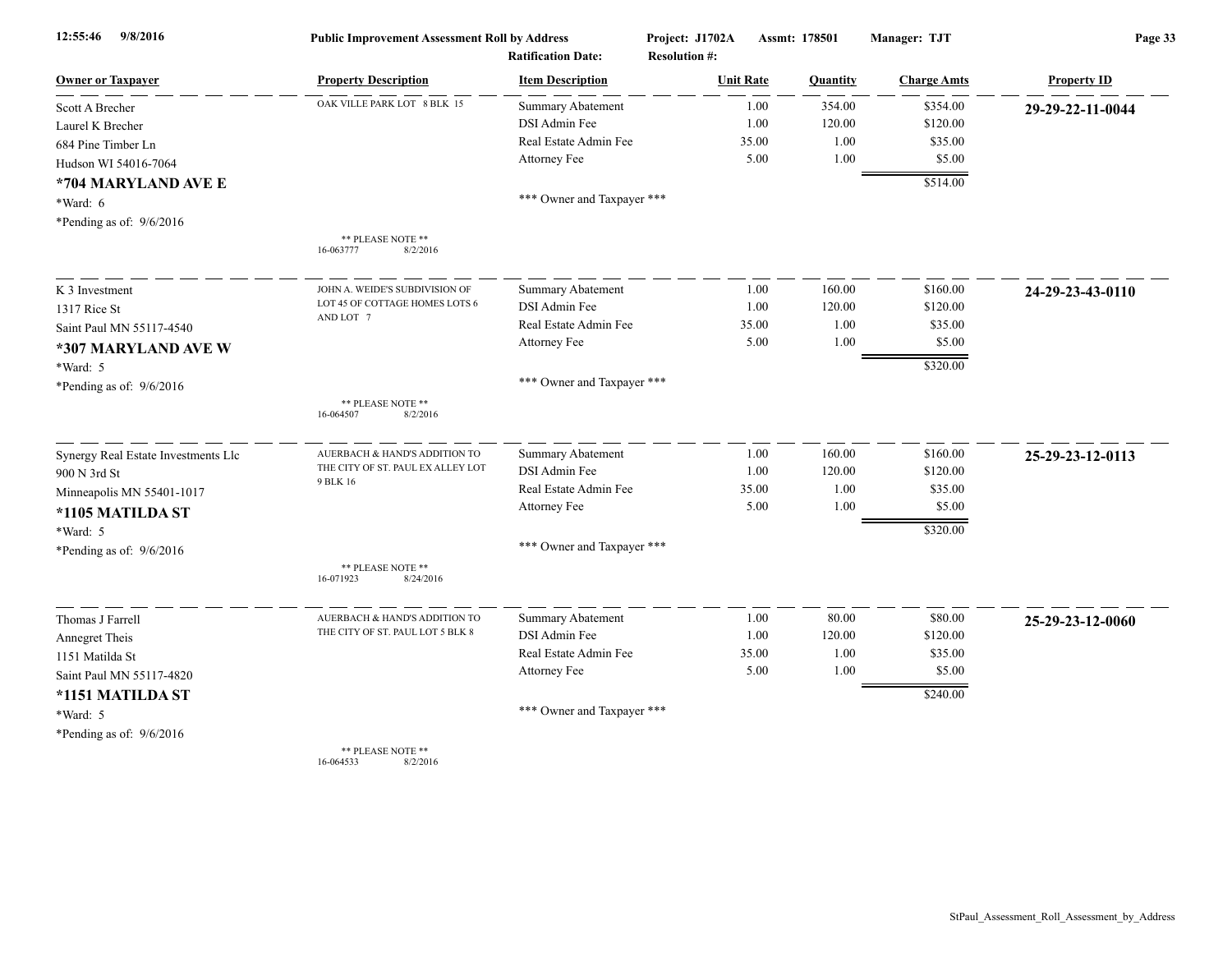| 9/8/2016<br>12:55:46        | <b>Public Improvement Assessment Roll by Address</b> |                            | Project: J1702A      | Assmt: 178501 | Manager: TJT       | Page 34            |  |
|-----------------------------|------------------------------------------------------|----------------------------|----------------------|---------------|--------------------|--------------------|--|
|                             |                                                      | <b>Ratification Date:</b>  | <b>Resolution #:</b> |               |                    |                    |  |
| <b>Owner or Taxpayer</b>    | <b>Property Description</b>                          | <b>Item Description</b>    | <b>Unit Rate</b>     | Quantity      | <b>Charge Amts</b> | <b>Property ID</b> |  |
| John K Mcdermott            | WEED AND HALLE'S ADDITION W                          | <b>Summary Abatement</b>   | 1.00                 | 288.00        | \$288.00           | 34-29-22-12-0004   |  |
| 1116 1/2 3rd St             | 1/2 OF LOT 5 AND E 3O FT OF LOT 6<br>BLK 1           | DSI Admin Fee              | 1.00                 | 120.00        | \$120.00           |                    |  |
| Davis CA 95616-4260         |                                                      | Real Estate Admin Fee      | 35.00                | 1.00          | \$35.00            |                    |  |
| *1640 MINNEHAHA AVE E       |                                                      | Attorney Fee               | 5.00                 | 1.00          | \$5.00             |                    |  |
| *Ward: 7                    |                                                      |                            |                      |               | \$448.00           |                    |  |
| *Pending as of: $9/6/2016$  |                                                      | *** Owner and Taxpayer *** |                      |               |                    |                    |  |
|                             | ** PLEASE NOTE **<br>8/19/2016<br>16-070211          |                            |                      |               |                    |                    |  |
| Covenant Capital Llc        | DENSLOWS REARRANGEMENT ETC.                          | <b>Summary Abatement</b>   | 1.00                 | 288.00        | \$288.00           | 27-29-22-43-0103   |  |
| 2300 Gervais Hills Dr       | LOT 30 BLK 9                                         | DSI Admin Fee              | 1.00                 | 120.00        | \$120.00           |                    |  |
| Little Canada MN 55117-6039 |                                                      | Real Estate Admin Fee      | 35.00                | 1.00          | \$35.00            |                    |  |
| *1657 MINNEHAHA AVE E       |                                                      | Attorney Fee               | 5.00                 | 1.00          | \$5.00             |                    |  |
| *Ward: 7                    |                                                      |                            |                      |               | \$448.00           |                    |  |
| *Pending as of: $9/6/2016$  |                                                      | *** Owner and Taxpayer *** |                      |               |                    |                    |  |
|                             | ** PLEASE NOTE **<br>8/5/2016<br>16-065449           |                            |                      |               |                    |                    |  |
| Rita A Schultz              | ROBERT L. WARE'S EASTERN                             | Summary Abatement          | 1.00                 | 160.00        | \$160.00           | 35-29-22-22-0007   |  |
| 1882 Minnehaha Ave E        | HEIGHTS LOT 4 BLK 2                                  | DSI Admin Fee              | 1.00                 | 120.00        | \$120.00           |                    |  |
| Saint Paul MN 55119-3425    |                                                      | Real Estate Admin Fee      | 35.00                | 1.00          | \$35.00            |                    |  |
| *1882 MINNEHAHA AVE E       |                                                      | Attorney Fee               | 5.00                 | 1.00          | \$5.00             |                    |  |
| *Ward: 7                    |                                                      |                            |                      |               | \$320.00           |                    |  |
| *Pending as of: $9/6/2016$  |                                                      | *** Owner and Taxpayer *** |                      |               |                    |                    |  |
|                             | ** PLEASE NOTE **<br>16-069399<br>8/18/2016          |                            |                      |               |                    |                    |  |
| Samuel F Zahn               | STINSON'S ADDITION TO THE CITY                       | Summary Abatement          | 1.00                 | 160.00        | \$160.00           | 29-29-22-34-0113   |  |
| 559 Minnehaha Ave E         | OF SAINT PAUL IN THE STATE OF                        | DSI Admin Fee              | 1.00                 | 120.00        | \$120.00           |                    |  |
| Saint Paul MN 55130-4145    | MINNESOTA E 75 FT OF LOTS 27 AND<br>LOT 30 BLK 16    | Real Estate Admin Fee      | 35.00                | 1.00          | \$35.00            |                    |  |
| *559 MINNEHAHA AVE E        |                                                      | Attorney Fee               | 5.00                 | 1.00          | \$5.00             |                    |  |
| *Ward: 5                    |                                                      |                            |                      |               | \$320.00           |                    |  |
| *Pending as of: $9/6/2016$  |                                                      | *** Owner and Taxpayer *** |                      |               |                    |                    |  |
|                             | ** PLEASE NOTE **                                    |                            |                      |               |                    |                    |  |

16-071023 8/23/2016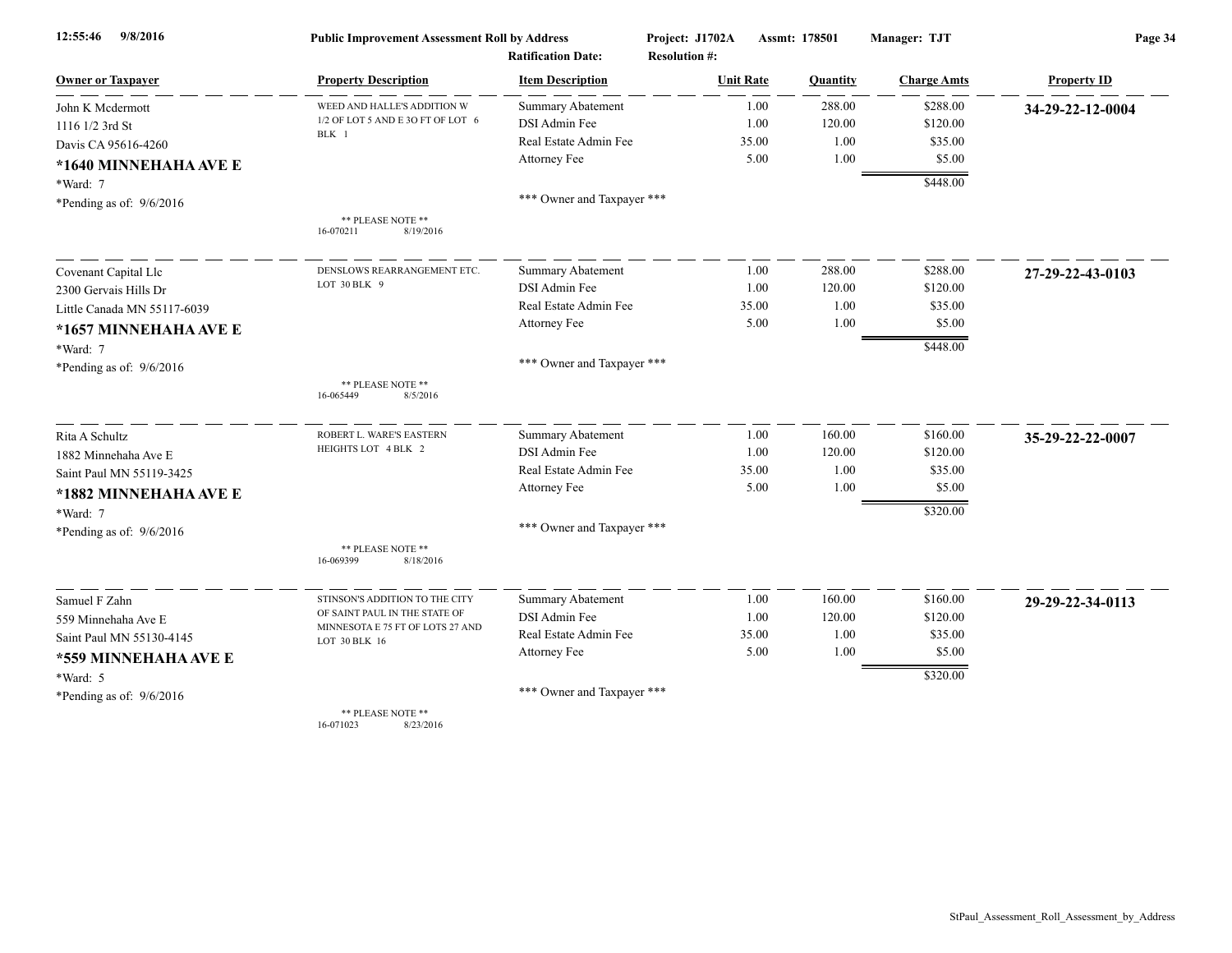| 9/8/2016<br>12:55:46       | <b>Public Improvement Assessment Roll by Address</b>                  |                                                      | Project: J1702A                          | Assmt: 178501 |          | Manager: TJT       | Page 35            |  |
|----------------------------|-----------------------------------------------------------------------|------------------------------------------------------|------------------------------------------|---------------|----------|--------------------|--------------------|--|
| <b>Owner or Taxpayer</b>   | <b>Property Description</b>                                           | <b>Ratification Date:</b><br><b>Item Description</b> | <b>Resolution #:</b><br><b>Unit Rate</b> |               | Quantity | <b>Charge Amts</b> | <b>Property ID</b> |  |
|                            | WOOD LAWN PARK ADDITION TO ST.                                        | <b>Summary Abatement</b>                             |                                          | 1.00          | 80.00    | \$80.00            |                    |  |
| Margaret A Humphrey        | PAUL, MINNESOTA LOT 1 BLK 3                                           | DSI Admin Fee                                        |                                          | 1.00          | 120.00   | \$120.00           | 33-29-23-12-0001   |  |
| 1702 Minnehaha Ave W       |                                                                       | Real Estate Admin Fee                                |                                          | 35.00         | 1.00     | \$35.00            |                    |  |
| St Paul MN 55104-1153      |                                                                       | Attorney Fee                                         |                                          | 5.00          | 1.00     | \$5.00             |                    |  |
| *1702 MINNEHAHA AVE W      |                                                                       |                                                      |                                          |               |          |                    |                    |  |
| *Ward: 4                   |                                                                       |                                                      |                                          |               |          | \$240.00           |                    |  |
| *Pending as of: $9/6/2016$ |                                                                       | *** Owner and Taxpayer ***                           |                                          |               |          |                    |                    |  |
|                            | ** PLEASE NOTE **<br>16-065533<br>8/9/2016                            |                                                      |                                          |               |          |                    |                    |  |
| Fsb Ocwen Federal Bank     | SYNDICATE NO. 4 ADDITION W 1/2                                        | Summary Abatement                                    |                                          | 1.00          | 160.00   | \$160.00           | 35-29-23-11-0037   |  |
| 12650 Ingenuity Dr         | OF LOT 11 AND E 10 FT OF LOT 12                                       | DSI Admin Fee                                        |                                          | 1.00          | 120.00   | \$120.00           |                    |  |
| Orlando FL 32826-2703      | BLK 2                                                                 | Real Estate Admin Fee                                |                                          | 35.00         | 1.00     | \$35.00            |                    |  |
| *722 MINNEHAHA AVE W       |                                                                       | Attorney Fee                                         |                                          | 5.00          | 1.00     | \$5.00             |                    |  |
| *Ward: 1                   |                                                                       |                                                      |                                          |               |          | \$320.00           |                    |  |
| *Pending as of: $9/6/2016$ |                                                                       | *** Owner and Taxpayer ***                           |                                          |               |          |                    |                    |  |
|                            | ** PLEASE NOTE **<br>8/9/2016<br>16-065468                            |                                                      |                                          |               |          |                    |                    |  |
| Jpmorgan Chase Bank        | MAGDALENE ADDITION LOT 14 BLK                                         | Summary Abatement                                    |                                          | 1.00          | 316.00   | \$316.00           | 22-29-22-13-0014   |  |
| 3415 Vision Dr             | 1                                                                     | DSI Admin Fee                                        |                                          | 1.00          | 120.00   | \$120.00           |                    |  |
| Columbus OH 43219-6009     |                                                                       | Real Estate Admin Fee                                |                                          | 35.00         | 1.00     | \$35.00            |                    |  |
| *1609 MONTANA AVE E        |                                                                       | Attorney Fee                                         |                                          | 5.00          | 1.00     | \$5.00             |                    |  |
| $*Ward: 6$                 |                                                                       |                                                      |                                          |               |          | \$476.00           |                    |  |
| *Pending as of: 9/6/2016   |                                                                       | *** Owner and Taxpayer ***                           |                                          |               |          |                    |                    |  |
|                            | ** PLEASE NOTE **<br>16-069371<br>8/19/2016                           |                                                      |                                          |               |          |                    |                    |  |
| Velocity Asset Group Llc   | HAYDEN HEIGHTS LOT 47 BLK 1                                           | <b>Summary Abatement</b>                             |                                          | 1.00          | 576.00   | \$576.00           | 23-29-22-23-0025   |  |
| 13803 Mm Ave               |                                                                       | DSI Admin Fee                                        |                                          | 1.00          | 120.00   | \$120.00           |                    |  |
| Iowa Falls IA 50126-8609   |                                                                       | Real Estate Admin Fee                                |                                          | 35.00         | 1.00     | \$35.00            |                    |  |
| *1823 MONTANA AVE E        |                                                                       | Attorney Fee                                         |                                          | 5.00          | 1.00     | \$5.00             |                    |  |
| *Ward: 6                   |                                                                       |                                                      |                                          |               |          | \$736.00           |                    |  |
| *Pending as of: $9/6/2016$ |                                                                       | *** Owner and Taxpayer ***                           |                                          |               |          |                    |                    |  |
|                            | ** PLEASE NOTE **<br>8/19/2016<br>16-070403<br>16-070402<br>8/23/2016 |                                                      |                                          |               |          |                    |                    |  |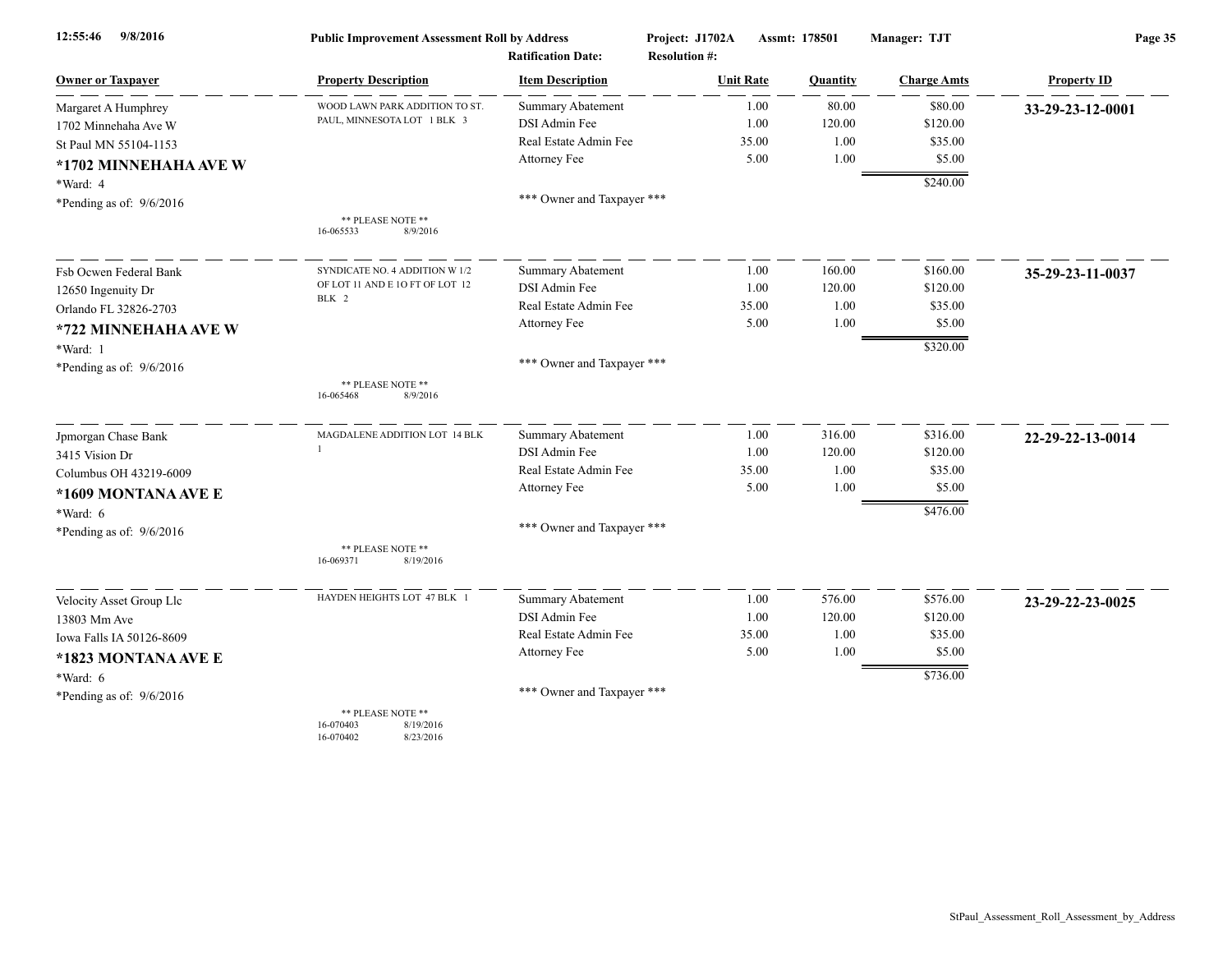| 9/8/2016<br>12:55:46        | <b>Public Improvement Assessment Roll by Address</b><br><b>Ratification Date:</b> |                            | Project: J1702A<br><b>Resolution #:</b> | Assmt: 178501    |          | Manager: TJT       | Page 36            |  |
|-----------------------------|-----------------------------------------------------------------------------------|----------------------------|-----------------------------------------|------------------|----------|--------------------|--------------------|--|
| <b>Owner or Taxpayer</b>    | <b>Property Description</b>                                                       | <b>Item Description</b>    |                                         | <b>Unit Rate</b> | Quantity | <b>Charge Amts</b> | <b>Property ID</b> |  |
| Christine C Vanzee          | AFTON HILL DEVELOPMENT LOT 5                                                      | <b>Summary Abatement</b>   |                                         | 1.00             | 160.00   | \$160.00           | 11-28-22-11-0039   |  |
| 1739 Gervais Ave Apt 3      | BLK 1                                                                             | DSI Admin Fee              |                                         | 1.00             | 120.00   | \$120.00           |                    |  |
| Maplewood MN 55109-2183     |                                                                                   | Real Estate Admin Fee      |                                         | 35.00            | 1.00     | \$35.00            |                    |  |
| *292 MORNINGSIDE CIR        |                                                                                   | Attorney Fee               |                                         | 5.00             | 1.00     | \$5.00             |                    |  |
| *Ward: 7                    |                                                                                   |                            |                                         |                  |          | \$320.00           |                    |  |
| *Pending as of: $9/6/2016$  |                                                                                   | *** Owner and Taxpayer *** |                                         |                  |          |                    |                    |  |
|                             | ** PLEASE NOTE **<br>8/10/2016<br>16-066893                                       |                            |                                         |                  |          |                    |                    |  |
| Gladys E Winters Trustee    | BANNING AND OLIVIER'S ADDITION                                                    | <b>Summary Abatement</b>   |                                         | 1.00             | 316.00   | \$316.00           | 07-28-22-31-0082   |  |
| 310 Morton St W             | TO WEST ST. PAUL LOT 4 BLK 101                                                    | DSI Admin Fee              |                                         | 1.00             | 120.00   | \$120.00           |                    |  |
| St Paul MN 55107-2610       |                                                                                   | Real Estate Admin Fee      |                                         | 35.00            | 1.00     | \$35.00            |                    |  |
| *310 MORTON ST W            |                                                                                   | Attorney Fee               |                                         | 5.00             | 1.00     | \$5.00             |                    |  |
| *Ward: 2                    |                                                                                   |                            |                                         |                  |          | \$476.00           |                    |  |
| *Pending as of: $9/6/2016$  |                                                                                   | *** Owner and Taxpayer *** |                                         |                  |          |                    |                    |  |
|                             | ** PLEASE NOTE **<br>16-069970<br>8/23/2016                                       |                            |                                         |                  |          |                    |                    |  |
| Quetico Property Management | WOODBURY AND CASE'S ADDITION                                                      | <b>Summary Abatement</b>   |                                         | 1.00             | 326.00   | \$326.00           | 08-28-22-24-0123   |  |
| Po Box 862                  | TO ST. PAUL, MINN. WITH AND SUBJ                                                  | DSI Admin Fee              |                                         | 1.00             | 120.00   | \$120.00           |                    |  |
| Lake Elmo MN 55042-0862     | TO ESMTS AND EX N 73 FT LOT 1<br>BLK 4                                            | Real Estate Admin Fee      |                                         | 35.00            | 1.00     | \$35.00            |                    |  |
| *633 MOUNT HOPE AVE         |                                                                                   | Attorney Fee               |                                         | 5.00             | 1.00     | \$5.00             |                    |  |
| *Ward: 2                    |                                                                                   |                            |                                         |                  |          | \$486.00           |                    |  |
| *Pending as of: $9/6/2016$  |                                                                                   | *** Owner and Taxpayer *** |                                         |                  |          |                    |                    |  |
|                             | ** PLEASE NOTE **<br>16-065326<br>8/8/2016                                        |                            |                                         |                  |          |                    |                    |  |
| Moshe Vorotinov             | JOHN SWAINSONS DIVISION LOT 3                                                     | <b>Summary Abatement</b>   |                                         | 1.00             | 344.00   | \$344.00           | 32-29-22-22-0060   |  |
| 2718 Quentin Ave S          |                                                                                   | DSI Admin Fee              |                                         | 1.00             | 120.00   | \$120.00           | *** EXEMPT***      |  |
| St Louis Park MN 55416-1961 |                                                                                   | Real Estate Admin Fee      |                                         | 35.00            | $1.00\,$ | \$35.00            |                    |  |
| *422 MOUNT IDA ST           |                                                                                   | Attorney Fee               |                                         | 5.00             | 1.00     | \$5.00             |                    |  |
| *Ward: 5                    |                                                                                   |                            |                                         |                  |          | \$504.00           |                    |  |
| *Pending as of: 9/6/2016    |                                                                                   | *** Taxpayer ***           |                                         |                  |          |                    |                    |  |
| State Of Mn Trust Exempt    | JOHN SWAINSONS DIVISION LOT 3                                                     | *** Owner ***              |                                         |                  |          |                    | 32-29-22-22-0060   |  |
| Po Box 64097                |                                                                                   |                            |                                         |                  |          |                    | ***EXEMPT***       |  |
| St Paul MN 55164-0097       |                                                                                   |                            |                                         |                  |          |                    |                    |  |
| *422 MOUNT IDA ST           |                                                                                   |                            |                                         |                  |          |                    |                    |  |
| *Ward: 5                    |                                                                                   |                            |                                         |                  |          |                    |                    |  |
| *Pending as of: 9/6/2016    |                                                                                   |                            |                                         |                  |          |                    |                    |  |
|                             | ** PLEASE NOTE **<br>16-063784<br>8/2/2016                                        |                            |                                         |                  |          |                    |                    |  |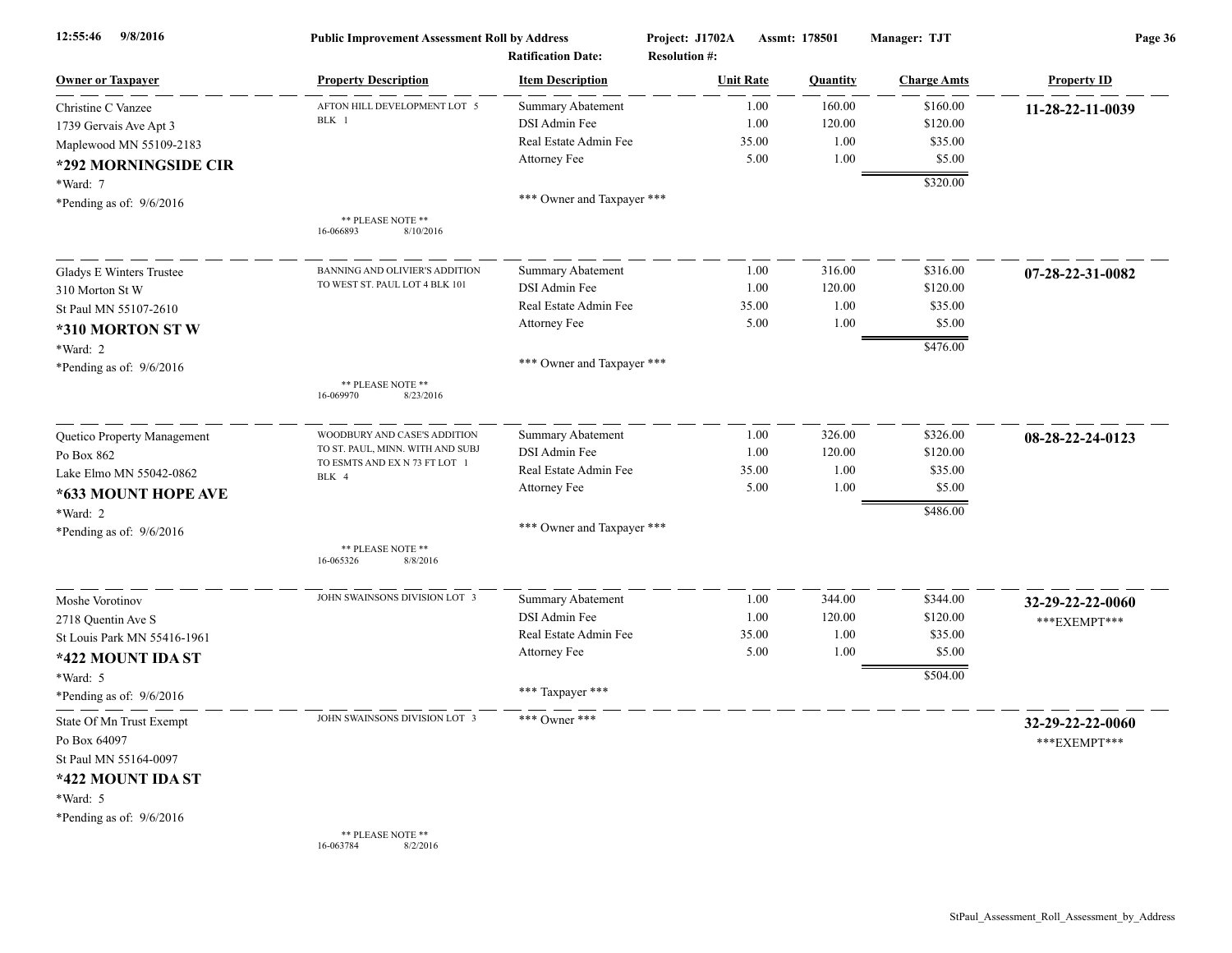| 9/8/2016<br>12:55:46                 | <b>Public Improvement Assessment Roll by Address</b>               |                            | Project: J1702A      | Assmt: 178501 |          | Manager: TJT       | Page 37            |  |
|--------------------------------------|--------------------------------------------------------------------|----------------------------|----------------------|---------------|----------|--------------------|--------------------|--|
|                                      |                                                                    | <b>Ratification Date:</b>  | <b>Resolution #:</b> |               |          |                    |                    |  |
| <b>Owner or Taxpayer</b>             | <b>Property Description</b>                                        | <b>Item Description</b>    | <b>Unit Rate</b>     |               | Quantity | <b>Charge Amts</b> | <b>Property ID</b> |  |
| Us Bank N A                          | WHEELER'S SUBDIVISION OF LOT 14                                    | <b>Summary Abatement</b>   |                      | 1.00          | 316.00   | \$316.00           | 22-29-22-13-0056   |  |
| 4801 Frederica St                    | OF KERWIN'S OUTLOTS TO THE CITY<br>OF ST. PAUL, MINN. LOT 10 BLK 1 | DSI Admin Fee              |                      | 1.00          | 120.00   | \$120.00           |                    |  |
| Owensboro KY 42301-7441              |                                                                    | Real Estate Admin Fee      |                      | 35.00         | 1.00     | \$35.00            |                    |  |
| *1616 NEBRASKA AVE E                 |                                                                    | Attorney Fee               |                      | 5.00          | 1.00     | \$5.00             |                    |  |
| *Ward: 6                             |                                                                    |                            |                      |               |          | \$476.00           |                    |  |
| *Pending as of: $9/6/2016$           |                                                                    | *** Owner and Taxpayer *** |                      |               |          |                    |                    |  |
|                                      | ** PLEASE NOTE **<br>16-070401<br>8/23/2016                        |                            |                      |               |          |                    |                    |  |
| Deutsche Bank National Trust Company | MORTON'S ADDITION TO THE CITY                                      | Summary Abatement          |                      | 1.00          | 160.00   | \$160.00           | 20-29-22-23-0194   |  |
| Trustee                              | OF ST. PAUL LOT 18 BLK 6                                           | DSI Admin Fee              |                      | 1.00          | 120.00   | \$120.00           |                    |  |
| 12001 Science Dr Ste 110             |                                                                    | Real Estate Admin Fee      |                      | 35.00         | 1.00     | \$35.00            |                    |  |
| Orlando FL 32826-2913                |                                                                    | Attorney Fee               |                      | 5.00          | 1.00     | \$5.00             |                    |  |
| *449 NEVADA AVE E                    |                                                                    |                            |                      |               |          | \$320.00           |                    |  |
| *Ward: 5                             |                                                                    | *** Owner and Taxpayer *** |                      |               |          |                    |                    |  |
| *Pending as of: 9/6/2016             |                                                                    |                            |                      |               |          |                    |                    |  |
|                                      | ** PLEASE NOTE **<br>16-066407<br>8/9/2016                         |                            |                      |               |          |                    |                    |  |
| James Yacoub                         | WOODBURY AND CASE'S ADDITION                                       | Summary Abatement          |                      | 1.00          | 160.00   | \$160.00           | 08-28-22-24-0130   |  |
| Reda Yacoub                          | TO ST. PAUL, MINN. N 1/2 OF LOTS 8                                 | DSI Admin Fee              |                      | 1.00          | 120.00   | \$120.00           |                    |  |
| 1213 Birch Dr                        | AND 9 AND S 5 FT OF LOTS 6 AND<br>LOT 7 BLK 4                      | Real Estate Admin Fee      |                      | 35.00         | 1.00     | \$35.00            |                    |  |
| Hudson WI 54016-1401                 |                                                                    | Attorney Fee               |                      | 5.00          | 1.00     | \$5.00             |                    |  |
| *638 OAKDALE AVE                     |                                                                    |                            |                      |               |          | \$320.00           |                    |  |
| *Ward: 2                             |                                                                    | *** Owner and Taxpayer *** |                      |               |          |                    |                    |  |
| *Pending as of: $9/6/2016$           |                                                                    |                            |                      |               |          |                    |                    |  |
|                                      | ** PLEASE NOTE **<br>16-073771<br>8/31/2016                        |                            |                      |               |          |                    |                    |  |
| Nationstar Mortgage Llc              | WOODBURY AND CASE'S ADDITION                                       | <b>Summary Abatement</b>   |                      | 1.00          | 160.00   | \$160.00           | 08-28-22-31-0014   |  |
| 8950 Cypress Waters Blvd             | TO ST. PAUL, MINN. EX ALLEY THE                                    | DSI Admin Fee              |                      | 1.00          | 120.00   | \$120.00           |                    |  |
| Coppell TX 75019-4620                | FOL W 3 FT OF N 1/2 OF LOT 8 AND EX<br>E 3 FT OF S 1/2 LOT 7 BLK 9 | Real Estate Admin Fee      |                      | 35.00         | 1.00     | \$35.00            |                    |  |
| *666 OAKDALE AVE                     |                                                                    | Attorney Fee               |                      | 5.00          | 1.00     | \$5.00             |                    |  |
| *Ward: 2                             |                                                                    |                            |                      |               |          | \$320.00           |                    |  |
| *Pending as of: 9/6/2016             |                                                                    | *** Owner and Taxpayer *** |                      |               |          |                    |                    |  |
|                                      | ** PLEASE NOTE **                                                  |                            |                      |               |          |                    |                    |  |

16-070235 8/19/2016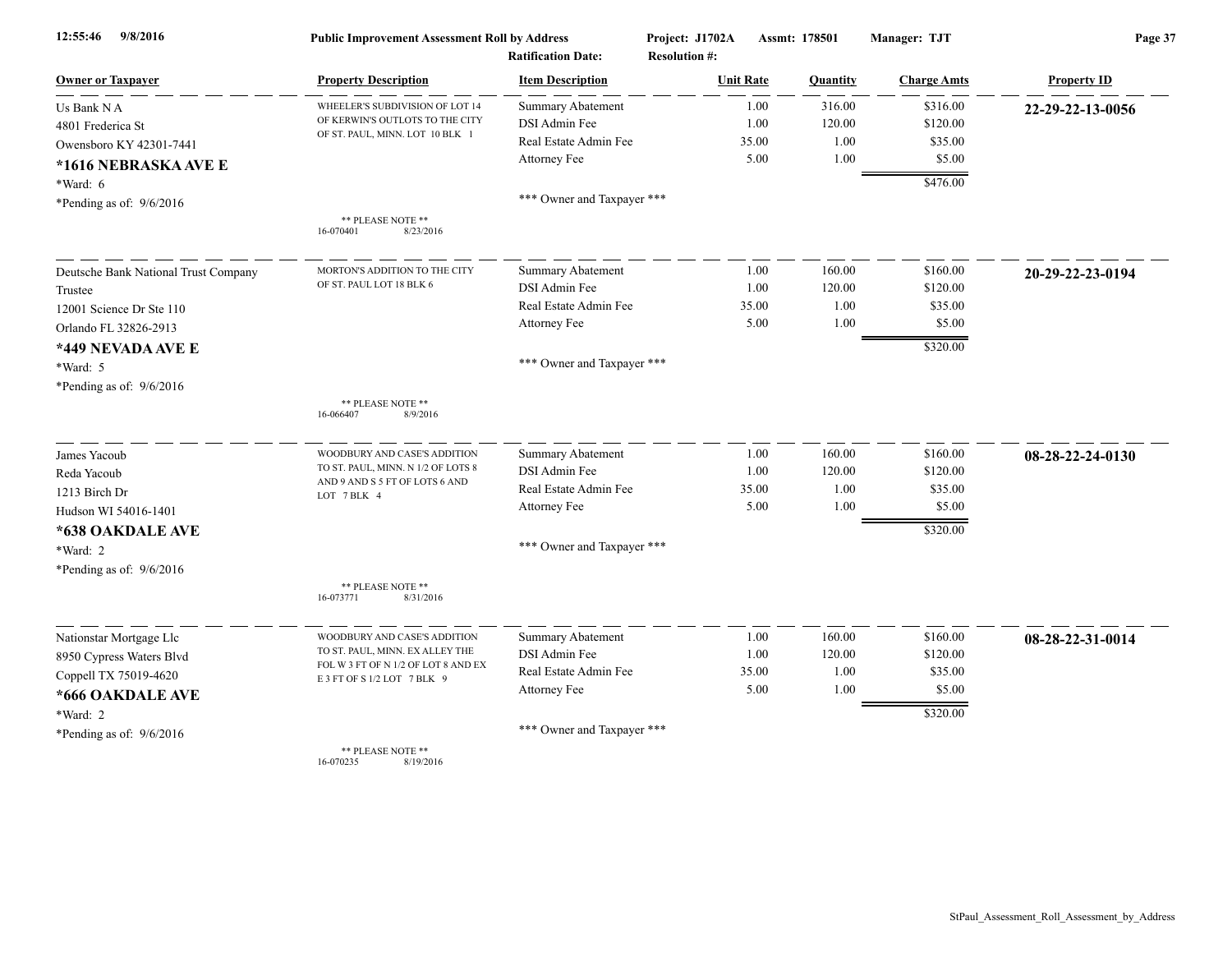| 9/8/2016<br>12:55:46          | <b>Public Improvement Assessment Roll by Address</b>              |                            | Project: J1702A      | Assmt: 178501 |                    | Page 38            |  |
|-------------------------------|-------------------------------------------------------------------|----------------------------|----------------------|---------------|--------------------|--------------------|--|
|                               |                                                                   | <b>Ratification Date:</b>  | <b>Resolution #:</b> |               |                    |                    |  |
| <b>Owner or Taxpayer</b>      | <b>Property Description</b>                                       | <b>Item Description</b>    | <b>Unit Rate</b>     | Quantity      | <b>Charge Amts</b> | <b>Property ID</b> |  |
| <b>Winlo Properties</b>       | THE WEST ST. PAUL REAL ESTATE                                     | <b>Summary Abatement</b>   | 1.00                 | 372.00        | \$372.00           | 08-28-22-31-0190   |  |
| 2545 Decatur Ave              | AND IMPROVEMENT SYNDICATE                                         | DSI Admin Fee              | 1.00                 | 120.00        | \$120.00           |                    |  |
| Golden Valley MN 55427-3218   | ADDITION NO. 1 LOT 7 BLK 7                                        | Real Estate Admin Fee      | 35.00                | 1.00          | \$35.00            |                    |  |
| *756 OAKDALE AVE              |                                                                   | Attorney Fee               | 5.00                 | 1.00          | \$5.00             |                    |  |
| *Ward: 2                      |                                                                   |                            |                      |               | \$532.00           |                    |  |
| *Pending as of: 9/6/2016      |                                                                   | *** Owner and Taxpayer *** |                      |               |                    |                    |  |
|                               | ** PLEASE NOTE **<br>8/16/2016<br>16-068488                       |                            |                      |               |                    |                    |  |
| Dalton B Stewart              | Subj To Alley; The Fol, S 21 Ft Of Lot 7                          | Summary Abatement          | 1.00                 | 160.00        | \$160.00           | 08-28-22-34-0221   |  |
| 847 Oakdale Ave               | And All Of Lot 8 Blk 2                                            | DSI Admin Fee              | 1.00                 | 120.00        | \$120.00           |                    |  |
| Saint Paul MN 55107-3127      |                                                                   | Real Estate Admin Fee      | 35.00                | 1.00          | \$35.00            |                    |  |
| *847 OAKDALE AVE              |                                                                   | Attorney Fee               | 5.00                 | 1.00          | \$5.00             |                    |  |
| *Ward: 2                      |                                                                   |                            |                      |               | \$320.00           |                    |  |
| *Pending as of: $9/6/2016$    |                                                                   | *** Owner and Taxpayer *** |                      |               |                    |                    |  |
|                               | ** PLEASE NOTE **<br>16-069618<br>8/18/2016                       |                            |                      |               |                    |                    |  |
| Velocity Asset Group Llc      | HALDEMAN'S ADDITION E 20 FT OF                                    | <b>Summary Abatement</b>   | 1.00                 | 160.00        | \$160.00           | 02-28-23-34-0140   |  |
| 13803 Mm Ave                  | LOT 22 AND ALL OF LOT 23 BLK 3                                    | DSI Admin Fee              | 1.00                 | 120.00        | \$120.00           |                    |  |
| Iowa Falls IA 50126-8609      |                                                                   | Real Estate Admin Fee      | 35.00                | 1.00          | \$35.00            |                    |  |
| *945 OSCEOLA AVE              |                                                                   | Attorney Fee               | 5.00                 | 1.00          | \$5.00             |                    |  |
| *Ward: 2                      |                                                                   |                            |                      |               | \$320.00           |                    |  |
| *Pending as of: $9/6/2016$    |                                                                   | *** Owner and Taxpayer *** |                      |               |                    |                    |  |
|                               | ** PLEASE NOTE **<br>16-074384<br>8/31/2016                       |                            |                      |               |                    |                    |  |
| Verity Property Solutions Llc | SUBURBAN HILLS E 6O FT OF W 14O                                   | <b>Summary Abatement</b>   | 1.00                 | 160.00        | \$160.00           | 33-29-22-44-0028   |  |
| 567 Stryker Ave Suite 1       | FT OF LOT 5 SCHORRS SECOND ADD                                    | DSI Admin Fee              | 1.00                 | 120.00        | \$120.00           |                    |  |
| Saint Paul MN 55106           | AND IN SD SUBURBAN HILLS SUBJ<br>TO ST THE E 6O FT OF W 14O FT OF | Real Estate Admin Fee      | 35.00                | 1.00          | \$35.00            |                    |  |
| *1214 PACIFIC ST              | LOT 2 BLK 31                                                      | Attorney Fee               | 5.00                 | 1.00          | \$5.00             |                    |  |
| *Ward: 7                      |                                                                   |                            |                      |               | \$320.00           |                    |  |
| *Pending as of: $9/6/2016$    |                                                                   | *** Owner and Taxpayer *** |                      |               |                    |                    |  |
|                               | ** PLEASE NOTE **<br>16-065445<br>8/8/2016                        |                            |                      |               |                    |                    |  |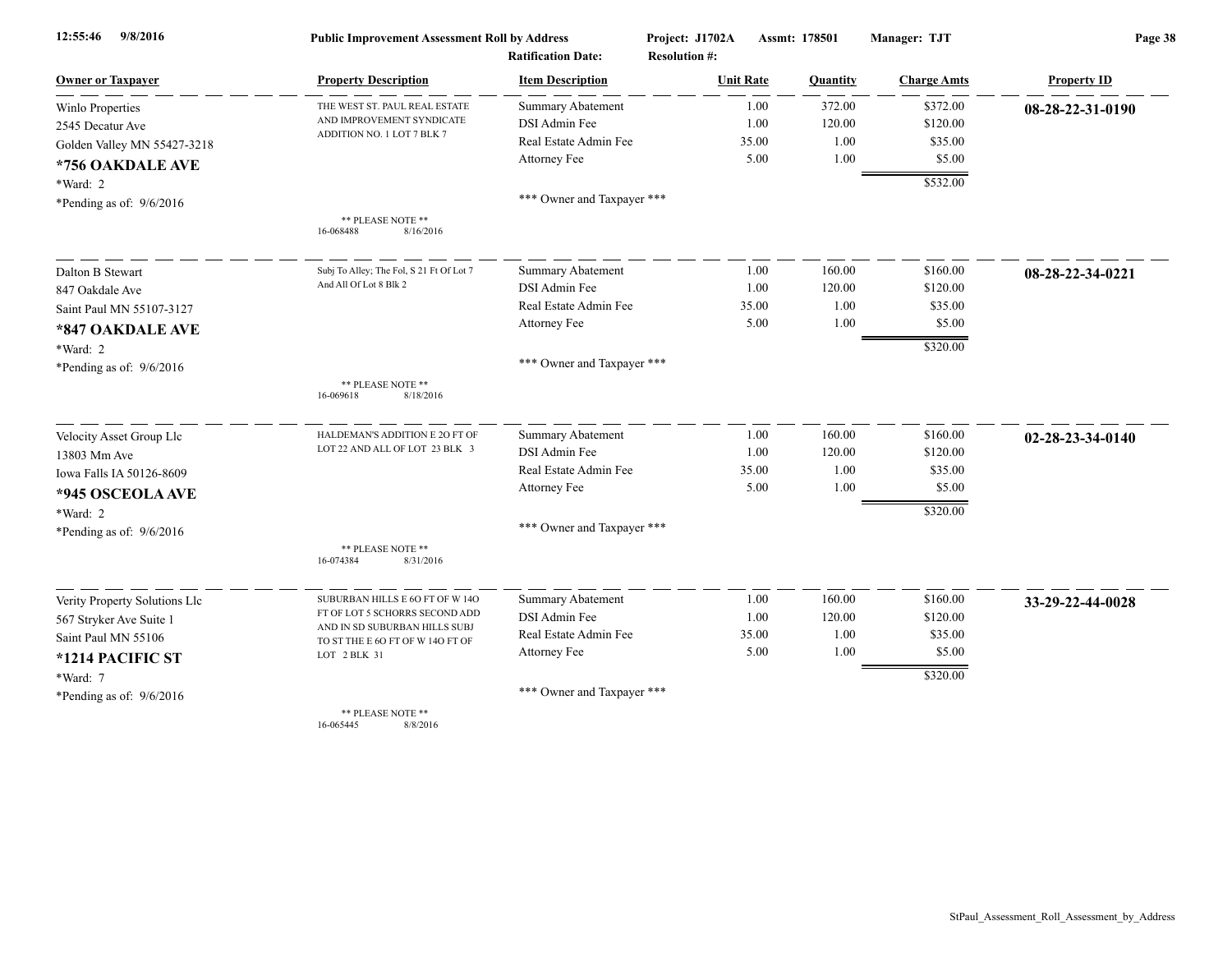| 9/8/2016<br>12:55:46             | <b>Public Improvement Assessment Roll by Address</b>                  |                                                      | Project: J1702A                          | Assmt: 178501 | Manager: TJT       | Page 39            |  |
|----------------------------------|-----------------------------------------------------------------------|------------------------------------------------------|------------------------------------------|---------------|--------------------|--------------------|--|
| <b>Owner or Taxpaver</b>         | <b>Property Description</b>                                           | <b>Ratification Date:</b><br><b>Item Description</b> | <b>Resolution #:</b><br><b>Unit Rate</b> | Quantity      | <b>Charge Amts</b> | <b>Property ID</b> |  |
| Barbara E Stochl                 | HANKEE'S CLEVELAND VIEW LOT                                           | Summary Abatement                                    | 1.00                                     | 160.00        | \$160.00           | 09-28-23-23-0067   |  |
| 800 Nebraska Ave W               | 10 BLK 5                                                              | DSI Admin Fee                                        | 1.00                                     | 120.00        | \$120.00           |                    |  |
| Saint Paul MN 55117-3453         |                                                                       | Real Estate Admin Fee                                | 35.00                                    | 1.00          | \$35.00            |                    |  |
| *1978 PALACE AVE                 |                                                                       | Attorney Fee                                         | 5.00                                     | 1.00          | \$5.00             |                    |  |
| *Ward: 3                         |                                                                       |                                                      |                                          |               | \$320.00           |                    |  |
| *Pending as of: 9/6/2016         |                                                                       | *** Owner and Taxpayer ***                           |                                          |               |                    |                    |  |
|                                  | ** PLEASE NOTE **<br>16-064975<br>8/8/2016                            |                                                      |                                          |               |                    |                    |  |
| Erin M Hayes                     | LOCKEYS ADDITION TO THE CITY OF                                       | <b>Summary Abatement</b>                             | 1.00                                     | 344.00        | \$344.00           | 30-29-22-33-0042   |  |
| 820 Park St                      | ST. PAUL LOT 13 BLK 3                                                 | DSI Admin Fee                                        | 1.00                                     | 120.00        | \$120.00           |                    |  |
| Saint Paul MN 55117-5444         |                                                                       | Real Estate Admin Fee                                | 35.00                                    | 1.00          | \$35.00            |                    |  |
| <b>*820 PARK ST</b>              |                                                                       | Attorney Fee                                         | 5.00                                     | 1.00          | \$5.00             |                    |  |
| *Ward: 1                         |                                                                       |                                                      |                                          |               | \$504.00           |                    |  |
| *Pending as of: $9/6/2016$       |                                                                       | *** Owner and Taxpayer ***                           |                                          |               |                    |                    |  |
|                                  | ** PLEASE NOTE **<br>8/2/2016<br>16-064460                            |                                                      |                                          |               |                    |                    |  |
| Twin Cities Metro Properties Llc | AUDITOR'S SUBDIVISION NO. 16 ST.                                      | Summary Abatement                                    | 1.00                                     | 476.00        | \$476.00           | 30-29-22-32-0063   |  |
| 8724 Columbus Ave S              | PAUL, MINN. LOT 5                                                     | DSI Admin Fee                                        | 1.00                                     | 120.00        | \$120.00           |                    |  |
| Bloomington MN 55420-3016        |                                                                       | Real Estate Admin Fee                                | 35.00                                    | 1.00          | \$35.00            |                    |  |
| <b>*920 PARK ST</b>              |                                                                       | Attorney Fee                                         | 5.00                                     | 1.00          | \$5.00             |                    |  |
| *Ward: 1                         |                                                                       |                                                      |                                          |               | \$636.00           |                    |  |
| *Pending as of: 9/6/2016         |                                                                       | *** Owner and Taxpayer ***                           |                                          |               |                    |                    |  |
|                                  | ** PLEASE NOTE **<br>16-071915<br>8/24/2016<br>16-071914<br>8/24/2016 |                                                      |                                          |               |                    |                    |  |
| Anita E Mack                     | COLLEGE PLACE, EAST DIVISION S                                        | Summary Abatement                                    | 1.00                                     | 160.00        | \$160.00           | 27-29-23-31-0085   |  |
| 879 Pascal St N Apt 3            | 47 5/10 FT OF N 95 FT OF W 117 FT OF                                  | DSI Admin Fee                                        | 1.00                                     | 120.00        | \$120.00           |                    |  |
| Saint Paul MN 55104-1372         | LOT 2 BLK 10                                                          | Real Estate Admin Fee                                | 35.00                                    | 1.00          | \$35.00            |                    |  |
| *874 PASCAL ST N                 |                                                                       | Attorney Fee                                         | 5.00                                     | 1.00          | \$5.00             |                    |  |
| *Ward: 4                         |                                                                       |                                                      |                                          |               | \$320.00           |                    |  |
| *Pending as of: 9/6/2016         |                                                                       | *** Owner and Taxpayer ***                           |                                          |               |                    |                    |  |
|                                  | ** PLEASE NOTE **<br>16-072972<br>8/26/2016                           |                                                      |                                          |               |                    |                    |  |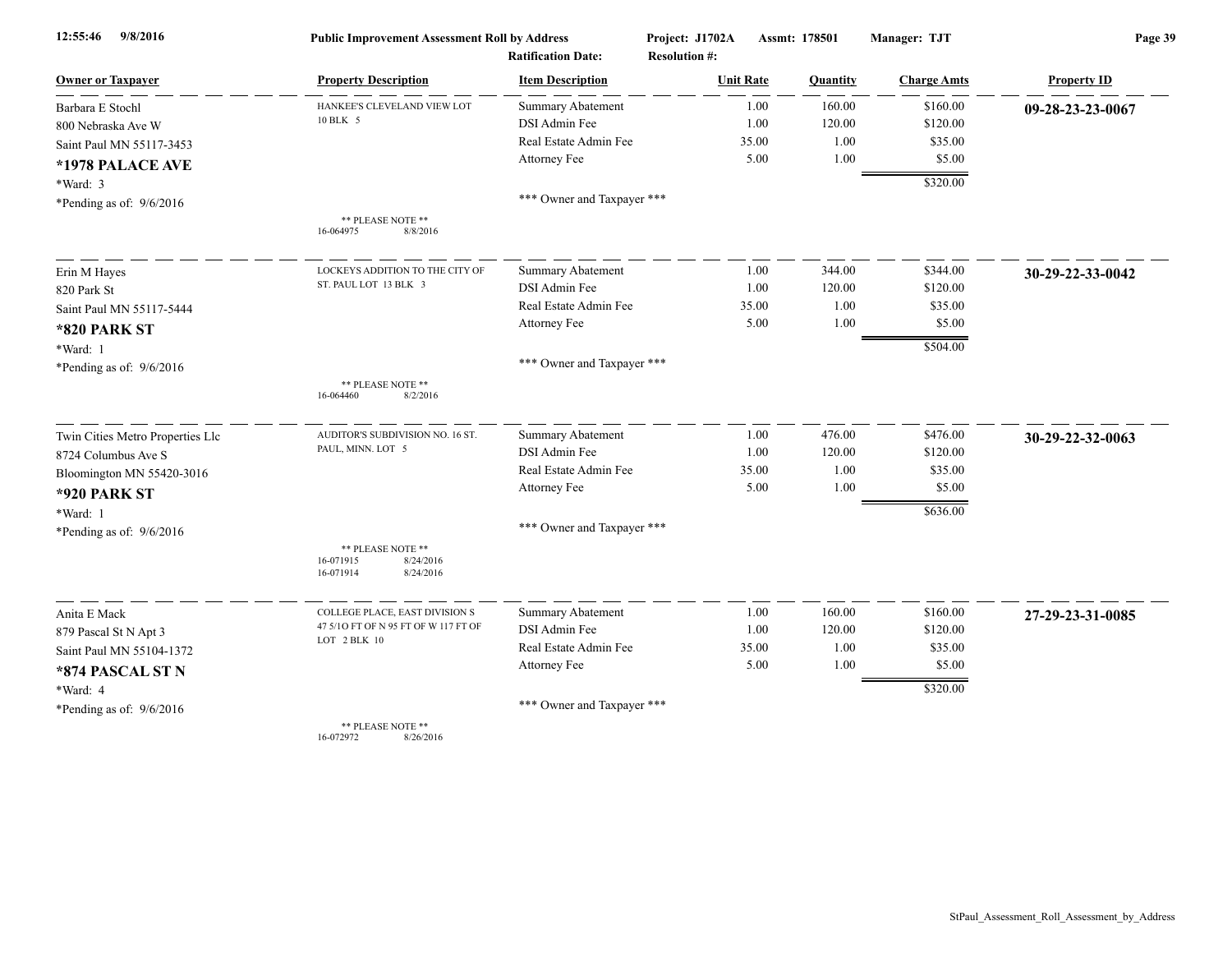| 9/8/2016<br>12:55:46          | <b>Public Improvement Assessment Roll by Address</b>     |                            | Project: J1702A      | Manager: TJT<br>Assmt: 178501 |                    | Page 40            |  |
|-------------------------------|----------------------------------------------------------|----------------------------|----------------------|-------------------------------|--------------------|--------------------|--|
|                               |                                                          | <b>Ratification Date:</b>  | <b>Resolution #:</b> |                               |                    |                    |  |
| <b>Owner or Taxpayer</b>      | <b>Property Description</b>                              | <b>Item Description</b>    | <b>Unit Rate</b>     | Quantity                      | <b>Charge Amts</b> | <b>Property ID</b> |  |
| Payne Ave Evangelical Free Ch | HOLTERHOFF AND MEAD'S                                    | Summary Abatement          | 1.00                 | 288.00                        | \$288.00           | 29-29-22-12-0207   |  |
| 1100 Payne Ave                | ADDITION TO THE CITY OF ST. PAUL,                        | DSI Admin Fee              | 1.00                 | 120.00                        | \$120.00           |                    |  |
| St Paul MN 55130-3739         | RAMSEY COUNTY, MINN. LOTS 3, 4<br>AND LOT 5 BLK 4        | Real Estate Admin Fee      | 35.00                | 1.00                          | \$35.00            |                    |  |
| *1100 PAYNE AVE               |                                                          | Attorney Fee               | 5.00                 | 1.00                          | \$5.00             |                    |  |
| *Ward: 6                      |                                                          |                            |                      |                               | \$448.00           |                    |  |
| *Pending as of: $9/6/2016$    |                                                          | *** Owner and Taxpayer *** |                      |                               |                    |                    |  |
|                               | ** PLEASE NOTE **<br>8/18/2016<br>16-069830              |                            |                      |                               |                    |                    |  |
| Maurice Arthur Martin         | BURLINGTON HEIGHTS, DIVISION                             | <b>Summary Abatement</b>   | 1.00                 | 80.00                         | \$80.00            | 11-28-22-31-0074   |  |
| 528 Point Douglas Rd S        | NO. 2, RAMSEY COUNTY,                                    | DSI Admin Fee              | 1.00                 | 120.00                        | \$120.00           |                    |  |
| St Paul MN 55119-5371         | MINNESOTA VAC ST ADJ AND FOL<br>LOTS 25 AND LOT 26 BLK 6 | Real Estate Admin Fee      | 35.00                | 1.00                          | \$35.00            |                    |  |
| *528 POINT DOUGLAS RD S       |                                                          | Attorney Fee               | 5.00                 | 1.00                          | \$5.00             |                    |  |
| *Ward: 7                      |                                                          |                            |                      |                               | \$240.00           |                    |  |
| *Pending as of: $9/6/2016$    |                                                          | *** Owner and Taxpayer *** |                      |                               |                    |                    |  |
|                               | ** PLEASE NOTE **<br>16-071030<br>8/23/2016              |                            |                      |                               |                    |                    |  |
| Plating Inc                   | MIDWAY HEIGHTS LOTS 19 THRU                              | Summary Abatement          | 1.00                 | 316.00                        | \$316.00           | 28-29-23-31-0034   |  |
| Po Box 600429                 | LOT 22 BLK 4                                             | DSI Admin Fee              | 1.00                 | 120.00                        | \$120.00           |                    |  |
| Saint Paul MN 55106-0008      |                                                          | Real Estate Admin Fee      | 35.00                | 1.00                          | \$35.00            |                    |  |
| *888 PRIOR AVE N              |                                                          | Attorney Fee               | 5.00                 | 1.00                          | \$5.00             |                    |  |
| *Ward: 4                      |                                                          |                            |                      |                               | \$476.00           |                    |  |
| *Pending as of: $9/6/2016$    |                                                          | *** Owner and Taxpayer *** |                      |                               |                    |                    |  |
|                               | ** PLEASE NOTE **<br>16-069137<br>8/17/2016              |                            |                      |                               |                    |                    |  |
| Ttep Lle                      | EASTERN HEIGHTS LOT 2 BLK 1                              | <b>Summary Abatement</b>   | 1.00                 | 268.00                        | \$268.00           | 22-29-22-12-0141   |  |
| 6216 Baker Rd Ste 200         |                                                          | DSI Admin Fee              | 1.00                 | 120.00                        | \$120.00           |                    |  |
| Eden Prairie MN 55346-1954    |                                                          | Real Estate Admin Fee      | 35.00                | 1.00                          | \$35.00            |                    |  |
| *1676 PROSPERITY RD           |                                                          | Attorney Fee               | 5.00                 | 1.00                          | \$5.00             |                    |  |
| *Ward: 6                      |                                                          |                            |                      |                               | \$428.00           |                    |  |
| *Pending as of: $9/6/2016$    |                                                          | *** Owner and Taxpayer *** |                      |                               |                    |                    |  |
|                               | ** PLEASE NOTE **                                        |                            |                      |                               |                    |                    |  |

16-069418 8/17/2016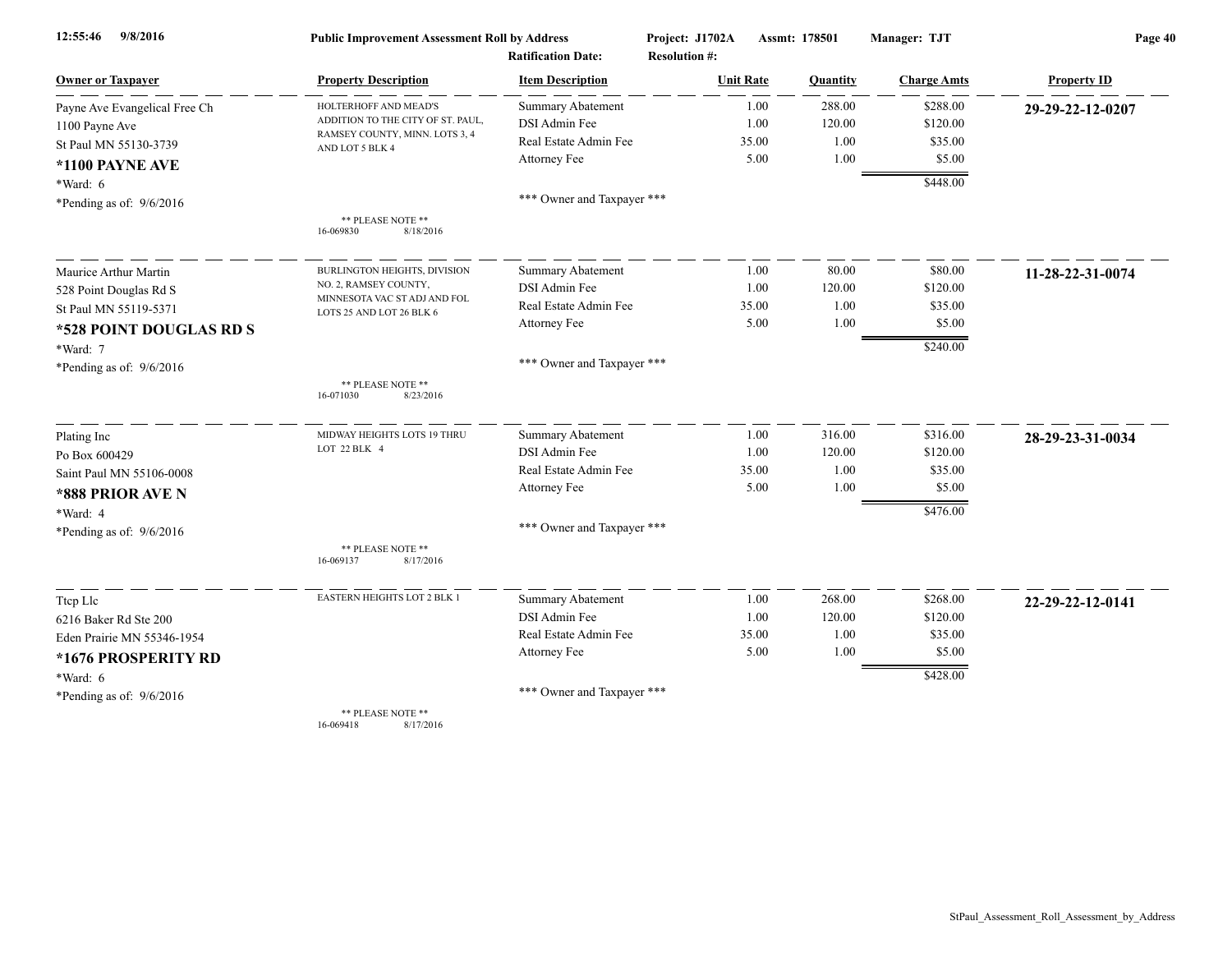| 9/8/2016<br>12:55:46       | <b>Public Improvement Assessment Roll by Address</b>          |                            | Project: J1702A      | Manager: TJT<br>Assmt: 178501 |                    | Page 41            |  |
|----------------------------|---------------------------------------------------------------|----------------------------|----------------------|-------------------------------|--------------------|--------------------|--|
|                            |                                                               | <b>Ratification Date:</b>  | <b>Resolution #:</b> |                               |                    |                    |  |
| <b>Owner or Taxpayer</b>   | <b>Property Description</b>                                   | <b>Item Description</b>    | <b>Unit Rate</b>     | Quantity                      | <b>Charge Amts</b> | <b>Property ID</b> |  |
| Curtis L Zitzman           | TERRY'S ADDITION TO THE CITY OF                               | <b>Summary Abatement</b>   | 1.00                 | 458.00                        | \$458.00           | 28-29-22-34-0064   |  |
| 1026 Reaney Ave            | ST. PAUL, COUNTY OF RAMSEY,                                   | DSI Admin Fee              | 1.00                 | 120.00                        | \$120.00           |                    |  |
| Saint Paul MN 55106-3955   | STATE OF MINN. LOT 7 BLK 11                                   | Real Estate Admin Fee      | 35.00                | 1.00                          | \$35.00            |                    |  |
| *1026 REANEY AVE           |                                                               | Attorney Fee               | 5.00                 | 1.00                          | \$5.00             |                    |  |
| *Ward: 7                   |                                                               |                            |                      |                               | \$618.00           |                    |  |
| *Pending as of: $9/6/2016$ |                                                               | *** Owner and Taxpayer *** |                      |                               |                    |                    |  |
|                            | ** PLEASE NOTE **                                             |                            |                      |                               |                    |                    |  |
|                            | 16-063838<br>8/2/2016                                         |                            |                      |                               |                    |                    |  |
| Michael Eastling           | TERRY'S ADDITION TO THE CITY OF                               | <b>Summary Abatement</b>   | 1.00                 | 288.00                        | \$288.00           | 28-29-22-43-0089   |  |
| 17056 Chisholm St Ne       | ST. PAUL, COUNTY OF RAMSEY,                                   | DSI Admin Fee              | 1.00                 | 120.00                        | \$120.00           |                    |  |
| Ham Lake MN 55304-4926     | STATE OF MINN. W 17 FT OF LOT 6<br>AND EX W 33 FT LOT 7 BLK 1 | Real Estate Admin Fee      | 35.00                | 1.00                          | \$35.00            |                    |  |
| *1150 REANEY AVE           |                                                               | Attorney Fee               | 5.00                 | 1.00                          | \$5.00             |                    |  |
| *Ward: 7                   |                                                               |                            |                      |                               | \$448.00           |                    |  |
| *Pending as of: 9/6/2016   |                                                               | *** Owner and Taxpayer *** |                      |                               |                    |                    |  |
|                            | ** PLEASE NOTE **                                             |                            |                      |                               |                    |                    |  |
|                            | 16-068593<br>8/15/2016                                        |                            |                      |                               |                    |                    |  |
| Janet M Eldred             | E. C. BOWEN'S ADDITION LOT 14                                 | Summary Abatement          | 1.00                 | 316.00                        | \$316.00           | 28-29-22-44-0171   |  |
| 1185 Reaney Ave            | BLK 1                                                         | DSI Admin Fee              | 1.00                 | 120.00                        | \$120.00           |                    |  |
| St Paul MN 55106-4011      |                                                               | Real Estate Admin Fee      | 35.00                | 1.00                          | \$35.00            |                    |  |
| *1185 REANEY AVE           |                                                               | Attorney Fee               | 5.00                 | 1.00                          | \$5.00             |                    |  |
| *Ward: 7                   |                                                               |                            |                      |                               | \$476.00           |                    |  |
| *Pending as of: 9/6/2016   |                                                               | *** Owner and Taxpayer *** |                      |                               |                    |                    |  |
|                            | ** PLEASE NOTE **<br>16-066900<br>8/10/2016                   |                            |                      |                               |                    |                    |  |
| <b>Bruce A Clausen</b>     | E. C. BOWEN'S ADDITION LOT 2 BLK                              | Summary Abatement          | 1.00                 | 160.00                        | \$160.00           | 28-29-22-44-0183   |  |
| 13534 Glasgow Lane         |                                                               | DSI Admin Fee              | 1.00                 | 120.00                        | \$120.00           |                    |  |
| Apple Valley MN 55124-7640 |                                                               | Real Estate Admin Fee      | 35.00                | 1.00                          | \$35.00            |                    |  |
| *1233 REANEY AVE           |                                                               | Attorney Fee               | 5.00                 | 1.00                          | \$5.00             |                    |  |
| *Ward: 7                   |                                                               |                            |                      |                               | \$320.00           |                    |  |
| *Pending as of: $9/6/2016$ |                                                               | *** Owner and Taxpayer *** |                      |                               |                    |                    |  |
|                            | ** PLEASE NOTE **                                             |                            |                      |                               |                    |                    |  |

16-070133 8/19/2016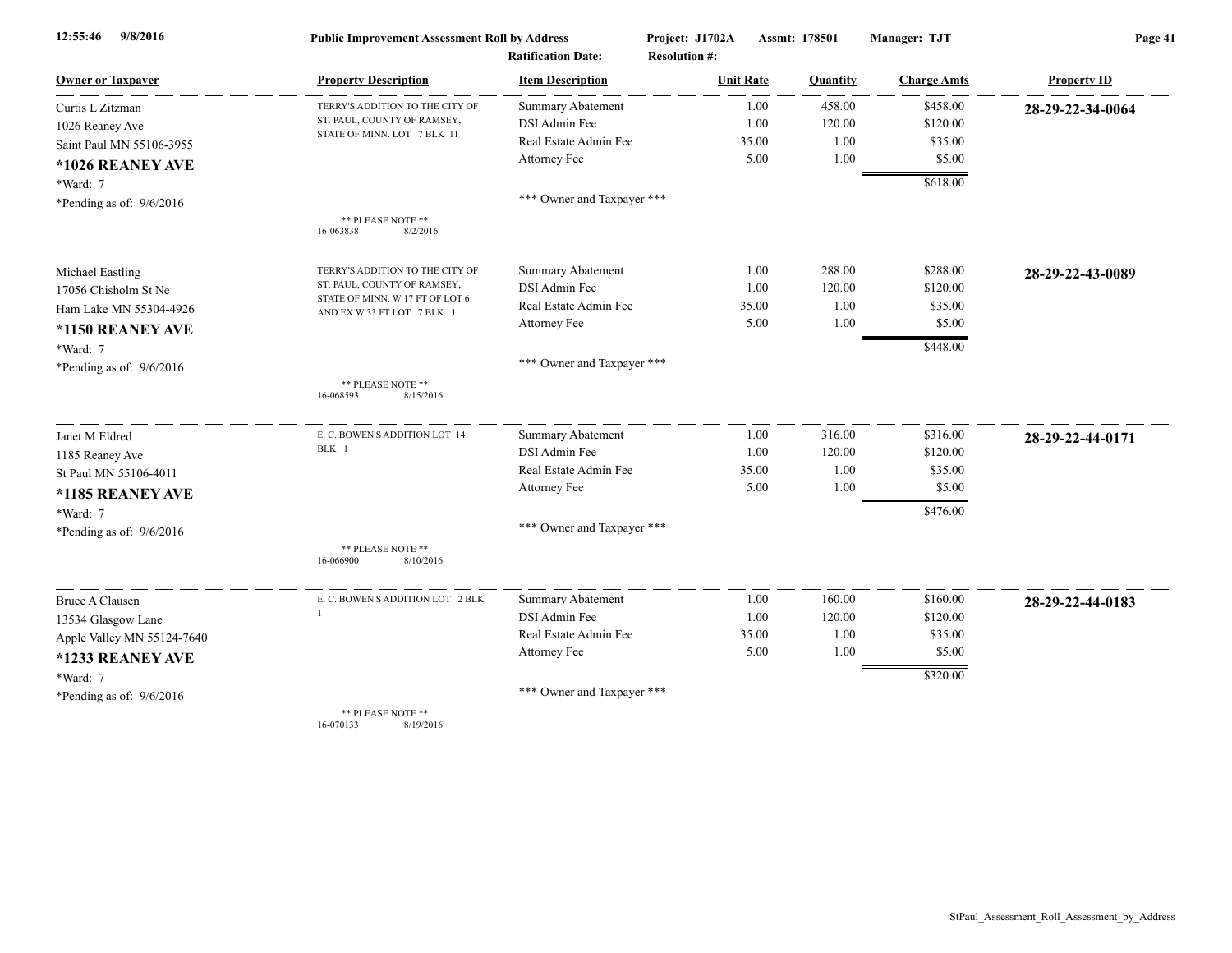| 9/8/2016<br>12:55:46                                                                                                 | <b>Public Improvement Assessment Roll by Address</b><br><b>Ratification Date:</b> |                                                                           | Project: J1702A<br>Assmt: 178501<br><b>Resolution #:</b> |                       | Manager: TJT             | Page 42                         |                    |
|----------------------------------------------------------------------------------------------------------------------|-----------------------------------------------------------------------------------|---------------------------------------------------------------------------|----------------------------------------------------------|-----------------------|--------------------------|---------------------------------|--------------------|
| <b>Owner or Taxpayer</b>                                                                                             | <b>Property Description</b>                                                       | <b>Item Description</b>                                                   |                                                          | <b>Unit Rate</b>      | Quantity                 | <b>Charge Amts</b>              | <b>Property ID</b> |
| Koua Vang<br>10465 Partridge St Nw                                                                                   | HOLZ'S RE-ARRANGEMENT LOTS 5 &<br>LOT 6 BLK 1                                     | <b>Summary Abatement</b><br><b>DSI</b> Admin Fee<br>Real Estate Admin Fee |                                                          | 1.00<br>1.00<br>35.00 | 160.00<br>120.00<br>1.00 | \$160.00<br>\$120.00<br>\$35.00 | 24-29-23-44-0009   |
| Coon Rapids MN 55433-4638<br><b>*1265 RICE ST</b><br>*Ward: 5                                                        |                                                                                   | Attorney Fee                                                              |                                                          | 5.00                  | 1.00                     | \$5.00<br>\$320.00              |                    |
| *Pending as of: $9/6/2016$                                                                                           | ** PLEASE NOTE **<br>8/10/2016<br>16-067377                                       | *** Owner and Taxpayer ***                                                |                                                          |                       |                          |                                 |                    |
| Khue Thi Dang                                                                                                        | HAGERS SUBDIVISION OF LOTS 1, 2,                                                  | <b>Summary Abatement</b>                                                  |                                                          | 1.00                  | 158.00                   | \$158.00                        | 24-29-23-41-0002   |
| 2038 Cottage Grove Dr                                                                                                | 3, 4, 5, 6, 7, 14, 15, 16, 17, 18 OF<br>WALCOTTS ADDITION TO COTTAGE              | DSI Admin Fee                                                             |                                                          | 1.00                  | 120.00                   | \$120.00                        |                    |
| St Paul MN 55129-9713                                                                                                | HOMES EX W 54.6 FT; LOTS 31 & LOT                                                 | Real Estate Admin Fee                                                     |                                                          | 35.00                 | 1.00                     | \$35.00                         |                    |
| <b>*1423 RICE ST</b>                                                                                                 | 32 BLK 4                                                                          | Attorney Fee                                                              |                                                          | 5.00                  | 1.00                     | \$5.00                          |                    |
| *Ward: 5                                                                                                             |                                                                                   |                                                                           |                                                          |                       |                          | \$318.00                        |                    |
| *Pending as of: $9/6/2016$                                                                                           | ** PLEASE NOTE **<br>16-066155<br>8/8/2016                                        | *** Owner and Taxpayer ***                                                |                                                          |                       |                          |                                 |                    |
| <b>Act For Cause</b>                                                                                                 | REGISTERED LAND SURVEY 287 EX                                                     | <b>Summary Abatement</b>                                                  |                                                          | 1.00                  | 504.00                   | \$504.00                        | 05-28-22-32-0006   |
| Po Box 7021                                                                                                          | SELY 36.8 FT; TRACT A                                                             | DSI Admin Fee                                                             |                                                          | 1.00                  | 240.00                   | \$240.00                        |                    |
| Saint Paul MN 55107-0021                                                                                             |                                                                                   | Real Estate Admin Fee                                                     |                                                          | 35.00                 | 1.00                     | \$35.00                         |                    |
| *220 ROBERT ST S                                                                                                     |                                                                                   | Attorney Fee                                                              |                                                          | 5.00                  | 1.00                     | \$5.00                          |                    |
| *Ward: 2                                                                                                             |                                                                                   |                                                                           |                                                          |                       |                          | \$784.00                        |                    |
| *Pending as of: $9/6/2016$                                                                                           |                                                                                   | *** Owner and Taxpayer ***                                                |                                                          |                       |                          |                                 |                    |
|                                                                                                                      | ** PLEASE NOTE **<br>16-072293<br>8/26/2016<br>16-072833<br>8/29/2016             |                                                                           |                                                          |                       |                          |                                 |                    |
| Paul Chavez                                                                                                          | OAK VILLE PARK LOT 6 BLK 16                                                       | <b>Summary Abatement</b>                                                  |                                                          | 1.00                  | 160.00                   | \$160.00                        | 29-29-22-11-0058   |
| 714 Rose Ave E                                                                                                       |                                                                                   | DSI Admin Fee                                                             |                                                          | 1.00                  | 120.00                   | \$120.00                        |                    |
| Saint Paul MN 55106-2530                                                                                             |                                                                                   | Real Estate Admin Fee                                                     |                                                          | 35.00                 | 1.00                     | \$35.00                         |                    |
| *714 ROSE AVE E                                                                                                      |                                                                                   | Attorney Fee                                                              |                                                          | 5.00                  | 1.00                     | \$5.00                          |                    |
| *Ward: 6                                                                                                             |                                                                                   |                                                                           |                                                          |                       |                          | \$320.00                        |                    |
| *Pending as of: $9/6/2016$                                                                                           |                                                                                   | *** Taxpayer ***                                                          |                                                          |                       |                          |                                 |                    |
| Robert C Bill<br>1970 Safari Trl<br>Eagan MN 55122-2677<br>*714 ROSE AVE E<br>*Ward: 6<br>*Pending as of: $9/6/2016$ | OAK VILLE PARK LOT 6 BLK 16                                                       | *** Owner ***                                                             |                                                          |                       |                          |                                 | 29-29-22-11-0058   |
|                                                                                                                      | ** PLEASE NOTE **<br>8/3/2016<br>16-064449                                        |                                                                           |                                                          |                       |                          |                                 |                    |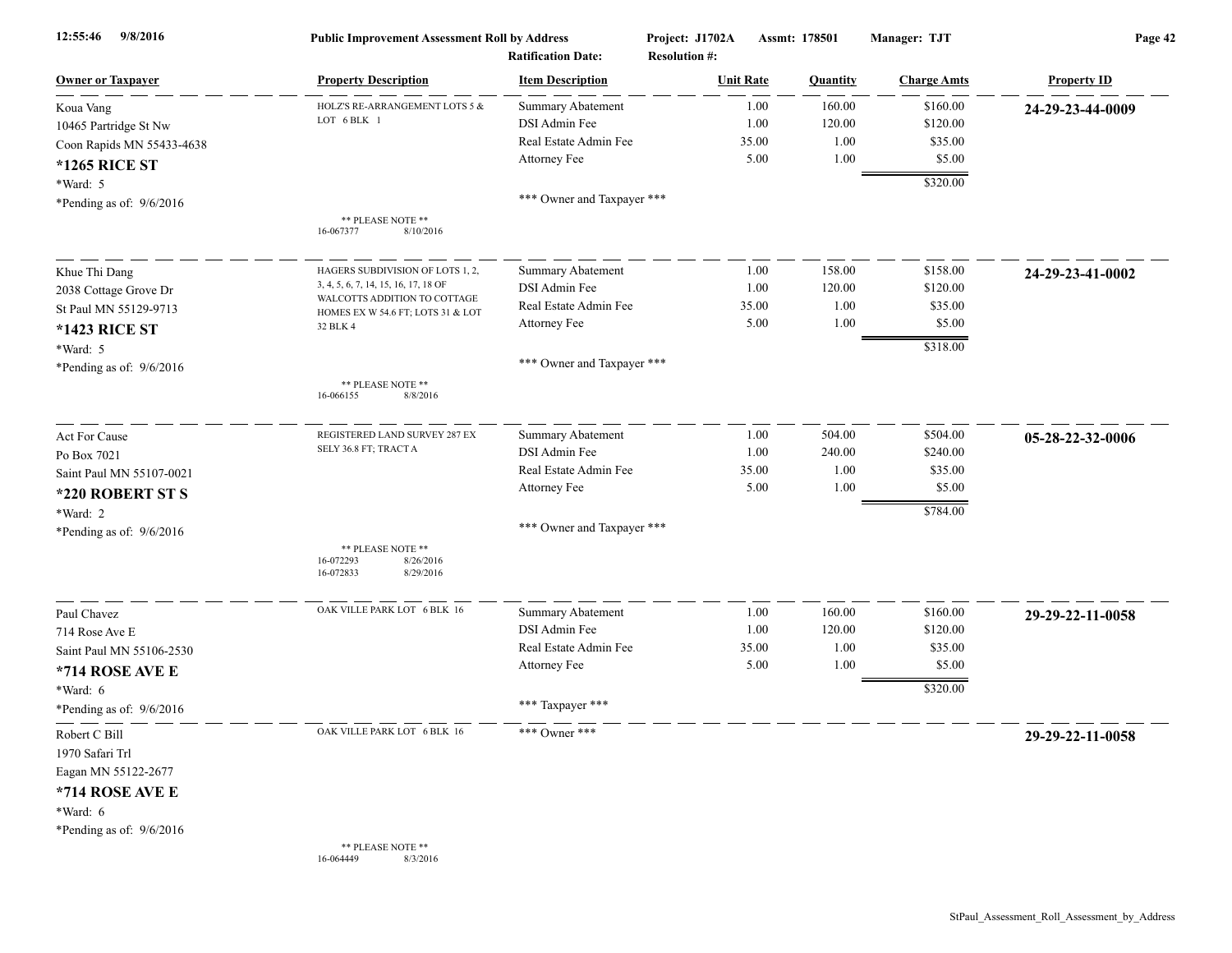| 9/8/2016<br>12:55:46                                                                                                                     | <b>Public Improvement Assessment Roll by Address</b>                                                                                                                         | <b>Ratification Date:</b>                                                                                        | Project: J1702A<br><b>Resolution #:</b> | Assmt: 178501                      | Manager: TJT                                              | Page 43            |
|------------------------------------------------------------------------------------------------------------------------------------------|------------------------------------------------------------------------------------------------------------------------------------------------------------------------------|------------------------------------------------------------------------------------------------------------------|-----------------------------------------|------------------------------------|-----------------------------------------------------------|--------------------|
| <b>Owner or Taxpayer</b>                                                                                                                 | <b>Property Description</b>                                                                                                                                                  | <b>Item Description</b>                                                                                          | <b>Unit Rate</b>                        | Quantity                           | <b>Charge Amts</b>                                        | <b>Property ID</b> |
| <b>Us Bank National Assoc</b><br>Co Us Bank Home Mortgage<br>4801 Frederica St Po Box 20005<br>Owensboro KY 42301-7441<br>*88 ROSE AVE E | RHEAUME'S SUBDIVISION OF LOT 1,<br>2 OF BLOCK 2, ST. PAUL NORTH<br>OUTLOTS, CITY OF ST. PAUL,<br>MINNESOTA W 1/2 OF VAC ALLEY<br>ADJ AND LOT 27 AND EX W 14 FT LOT<br>26     | <b>Summary Abatement</b><br><b>DSI</b> Admin Fee<br>Real Estate Admin Fee<br>Attorney Fee                        | 1.00<br>1.00<br>35.00<br>5.00           | 1,000.00<br>120.00<br>1.00<br>1.00 | \$1,000.00<br>\$120.00<br>\$35.00<br>\$5.00<br>\$1,160.00 | 30-29-22-21-0063   |
| *Ward: 5<br>*Pending as of: 9/6/2016                                                                                                     | ** PLEASE NOTE **<br>8/26/2016<br>16-072638<br>16-072637<br>8/26/2016                                                                                                        | *** Owner and Taxpayer ***                                                                                       |                                         |                                    |                                                           |                    |
| Danmark Properties Llc<br>923 Payne Ave<br>Saint Paul MN 55130-4001<br>*1127 ROSS AVE<br>$*Ward: 6$<br>*Pending as of: $9/6/2016$        | TERRY'S ADDITION TO THE CITY OF<br>ST. PAUL, COUNTY OF RAMSEY,<br>STATE OF MINN. EX W 44 FT LOT 13<br>AND ALL OF LOT 14 BLK 4<br>** PLEASE NOTE **<br>16-068930<br>8/17/2016 | <b>Summary Abatement</b><br>DSI Admin Fee<br>Real Estate Admin Fee<br>Attorney Fee<br>*** Owner and Taxpayer *** | 1.00<br>1.00<br>35.00<br>5.00           | 344.00<br>120.00<br>1.00<br>1.00   | \$344.00<br>\$120.00<br>\$35.00<br>\$5.00<br>\$504.00     | 28-29-22-43-0015   |
| Pouyan Broukhim<br>745 Westholme Ave<br>Los Angeles CA 90024-3315<br>*155 RUTH ST N<br>*Ward: 7<br>*Pending as of: $9/6/2016$            | <b>CLAPP-THOMSSEN BATTLE CREEK</b><br>WEST LOT 21 BLK 2<br>** PLEASE NOTE **<br>16-066892<br>8/10/2016                                                                       | <b>Summary Abatement</b><br>DSI Admin Fee<br>Real Estate Admin Fee<br>Attorney Fee<br>*** Owner and Taxpayer *** | 1.00<br>1.00<br>35.00<br>5.00           | 160.00<br>120.00<br>1.00<br>1.00   | \$160.00<br>\$120.00<br>\$35.00<br>\$5.00<br>\$320.00     | 02-28-22-21-0086   |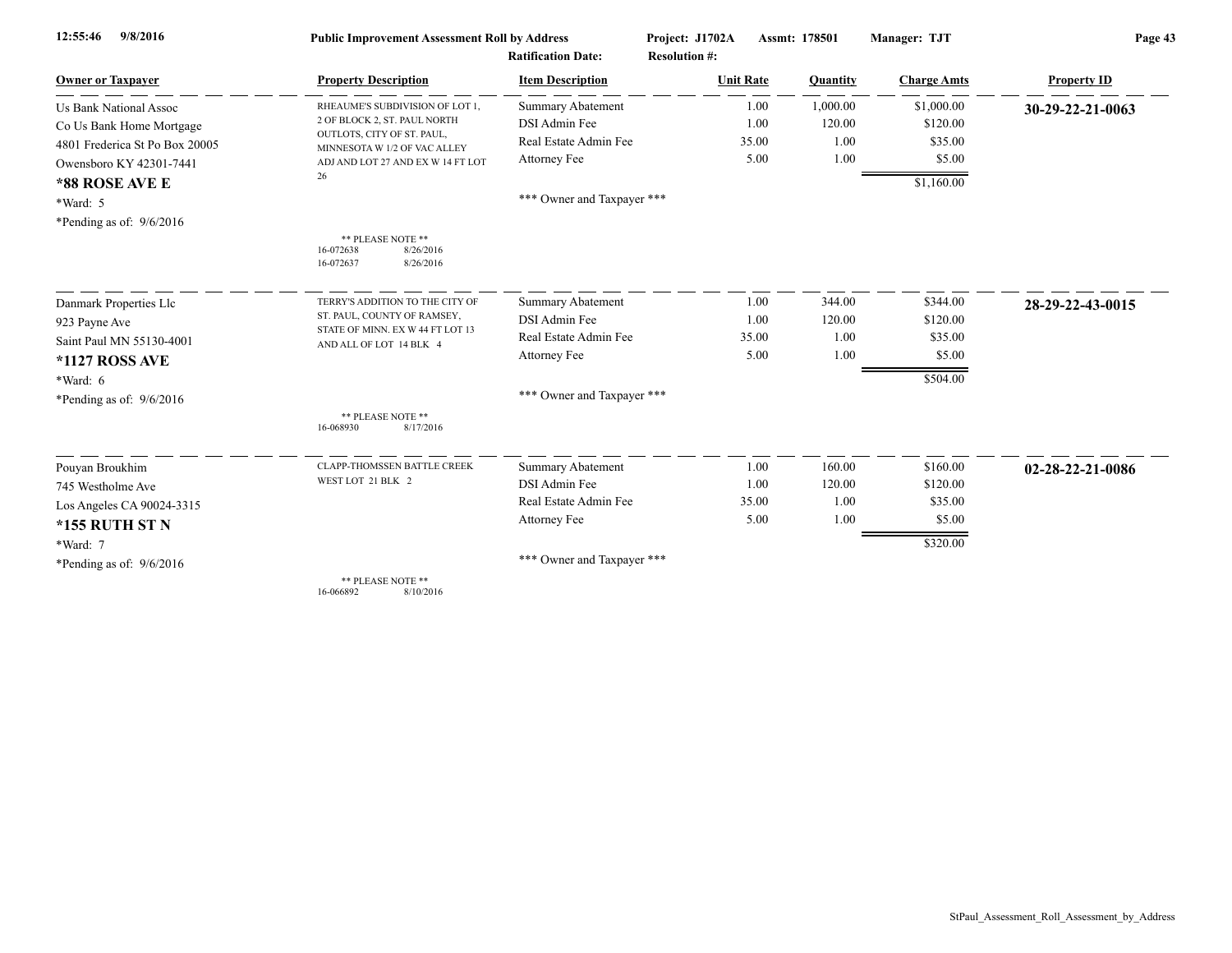| 12:55:46<br>9/8/2016                                                                                                                             | <b>Public Improvement Assessment Roll by Address</b><br><b>Ratification Date:</b>    |                                                                                              | Project: J1702A<br>Assmt: 178501<br><b>Resolution #:</b> |                               | Manager: TJT                     | Page 44                                               |                    |
|--------------------------------------------------------------------------------------------------------------------------------------------------|--------------------------------------------------------------------------------------|----------------------------------------------------------------------------------------------|----------------------------------------------------------|-------------------------------|----------------------------------|-------------------------------------------------------|--------------------|
| <b>Owner or Taxpayer</b>                                                                                                                         | <b>Property Description</b>                                                          | <b>Item Description</b>                                                                      |                                                          | <b>Unit Rate</b>              | Quantity                         | <b>Charge Amts</b>                                    | <b>Property ID</b> |
| Joseph T Backer<br>Ohara<br>1947 Selby Ave<br>St Paul MN 55104-5945                                                                              | MERRIAM PARK SECOND ADD EX E<br>10 FT LOT 10 BLK 10                                  | Summary Abatement<br>DSI Admin Fee<br>Real Estate Admin Fee<br>Attorney Fee                  |                                                          | 1.00<br>1.00<br>35.00<br>5.00 | 160.00<br>120.00<br>1.00<br>1.00 | \$160.00<br>\$120.00<br>\$35.00<br>\$5.00             | 04-28-23-22-0071   |
| *1947 SELBY AVE<br>*Ward: 4<br>*Pending as of: 9/6/2016                                                                                          |                                                                                      | *** Owner ***                                                                                |                                                          |                               |                                  | \$320.00                                              |                    |
| Paul V Goldammer<br>5820 S Frontier Trl<br>Sioux Falls SD 57108-2036<br>*1947 SELBY AVE<br>*Ward: 4<br>*Pending as of: 9/6/2016                  | MERRIAM PARK SECOND ADD EX E<br>10 FT LOT 10 BLK 10                                  | *** Taxpayer ***                                                                             |                                                          |                               |                                  |                                                       | 04-28-23-22-0071   |
|                                                                                                                                                  | ** PLEASE NOTE **<br>16-072017<br>8/25/2016                                          |                                                                                              |                                                          |                               |                                  |                                                       |                    |
| Samuel Anim<br>4017 Fallgold Pkwy N<br>Minneapolis MN 55443-2096<br>*1025 SEMINARY AVE                                                           | WINTERS ADDITION TO ST. PAUL EX<br>ALLEY W 1/2 OF LOT 11 AND ALL OF<br>LOT 12 BLK 17 | Summary Abatement<br>DSI Admin Fee<br>Real Estate Admin Fee<br>Attorney Fee                  |                                                          | 1.00<br>1.00<br>35.00<br>5.00 | 160.00<br>120.00<br>1.00<br>1.00 | \$160.00<br>\$120.00<br>\$35.00<br>\$5.00             | 26-29-23-33-0023   |
| *Ward: 1<br>*Pending as of: 9/6/2016                                                                                                             | ** PLEASE NOTE **<br>16-066427<br>8/8/2016                                           | *** Owner and Taxpayer ***                                                                   |                                                          |                               |                                  | \$320.00                                              |                    |
| Adolph Martignacco<br>Moriarty<br>101 Canabury Ct<br>Little Canada MN 55117-1502<br>*1179 SEMINARY AVE<br>*Ward: 4<br>*Pending as of: $9/6/2016$ | GILBERT'S ADDITION LOT 26 BLK 3                                                      | Summary Abatement<br>DSI Admin Fee<br>Real Estate Admin Fee<br>Attorney Fee<br>*** Owner *** |                                                          | 1.00<br>1.00<br>35.00<br>5.00 | 160.00<br>120.00<br>1.00<br>1.00 | \$160.00<br>\$120.00<br>\$35.00<br>\$5.00<br>\$320.00 | 27-29-23-44-0075   |
| Teresa B Seller<br>232 Windsor Ln<br>Saint Paul MN 55112-3366<br>*1179 SEMINARY AVE<br>*Ward: 4<br>*Pending as of: $9/6/2016$                    | GILBERT'S ADDITION LOT 26 BLK 3<br>** PLEASE NOTE **<br>8/16/2016<br>16-068653       | *** Taxpayer ***                                                                             |                                                          |                               |                                  |                                                       | 27-29-23-44-0075   |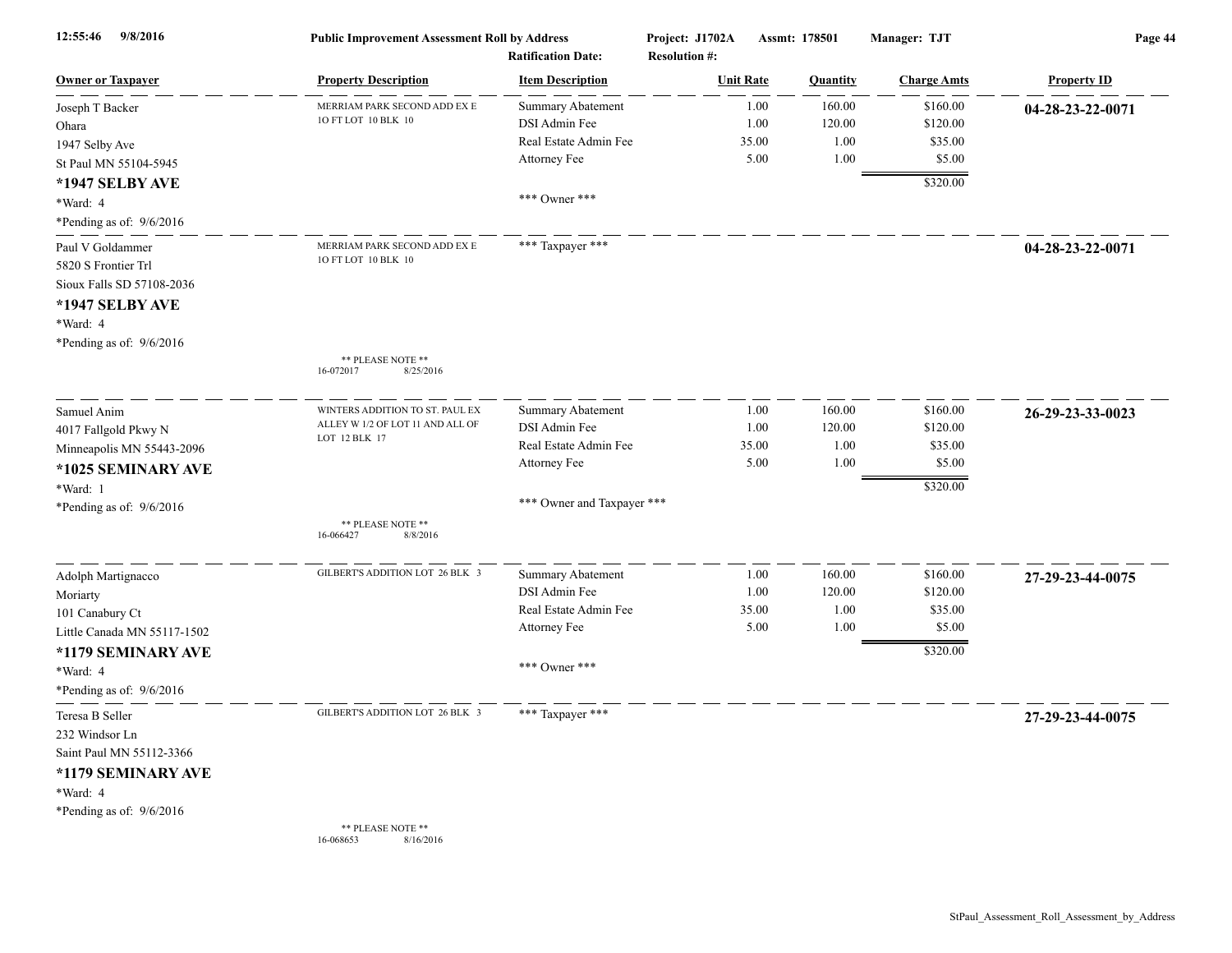| 9/8/2016<br>12:55:46       | <b>Public Improvement Assessment Roll by Address</b><br><b>Ratification Date:</b> |                            | Project: J1702A  | Assmt: 178501<br><b>Resolution #:</b> |          | Manager: TJT       | Page 45            |  |
|----------------------------|-----------------------------------------------------------------------------------|----------------------------|------------------|---------------------------------------|----------|--------------------|--------------------|--|
| <b>Owner or Taxpayer</b>   | <b>Property Description</b>                                                       | <b>Item Description</b>    | <b>Unit Rate</b> |                                       | Quantity | <b>Charge Amts</b> | <b>Property ID</b> |  |
| Myhli Her                  | MAGOFFIN AND BRECKENRIDGES                                                        | <b>Summary Abatement</b>   |                  | 1.00                                  | 160.00   | \$160.00           | 36-29-23-14-0059   |  |
| 108 Battle Creek Rd        | ADDITION TO ST. PAUL LOT 25 BLK                                                   | DSI Admin Fee              |                  | 1.00                                  | 120.00   | \$120.00           |                    |  |
| Saint Paul MN 55119-5014   | $\overline{\mathbf{3}}$                                                           | Real Estate Admin Fee      |                  | 35.00                                 | 1.00     | \$35.00            |                    |  |
| *159 SHERBURNE AVE         |                                                                                   | Attorney Fee               |                  | 5.00                                  | 1.00     | \$5.00             |                    |  |
| *Ward: 1                   |                                                                                   |                            |                  |                                       |          | \$320.00           |                    |  |
| *Pending as of: $9/6/2016$ |                                                                                   | *** Owner and Taxpayer *** |                  |                                       |          |                    |                    |  |
|                            | ** PLEASE NOTE **<br>16-071458<br>8/24/2016                                       |                            |                  |                                       |          |                    |                    |  |
| Muna Alsaadon              | SMITHS SUBD OF BLKS 9 10 15 AND                                                   | <b>Summary Abatement</b>   |                  | 1.00                                  | 160.00   | \$160.00           | 36-29-23-24-0205   |  |
| 8931 Farnsworth Ave N      | 16 LOT 29 BLK 15                                                                  | DSI Admin Fee              |                  | 1.00                                  | 120.00   | \$120.00           |                    |  |
| Minneapolis MN 55443-1752  |                                                                                   | Real Estate Admin Fee      |                  | 35.00                                 | 1.00     | \$35.00            |                    |  |
| *446 SHERBURNE AVE         |                                                                                   | Attorney Fee               |                  | 5.00                                  | 1.00     | \$5.00             |                    |  |
| *Ward: 1                   |                                                                                   |                            |                  |                                       |          | \$320.00           |                    |  |
| *Pending as of: 9/6/2016   |                                                                                   | *** Owner and Taxpayer *** |                  |                                       |          |                    |                    |  |
|                            | ** PLEASE NOTE **<br>8/1/2016<br>16-063507                                        |                            |                  |                                       |          |                    |                    |  |
| Yangtze Home Llc           | SYNDICATE NO. 1 ADDITION LOT 8                                                    | Summary Abatement          |                  | 1.00                                  | 160.00   | \$160.00           | 35-29-23-14-0189   |  |
| 810 Niagara Ln N           | BLK 2                                                                             | DSI Admin Fee              |                  | 1.00                                  | 120.00   | \$120.00           |                    |  |
| Plymouth MN 55447-4366     |                                                                                   | Real Estate Admin Fee      |                  | 35.00                                 | 1.00     | \$35.00            |                    |  |
| *710 SHERBURNE AVE         |                                                                                   | Attorney Fee               |                  | 5.00                                  | 1.00     | \$5.00             |                    |  |
| *Ward: 1                   |                                                                                   |                            |                  |                                       |          | \$320.00           |                    |  |
| *Pending as of: $9/6/2016$ |                                                                                   | *** Owner and Taxpayer *** |                  |                                       |          |                    |                    |  |
|                            | ** PLEASE NOTE **<br>16-074430<br>8/31/2016                                       |                            |                  |                                       |          |                    |                    |  |
| Shpresa Mykerezi           | FRANKLIN ADDITION TO ST. PAUL,                                                    | Summary Abatement          |                  | 1.00                                  | 158.00   | \$158.00           | 35-29-23-24-0200   |  |
| Corridor Properties Llc    | MINN. LOT 1 BLK 4                                                                 | DSI Admin Fee              |                  | 1.00                                  | 120.00   | \$120.00           |                    |  |
| 929 Portland Ave Unit 604  |                                                                                   | Real Estate Admin Fee      |                  | 35.00                                 | 1.00     | \$35.00            |                    |  |
| Minneapolis MN 55404-1241  |                                                                                   | Attorney Fee               |                  | 5.00                                  | 1.00     | \$5.00             |                    |  |
| *922 SHERBURNE AVE         |                                                                                   |                            |                  |                                       |          | \$318.00           |                    |  |
| *Ward: 1                   |                                                                                   | *** Owner and Taxpayer *** |                  |                                       |          |                    |                    |  |
| *Pending as of: $9/6/2016$ |                                                                                   |                            |                  |                                       |          |                    |                    |  |
|                            | ** PLEASE NOTE **                                                                 |                            |                  |                                       |          |                    |                    |  |

16-072418 8/26/2016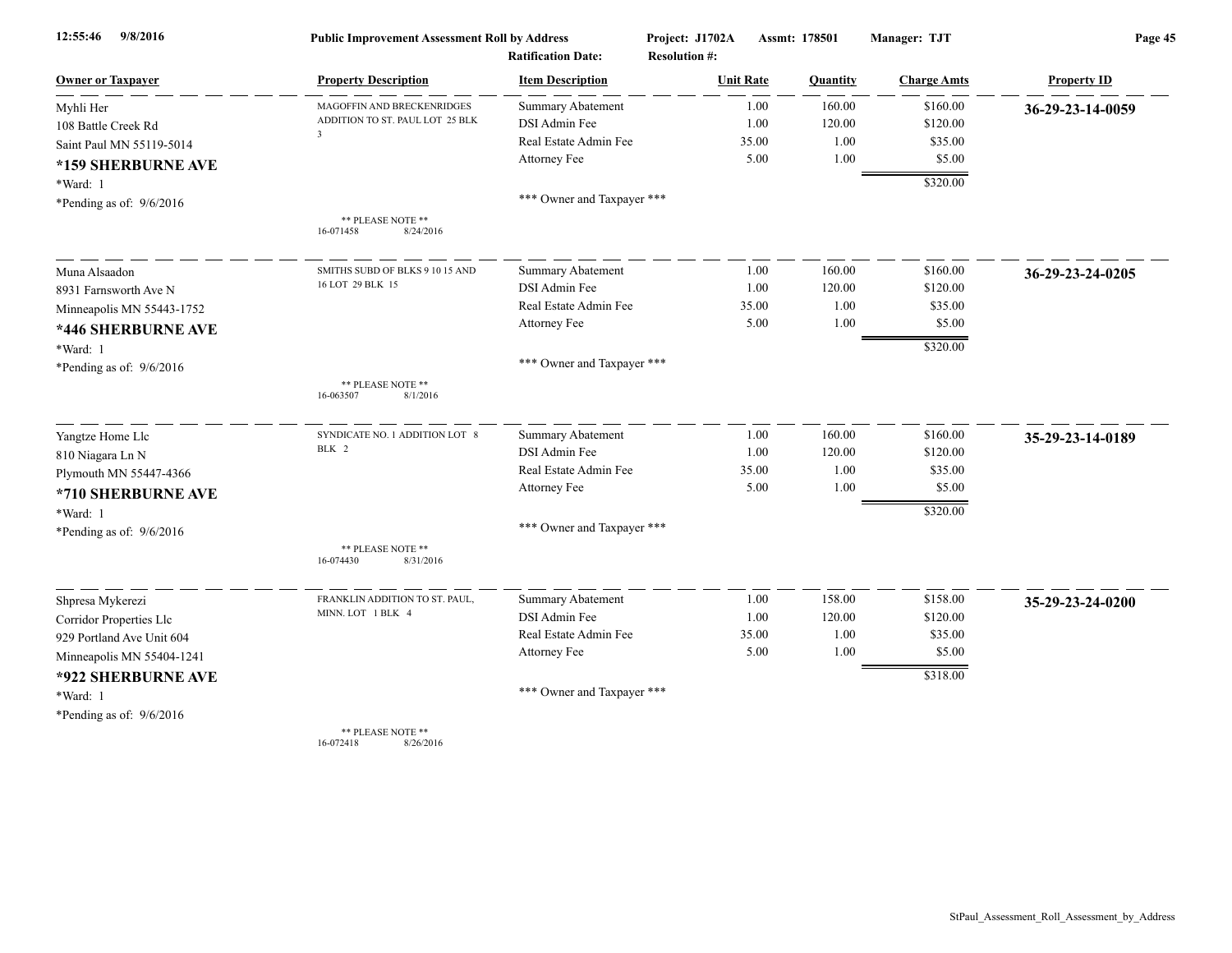| 9/8/2016<br>12:55:46       | <b>Public Improvement Assessment Roll by Address</b>           |                            | Project: J1702A      | Assmt: 178501 | Manager: TJT       | Page 46            |  |
|----------------------------|----------------------------------------------------------------|----------------------------|----------------------|---------------|--------------------|--------------------|--|
|                            |                                                                | <b>Ratification Date:</b>  | <b>Resolution #:</b> |               |                    |                    |  |
| <b>Owner or Taxpayer</b>   | <b>Property Description</b>                                    | <b>Item Description</b>    | <b>Unit Rate</b>     | Quantity      | <b>Charge Amts</b> | <b>Property ID</b> |  |
| Karrie A Connolly          | MEHSIKOMER GARDEN LOTS E 1/2                                   | Summary Abatement          | 1.00                 | 158.00        | \$158.00           | 23-29-22-42-0028   |  |
| 474 Glenbrook Ave N        | OF PART S OF ALLEY OF LOT 7                                    | DSI Admin Fee              | 1.00                 | 120.00        | \$120.00           |                    |  |
| Saint Paul MN 55128-6502   |                                                                | Real Estate Admin Fee      | 35.00                | 1.00          | \$35.00            |                    |  |
| *2061 SHERWOOD AVE         |                                                                | Attorney Fee               | 5.00                 | 1.00          | \$5.00             |                    |  |
| $*Ward: 6$                 |                                                                |                            |                      |               | \$318.00           |                    |  |
| *Pending as of: $9/6/2016$ |                                                                | *** Owner and Taxpayer *** |                      |               |                    |                    |  |
|                            | ** PLEASE NOTE **<br>8/1/2016<br>16-063725                     |                            |                      |               |                    |                    |  |
| Regina Y Bunker            | <b>LAWTON AND MEYER'S</b>                                      | <b>Summary Abatement</b>   | 1.00                 | 160.00        | \$160.00           | 08-28-22-42-0151   |  |
| 262 Sidney St E            | REARRANGEMENT OF BLOCK 25 OF                                   | DSI Admin Fee              | 1.00                 | 120.00        | \$120.00           |                    |  |
| St Paul MN 55107-3149      | WOODBURY AND CASE'S ADDITION<br>TO ST. PAUL, MINN LOT 1 BLK 25 | Real Estate Admin Fee      | 35.00                | 1.00          | \$35.00            |                    |  |
| *262 SIDNEY ST E           |                                                                | Attorney Fee               | 5.00                 | 1.00          | \$5.00             |                    |  |
| *Ward: 2                   |                                                                |                            |                      |               | \$320.00           |                    |  |
| *Pending as of: $9/6/2016$ |                                                                | *** Owner and Taxpayer *** |                      |               |                    |                    |  |
|                            | ** PLEASE NOTE **<br>16-073773<br>8/31/2016                    |                            |                      |               |                    |                    |  |
| Jesse Michael Mackey       | DAWSON'S EARL ST. ADDITION TO                                  | Summary Abatement          | 1.00                 | 160.00        | \$160.00           | 28-29-22-31-0028   |  |
| 1039 Sims Ave              | ST. PAUL, RAMSEY CO., MINN. LOT 31<br><b>BLK 72</b>            | DSI Admin Fee              | 1.00                 | 120.00        | \$120.00           |                    |  |
| Saint Paul MN 55106-3922   |                                                                | Real Estate Admin Fee      | 35.00                | 1.00          | \$35.00            |                    |  |
| *1039 SIMS AVE             |                                                                | Attorney Fee               | 5.00                 | 1.00          | \$5.00             |                    |  |
| *Ward: 6                   |                                                                |                            |                      |               | \$320.00           |                    |  |
| *Pending as of: $9/6/2016$ |                                                                | *** Owner and Taxpayer *** |                      |               |                    |                    |  |
|                            | ** PLEASE NOTE **<br>16-072990<br>8/29/2016                    |                            |                      |               |                    |                    |  |
| Yeng Vang                  | NELSON'S ADDITION W 46 FT OF LOT                               | Summary Abatement          | 1.00                 | 288.00        | \$288.00           | 28-29-22-32-0045   |  |
| 882 Sims Ave               | 12 BLK 5                                                       | DSI Admin Fee              | 1.00                 | 120.00        | \$120.00           |                    |  |
| Saint Paul MN 55106-3828   |                                                                | Real Estate Admin Fee      | 35.00                | 1.00          | \$35.00            |                    |  |
| *882 SIMS AVE              |                                                                | Attorney Fee               | 5.00                 | 1.00          | \$5.00             |                    |  |
| $*Ward: 6$                 |                                                                |                            |                      |               | \$448.00           |                    |  |
| *Pending as of: $9/6/2016$ |                                                                | *** Owner and Taxpayer *** |                      |               |                    |                    |  |
|                            | ** PLEASE NOTE **                                              |                            |                      |               |                    |                    |  |

16-067357 8/10/2016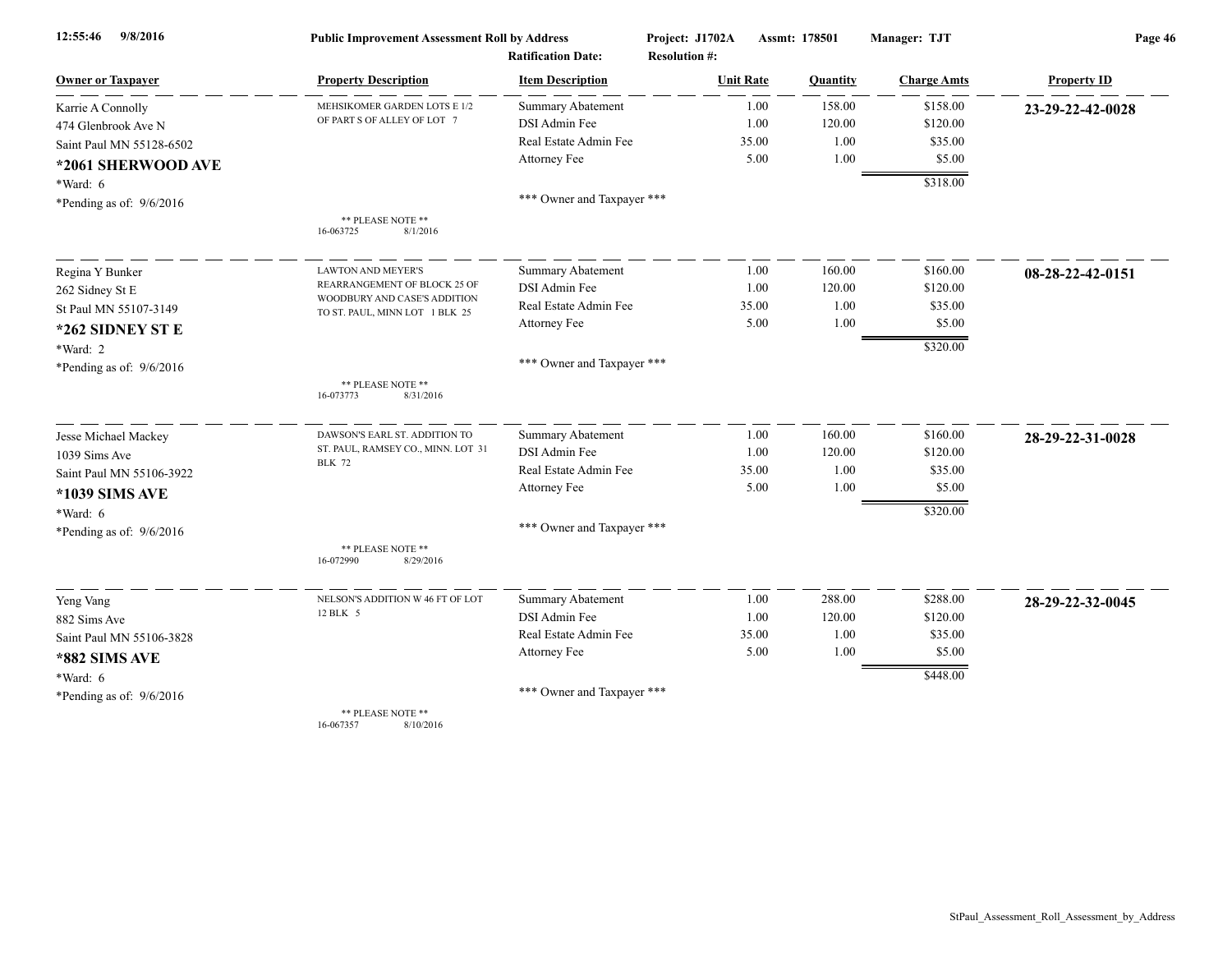| 9/8/2016<br>12:55:46       | <b>Public Improvement Assessment Roll by Address</b><br><b>Ratification Date:</b> |                            | Project: J1702A<br>Assmt: 178501<br><b>Resolution #:</b> |       |                 | Manager: TJT       | Page 47            |  |
|----------------------------|-----------------------------------------------------------------------------------|----------------------------|----------------------------------------------------------|-------|-----------------|--------------------|--------------------|--|
| <b>Owner or Taxpayer</b>   | <b>Property Description</b>                                                       | <b>Item Description</b>    | <b>Unit Rate</b>                                         |       | <b>Quantity</b> | <b>Charge Amts</b> | <b>Property ID</b> |  |
| Rha 3 Llc                  | CHAS WEIDES REARRANGEMENT OF                                                      | Summary Abatement          |                                                          | 1.00  | 298.00          | \$298.00           | 28-29-22-32-0024   |  |
| Po Box 4698                | LOTS 14 THRU 24 BLK 2 ETC. LOTS 10                                                | DSI Admin Fee              |                                                          | 1.00  | 120.00          | \$120.00           |                    |  |
| Logan UT 84323-4698        | AND LOT 11                                                                        | Real Estate Admin Fee      |                                                          | 35.00 | 1.00            | \$35.00            |                    |  |
| *909 SIMS AVE              |                                                                                   | Attorney Fee               |                                                          | 5.00  | 1.00            | \$5.00             |                    |  |
| $*Ward: 6$                 |                                                                                   |                            |                                                          |       |                 | \$458.00           |                    |  |
| *Pending as of: 9/6/2016   |                                                                                   | *** Owner and Taxpayer *** |                                                          |       |                 |                    |                    |  |
|                            | ** PLEASE NOTE **<br>16-068395<br>8/15/2016                                       |                            |                                                          |       |                 |                    |                    |  |
| Heather E Beatty           | <b>MARY MCMANUSS</b>                                                              | <b>Summary Abatement</b>   |                                                          | 1.00  | 160.00          | \$160.00           | 07-28-22-32-0086   |  |
| Aaron L Beatty             | REARRANGEMENT OF BLOCK 22 OF                                                      | DSI Admin Fee              |                                                          | 1.00  | 120.00          | \$120.00           |                    |  |
| 700 Smith St S             | BANNING AND OLIVERS ADDITION<br>TO WEST ST. PAUL LOTS 10 AND LOT                  | Real Estate Admin Fee      |                                                          | 35.00 | 1.00            | \$35.00            |                    |  |
| St Paul MN 55107-2624      | 11 BLK 22                                                                         | Attorney Fee               |                                                          | 5.00  | 1.00            | \$5.00             |                    |  |
| *700 SMITH AVE S           |                                                                                   |                            |                                                          |       |                 | \$320.00           |                    |  |
| *Ward: 2                   |                                                                                   | *** Owner and Taxpayer *** |                                                          |       |                 |                    |                    |  |
| *Pending as of: 9/6/2016   |                                                                                   |                            |                                                          |       |                 |                    |                    |  |
|                            | ** PLEASE NOTE **<br>16-071822<br>8/25/2016                                       |                            |                                                          |       |                 |                    |                    |  |
| 2015-2 Ih2 Borrower Lp     | LANE'S NORTH DALE PARK LOT 21                                                     | Summary Abatement          |                                                          | 1.00  | 160.00          | \$160.00           | 23-29-23-11-0121   |  |
| 1717 Main St Ste 2000      | BLK 5                                                                             | DSI Admin Fee              |                                                          | 1.00  | 120.00          | \$120.00           |                    |  |
| Dallas TX 75201-4657       |                                                                                   | Real Estate Admin Fee      |                                                          | 35.00 | 1.00            | \$35.00            |                    |  |
| *1612 ST ALBANS ST N       |                                                                                   | Attorney Fee               |                                                          | 5.00  | 1.00            | \$5.00             |                    |  |
| *Ward: 5                   |                                                                                   |                            |                                                          |       |                 | \$320.00           |                    |  |
| *Pending as of: $9/6/2016$ |                                                                                   | *** Owner and Taxpayer *** |                                                          |       |                 |                    |                    |  |
|                            | ** PLEASE NOTE **<br>16-065528<br>8/5/2016                                        |                            |                                                          |       |                 |                    |                    |  |
| Mark Courtney              | MACALESTER VILLAS LOT 22 BLK 4                                                    | <b>Summary Abatement</b>   |                                                          | 1.00  | 448.00          | \$448.00           | 09-28-23-12-0070   |  |
| Catherine A Courtney       |                                                                                   | DSI Admin Fee              |                                                          | 1.00  | 120.00          | \$120.00           |                    |  |
| 1045 Cleveland Ave S Apt 1 |                                                                                   | Real Estate Admin Fee      |                                                          | 35.00 | 1.00            | \$35.00            |                    |  |
| Saint Paul MN 55116-3819   |                                                                                   | Attorney Fee               |                                                          | 5.00  | 1.00            | \$5.00             |                    |  |
| *1733 STANFORD AVE         |                                                                                   |                            |                                                          |       |                 | \$608.00           |                    |  |
| *Ward: 3                   |                                                                                   | *** Owner and Taxpayer *** |                                                          |       |                 |                    |                    |  |
| *Pending as of: 9/6/2016   |                                                                                   |                            |                                                          |       |                 |                    |                    |  |
|                            | ** PLEASE NOTE **<br>16-067830<br>8/12/2016<br>16-067831<br>8/12/2016             |                            |                                                          |       |                 |                    |                    |  |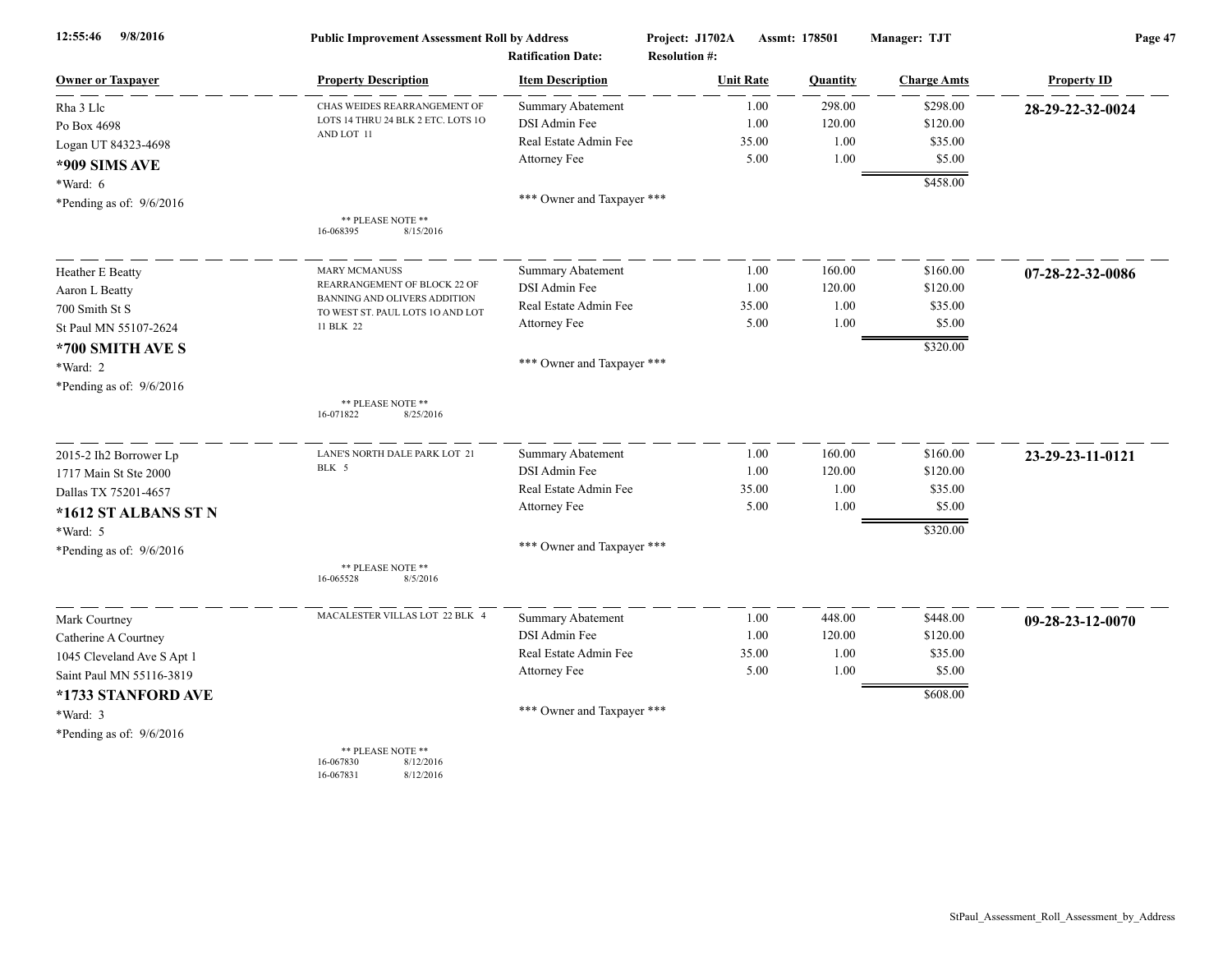| 9/8/2016<br>12:55:46         | <b>Public Improvement Assessment Roll by Address</b>               |                                                      | Project: J1702A                          | Assmt: 178501 |                    | Page 48            |  |
|------------------------------|--------------------------------------------------------------------|------------------------------------------------------|------------------------------------------|---------------|--------------------|--------------------|--|
| <b>Owner or Taxpayer</b>     | <b>Property Description</b>                                        | <b>Ratification Date:</b><br><b>Item Description</b> | <b>Resolution #:</b><br><b>Unit Rate</b> | Quantity      | <b>Charge Amts</b> | <b>Property ID</b> |  |
| <b>Brad T Prose</b>          | DENSLOWS REARRANGEMENT ETC                                         | <b>Summary Abatement</b>                             | 1.00                                     | 80.00         | \$80.00            | 27-29-22-42-0118   |  |
| Carla L Brunner              | LOT 4 BLK 3                                                        | DSI Admin Fee                                        | 1.00                                     | 120.00        | \$120.00           |                    |  |
| 1584 Stillwater Ave          |                                                                    | Real Estate Admin Fee                                | 35.00                                    | 1.00          | \$35.00            |                    |  |
| St Paul MN 55106-3627        |                                                                    | Attorney Fee                                         | 5.00                                     | 1.00          | \$5.00             |                    |  |
| *1584 STILLWATER AVE         |                                                                    |                                                      |                                          |               | \$240.00           |                    |  |
| *Ward: 6                     |                                                                    | *** Owner and Taxpayer ***                           |                                          |               |                    |                    |  |
| *Pending as of: $9/6/2016$   |                                                                    |                                                      |                                          |               |                    |                    |  |
|                              | ** PLEASE NOTE **<br>16-066157<br>8/9/2016                         |                                                      |                                          |               |                    |                    |  |
| Bryan T Wilhelm              | <b>BEAVER LAKE HEIGHTS ELY</b>                                     | Summary Abatement                                    | 1.00                                     | 160.00        | \$160.00           | 26-29-22-31-0009   |  |
| Sarah Wilhelm                | TRIANGULAR PART OF LOT 11                                          | DSI Admin Fee                                        | 1.00                                     | 120.00        | \$120.00           |                    |  |
| 2001 Stillwater Ave E        | MEASURING 8 FT ON N L AND 107<br>25/100 FT ON E L AND PART OF LOTS | Real Estate Admin Fee                                | 35.00                                    | 1.00          | \$35.00            |                    |  |
| Saint Paul MN 55119-3535     | 12 AND 13 WLY OF A L RUN FROM PT                                   | Attorney Fee                                         | 5.00                                     | 1.00          | \$5.00             |                    |  |
| *2001 STILLWATER AVE         | 6 98/100 FT ELY FROM SW COR OF                                     |                                                      |                                          |               | \$320.00           |                    |  |
| *Ward: 6                     |                                                                    | *** Owner and Taxpayer ***                           |                                          |               |                    |                    |  |
| *Pending as of: 9/6/2016     |                                                                    |                                                      |                                          |               |                    |                    |  |
|                              | ** PLEASE NOTE **<br>16-070136<br>8/19/2016                        |                                                      |                                          |               |                    |                    |  |
| Us Bank National Association | DRAKE'S REARRANGEMENT OF                                           | <b>Summary Abatement</b>                             | 1.00                                     | 344.00        | \$344.00           | 33-29-22-43-0144   |  |
| 4801 Frederica St            | BLKS. 2 ETC LOT 23 BLK 9                                           | DSI Admin Fee                                        | 1.00                                     | 120.00        | \$120.00           |                    |  |
| Owensboro KY 42301-7441      |                                                                    | Real Estate Admin Fee                                | 35.00                                    | 1.00          | \$35.00            |                    |  |
| *1089 SUBURBAN AVE           |                                                                    | Attorney Fee                                         | 5.00                                     | 1.00          | \$5.00             |                    |  |
| *Ward: 7                     |                                                                    |                                                      |                                          |               | \$504.00           |                    |  |
| *Pending as of: $9/6/2016$   |                                                                    | *** Owner and Taxpayer ***                           |                                          |               |                    |                    |  |
|                              | ** PLEASE NOTE **<br>16-064475<br>8/4/2016                         |                                                      |                                          |               |                    |                    |  |
| Plaza I Inc                  | LYMAN DAYTON ADDITION TO THE                                       | <b>Summary Abatement</b>                             | 1.00                                     | 364.00        | \$364.00           | 32-29-22-41-0051   |  |
| 9617 Oak Ridge Trl           | CITY OF ST. PAUL LOT 3 BLK 46                                      | DSI Admin Fee                                        | 1.00                                     | 120.00        | \$120.00           |                    |  |
| Minnetonka MN 55305-4642     |                                                                    | Real Estate Admin Fee                                | 35.00                                    | 1.00          | \$35.00            |                    |  |
| *701 SURREY AVE              |                                                                    | Attorney Fee                                         | 5.00                                     | 1.00          | \$5.00             |                    |  |
| *Ward: 7                     |                                                                    |                                                      |                                          |               | \$524.00           |                    |  |
| *Pending as of: $9/6/2016$   |                                                                    | *** Owner and Taxpayer ***                           |                                          |               |                    |                    |  |
|                              | ** PLEASE NOTE **                                                  |                                                      |                                          |               |                    |                    |  |

16-067784 8/12/2016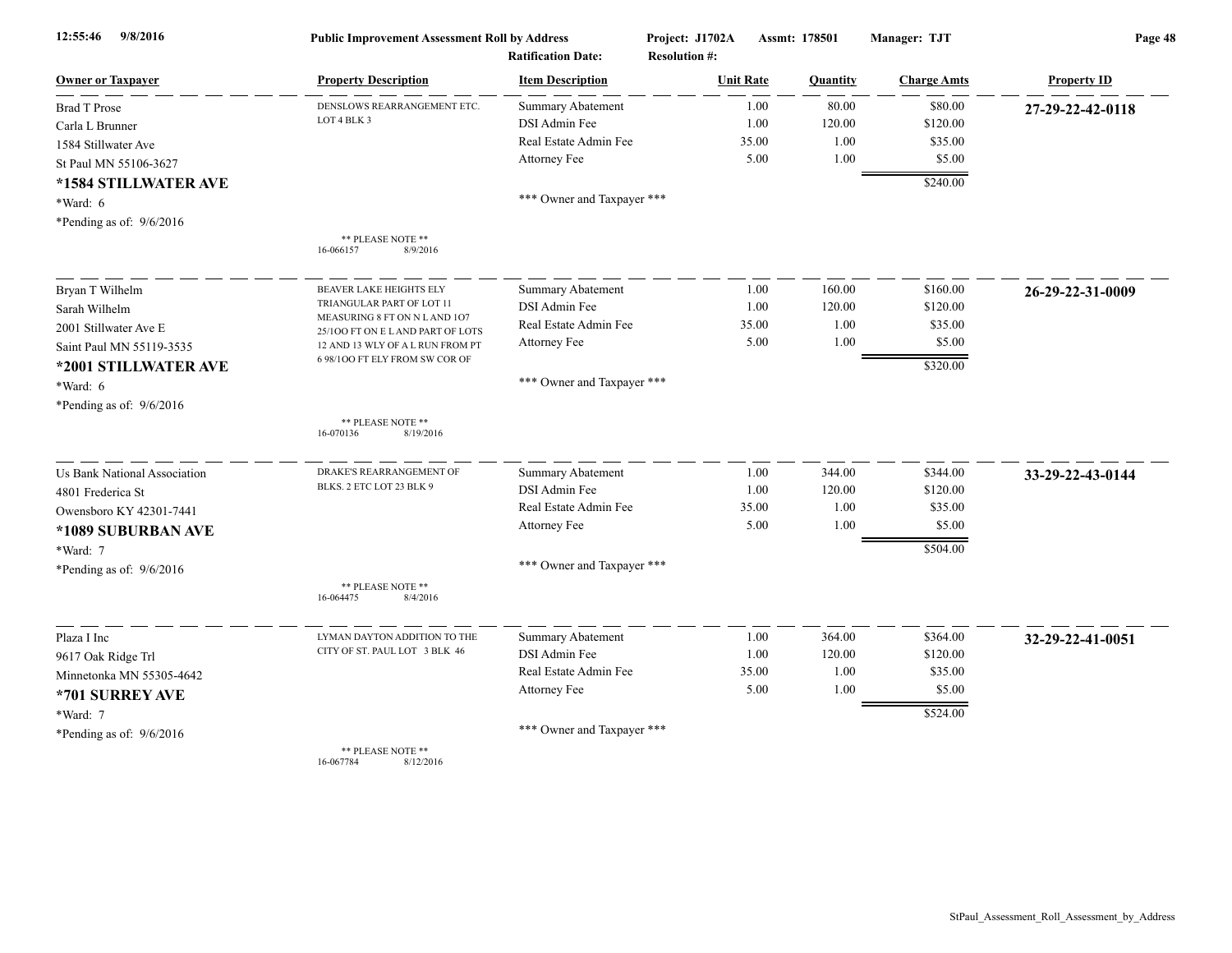| 12:55:46<br>9/8/2016           | <b>Public Improvement Assessment Roll by Address</b><br><b>Ratification Date:</b> |                            | Project: J1702A<br>Assmt: 178501<br><b>Resolution #:</b> |                 | Manager: TJT       | Page 49            |  |
|--------------------------------|-----------------------------------------------------------------------------------|----------------------------|----------------------------------------------------------|-----------------|--------------------|--------------------|--|
| <b>Owner or Taxpayer</b>       | <b>Property Description</b>                                                       | <b>Item Description</b>    | <b>Unit Rate</b>                                         | <b>Quantity</b> | <b>Charge Amts</b> | <b>Property ID</b> |  |
| State Of Mn Trust Exempt       | BERGHOLTZ SUB OF LOTS 2 3 4 5 6 10                                                | <b>Summary Abatement</b>   | 1.00                                                     | 318.00          | \$318.00           | 30-29-22-32-0073   |  |
| Po Box 64097                   | 11 14 & 15 BAZILLE'S ACRE LOTS TO                                                 | DSI Admin Fee              | 1.00                                                     | 120.00          | \$120.00           | ***EXEMPT***       |  |
| St Paul MN 55164-0097          | ST PAUL LOT 15 BLK 1 BERGHOLTZ<br>RE A AND IN SD BERGHOLTZ SUBD                   | Real Estate Admin Fee      | 35.00                                                    | 1.00            | \$35.00            |                    |  |
| *925 SYLVAN ST                 | LOT 1 BLK 3                                                                       | Attorney Fee               | 5.00                                                     | 1.00            | \$5.00             |                    |  |
| *Ward: 1                       |                                                                                   |                            |                                                          |                 | \$478.00           |                    |  |
| *Pending as of: $9/6/2016$     |                                                                                   | *** Owner and Taxpayer *** |                                                          |                 |                    |                    |  |
|                                | ** PLEASE NOTE **<br>16-065893<br>8/5/2016<br>16-065894<br>8/5/2016               |                            |                                                          |                 |                    |                    |  |
| Wells Fargo Bank               | HERSEY WOOLSEY ADDITION LOT                                                       | Summary Abatement          | 1.00                                                     | 160.00          | \$160.00           | 27-29-23-42-0027   |  |
| Fc Dept Mac X7801 013          | 14 BLK 4                                                                          | DSI Admin Fee              | 1.00                                                     | 120.00          | \$120.00           |                    |  |
| 3476 Stateview Blvd            |                                                                                   | Real Estate Admin Fee      | 35.00                                                    | 1.00            | \$35.00            |                    |  |
| Fort Mill SC 29715-7203        |                                                                                   | Attorney Fee               | 5.00                                                     | 1.00            | \$5.00             |                    |  |
| *1334 TAYLOR AVE               |                                                                                   |                            |                                                          |                 | \$320.00           |                    |  |
| *Ward: 4                       |                                                                                   | *** Owner and Taxpayer *** |                                                          |                 |                    |                    |  |
| *Pending as of: 9/6/2016       |                                                                                   |                            |                                                          |                 |                    |                    |  |
|                                | ** PLEASE NOTE **<br>8/4/2016<br>16-064510                                        |                            |                                                          |                 |                    |                    |  |
| Hamline Housing Trust Llc      | FOREST LAWN ADDITION TO ST.                                                       | <b>Summary Abatement</b>   | 1.00                                                     | 158.00          | \$158.00           | 33-29-23-12-0105   |  |
| 3853 Central Ave Ne            | PAUL E 1/2 OF LOT 19 AND ALL OF                                                   | DSI Admin Fee              | 1.00                                                     | 120.00          | \$120.00           |                    |  |
| Columbia Heights MN 55421-3930 | LOT 20 BLK 5                                                                      | Real Estate Admin Fee      | 35.00                                                    | 1.00            | \$35.00            |                    |  |
| *1725 THOMAS AVE               |                                                                                   | Attorney Fee               | 5.00                                                     | 1.00            | \$5.00             |                    |  |
| *Ward: 4                       |                                                                                   |                            |                                                          |                 | \$318.00           |                    |  |
| *Pending as of: $9/6/2016$     |                                                                                   | *** Owner and Taxpayer *** |                                                          |                 |                    |                    |  |
|                                | ** PLEASE NOTE **<br>16-068213<br>8/12/2016                                       |                            |                                                          |                 |                    |                    |  |
| John Winston Miller            | JONES SUBDIVISION OF LOTS 7, 8, 9,                                                | Summary Abatement          | 1.00                                                     | 302.00          | \$302.00           | 36-29-23-12-0115   |  |
| 291 Thomas Ave                 | 10 & 11, BLK. 27, LAFOND'S                                                        | DSI Admin Fee              | 1.00                                                     | 120.00          | \$120.00           |                    |  |
| St Paul MN 55103-1738          | ADDITION TO ST. PAUL, MINN. LOT 1<br><b>BLK 27</b>                                | Real Estate Admin Fee      | 35.00                                                    | 1.00            | \$35.00            |                    |  |
| *291 THOMAS AVE                |                                                                                   | Attorney Fee               | 5.00                                                     | 1.00            | \$5.00             |                    |  |
| *Ward: 1                       |                                                                                   |                            |                                                          |                 | \$462.00           |                    |  |
| *Pending as of: $9/6/2016$     |                                                                                   | *** Owner and Taxpayer *** |                                                          |                 |                    |                    |  |
|                                | ** PLEASE NOTE **                                                                 |                            |                                                          |                 |                    |                    |  |

16-066974 8/10/2016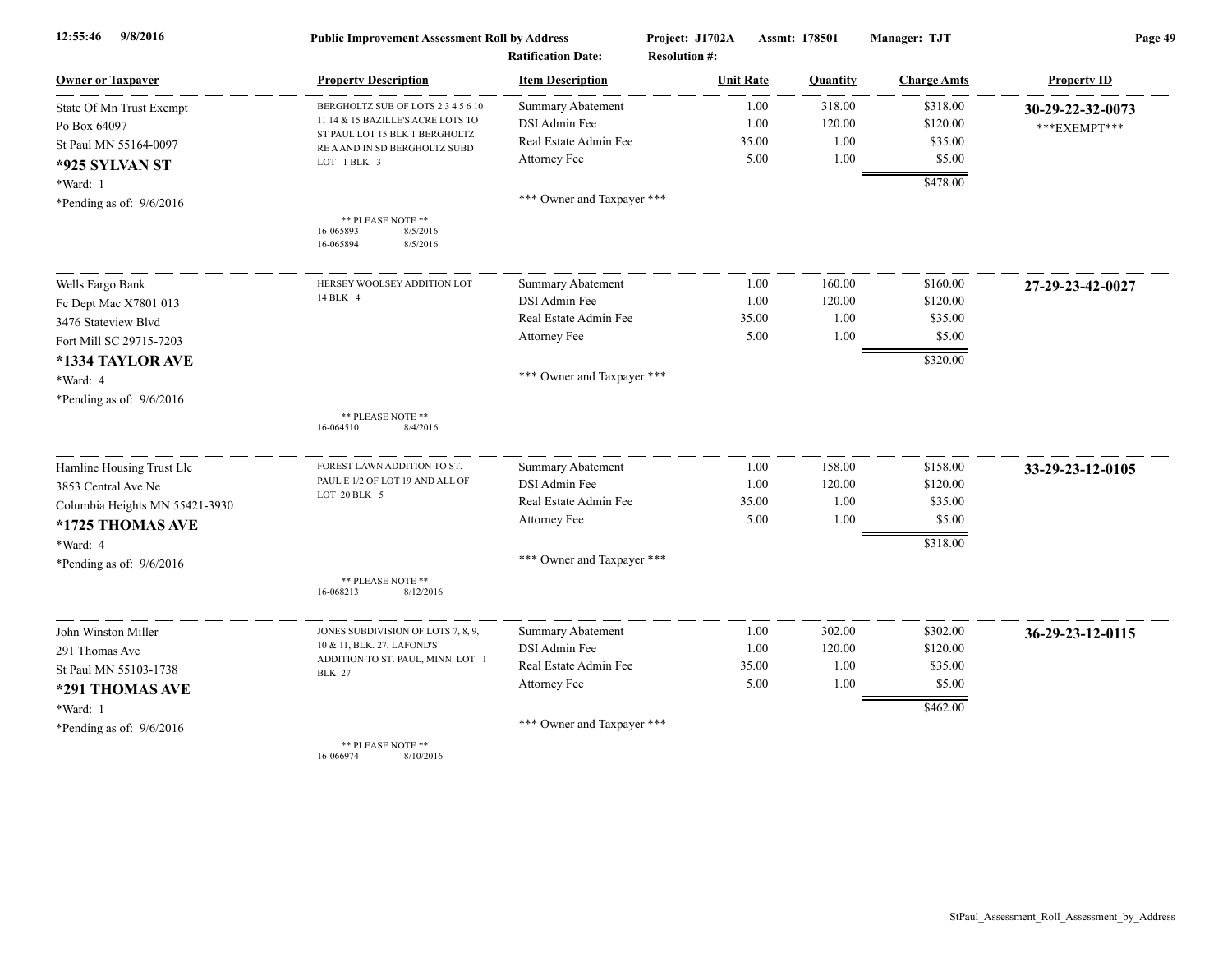| 9/8/2016<br>12:55:46                        | <b>Public Improvement Assessment Roll by Address</b> |                                                      | Project: J1702A                          | Assmt: 178501    | Manager: TJT         | Page 50            |  |
|---------------------------------------------|------------------------------------------------------|------------------------------------------------------|------------------------------------------|------------------|----------------------|--------------------|--|
| <b>Owner or Taxpayer</b>                    | <b>Property Description</b>                          | <b>Ratification Date:</b><br><b>Item Description</b> | <b>Resolution #:</b><br><b>Unit Rate</b> | Quantity         | <b>Charge Amts</b>   | <b>Property ID</b> |  |
|                                             |                                                      |                                                      |                                          |                  |                      |                    |  |
| Thomas Dale District 7 Planning Council Inc | SMITHS SUBDIVISION OF BLKS 267<br>AND 8 LOT 13 BLK 8 | <b>Summary Abatement</b><br>DSI Admin Fee            | 1.00                                     | 160.00<br>120.00 | \$160.00<br>\$120.00 | 36-29-23-21-0150   |  |
| 501 Dale St N                               |                                                      | Real Estate Admin Fee                                | 1.00<br>35.00                            | 1.00             | \$35.00              |                    |  |
| Saint Paul MN 55103-1914                    |                                                      | Attorney Fee                                         | 5.00                                     | 1.00             | \$5.00               |                    |  |
| *391 THOMAS AVE                             |                                                      |                                                      |                                          |                  |                      |                    |  |
| *Ward: 1                                    |                                                      |                                                      |                                          |                  | \$320.00             |                    |  |
| *Pending as of: $9/6/2016$                  |                                                      | *** Owner and Taxpayer ***                           |                                          |                  |                      |                    |  |
|                                             | ** PLEASE NOTE **<br>16-068202<br>8/15/2016          |                                                      |                                          |                  |                      |                    |  |
| Roxanne Deflorin                            | CHUTE BROTHERS DIVISION NO. 11                       | Summary Abatement                                    | 1.00                                     | 160.00           | \$160.00             | 35-29-23-13-0006   |  |
| 762 Thomas Ave                              | ADDITION TO THE CITY OF ST. PAUL,                    | DSI Admin Fee                                        | 1.00                                     | 120.00           | \$120.00             |                    |  |
| St Paul MN 55104-2747                       | MINN. LOT 6                                          | Real Estate Admin Fee                                | 35.00                                    | 1.00             | \$35.00              |                    |  |
| *762 THOMAS AVE                             |                                                      | Attorney Fee                                         | 5.00                                     | 1.00             | \$5.00               |                    |  |
| *Ward: 1                                    |                                                      |                                                      |                                          |                  | \$320.00             |                    |  |
| *Pending as of: $9/6/2016$                  |                                                      | *** Owner and Taxpayer ***                           |                                          |                  |                      |                    |  |
|                                             | ** PLEASE NOTE **<br>8/19/2016<br>16-070176          |                                                      |                                          |                  |                      |                    |  |
| To Thi Nguyen                               | JOSEPH R. WEIDE'S 5TH ADDITION                       | <b>Summary Abatement</b>                             | 1.00                                     | 160.00           | \$160.00             | 35-29-23-21-0076   |  |
| Po Box 511                                  | TO ST. PAUL LOT 15 BLK 2                             | DSI Admin Fee                                        | 1.00                                     | 120.00           | \$120.00             |                    |  |
| Osseo MN 55369-0511                         |                                                      | Real Estate Admin Fee                                | 35.00                                    | 1.00             | \$35.00              |                    |  |
| *933 THOMAS AVE                             |                                                      | Attorney Fee                                         | 5.00                                     | 1.00             | \$5.00               |                    |  |
| *Ward: 1                                    |                                                      |                                                      |                                          |                  | \$320.00             |                    |  |
| *Pending as of: 9/6/2016                    |                                                      | *** Owner and Taxpayer ***                           |                                          |                  |                      |                    |  |
|                                             | ** PLEASE NOTE **<br>16-069136<br>8/17/2016          |                                                      |                                          |                  |                      |                    |  |
| By Building Llc                             | MACKUBIN AND MARSHALL'S                              | Summary Abatement                                    | 1.00                                     | 160.00           | \$160.00             | 36-29-23-31-0115   |  |
| 9688 Hamlet Ave S                           | ADDITION TO ST. PAUL SUBJ TO AVE;                    | DSI Admin Fee                                        | 1.00                                     | 120.00           | \$120.00             |                    |  |
| Cottage Grove MN 55016-7889                 | LOTS 4,5,6 & EX E 15 5/10 FT LOT 3<br>ALL IN BLK 2   | Real Estate Admin Fee                                | 35.00                                    | 1.00             | \$35.00              |                    |  |
| *448 UNIVERSITY AVE W                       |                                                      | Attorney Fee                                         | 5.00                                     | 1.00             | \$5.00               |                    |  |
| *Ward: 1                                    |                                                      |                                                      |                                          |                  | \$320.00             |                    |  |
| *Pending as of: $9/6/2016$                  |                                                      | *** Owner and Taxpayer ***                           |                                          |                  |                      |                    |  |
|                                             | ** PLEASE NOTE **                                    |                                                      |                                          |                  |                      |                    |  |

16-068196 8/12/2016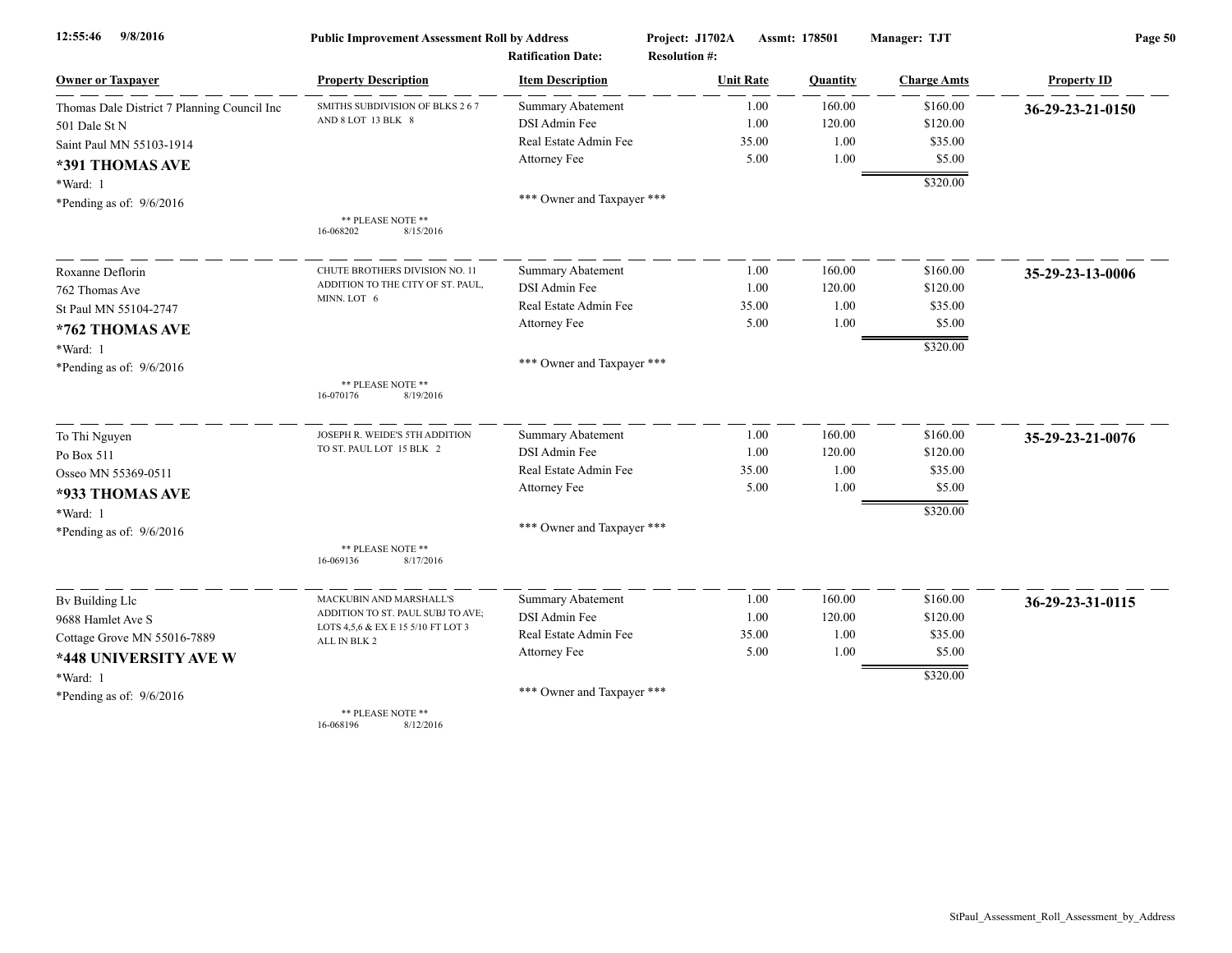| 9/8/2016<br>12:55:46           | <b>Public Improvement Assessment Roll by Address</b><br><b>Ratification Date:</b> |                            | Project: J1702A<br><b>Resolution #:</b> | <b>Assmt: 178501</b> |          | Manager: TJT       | Page 51            |  |
|--------------------------------|-----------------------------------------------------------------------------------|----------------------------|-----------------------------------------|----------------------|----------|--------------------|--------------------|--|
| <b>Owner or Taxpayer</b>       | <b>Property Description</b>                                                       | <b>Item Description</b>    | <b>Unit Rate</b>                        |                      | Quantity | <b>Charge Amts</b> | <b>Property ID</b> |  |
| Double Dragon Bldg Inc         | Subj To Sts, Esmts, Alleys, Vac And                                               | <b>Summary Abatement</b>   |                                         | 1.00                 | 344.00   | \$344.00           | 36-29-23-32-0102   |  |
| Co Harrington Langer & Assoc   | Accruing & Fol; Lots 9 Thru 15 & Part Of                                          | DSI Admin Fee              |                                         | 1.00                 | 120.00   | \$120.00           |                    |  |
| 563 Phalen Blvd                | Lots 17 Thru 20 Blk 3 Mac & Marsh Add,<br>All Of Becks Add & In Sd Cent Vil Add   | Real Estate Admin Fee      | 35.00                                   |                      | 1.00     | \$35.00            |                    |  |
| St Paul MN 55101-5303          | All Of Outlots A,b,c,f,g & That Part Of                                           | Attorney Fee               |                                         | 5.00                 | 1.00     | \$5.00             |                    |  |
| *544 UNIVERSITY AVE W          | Outlots D & E & Lot 6 Lying N & W Of                                              |                            |                                         |                      |          | \$504.00           |                    |  |
| *Ward: 1                       |                                                                                   | *** Owner and Taxpayer *** |                                         |                      |          |                    |                    |  |
| *Pending as of: $9/6/2016$     |                                                                                   |                            |                                         |                      |          |                    |                    |  |
|                                | ** PLEASE NOTE **<br>16-070838<br>8/23/2016                                       |                            |                                         |                      |          |                    |                    |  |
| Model Cities Of St Paul Inc    | SUBJ TO PARTY WALL ESMT THE FOL.                                                  | <b>Summary Abatement</b>   |                                         | 1.00                 | 188.00   | \$188.00           | 35-29-23-13-0246   |  |
| 1821 University Ave W Ste N461 | EX THE W 10 FT; LOT 19 AND LOTS 20                                                | DSI Admin Fee              |                                         | 1.00                 | 120.00   | \$120.00           |                    |  |
| Saint Paul MN 55104-2807       | THRU LOT 23 BLK 3                                                                 | Real Estate Admin Fee      | 35.00                                   |                      | 1.00     | \$35.00            |                    |  |
| *771 UNIVERSITY AVE W          |                                                                                   | Attorney Fee               |                                         | 5.00                 | 1.00     | \$5.00             |                    |  |
| *Ward: 1                       |                                                                                   |                            |                                         |                      |          | \$348.00           |                    |  |
| *Pending as of: 9/6/2016       |                                                                                   | *** Owner and Taxpayer *** |                                         |                      |          |                    |                    |  |
|                                | ** PLEASE NOTE **<br>16-071931<br>8/24/2016                                       |                            |                                         |                      |          |                    |                    |  |
| State Of Mn Trust Exempt       | SMITH'S SUBDIVISION OF BLOCK 3                                                    | <b>Summary Abatement</b>   |                                         | 1.00                 | 160.00   | \$160.00           | 36-29-23-22-0017   |  |
| Po Box 64097                   | OF STINSON'S DIVISION OF NW 1/4,                                                  | DSI Admin Fee              |                                         | 1.00                 | 120.00   | \$120.00           | *** EXEMPT***      |  |
| St Paul MN 55164-0097          | SEC. 36, T. 29, R. 23 WEST LOT 33 BLK<br>$\overline{\mathbf{3}}$                  | Real Estate Admin Fee      | 35.00                                   |                      | 1.00     | \$35.00            |                    |  |
| *549 VAN BUREN AVE             |                                                                                   | Attorney Fee               |                                         | 5.00                 | 1.00     | \$5.00             |                    |  |
| *Ward: 1                       |                                                                                   |                            |                                         |                      |          | \$320.00           |                    |  |
| *Pending as of: 9/6/2016       |                                                                                   | *** Owner and Taxpayer *** |                                         |                      |          |                    |                    |  |
|                                | ** PLEASE NOTE **<br>16-063505<br>8/1/2016                                        |                            |                                         |                      |          |                    |                    |  |
| Dustin B Metcalfe              | MICHEL'S SUBDIVISION OF BLOCK 4,                                                  | Summary Abatement          |                                         | 1.00                 | 160.00   | \$160.00           | 36-29-23-22-0104   |  |
| 595 Van Buren Ave              | STINSON'S DIVISION W 2O FT OF LOT                                                 | DSI Admin Fee              |                                         | 1.00                 | 120.00   | \$120.00           |                    |  |
| St Paul MN 55103-1540          | 22 BLK 1                                                                          | Real Estate Admin Fee      | 35.00                                   |                      | 1.00     | \$35.00            |                    |  |
| *595 VAN BUREN AVE             |                                                                                   | Attorney Fee               |                                         | 5.00                 | 1.00     | \$5.00             |                    |  |
| *Ward: 1                       |                                                                                   |                            |                                         |                      |          | \$320.00           |                    |  |
| *Pending as of: $9/6/2016$     |                                                                                   | *** Owner and Taxpayer *** |                                         |                      |          |                    |                    |  |
|                                | ** PLEASE NOTE **<br>16-066428<br>8/9/2016                                        |                            |                                         |                      |          |                    |                    |  |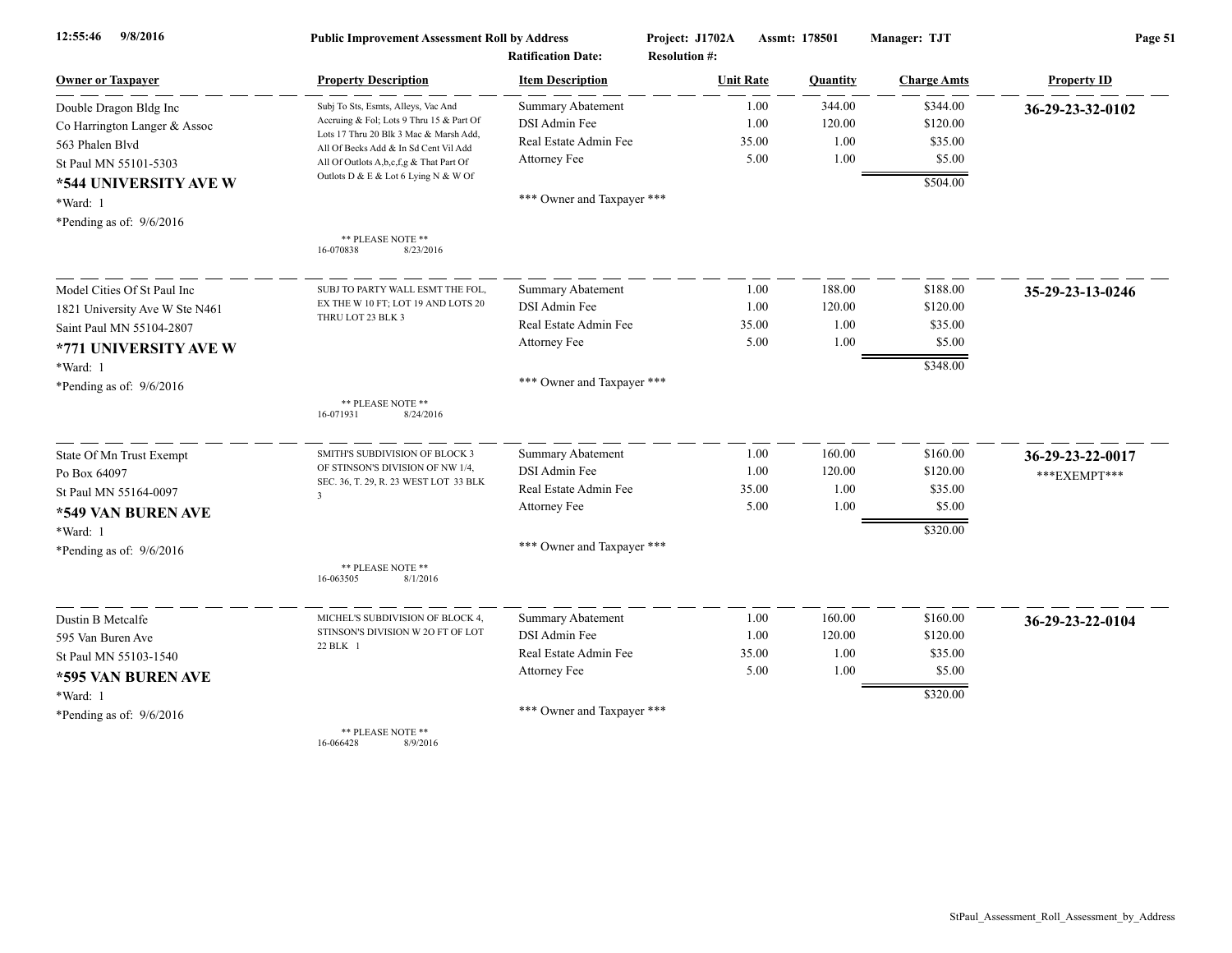| 9/8/2016<br>12:55:46          | <b>Public Improvement Assessment Roll by Address</b> |                                                      | Project: J1702A      |                  | Assmt: 178501 | Manager: TJT       | Page 52            |  |
|-------------------------------|------------------------------------------------------|------------------------------------------------------|----------------------|------------------|---------------|--------------------|--------------------|--|
| <b>Owner or Taxpayer</b>      | <b>Property Description</b>                          | <b>Ratification Date:</b><br><b>Item Description</b> | <b>Resolution #:</b> | <b>Unit Rate</b> | Quantity      | <b>Charge Amts</b> | <b>Property ID</b> |  |
| Susan L Mckenzie              | ARLINGTON HILLS ADDITION TO ST.                      | <b>Summary Abatement</b>                             |                      | 1.00             | 288.00        | \$288.00           | 29-29-22-14-0078   |  |
| 1030 Walsh St                 | PAUL 40/45 THRU 49 EX S 55 FT LOTS                   | DSI Admin Fee                                        |                      | 1.00             | 120.00        | \$120.00           |                    |  |
| St Paul MN 55106-3137         | 11 AND LOT 12 BLK 9                                  | Real Estate Admin Fee                                |                      | 35.00            | 1.00          | \$35.00            |                    |  |
| *1030 WALSH ST                |                                                      | Attorney Fee                                         |                      | 5.00             | 1.00          | \$5.00             |                    |  |
| *Ward: 6                      |                                                      |                                                      |                      |                  |               | \$448.00           |                    |  |
| *Pending as of: $9/6/2016$    |                                                      | *** Owner and Taxpayer ***                           |                      |                  |               |                    |                    |  |
|                               | ** PLEASE NOTE **<br>16-072734<br>8/29/2016          |                                                      |                      |                  |               |                    |                    |  |
| Philip Robert Ramstad Trustee | WILKIN & HEYWARDS OUT LOTS TO                        | <b>Summary Abatement</b>                             |                      | 1.00             | 160.00        | \$160.00           | 25-29-23-21-0015   |  |
| 508 Humboldt Ave Apt 105      | ST. PAUL SUBJ TO AVE AND EX W 141                    | DSI Admin Fee                                        |                      | 1.00             | 120.00        | \$120.00           |                    |  |
| Saint Paul MN 55107-4019      | 53/100 FT THE N 1/2 OF E 1/2 OF LOT<br>68            | Real Estate Admin Fee                                |                      | 35.00            | 1.00          | \$35.00            |                    |  |
| *1111 WESTERN AVE N           |                                                      | Attorney Fee                                         |                      | 5.00             | 1.00          | \$5.00             |                    |  |
| *Ward: 5                      |                                                      |                                                      |                      |                  |               | \$320.00           |                    |  |
| *Pending as of: $9/6/2016$    |                                                      | *** Owner and Taxpayer ***                           |                      |                  |               |                    |                    |  |
|                               | ** PLEASE NOTE **<br>8/24/2016<br>16-071466          |                                                      |                      |                  |               |                    |                    |  |
| Adrian P Gorder               | SMITHS SUBD OF BLKS 9 10 15 AND                      | <b>Summary Abatement</b>                             |                      | 1.00             | 160.00        | \$160.00           | 36-29-23-24-0016   |  |
| 567 Western Ave N             | 16 N 1/4 OF LOTS 29 AND LOT 30 BLK                   | DSI Admin Fee                                        |                      | 1.00             | 120.00        | \$120.00           |                    |  |
| Saint Paul MN 55103-1929      | $\mathbf{Q}$                                         | Real Estate Admin Fee                                |                      | 35.00            | 1.00          | \$35.00            |                    |  |
| *567 WESTERN AVE N            |                                                      | Attorney Fee                                         |                      | 5.00             | 1.00          | \$5.00             |                    |  |
| *Ward: 1                      |                                                      |                                                      |                      |                  |               | \$320.00           |                    |  |
| *Pending as of: $9/6/2016$    |                                                      | *** Owner and Taxpayer ***                           |                      |                  |               |                    |                    |  |
|                               | ** PLEASE NOTE **<br>16-062997<br>8/1/2016           |                                                      |                      |                  |               |                    |                    |  |
| Wells Fargo Bank              | WALLRAFF'S RESTORATION LOT 3                         | Summary Abatement                                    |                      | 1.00             | 316.00        | \$316.00           | 36-29-23-12-0023   |  |
| Fc Dept Mac X7801 013         |                                                      | DSI Admin Fee                                        |                      | 1.00             | 120.00        | \$120.00           |                    |  |
| 3476 Stateview Blvd           |                                                      | Real Estate Admin Fee                                |                      | 35.00            | 1.00          | \$35.00            |                    |  |
| Fort Mill SC 29715-7203       |                                                      | Attorney Fee                                         |                      | 5.00             | 1.00          | \$5.00             |                    |  |
| *708 WESTERN AVE N            |                                                      |                                                      |                      |                  |               | \$476.00           |                    |  |
| *Ward: 1                      |                                                      | *** Owner and Taxpayer ***                           |                      |                  |               |                    |                    |  |
| *Pending as of: $9/6/2016$    |                                                      |                                                      |                      |                  |               |                    |                    |  |
|                               | ** PLEASE NOTE **                                    |                                                      |                      |                  |               |                    |                    |  |

16-065877 8/8/2016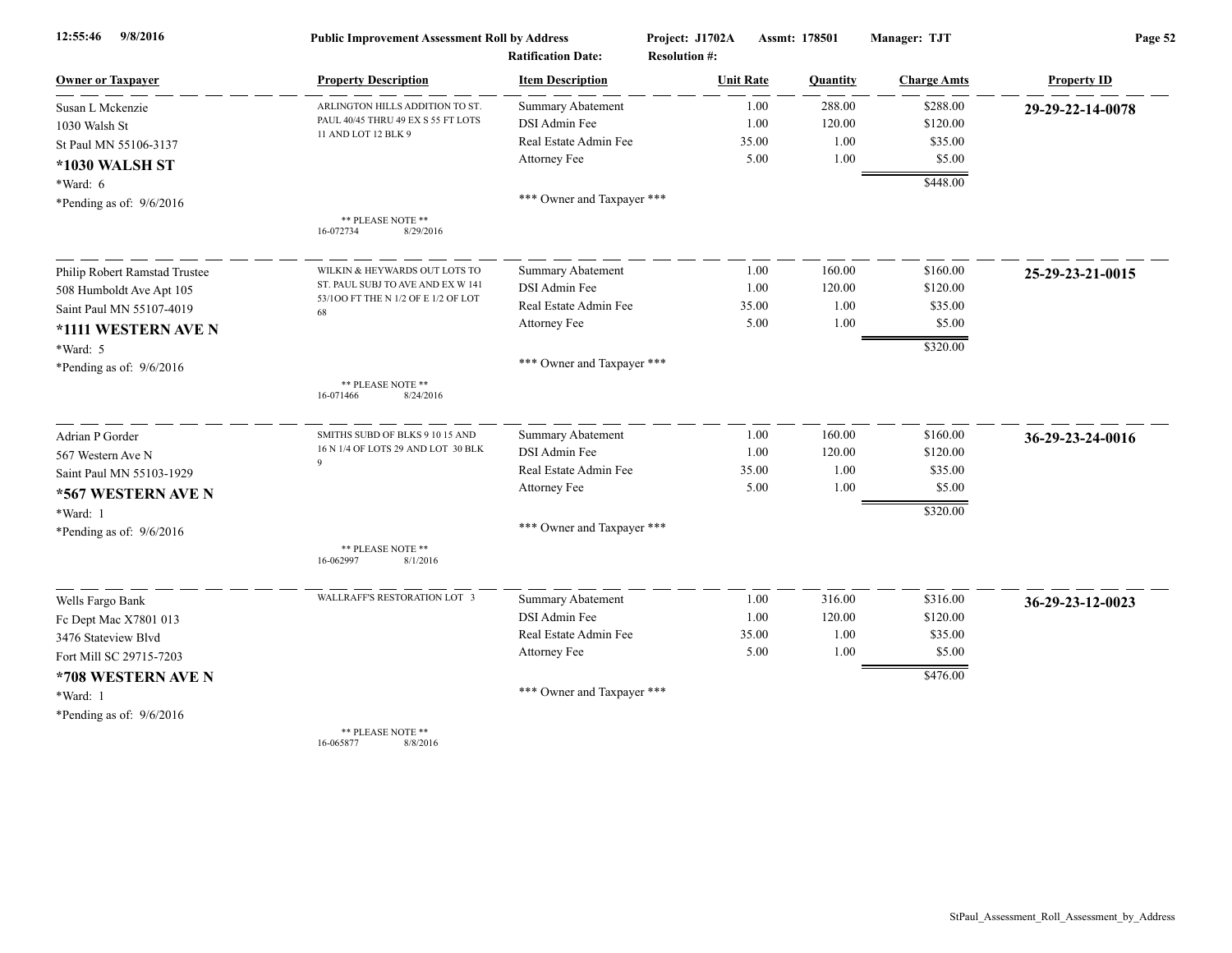| 9/8/2016<br>12:55:46            | <b>Public Improvement Assessment Roll by Address</b><br><b>Ratification Date:</b> |                            | Project: J1702A<br><b>Resolution #:</b> | Assmt: 178501    |          | Manager: TJT       | Page 53            |  |
|---------------------------------|-----------------------------------------------------------------------------------|----------------------------|-----------------------------------------|------------------|----------|--------------------|--------------------|--|
| <b>Owner or Taxpayer</b>        | <b>Property Description</b>                                                       | <b>Item Description</b>    |                                         | <b>Unit Rate</b> | Quantity | <b>Charge Amts</b> | <b>Property ID</b> |  |
| Pennymac Loan Services Llc      | DAWSON'S LAKE COMO & PHALEN                                                       | <b>Summary Abatement</b>   |                                         | 1.00             | 188.00   | \$188.00           | 19-29-22-12-0017   |  |
| 3043 Townsgate Rd 200           | AVENUE ADDITION TO THE CITY OF                                                    | DSI Admin Fee              |                                         | 1.00             | 120.00   | \$120.00           |                    |  |
| Westlake Village CA 91361       | ST. PAUL, RAMSEY CO., MINN.<br>CALIFORNIA AVE VAC ADJ AND W                       | Real Estate Admin Fee      |                                         | 35.00            | 1.00     | \$35.00            |                    |  |
| *113 WHEELOCK PKWY E            | 1/2 OF LOT 26 AND ALL OF LOT 27                                                   | Attorney Fee               |                                         | 5.00             | 1.00     | \$5.00             |                    |  |
| *Ward: 5                        | BLK 1                                                                             |                            |                                         |                  |          | \$348.00           |                    |  |
| *Pending as of: $9/6/2016$      |                                                                                   | *** Owner and Taxpayer *** |                                         |                  |          |                    |                    |  |
|                                 | ** PLEASE NOTE **<br>16-072410<br>8/26/2016                                       |                            |                                         |                  |          |                    |                    |  |
| Chicago Title Insurance Company | KAVANAGH AND DAWSON'S                                                             | <b>Summary Abatement</b>   |                                         | 1.00             | 160.00   | \$160.00           | 19-29-22-11-0066   |  |
| 2533 N 117th Ave                | ADDITION TO THE CITY OF ST. PAUL                                                  | DSI Admin Fee              |                                         | 1.00             | 120.00   | \$120.00           |                    |  |
| Omaha NE 68164-9662             | SUBJ TO WHEELOCK PKY & EX N 9 FT<br>OF LOT 7; THAT PT OF LOTS 7,8, & 9            | Real Estate Admin Fee      |                                         | 35.00            | 1.00     | \$35.00            |                    |  |
| *329 WHEELOCK PKWY E            | BLK 1 LYING E OF A LINE 40 FT E OF                                                | Attorney Fee               |                                         | 5.00             | 1.00     | \$5.00             |                    |  |
| *Ward: 5                        | AND PARALLEL WITH THE WL OF SD                                                    |                            |                                         |                  |          | \$320.00           |                    |  |
| *Pending as of: $9/6/2016$      |                                                                                   | *** Owner and Taxpayer *** |                                         |                  |          |                    |                    |  |
|                                 | ** PLEASE NOTE **<br>16-071903<br>8/25/2016                                       |                            |                                         |                  |          |                    |                    |  |
| Dustin Metcalfe                 | ROBERTSONS ADDITION TO WEST ST.                                                   | <b>Summary Abatement</b>   |                                         | 1.00             | 344.00   | \$344.00           | 07-28-22-12-0061   |  |
| Shannon M Berns                 | PAUL W 1 5/10 FT OF LOT 17 AND E                                                  | DSI Admin Fee              |                                         | 1.00             | 120.00   | \$120.00           |                    |  |
| 167 Winifred St W               | 1/2 OF LOT 18 BLK 156                                                             | Real Estate Admin Fee      |                                         | 35.00            | 1.00     | \$35.00            |                    |  |
| Saint Paul MN 55107-2143        |                                                                                   | Attorney Fee               |                                         | 5.00             | 1.00     | \$5.00             |                    |  |
| *167 WINIFRED ST W              |                                                                                   |                            |                                         |                  |          | \$504.00           |                    |  |
| *Ward: 2                        |                                                                                   | *** Owner and Taxpayer *** |                                         |                  |          |                    |                    |  |
| *Pending as of: $9/6/2016$      |                                                                                   |                            |                                         |                  |          |                    |                    |  |
|                                 | ** PLEASE NOTE **<br>8/11/2016<br>16-067316                                       |                            |                                         |                  |          |                    |                    |  |
| Winnipeg Apartments Lp          | LEWIS' ADDITION TO ST. PAUL S 1/2                                                 | <b>Summary Abatement</b>   |                                         | 1.00             | 370.00   | \$370.00           | 30-29-22-32-0231   |  |
| 7151 York Ave S                 | OF LOT 12 AND ALL OF LOTS 13                                                      | DSI Admin Fee              |                                         | 1.00             | 120.00   | \$120.00           |                    |  |
| Edina MN 55435-4418             | THRU 16 BLK 3                                                                     | Real Estate Admin Fee      |                                         | 35.00            | 1.00     | \$35.00            |                    |  |
| *135 WINNIPEG AVE               |                                                                                   | Attorney Fee               |                                         | 5.00             | 1.00     | \$5.00             |                    |  |
| *Ward: 1                        |                                                                                   |                            |                                         |                  |          | \$530.00           |                    |  |
| *Pending as of: $9/6/2016$      |                                                                                   | *** Owner and Taxpayer *** |                                         |                  |          |                    |                    |  |
|                                 | ** PLEASE NOTE **<br>16-073181<br>8/29/2016                                       |                            |                                         |                  |          |                    |                    |  |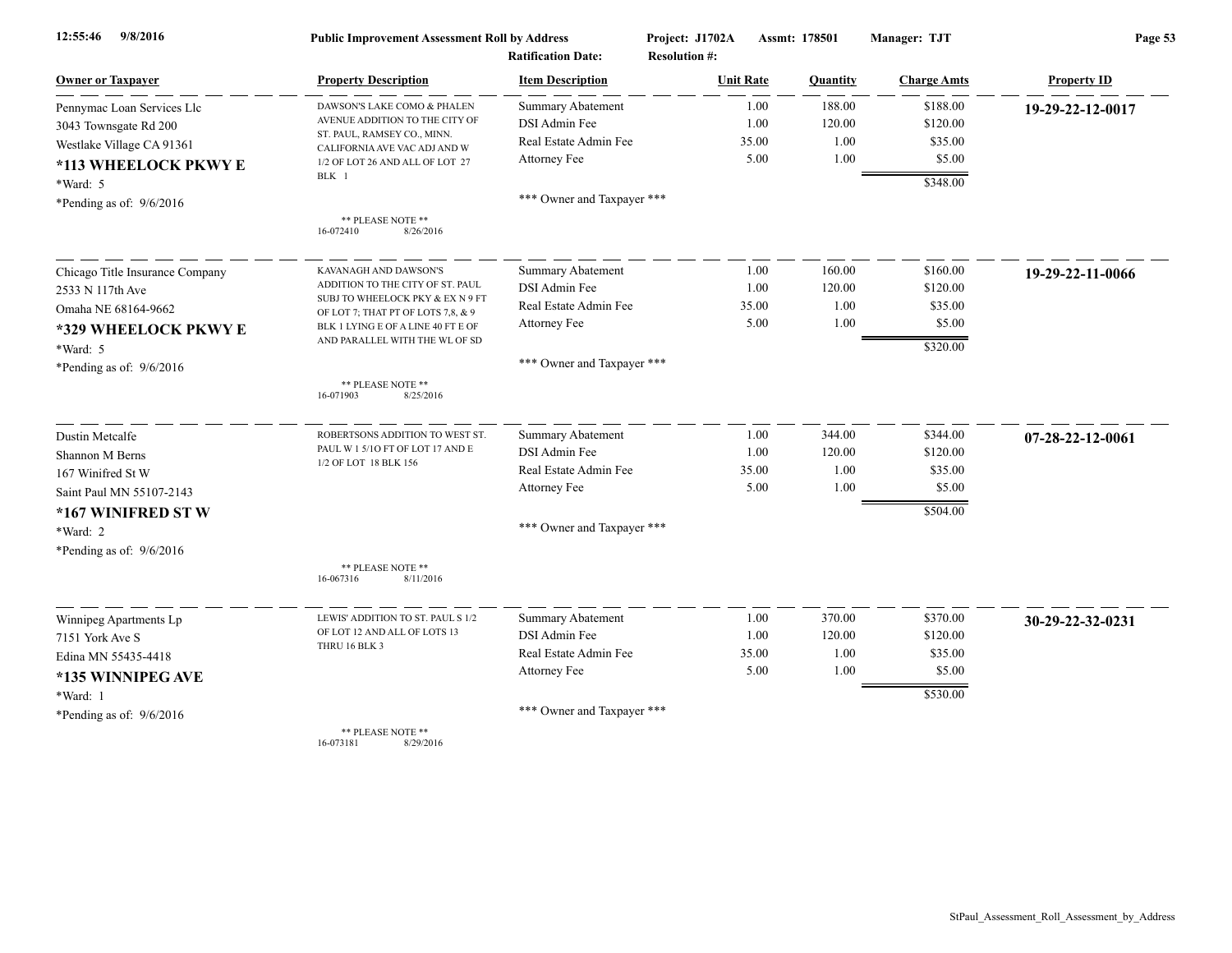| 12:55:46<br>9/8/2016       | <b>Public Improvement Assessment Roll by Address</b><br><b>Ratification Date:</b> |                            | Project: J1702A<br><b>Resolution #:</b> | Assmt: 178501  | Manager: TJT       | Page 54            |  |
|----------------------------|-----------------------------------------------------------------------------------|----------------------------|-----------------------------------------|----------------|--------------------|--------------------|--|
| <b>Owner or Taxpayer</b>   | <b>Property Description</b>                                                       | <b>Item Description</b>    | <b>Unit Rate</b>                        | Quantity       | <b>Charge Amts</b> | <b>Property ID</b> |  |
| Michael P Aura             | SMITH & TAYLOR'S SUBDIVISION OF                                                   | <b>Summary Abatement</b>   |                                         | 1.00<br>160.00 | \$160.00           | 08-28-22-43-0022   |  |
| Wendy L Aura               | BLOCK 59, BROWN AND JACKSON                                                       | DSI Admin Fee              |                                         | 1.00<br>120.00 | \$120.00           |                    |  |
| 263 Winona St E            | <b>ADDITION LOT 10</b>                                                            | Real Estate Admin Fee      | 35.00                                   | 1.00           | \$35.00            |                    |  |
| St Paul MN 55107-3114      |                                                                                   | Attorney Fee               |                                         | 5.00<br>1.00   | \$5.00             |                    |  |
| *263 WINONA ST E           |                                                                                   |                            |                                         |                | \$320.00           |                    |  |
| *Ward: 2                   |                                                                                   | *** Owner and Taxpayer *** |                                         |                |                    |                    |  |
| *Pending as of: $9/6/2016$ |                                                                                   |                            |                                         |                |                    |                    |  |
|                            | ** PLEASE NOTE **<br>16-069620<br>8/18/2016                                       |                            |                                         |                |                    |                    |  |
| Helen M Bandow             | <b>ASHTON AND SHERBURNE'S</b>                                                     | <b>Summary Abatement</b>   |                                         | 160.00<br>1.00 | \$160.00           | 31-29-22-21-0050   |  |
| 2199 Dahl Ave E            | ADDITION TO SAINT PAUL SUBJ TO                                                    | DSI Admin Fee              |                                         | 1.00<br>120.00 | \$120.00           |                    |  |
| Saint Paul MN 55119-5870   | WINTER ST THE ELY 1 FT OF SLY 83 FT<br>OF LOT 12 AND ALL OF LOT 11 BLK            | Real Estate Admin Fee      | 35.00                                   | 1.00           | \$35.00            |                    |  |
| *31 WINTER ST              | 14                                                                                | Attorney Fee               |                                         | 5.00<br>1.00   | \$5.00             |                    |  |
| *Ward: 1                   |                                                                                   |                            |                                         |                | \$320.00           |                    |  |
| *Pending as of: $9/6/2016$ |                                                                                   | *** Owner and Taxpayer *** |                                         |                |                    |                    |  |
|                            | ** PLEASE NOTE **<br>16-065902<br>8/8/2016                                        |                            |                                         |                |                    |                    |  |
| Joseph Richardson          | AUERBACH & HAND'S ADDITION TO                                                     | <b>Summary Abatement</b>   |                                         | 160.00<br>1.00 | \$160.00           | 25-29-23-14-0015   |  |
| 9650 Waterstone Pl Apt 211 | THE CITY OF ST. PAUL LOTS 11 & LOT                                                | DSI Admin Fee              |                                         | 1.00<br>120.00 | \$120.00           |                    |  |
| Hopkins MN 55305-6504      | 12 BLK 25                                                                         | Real Estate Admin Fee      | 35.00                                   | 1.00           | \$35.00            |                    |  |
| *1066 WOODBRIDGE ST        |                                                                                   | Attorney Fee               |                                         | 5.00<br>1.00   | \$5.00             |                    |  |
| *Ward: 5                   |                                                                                   |                            |                                         |                | \$320.00           |                    |  |
| *Pending as of: 9/6/2016   |                                                                                   | *** Owner and Taxpayer *** |                                         |                |                    |                    |  |
|                            | ** PLEASE NOTE **<br>16-069634<br>8/18/2016                                       |                            |                                         |                |                    |                    |  |
| Ling Jian Zhou             | LEWIS SECOND ADDITION TO ST                                                       | Summary Abatement          |                                         | 160.00<br>1.00 | \$160.00           | 25-29-23-41-0182   |  |
| 7364 143rd Street Ct       | PAUL BLOCKS 7, 8, 9, 10, 11, 12, 13, 14,                                          | DSI Admin Fee              |                                         | 1.00<br>120.00 | \$120.00           |                    |  |
| Apple Valley MN 55124-8698 | & 15 LOT 1 BLK 12                                                                 | Real Estate Admin Fee      | 35.00                                   | 1.00           | \$35.00            |                    |  |
| *877 WOODBRIDGE ST         |                                                                                   | Attorney Fee               |                                         | 5.00<br>1.00   | \$5.00             |                    |  |
| *Ward: 1                   |                                                                                   |                            |                                         |                | \$320.00           |                    |  |
| *Pending as of: $9/6/2016$ |                                                                                   | *** Owner and Taxpayer *** |                                         |                |                    |                    |  |
|                            | ** PLEASE NOTE **<br>16-072446<br>8/26/2016                                       |                            |                                         |                |                    |                    |  |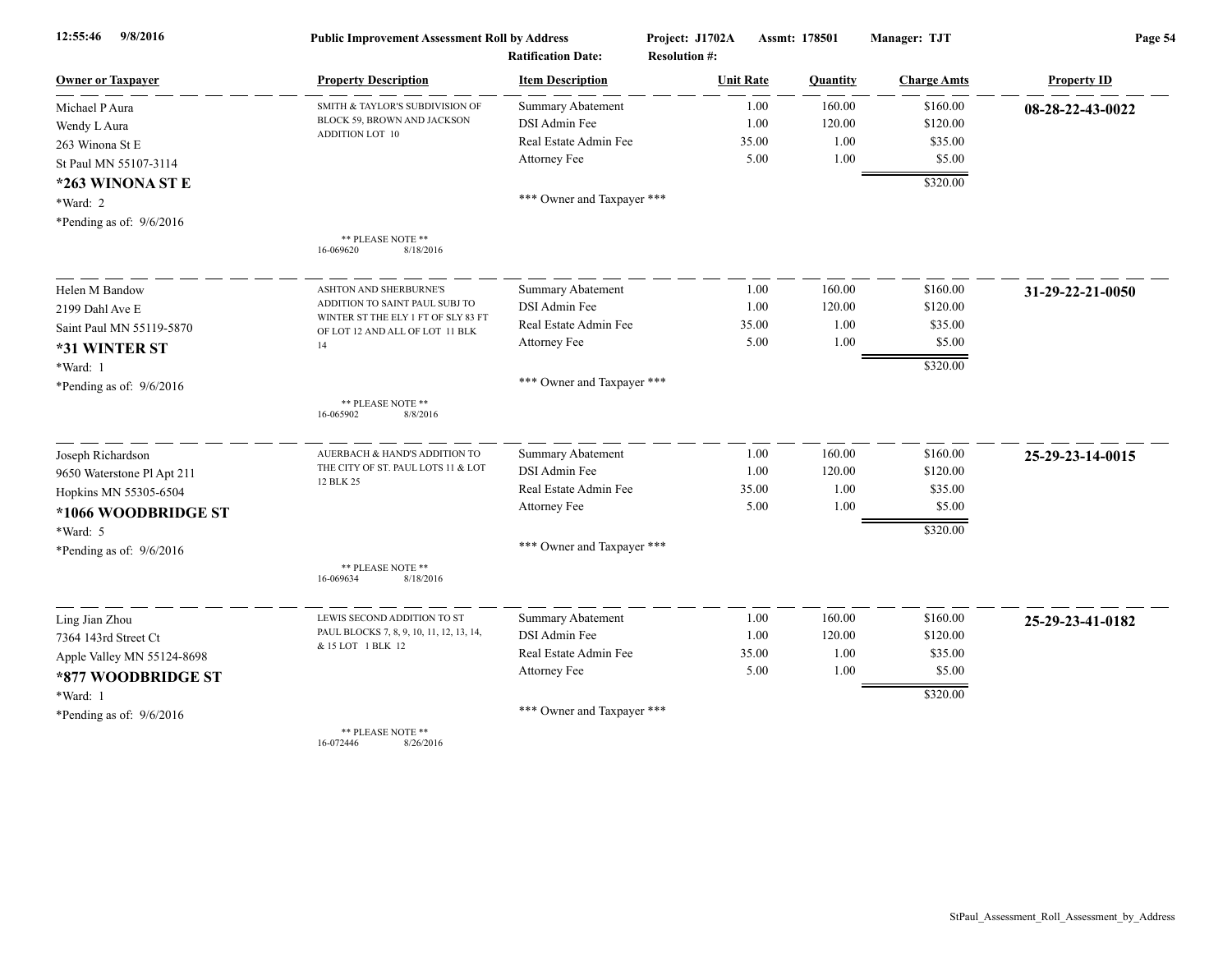| 9/8/2016<br>12:55:46       | <b>Public Improvement Assessment Roll by Address</b><br><b>Ratification Date:</b> |                            | Assmt: 178501<br>Project: J1702A<br><b>Resolution #:</b> |                | Manager: TJT       | Page 55            |
|----------------------------|-----------------------------------------------------------------------------------|----------------------------|----------------------------------------------------------|----------------|--------------------|--------------------|
| <b>Owner or Taxpayer</b>   | <b>Property Description</b>                                                       | <b>Item Description</b>    | <b>Unit Rate</b>                                         | Quantity       | <b>Charge Amts</b> | <b>Property ID</b> |
| Kevin Vu                   | LEWIS SECOND ADDITION TO ST                                                       | Summary Abatement          |                                                          | 160.00<br>1.00 | \$160.00           | 25-29-23-41-0032   |
| 13533 Partridge Cir Nw     | PAUL BLOCKS 7, 8, 9, 10, 11, 12, 13, 14,                                          | DSI Admin Fee              |                                                          | 1.00<br>120.00 | \$120.00           |                    |
| Andover MN 55304           | & 15 LOT 9 BLK 9                                                                  | Real Estate Admin Fee      | 35.00                                                    |                | 1.00<br>\$35.00    |                    |
| *934 WOODBRIDGE ST         |                                                                                   | Attorney Fee               |                                                          | 5.00           | 1.00<br>\$5.00     |                    |
| *Ward: 1                   |                                                                                   |                            |                                                          |                | \$320.00           |                    |
| *Pending as of: $9/6/2016$ |                                                                                   | *** Owner and Taxpayer *** |                                                          |                |                    |                    |
|                            | ** PLEASE NOTE **<br>16-069621<br>8/18/2016                                       |                            |                                                          |                |                    |                    |
|                            |                                                                                   |                            |                                                          |                |                    |                    |
| Gary J Hicks               | LEWIS SECOND ADDITION TO ST                                                       | <b>Summary Abatement</b>   |                                                          | 160.00<br>1.00 | \$160.00           | 25-29-23-41-0045   |
| Hicks                      | PAUL BLOCKS 7, 8, 9, 10, 11, 12, 13, 14,<br>& 15 E 1/2 OF LOT 4 AND ALL OF LOT    | DSI Admin Fee              |                                                          | 1.00<br>120.00 | \$120.00           |                    |
| 2311 Lakehurst Dr          | 5 BLK 10                                                                          | Real Estate Admin Fee      | 35.00                                                    |                | 1.00<br>\$35.00    |                    |
| Austin TX 78744-5033       |                                                                                   | Attorney Fee               |                                                          | 5.00           | 1.00<br>\$5.00     |                    |
| *955 WOODBRIDGE ST         |                                                                                   |                            |                                                          |                | \$320.00           |                    |
| *Ward: 1                   |                                                                                   | *** Taxpayer ***           |                                                          |                |                    |                    |
| *Pending as of: $9/6/2016$ |                                                                                   |                            |                                                          |                |                    |                    |
| Michael J Haus             | LEWIS SECOND ADDITION TO ST                                                       | *** Owner ***              |                                                          |                |                    | 25-29-23-41-0045   |
| 2217 Liberty Ln            | PAUL BLOCKS 7, 8, 9, 10, 11, 12, 13, 14,                                          |                            |                                                          |                |                    |                    |
|                            | & 15 E 1/2 OF LOT 4 AND ALL OF LOT                                                |                            |                                                          |                |                    |                    |
| Eagan MN 55122-1957        | 5 BLK 10                                                                          |                            |                                                          |                |                    |                    |
| *955 WOODBRIDGE ST         |                                                                                   |                            |                                                          |                |                    |                    |
| *Ward: 1                   |                                                                                   |                            |                                                          |                |                    |                    |
| *Pending as of: $9/6/2016$ |                                                                                   |                            |                                                          |                |                    |                    |
|                            | ** PLEASE NOTE **<br>16-071465<br>8/24/2016                                       |                            |                                                          |                |                    |                    |
| Lorraine Goswitz           | DAWSON'S EARL ST. ADDITION TO                                                     | <b>Summary Abatement</b>   |                                                          | 1.00<br>160.00 | \$160.00           | 28-29-22-42-0071   |
| 1052 W Pebble Beach Cir    | ST. PAUL, RAMSEY CO., MINN. LOTS                                                  | DSI Admin Fee              |                                                          | 1.00<br>120.00 | \$120.00           |                    |
| Winter Spgs FL 32708-4210  | 3,4 & LOT 5 BLK 76                                                                | Real Estate Admin Fee      | 35.00                                                    |                | 1.00<br>\$35.00    |                    |
|                            |                                                                                   | Attorney Fee               |                                                          | 5.00           | 1.00<br>\$5.00     |                    |
| *1100 YORK AVE             |                                                                                   |                            |                                                          |                | \$320.00           |                    |
| *Ward: 6                   |                                                                                   | *** Owner and Taxpayer *** |                                                          |                |                    |                    |
| *Pending as of: $9/6/2016$ | ** PLEASE NOTE **                                                                 |                            |                                                          |                |                    |                    |
|                            | 8/3/2016<br>16-064494                                                             |                            |                                                          |                |                    |                    |
| Christina L Malmberg       | EDMUND RICE'S FOURTH ADDITION                                                     | Summary Abatement          |                                                          | 160.00<br>1.00 | \$160.00           | 29-29-22-32-0135   |
| <b>Brent L Malmberg</b>    | TO THE CITY OF ST. PAUL LOT 2 BLK                                                 | DSI Admin Fee              |                                                          | 1.00<br>120.00 | \$120.00           |                    |
| 380 York Ave               | 8                                                                                 | Real Estate Admin Fee      | 35.00                                                    |                | 1.00<br>\$35.00    |                    |
| St Paul MN 55130-2042      |                                                                                   | Attorney Fee               |                                                          | 5.00           | 1.00<br>\$5.00     |                    |
| *380 YORK AVE              |                                                                                   |                            |                                                          |                | \$320.00           |                    |
| *Ward: 5                   |                                                                                   | *** Owner and Taxpayer *** |                                                          |                |                    |                    |
| *Pending as of: $9/6/2016$ |                                                                                   |                            |                                                          |                |                    |                    |
|                            | ** PLEASE NOTE **<br>16-065540<br>8/4/2016                                        |                            |                                                          |                |                    |                    |